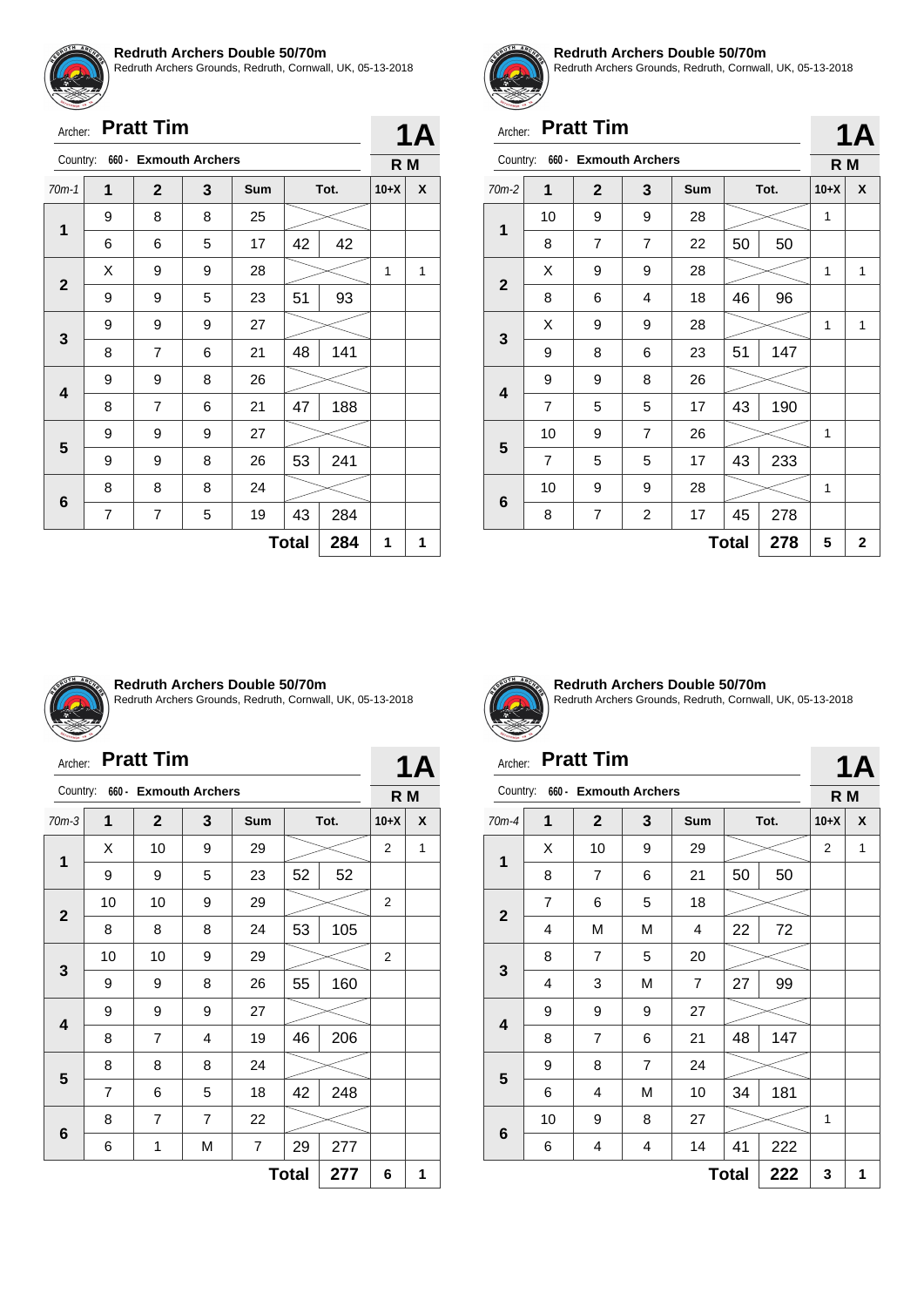

Redruth Archers Grounds, Redruth, Cornwall, UK, 05-13-2018

| <b>SET WY EMILY 18 19</b> |                      |  |
|---------------------------|----------------------|--|
|                           | Archer: Hoyle Andrew |  |

| Archer:      |                                |                | <b>Hoyle Andrew</b> |            |              |      |                | <b>1C</b> |
|--------------|--------------------------------|----------------|---------------------|------------|--------------|------|----------------|-----------|
|              | Country: 660 - Exmouth Archers |                |                     |            |              |      | R <sub>M</sub> |           |
| $70m-1$      | 1                              | $\mathbf{2}$   | 3                   | <b>Sum</b> |              | Tot. | $10+X$         | X         |
| 1            | 9                              | 9              | 8                   | 26         |              |      |                |           |
|              | 7                              | 7              | 7                   | 21         | 47           | 47   |                |           |
|              | 8                              | 8              | 6                   | 22         |              |      |                |           |
| $\mathbf{2}$ | 5                              | 4              | 1                   | 10         | 32           | 79   |                |           |
|              | 10                             | 9              | 8                   | 27         |              |      | 1              |           |
| 3            | $\overline{7}$                 | 6              | 6                   | 19         | 46           | 125  |                |           |
|              | 10                             | $\overline{7}$ | 6                   | 23         |              |      | 1              |           |
| 4            | 6                              | 5              | 5                   | 16         | 39           | 164  |                |           |
|              | 7                              | $\overline{7}$ | 6                   | 20         |              |      |                |           |
| 5            | 3                              | 3              | 3                   | 9          | 29           | 193  |                |           |
|              | 9                              | 7              | 7                   | 23         |              |      |                |           |
| 6            | 6                              | 4              | 3                   | 13         | 36           | 229  |                |           |
|              |                                |                |                     |            | <b>Total</b> | 229  | $\mathbf 2$    | 0         |



#### **Redruth Archers Double 50/70m**

Redruth Archers Grounds, Redruth, Cornwall, UK, 05-13-2018

**1C**

**1C**

# Archer: **Hoyle Andrew**

|             |    | ' '                   |                |            |              |      |              |   |
|-------------|----|-----------------------|----------------|------------|--------------|------|--------------|---|
| Country:    |    | 660 - Exmouth Archers |                |            |              |      | R M          |   |
| $70m-2$     | 1  | $\mathbf 2$           | 3              | <b>Sum</b> |              | Tot. | $10+X$       | X |
| 1           | 9  | 8                     | 8              | 25         |              |      |              |   |
|             | 6  | 3                     | $\overline{2}$ | 11         | 36           | 36   |              |   |
| $\mathbf 2$ | 10 | 8                     | 8              | 26         |              |      | 1            |   |
|             | 8  | 7                     | $\overline{7}$ | 22         | 48           | 84   |              |   |
|             | 10 | 8                     | 8              | 26         |              |      | 1            |   |
| 3           | 8  | 8                     | $\overline{7}$ | 23         | 49           | 133  |              |   |
| 4           | 9  | 9                     | 9              | 27         |              |      |              |   |
|             | 7  | $\overline{7}$        | 5              | 19         | 46           | 179  |              |   |
| 5           | 9  | 9                     | 9              | 27         |              |      |              |   |
|             | 8  | 8                     | $\overline{7}$ | 23         | 50           | 229  |              |   |
|             | 9  | 8                     | 8              | 25         |              |      |              |   |
| 6           | 8  | 6                     | 5              | 19         | 44           | 273  |              |   |
|             |    |                       |                |            | <b>Total</b> | 273  | $\mathbf{2}$ | 0 |



#### **Redruth Archers Double 50/70m**

Redruth Archers Grounds, Redruth, Cornwall, UK, 05-13-2018

# Archer: **Hoyle Andrew**

|                     | Country:<br>660 - Exmouth Archers |                |                |            |    |      |        | R M |
|---------------------|-----------------------------------|----------------|----------------|------------|----|------|--------|-----|
| $70m-3$             | 1                                 | $\overline{2}$ | 3              | <b>Sum</b> |    | Tot. | $10+X$ | X   |
|                     | 10                                | 9              | 8              | 27         |    |      | 1      |     |
| 1                   | 8                                 | 7              | 5              | 20         | 47 | 47   |        |     |
| $\overline{2}$      | 10                                | 10             | 9              | 29         |    |      | 2      |     |
|                     | 7                                 | 6              | 3              | 16         | 45 | 92   |        |     |
| 3                   | 10                                | 9              | $\overline{7}$ | 26         |    |      | 1      |     |
|                     | 7                                 | 6              | 5              | 18         | 44 | 136  |        |     |
| 4                   | 9                                 | 9              | 9              | 27         |    |      |        |     |
|                     | 8                                 | 6              | 4              | 18         | 45 | 181  |        |     |
| 5                   | 10                                | 9              | $\overline{7}$ | 26         |    |      | 1      |     |
|                     | 7                                 | $\overline{7}$ | $\overline{7}$ | 21         | 47 | 228  |        |     |
| 6                   | 9                                 | 9              | 9              | 27         |    |      |        |     |
|                     | 8                                 | $\overline{7}$ | 6              | 21         | 48 | 276  |        |     |
| <b>Total</b><br>276 |                                   |                |                |            |    |      |        | 0   |



**1C**

**Redruth Archers Double 50/70m** Redruth Archers Grounds, Redruth, Cornwall, UK, 05-13-2018

# Archer: **Hoyle Andrew**

| Country:                |                     | 660 - Exmouth Archers |                |            |    |      | R M    |   |  |
|-------------------------|---------------------|-----------------------|----------------|------------|----|------|--------|---|--|
| $70m-4$                 | 1                   | $\mathbf{2}$          | 3              | <b>Sum</b> |    | Tot. | $10+X$ | X |  |
| 1                       | 10                  | 9                     | 7              | 26         |    |      | 1      |   |  |
|                         | $\overline{7}$      | $\overline{7}$        | $\overline{7}$ | 21         | 47 | 47   |        |   |  |
|                         | 9                   | 9                     | 9              | 27         |    |      |        |   |  |
| $\mathbf{2}$            | 8                   | 6                     | 6              | 20         | 47 | 94   |        |   |  |
| 3                       | 10                  | 9                     | 9              | 28         |    |      | 1      |   |  |
|                         | 8                   | $\overline{7}$        | 5              | 20         | 48 | 142  |        |   |  |
| $\overline{\mathbf{4}}$ | X                   | 9                     | 8              | 27         |    |      | 1      | 1 |  |
|                         | 7                   | 6                     | 3              | 16         | 43 | 185  |        |   |  |
|                         | 9                   | 8                     | 8              | 25         |    |      |        |   |  |
| 5                       | $\overline{7}$      | 6                     | 6              | 19         | 44 | 229  |        |   |  |
|                         | 10                  | 9                     | 8              | 27         |    |      | 1      |   |  |
| 6                       | 7                   | 5                     | 5              | 17         | 44 | 273  |        |   |  |
|                         | <b>Total</b><br>273 |                       |                |            |    |      |        | 1 |  |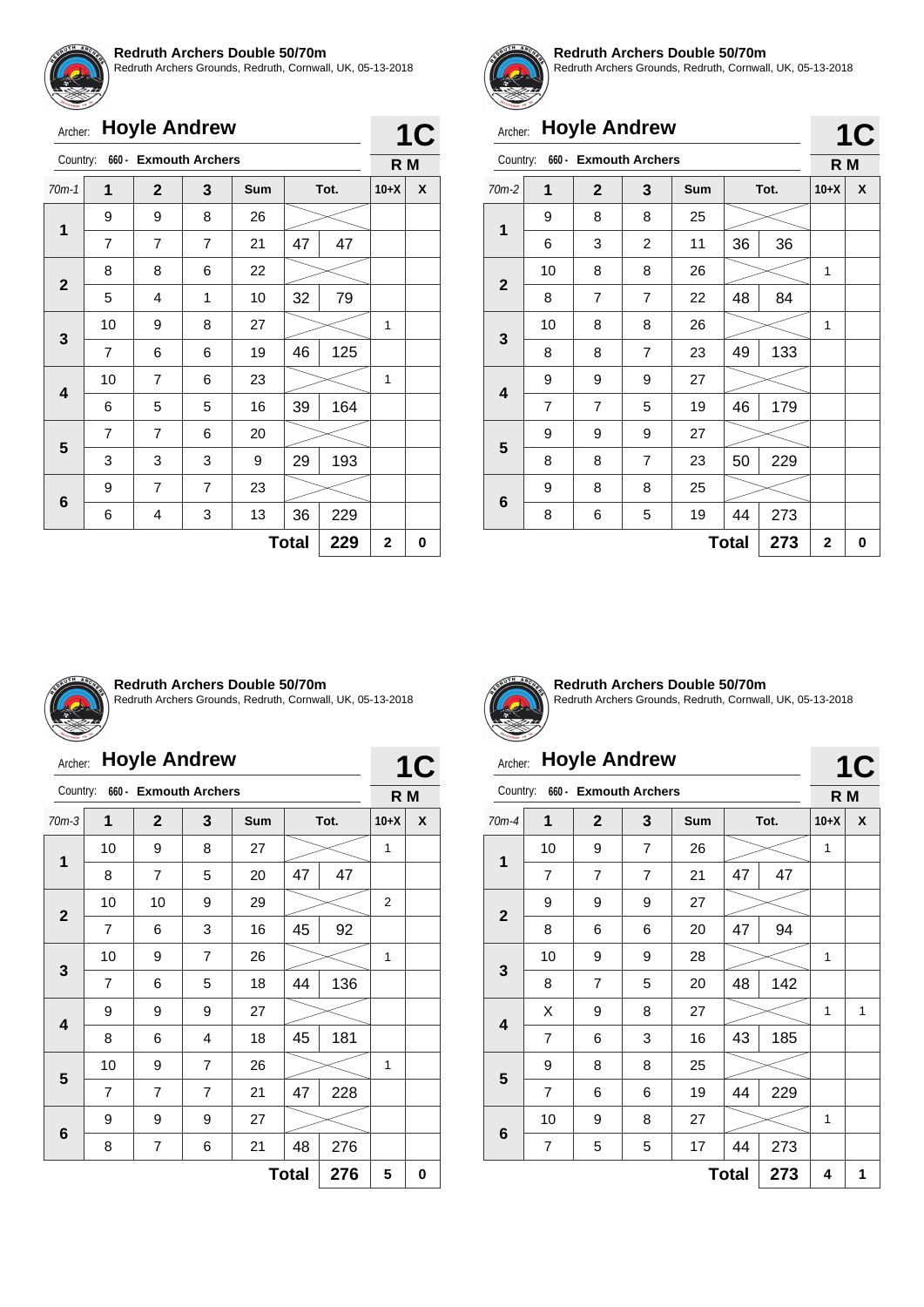

Redruth Archers Grounds, Redruth, Cornwall, UK, 05-13-2018

|  | Archer: Sandoe Jimmy           |  |  |
|--|--------------------------------|--|--|
|  | Country: 654 - Redruth Archers |  |  |
|  |                                |  |  |

| $70m-1$                 | $\mathbf 1$             | $\mathbf{2}$   | $\mathbf{3}$   | <b>Sum</b>     |              | Tot. | $10+X$                  | X |
|-------------------------|-------------------------|----------------|----------------|----------------|--------------|------|-------------------------|---|
| $\mathbf 1$             | 10                      | $\overline{7}$ | 6              | 23             |              |      | $\mathbf{1}$            |   |
|                         | 6                       | 4              | 1              | 11             | 34           | 34   |                         |   |
| $\mathbf{2}$            | 9                       | 8              | 6              | 23             |              |      |                         |   |
|                         | 5                       | 5              | 4              | 14             | 37           | 71   |                         |   |
| 3                       | 10                      | 9              | 9              | 28             |              |      | 1                       |   |
|                         | 6                       | 6              | 4              | 16             | 44           | 115  |                         |   |
| $\overline{\mathbf{4}}$ | 9                       | 8              | 6              | 23             |              |      |                         |   |
|                         | 4                       | 3              | $\overline{c}$ | 9              | 32           | 147  |                         |   |
| 5                       | 9                       | 8              | 5              | 22             |              |      |                         |   |
|                         | $\overline{\mathbf{c}}$ | M              | M              | $\overline{c}$ | 24           | 171  |                         |   |
|                         | 9                       | 6              | 6              | 21             |              |      |                         |   |
| $\bf 6$                 | 6                       | 5              | 3              | 14             | 35           | 206  |                         |   |
|                         |                         |                |                |                | <b>Total</b> | 206  | $\overline{\mathbf{2}}$ | 0 |



**2A R M**

#### **Redruth Archers Double 50/70m**

Redruth Archers Grounds, Redruth, Cornwall, UK, 05-13-2018

**2A**

**2A**

# Archer: **Sandoe Jimmy**

|              |                |                       |                |            |              |      |        | Lr |
|--------------|----------------|-----------------------|----------------|------------|--------------|------|--------|----|
| Country:     |                | 654 - Redruth Archers |                |            |              |      | R M    |    |
| $70m-2$      | 1              | $\mathbf{2}$          | 3              | <b>Sum</b> |              | Tot. | $10+X$ | X  |
| 1            | 9              | 4                     | 4              | 17         |              |      |        |    |
|              | 3              | 3                     | M              | 6          | 23           | 23   |        |    |
| $\mathbf{2}$ | 9              | 8                     | 6              | 23         |              |      |        |    |
|              | 6              | 6                     | 1              | 13         | 36           | 59   |        |    |
|              | 9              | 8                     | $\overline{7}$ | 24         |              |      |        |    |
| 3            | $\overline{7}$ | 6                     | 6              | 19         | 43           | 102  |        |    |
| 4            | 8              | $\overline{7}$        | $\overline{7}$ | 22         |              |      |        |    |
|              | 7              | $\overline{7}$        | 4              | 18         | 40           | 142  |        |    |
|              | 6              | 6                     | 4              | 16         |              |      |        |    |
| 5            | 4              | 1                     | M              | 5          | 21           | 163  |        |    |
| 6            | 9              | 8                     | 8              | 25         |              |      |        |    |
|              | 7              | 7                     | 4              | 18         | 43           | 206  |        |    |
|              |                |                       |                |            | <b>Total</b> | 206  | 0      | 0  |



#### **Redruth Archers Double 50/70m**

Redruth Archers Grounds, Redruth, Cornwall, UK, 05-13-2018

# Archer: **Sandoe Jimmy**

| Country:     |   | 654 - Redruth Archers |                |                |              |      | R M    |   |
|--------------|---|-----------------------|----------------|----------------|--------------|------|--------|---|
| $70m-3$      | 1 | $\mathbf{2}$          | 3              | Sum            |              | Tot. | $10+X$ | X |
|              | 8 | 7                     | 6              | 21             |              |      |        |   |
| 1            | 4 | 3                     | M              | 7              | 28           | 28   |        |   |
|              | 8 | 8                     | 8              | 24             |              |      |        |   |
| $\mathbf{2}$ | 7 | 6                     | 5              | 18             | 42           | 70   |        |   |
|              | 9 | 9                     | 8              | 26             |              |      |        |   |
| 3            | 6 | 3                     | 2              | 11             | 37           | 107  |        |   |
|              | 8 | 8                     | $\overline{7}$ | 23             |              |      |        |   |
| 4            | 6 | 4                     | 1              | 11             | 34           | 141  |        |   |
|              | 8 | 8                     | 5              | 21             |              |      |        |   |
| 5            | 3 | 3                     | 1              | $\overline{7}$ | 28           | 169  |        |   |
|              | 8 | $\overline{7}$        | $\overline{7}$ | 22             |              |      |        |   |
| 6            | 6 | 4                     | 4              | 14             | 36           | 205  |        |   |
|              |   |                       |                |                | <b>Total</b> | 205  | 0      | 0 |



**2A**

**Redruth Archers Double 50/70m** Redruth Archers Grounds, Redruth, Cornwall, UK, 05-13-2018

# Archer: **Sandoe Jimmy**

| Country:                |    | 654 - Redruth Archers |                |     |              |      | R M          |   |
|-------------------------|----|-----------------------|----------------|-----|--------------|------|--------------|---|
| 70m-4                   | 1  | $\mathbf 2$           | 3              | Sum |              | Tot. | $10+X$       | X |
| $\mathbf 1$             | 10 | $\overline{7}$        | 6              | 23  |              |      | $\mathbf{1}$ |   |
|                         | 4  | 2                     | M              | 6   | 29           | 29   |              |   |
| $\mathbf{2}$            | 9  | 9                     | 8              | 26  |              |      |              |   |
|                         | 5  | 5                     | 5              | 15  | 41           | 70   |              |   |
|                         | 7  | 6                     | 6              | 19  |              |      |              |   |
| 3                       | 5  | 3                     | 2              | 10  | 29           | 99   |              |   |
|                         | 8  | $\overline{7}$        | 6              | 21  |              |      |              |   |
| $\overline{\mathbf{4}}$ | 4  | 1                     | 1              | 6   | 27           | 126  |              |   |
|                         | 9  | 6                     | 6              | 21  |              |      |              |   |
| 5                       | 5  | 4                     | 2              | 11  | 32           | 158  |              |   |
|                         | 9  | 9                     | $\overline{7}$ | 25  |              |      |              |   |
| 6                       | 6  | 6                     | 4              | 16  | 41           | 199  |              |   |
|                         |    |                       |                |     | <b>Total</b> | 199  | 1            | 0 |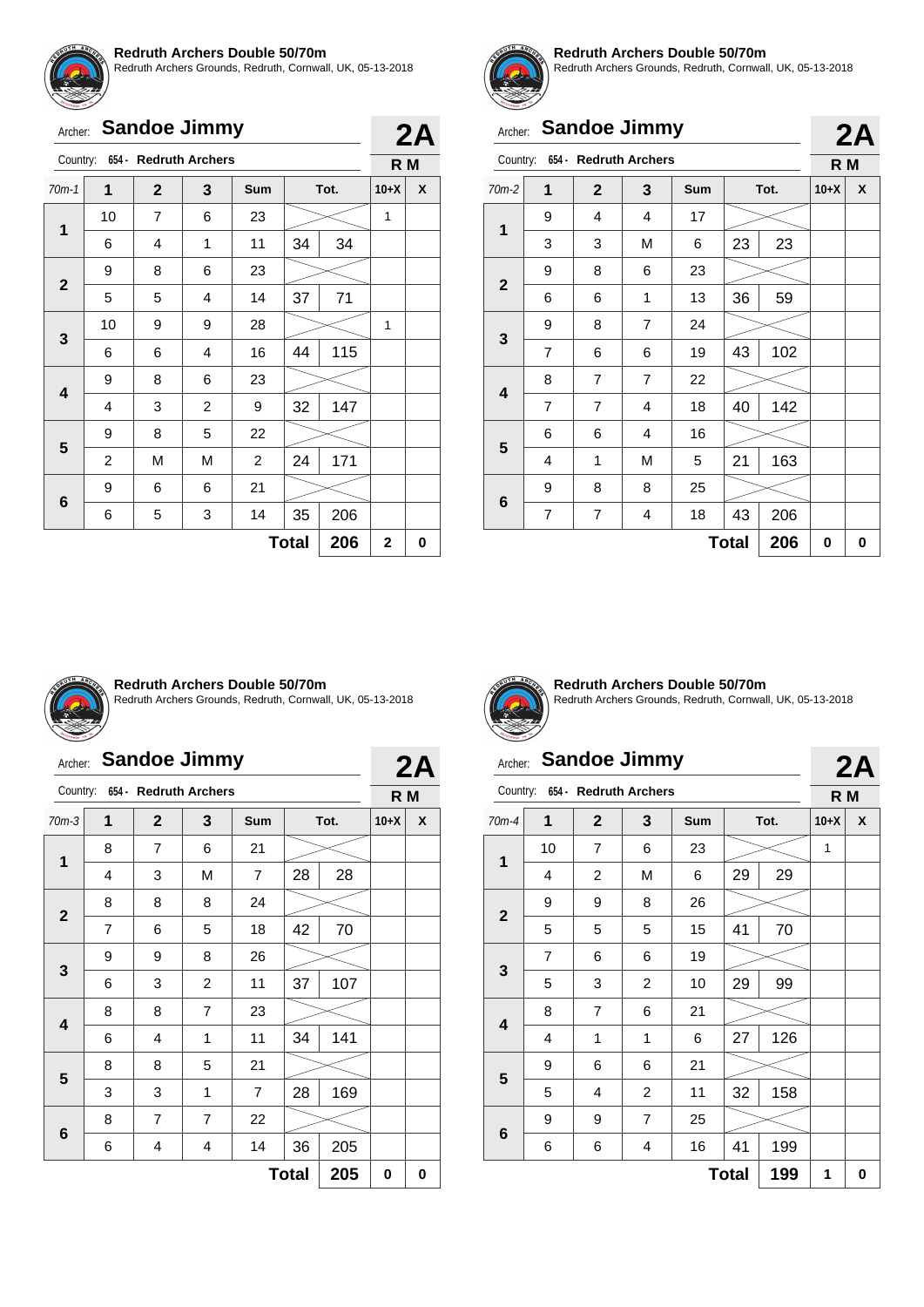

**1**

**2**

**3**

**4**

**5**

**6**

# **Redruth Archers Double 50/70m**

70m-1 **1 2 3 Sum Tot. 10+X X**

8 | 7 | 6 | 21 |48 | 48

7 | 6 | 5 | 18 | 47 | 95

7 | 7 | 6 | 20 |43 | 138

8 | 7 | 5 | 20 |46 | 184

6 5 5 16 39 223

6 | 6 | M | 12 | 36 | 259

10 | 8 | 8 | 26 |  $>$  | 1

10 | 10 | 9 | 29 |  $>$  | 2

ers Grounds, Redruth, Cornwall, UK, 05-13-2018

|         | <b>Redruth Archers Gr</b> |
|---------|---------------------------|
| Archer: | <b>Wilde Gary</b>         |

Country: **650 - Paignton Archers**

9 9 9 27

8 8 7 23

 $9 \mid 8 \mid 6 \mid 23$ 

9 | 8 | 7 | 24

**2C R M**

#### **Redruth Archers Double 50/70m**

Redruth Archers Grounds, Redruth, Cornwall, UK, 05-13-2018

**2C**

**2C**

# Archer: **Wilde Gary**

| Country:    |                         | 650 - Paignton Archers  |                |            |              |      | R M    |   |  |  |
|-------------|-------------------------|-------------------------|----------------|------------|--------------|------|--------|---|--|--|
| $70m-2$     | 1                       | $\overline{2}$          | 3              | <b>Sum</b> |              | Tot. | $10+X$ | X |  |  |
|             | 9                       | 8                       | $\overline{7}$ | 24         |              |      |        |   |  |  |
| 1           | 7                       | 6                       | 6              | 19         | 43           | 43   |        |   |  |  |
| $\mathbf 2$ | 10                      | 8                       | $\overline{7}$ | 25         |              |      | 1      |   |  |  |
|             | 7                       | 7                       | 6              | 20         | 45           | 88   |        |   |  |  |
|             | X                       | 9                       | 9              | 28         |              |      | 1      | 1 |  |  |
| 3           | $\overline{7}$          | $\overline{7}$          | $\overline{7}$ | 21         | 49           | 137  |        |   |  |  |
| 4           | 7                       | 6                       | 6              | 19         |              |      |        |   |  |  |
|             | 6                       | 6                       | 6              | 18         | 37           | 174  |        |   |  |  |
| 5           | 9                       | 8                       | 8              | 25         |              |      |        |   |  |  |
|             | 7                       | 7                       | 6              | 20         | 45           | 219  |        |   |  |  |
|             | 10                      | 7                       | 6              | 23         |              |      | 1      |   |  |  |
| 6           | $\overline{\mathbf{c}}$ | $\overline{\mathbf{c}}$ | М              | 4          | 27           | 246  |        |   |  |  |
|             |                         |                         |                |            | <b>Total</b> | 246  | 3      | 1 |  |  |



#### **Redruth Archers Double 50/70m**

Redruth Archers Grounds, Redruth, Cornwall, UK, 05-13-2018

 $Total | 259 | 3 | 0$ 

# Archer: **Wilde Gary**

|              | Country:<br>$650 -$<br><b>Paignton Archers</b> |                |                |     |              |      |        |   |  |
|--------------|------------------------------------------------|----------------|----------------|-----|--------------|------|--------|---|--|
|              |                                                |                |                |     |              |      | R M    |   |  |
| $70m-3$      | 1                                              | $\overline{2}$ | 3              | Sum |              | Tot. | $10+X$ | X |  |
|              | 8                                              | 7              | $\overline{7}$ | 22  |              |      |        |   |  |
| 1            | 5                                              | 2              | $\overline{c}$ | 9   | 31           | 31   |        |   |  |
|              | 10                                             | 9              | 9              | 28  |              |      | 1      |   |  |
| $\mathbf{2}$ | 7                                              | 5              | 5              | 17  | 45           | 76   |        |   |  |
|              | X                                              | 8              | 8              | 26  |              |      | 1      | 1 |  |
| 3            | 8                                              | 8              | 4              | 20  | 46           | 122  |        |   |  |
|              | 9                                              | 8              | $\overline{7}$ | 24  |              |      |        |   |  |
| 4            | 7                                              | 4              | 4              | 15  | 39           | 161  |        |   |  |
| 5            | 10                                             | 8              | 5              | 23  |              |      | 1      |   |  |
|              | 5                                              | 4              | 1              | 10  | 33           | 194  |        |   |  |
| 6            | 9                                              | 9              | 8              | 26  |              |      |        |   |  |
|              | 6                                              | 3              | 1              | 10  | 36           | 230  |        |   |  |
|              |                                                |                |                |     | <b>Total</b> | 230  | 3      | 1 |  |



**2C**

**Redruth Archers Double 50/70m** Redruth Archers Grounds, Redruth, Cornwall, UK, 05-13-2018

# Archer: **Wilde Gary**

|                |                |                |                         |     |              |      |        | LV |
|----------------|----------------|----------------|-------------------------|-----|--------------|------|--------|----|
| Country:       | 650 -          |                | <b>Paignton Archers</b> |     |              |      | R M    |    |
| $70m-4$        | 1              | $\overline{2}$ | 3                       | Sum |              | Tot. | $10+X$ | X  |
|                | 10             | 9              | 7                       | 26  |              |      | 1      |    |
| 1              | 7              | 4              | M                       | 11  | 37           | 37   |        |    |
| $\overline{2}$ | 10             | 9              | 8                       | 27  |              |      | 1      |    |
|                | 6              | 3              | 3                       | 12  | 39           | 76   |        |    |
|                | 9              | 8              | 8                       | 25  |              |      |        |    |
| 3              | 8              | $\overline{7}$ | 5                       | 20  | 45           | 121  |        |    |
|                | 10             | 8              | 8                       | 26  |              |      | 1      |    |
| 4              | $\overline{7}$ | 6              | 4                       | 17  | 43           | 164  |        |    |
|                | 9              | 9              | 8                       | 26  |              |      |        |    |
| 5              | 8              | 8              | 8                       | 24  | 50           | 214  |        |    |
|                | 10             | 9              | $\overline{7}$          | 26  |              |      | 1      |    |
| 6              | 6              | 6              | 5                       | 17  | 43           | 257  |        |    |
|                |                |                |                         |     | <b>Total</b> | 257  | 4      | 0  |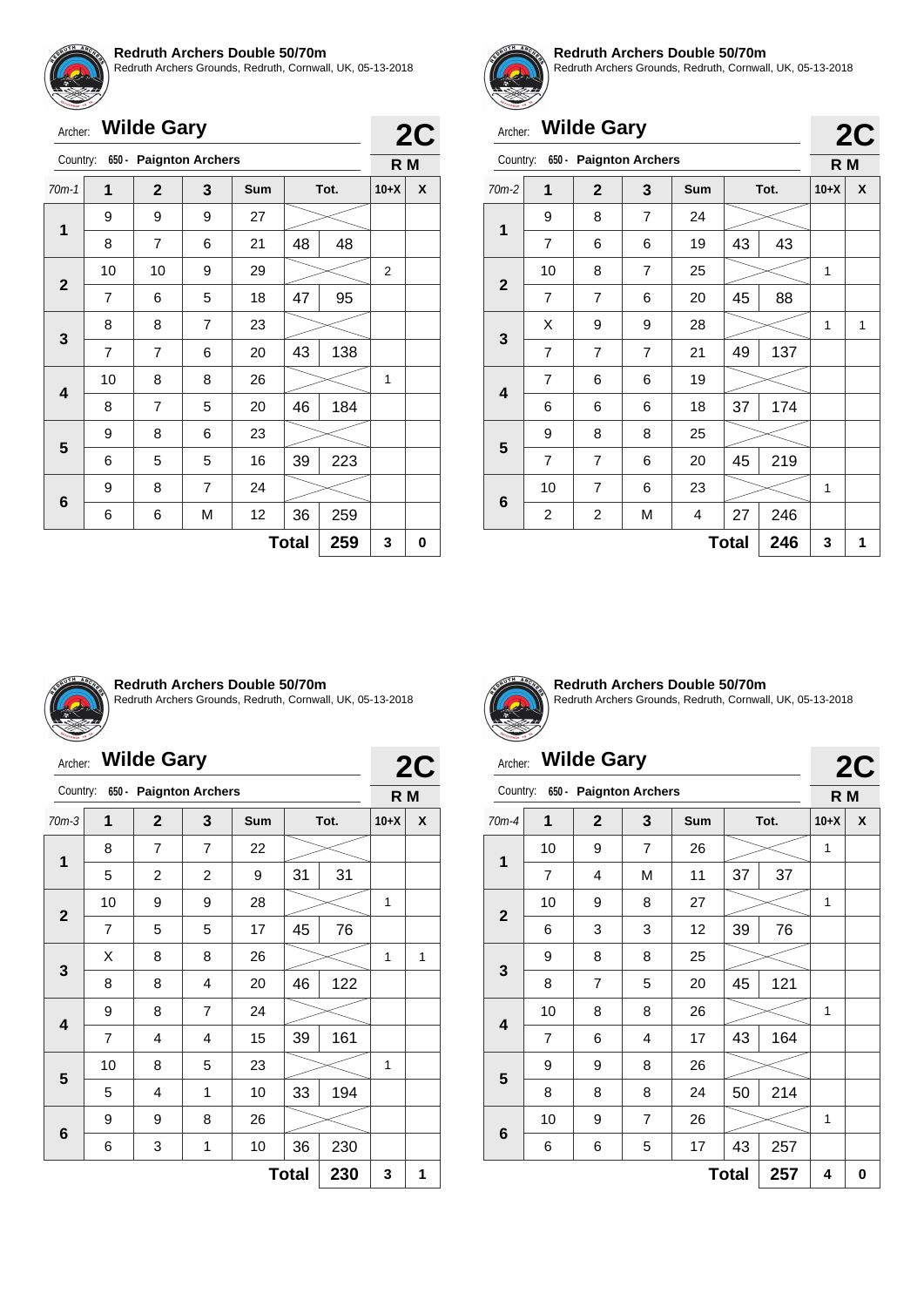

Redruth Archers Grounds, Redruth, Cornwall, UK, 05-13-2018

|  | Archer: Richards Andrew |  |
|--|-------------------------|--|
|--|-------------------------|--|

| Country:     |                     | 654 - Redruth Archers |                |     |          |      |                | R M |  |  |
|--------------|---------------------|-----------------------|----------------|-----|----------|------|----------------|-----|--|--|
| $70m-1$      | 1                   | $\overline{2}$        | 3              | Sum |          | Tot. | $10+X$         | X   |  |  |
| 1            | X                   | X                     | 9              | 29  |          |      | 2              | 2   |  |  |
|              | 9                   | 8                     | $\overline{7}$ | 24  | 53<br>53 |      |                |     |  |  |
| $\mathbf{2}$ | X                   | 10                    | 9              | 29  |          |      | 2              | 1   |  |  |
|              | 8                   | 8                     | 6              | 22  | 51       | 104  |                |     |  |  |
| 3            | 9                   | 8                     | 8              | 25  |          |      |                |     |  |  |
|              | 7                   | 7                     | 5              | 19  | 44       | 148  |                |     |  |  |
| 4            | 10                  | 10                    | 9              | 29  |          |      | $\overline{2}$ |     |  |  |
|              | 7                   | 7                     | $\overline{7}$ | 21  | 50       | 198  |                |     |  |  |
| 5            | X                   | 9                     | 9              | 28  |          |      | 1              | 1   |  |  |
|              | 7                   | 7                     | 6              | 20  | 48       | 246  |                |     |  |  |
|              | 9                   | 7                     | $\overline{7}$ | 23  |          |      |                |     |  |  |
| 6            | $\overline{7}$      | 7                     | 7              | 21  | 44       | 290  |                |     |  |  |
|              | 290<br><b>Total</b> |                       |                |     |          |      |                |     |  |  |



**3A**

#### **Redruth Archers Double 50/70m**

Redruth Archers Grounds, Redruth, Cornwall, UK, 05-13-2018

|              | <b>Richards Andrew</b><br>Archer: |                       |                |            |              |      |                | 3A  |  |
|--------------|-----------------------------------|-----------------------|----------------|------------|--------------|------|----------------|-----|--|
| Country:     |                                   | 654 - Redruth Archers |                |            |              |      |                | R M |  |
| $70m-2$      | 1                                 | $\overline{2}$        | 3              | <b>Sum</b> |              | Tot. | $10+X$         | X   |  |
| 1            | X                                 | 10                    | 9              | 29         |              |      | $\overline{2}$ | 1   |  |
|              | 9                                 | 8                     | 8              | 25         | 54           | 54   |                |     |  |
| $\mathbf{2}$ | 9                                 | 9                     | 8              | 26         |              |      |                |     |  |
|              | 8                                 | 6                     | 6              | 20         | 46           | 100  |                |     |  |
|              | 10                                | 10                    | 9              | 29         |              |      | 2              |     |  |
| 3            | 9                                 | 8                     | 8              | 25         | 54           | 154  |                |     |  |
|              | X                                 | 9                     | 8              | 27         |              |      | 1              | 1   |  |
| 4            | 7                                 | 7                     | 6              | 20         | 47           | 201  |                |     |  |
|              | 10                                | 10                    | 9              | 29         |              |      | 2              |     |  |
| 5            | 9                                 | 9                     | 9              | 27         | 56           | 257  |                |     |  |
|              | X                                 | 9                     | 9              | 28         |              |      | 1              | 1   |  |
| 6            | 8                                 | 8                     | $\overline{7}$ | 23         | 51           | 308  |                |     |  |
|              |                                   |                       |                |            | <b>Total</b> | 308  | 8              | 3   |  |



#### **Redruth Archers Double 50/70m**

Redruth Archers Grounds, Redruth, Cornwall, UK, 05-13-2018

### Archer: **Richards Andrew**

| Country:     |                | 654 - Redruth Archers |   |     |              |      | R M         |   |
|--------------|----------------|-----------------------|---|-----|--------------|------|-------------|---|
| $70m-3$      | 1              | $\mathbf{2}$          | 3 | Sum |              | Tot. | $10+X$      | X |
|              | 9              | 9                     | 8 | 26  |              |      |             |   |
| 1            | 8              | 8                     | 8 | 24  | 50           | 50   |             |   |
|              | 10             | 9                     | 9 | 28  |              |      | 1           |   |
| $\mathbf{2}$ | 9              | 9                     | 8 | 26  | 54           | 104  |             |   |
|              | 9              | 9                     | 9 | 27  |              |      |             |   |
| 3            | 9              | $\overline{7}$        | 7 | 23  | 50           | 154  |             |   |
|              | 9              | 8                     | 8 | 25  |              |      |             |   |
| 4            | $\overline{7}$ | $\overline{7}$        | 6 | 20  | 45           | 199  |             |   |
|              | 10             | 9                     | 9 | 28  |              |      | 1           |   |
| 5            | 9              | 8                     | 8 | 25  | 53           | 252  |             |   |
|              | 9              | 9                     | 8 | 26  |              |      |             |   |
| 6            | 8              | 8                     | 8 | 24  | 50           | 302  |             |   |
|              |                |                       |   |     | <b>Total</b> | 302  | $\mathbf 2$ | 0 |



**3A**

**Redruth Archers Double 50/70m** Redruth Archers Grounds, Redruth, Cornwall, UK, 05-13-2018

# Archer: **Richards Andrew**

# **3A**

| $654 -$<br><b>Redruth Archers</b><br>Country: |                |                |                |            | R M          |      |                |   |
|-----------------------------------------------|----------------|----------------|----------------|------------|--------------|------|----------------|---|
| $70m-4$                                       | 1              | $\mathbf{2}$   | 3              | <b>Sum</b> |              | Tot. | $10+X$         | X |
| $\mathbf{1}$                                  | 10             | 9              | 9              | 28         |              |      | 1              |   |
|                                               | 8              | $\overline{7}$ | $\overline{7}$ | 22         | 50           | 50   |                |   |
|                                               | 9              | 9              | 9              | 27         |              |      |                |   |
| $\mathbf{2}$                                  | 8              | 8              | 8              | 24         | 51           | 101  |                |   |
|                                               | 9              | 8              | 8              | 25         |              |      |                |   |
| 3                                             | $\overline{7}$ | 7              | 6              | 20         | 45           | 146  |                |   |
|                                               | X              | 10             | 9              | 29         |              |      | $\overline{2}$ | 1 |
| 4                                             | 8              | 8              | $\overline{7}$ | 23         | 52           | 198  |                |   |
|                                               | 9              | 8              | 7              | 24         |              |      |                |   |
| 5                                             | 7              | 7              | 6              | 20         | 44           | 242  |                |   |
|                                               | 9              | 9              | 8              | 26         |              |      |                |   |
| $6\phantom{1}6$                               | 8              | $\overline{7}$ | 7              | 22         | 48           | 290  |                |   |
|                                               |                |                |                |            | <b>Total</b> | 290  | 3              | 1 |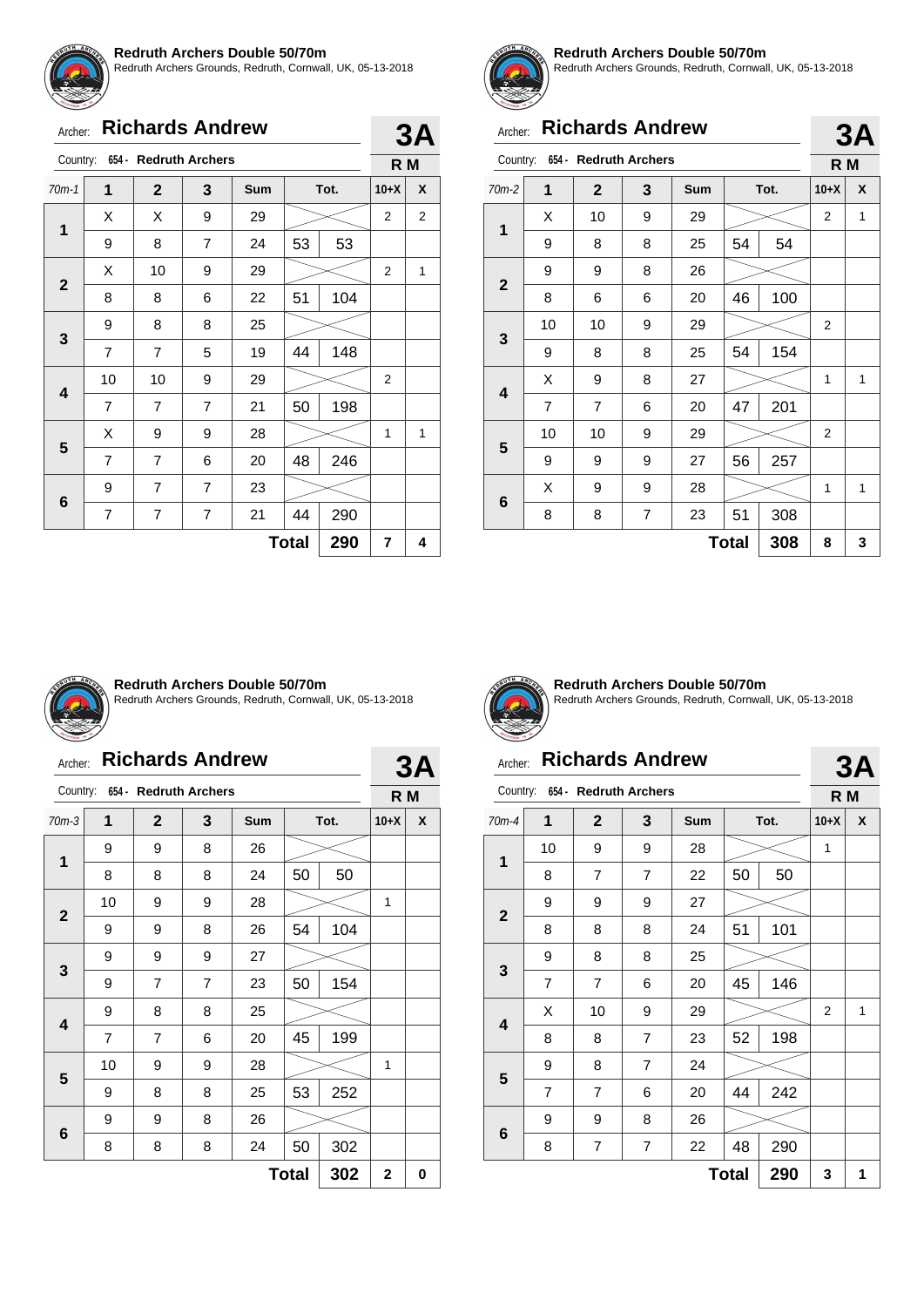

th Archers Grounds, Redruth, Cornwall, UK, 05-13-2018

| Redrutr |
|---------|
|         |
|         |
|         |

| Archer: Blyth Stuart |  |
|----------------------|--|
|----------------------|--|

| Country:                |                | 660 - Exmouth Archers |                |     |              |      | R M    |   |
|-------------------------|----------------|-----------------------|----------------|-----|--------------|------|--------|---|
| $70m-1$                 | 1              | $\mathbf{2}$          | 3              | Sum |              | Tot. | $10+X$ | X |
| $\mathbf 1$             | 8              | $\overline{7}$        | 7              | 22  |              |      |        |   |
|                         | $\overline{7}$ | 7                     | 6              | 20  | 42           | 42   |        |   |
|                         | 9              | 8                     | 7              | 24  |              |      |        |   |
| $\mathbf{2}$            | 6              | 6                     | 6              | 18  | 42           | 84   |        |   |
|                         | 10             | 9                     | 8              | 27  |              |      | 1      |   |
| 3                       | $\overline{7}$ | 7                     | $\overline{7}$ | 21  | 48           | 132  |        |   |
| $\overline{\mathbf{4}}$ | 8              | 7                     | $\overline{7}$ | 22  |              |      |        |   |
|                         | 6              | 6                     | 5              | 17  | 39           | 171  |        |   |
|                         | 9              | 9                     | $\overline{7}$ | 25  |              |      |        |   |
| 5                       | 7              | $\overline{7}$        | 6              | 20  | 45           | 216  |        |   |
|                         | 8              | 8                     | 7              | 23  |              |      |        |   |
| $6\phantom{1}6$         | 7              | 6                     | 6              | 19  | 42           | 258  |        |   |
|                         |                |                       |                |     | <b>Total</b> | 258  | 1      | 0 |



**3B**

#### **Redruth Archers Double 50/70m**

Redruth Archers Grounds, Redruth, Cornwall, UK, 05-13-2018

**3B**

# Archer: **Blyth Stuart**

|              |                |                       |                |            |              |      |        | ◡◡ |
|--------------|----------------|-----------------------|----------------|------------|--------------|------|--------|----|
| Country:     |                | 660 - Exmouth Archers |                |            |              |      | R M    |    |
| $70m-2$      | 1              | $\mathbf{2}$          | 3              | <b>Sum</b> |              | Tot. | $10+X$ | X  |
| $\mathbf{1}$ | 9              | 7                     | $\overline{7}$ | 23         |              |      |        |    |
|              | 6              | 6                     | 4              | 16         | 39           | 39   |        |    |
| $\mathbf{2}$ | 10             | 9                     | 8              | 27         |              |      | 1      |    |
|              | 8              | 6                     | 6              | 20         | 47           | 86   |        |    |
|              | 9              | 9                     | 8              | 26         |              |      |        |    |
| 3            | $\overline{7}$ | $\overline{7}$        | 4              | 18         | 44           | 130  |        |    |
| 4            | 8              | $\overline{7}$        | $\overline{7}$ | 22         |              |      |        |    |
|              | 5              | 4                     | 4              | 13         | 35           | 165  |        |    |
| 5            | 9              | 9                     | 8              | 26         |              |      |        |    |
|              | 5              | 5                     | 3              | 13         | 39           | 204  |        |    |
|              | 9              | 8                     | 8              | 25         |              |      |        |    |
| 6            | 6              | 6                     | 6              | 18         | 43           | 247  |        |    |
|              |                |                       |                |            | <b>Total</b> | 247  | 1      | 0  |



#### **Redruth Archers Double 50/70m**

Redruth Archers Grounds, Redruth, Cornwall, UK, 05-13-2018

# Archer: **Blyth Stuart**

| Archer:      |         | <b>Blyth Stuart</b>    |                |            |              |      |        | 3B |  |
|--------------|---------|------------------------|----------------|------------|--------------|------|--------|----|--|
| Country:     | $660 -$ | <b>Exmouth Archers</b> |                |            |              |      | R M    |    |  |
| $70m-3$      | 1       | $\mathbf{2}$           | 3              | <b>Sum</b> |              | Tot. | $10+X$ | X  |  |
| 1            | 8       | 8                      | 8              | 24         |              |      |        |    |  |
|              | 6       | 3                      | 2              | 11         | 35           | 35   |        |    |  |
| $\mathbf{2}$ | 8       | 8                      | 6              | 22         |              |      |        |    |  |
|              | 6       | 5                      | 1              | 12         | 34           | 69   |        |    |  |
|              | 8       | 8                      | $\overline{7}$ | 23         |              |      |        |    |  |
| 3            | 4       | 3                      | 3              | 10         | 33           | 102  |        |    |  |
|              | 9       | 8                      | $\overline{7}$ | 24         |              |      |        |    |  |
| 4            | 6       | 5                      | 3              | 14         | 38           | 140  |        |    |  |
|              | 9       | $\overline{7}$         | 6              | 22         |              |      |        |    |  |
| 5            | 6       | 5                      | 4              | 15         | 37           | 177  |        |    |  |
|              | 9       | 8                      | 8              | 25         |              |      |        |    |  |
| 6            | 7       | 5                      | 1              | 13         | 38           | 215  |        |    |  |
|              |         |                        |                |            | <b>Total</b> | 215  | 0      | 0  |  |



**Redruth Archers Double 50/70m** Redruth Archers Grounds, Redruth, Cornwall, UK, 05-13-2018

## Archer: **Blyth Stuart**

#### Country: **660 - Exmouth Archers 3B R M** 70m-4 **1 2 3 Sum Tot. 10+X X 1** 9 9 6 24 6 | 3 | M | 9 | 33 | 33 **2** 8 | 5 | 4 | 17 4 | 4 | 1 | 9 | 26 | 59 **3** 8 6 4 18 3 3 1 7 25 84 **4** 9 | 8 | 7 | 24 6 | 5 | 5 | 16 | 40 | 124 **5** 10 | 10 | 9 | 29 |  $\gg$  | 2 8 | 8 | 5 | 21 | 50 | 174 **6** 10 | 10 | 7 | 27 |  $\gg$  | 2 6 | 5 | 5 | 16 | 43 | 217  $Total | 217 | 4 | 0$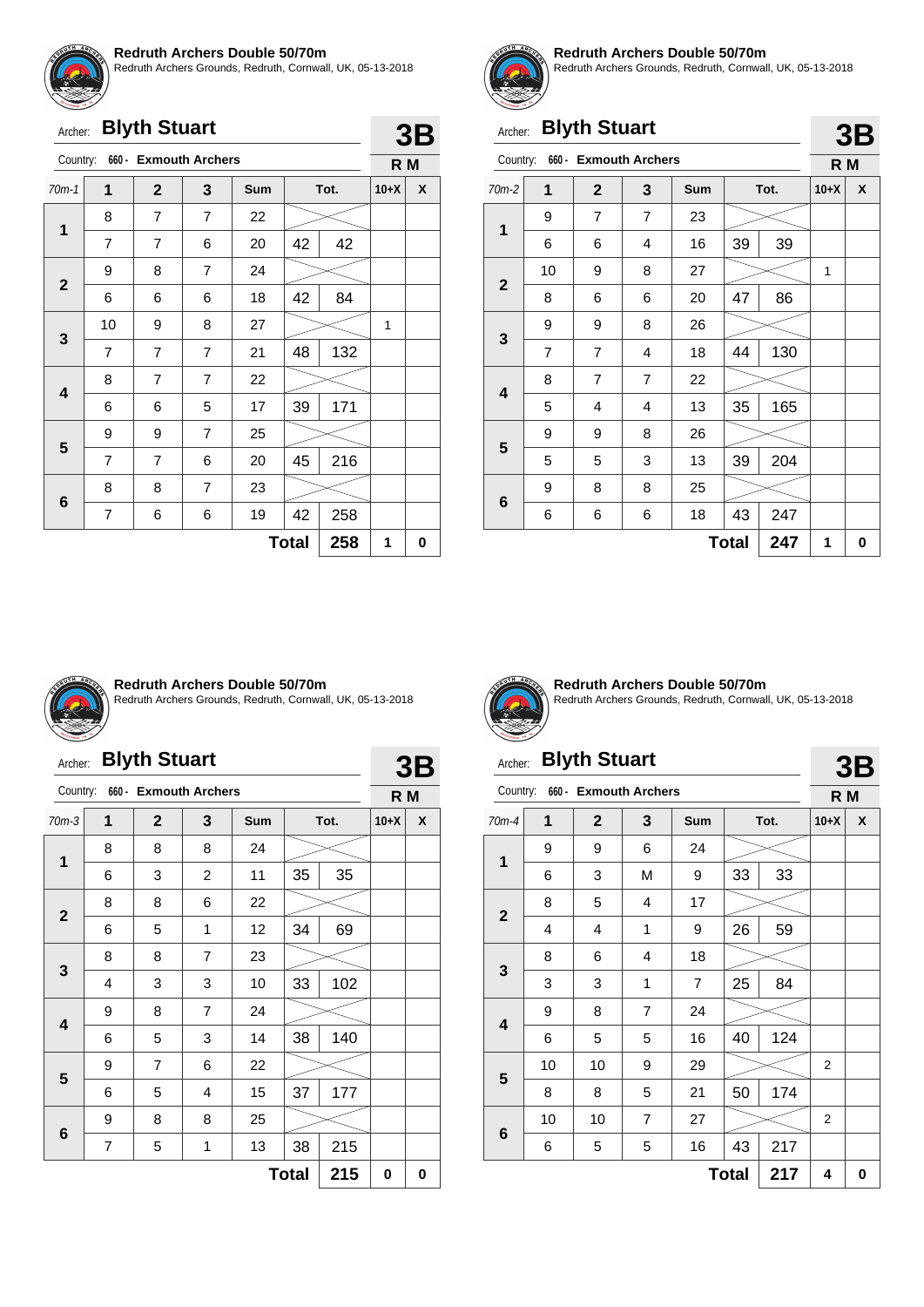

Redruth Archers Grounds, Redruth, Cornwall, UK, 05-13-2018

| Archer:        |                                                                                                                                                                  | <b>Piper Julian</b> |                |    |    |     |                |   |
|----------------|------------------------------------------------------------------------------------------------------------------------------------------------------------------|---------------------|----------------|----|----|-----|----------------|---|
|                |                                                                                                                                                                  |                     |                |    |    |     | R <sub>M</sub> |   |
| $70m-1$        | 727 - Andover A<br>Country:<br>$\overline{2}$<br>3<br>1<br>Sum<br>Tot.<br>9<br>10<br>10<br>29<br>53<br>53<br>$\overline{7}$<br>9<br>8<br>24<br>X<br>8<br>8<br>26 | $10+X$              | X              |    |    |     |                |   |
| 1              |                                                                                                                                                                  |                     |                |    |    |     | $\overline{2}$ |   |
|                |                                                                                                                                                                  |                     |                |    |    |     |                |   |
| $\overline{2}$ |                                                                                                                                                                  |                     |                |    |    |     | 1              | 1 |
|                | 8                                                                                                                                                                | $\overline{7}$      | $\overline{7}$ | 22 | 48 | 101 |                |   |
| 3              | 10                                                                                                                                                               | 9                   | 9              | 28 |    |     | 1              |   |
|                | 8                                                                                                                                                                | 8                   | 5              | 21 | 49 | 150 |                |   |
|                | 10                                                                                                                                                               | 9                   | 9              | 28 |    |     | 1              |   |
| 4              |                                                                                                                                                                  |                     |                |    |    |     |                |   |

 $9 \mid 8 \mid 7 \mid 24 \mid 52 \mid 202$ 

8 7 4 19 45 247

9 | 8 | 5 | 22 | $50$ | 297

10 | 9 | 9 | 28 |  $>$  | 1

**Total 297 6 1**

 $\,<\,$ 

 $9 \mid 9 \mid 8 \mid 26$ 



**3C R M**

#### **Redruth Archers Double 50/70m**

Redruth Archers Grounds, Redruth, Cornwall, UK, 05-13-2018

**3C**

# Archer: **Piper Julian**

| Country:    |                | 727 - Andover A |                |            |              |      | R M    |   |
|-------------|----------------|-----------------|----------------|------------|--------------|------|--------|---|
| $70m-2$     | 1              | $\mathbf{2}$    | 3              | <b>Sum</b> |              | Tot. | $10+X$ | X |
| 1           | 10             | 8               | $\overline{7}$ | 25         |              |      | 1      |   |
|             | $\overline{7}$ | 6               | 5              | 18         | 43<br>43     |      |        |   |
| $\mathbf 2$ | 10             | 9               | 9              | 28         |              |      | 1      |   |
|             | 9              | 8               | 5              | 22         | 50           | 93   |        |   |
|             | 9              | 9               | 8              | 26         |              |      |        |   |
| 3           | 8              | $\overline{7}$  | 4              | 19         | 45           | 138  |        |   |
| 4           | 9              | 9               | 9              | 27         |              |      |        |   |
|             | 8              | 7               | 4              | 19         | 46           | 184  |        |   |
| 5           | 10             | 9               | 9              | 28         |              |      | 1      |   |
|             | 9              | 9               | 8              | 26         | 54           | 238  |        |   |
|             | X              | 9               | 8              | 27         |              |      | 1      | 1 |
| 6           | 8              | 8               | 8              | 24         | 51           | 289  |        |   |
|             |                |                 |                |            | <b>Total</b> | 289  | 4      | 1 |



**5**

**6**

#### **Redruth Archers Double 50/70m**

Redruth Archers Grounds, Redruth, Cornwall, UK, 05-13-2018

| Archer: |  | <b>Piper Julian</b> |
|---------|--|---------------------|
|---------|--|---------------------|

| Archer:      |                | <b>Piper Julian</b> |                |            |              |      | 3C     |                |  |
|--------------|----------------|---------------------|----------------|------------|--------------|------|--------|----------------|--|
| Country:     |                | 727 - Andover A     |                |            |              |      |        | R <sub>M</sub> |  |
| $70m-3$      | 1              | $\mathbf{2}$        | 3              | <b>Sum</b> |              | Tot. | $10+X$ | X              |  |
| 1            | 10             | 8                   | 8              | 26         |              |      | 1      |                |  |
|              | 8              | 7                   | 6              | 21         | 47           | 47   |        |                |  |
|              | 9              | 9                   | 9              | 27         |              |      |        |                |  |
| $\mathbf{2}$ | 9              | 8                   | $\overline{7}$ | 24         | 51           | 98   |        |                |  |
|              | 10             | 10                  | 10             | 30         |              |      | 3      |                |  |
| 3            | 9              | 9                   | 9              | 27         | 57           | 155  |        |                |  |
|              | 10             | 9                   | 8              | 27         |              |      | 1      |                |  |
| 4            | $\overline{7}$ | 7                   | M              | 14         | 41           | 196  |        |                |  |
| 5            | 10             | 9                   | $\overline{7}$ | 26         |              |      | 1      |                |  |
|              | 7              | 6                   | 4              | 17         | 43           | 239  |        |                |  |
|              | 10             | 9                   | 9              | 28         |              |      | 1      |                |  |
| 6            | 7              | 6                   | 5              | 18         | 46           | 285  |        |                |  |
|              |                |                     |                |            | <b>Total</b> | 285  | 7      | 0              |  |



**Redruth Archers Double 50/70m** Redruth Archers Grounds, Redruth, Cornwall, UK, 05-13-2018

# Archer: **Piper Julian**

| Archer:                 |                | 3C              |                |     |              |      |        |     |  |
|-------------------------|----------------|-----------------|----------------|-----|--------------|------|--------|-----|--|
| Country:                |                | 727 - Andover A |                |     |              |      |        | R M |  |
| $70m-4$                 | 1              | $\mathbf{2}$    | 3              | Sum |              | Tot. | $10+X$ | X   |  |
| 1                       | 9              | 9               | 8              | 26  |              |      |        |     |  |
|                         | 8              | 8               | $\overline{7}$ | 23  | 49           | 49   |        |     |  |
| $\overline{2}$          | 8              | $\overline{7}$  | 7              | 22  |              |      |        |     |  |
|                         | $\overline{7}$ | 6               | 5              | 18  | 40           | 89   |        |     |  |
|                         | х              | 9               | 8              | 27  |              |      | 1      | 1   |  |
| 3                       | 8              | 8               | 8              | 24  | 51           | 140  |        |     |  |
|                         | 9              | 9               | 8              | 26  |              |      |        |     |  |
| $\overline{\mathbf{4}}$ | $\overline{7}$ | $\overline{7}$  | M              | 14  | 40           | 180  |        |     |  |
|                         | X              | 10              | 8              | 28  |              |      | 2      | 1   |  |
| 5                       | 8              | $\overline{7}$  | 7              | 22  | 50           | 230  |        |     |  |
| $6\phantom{1}6$         | X              | 9               | 9              | 28  |              |      | 1      | 1   |  |
|                         | 8              | 8               | 4              | 20  | 48           | 278  |        |     |  |
|                         |                |                 |                |     | <b>Total</b> | 278  | 4      | 3   |  |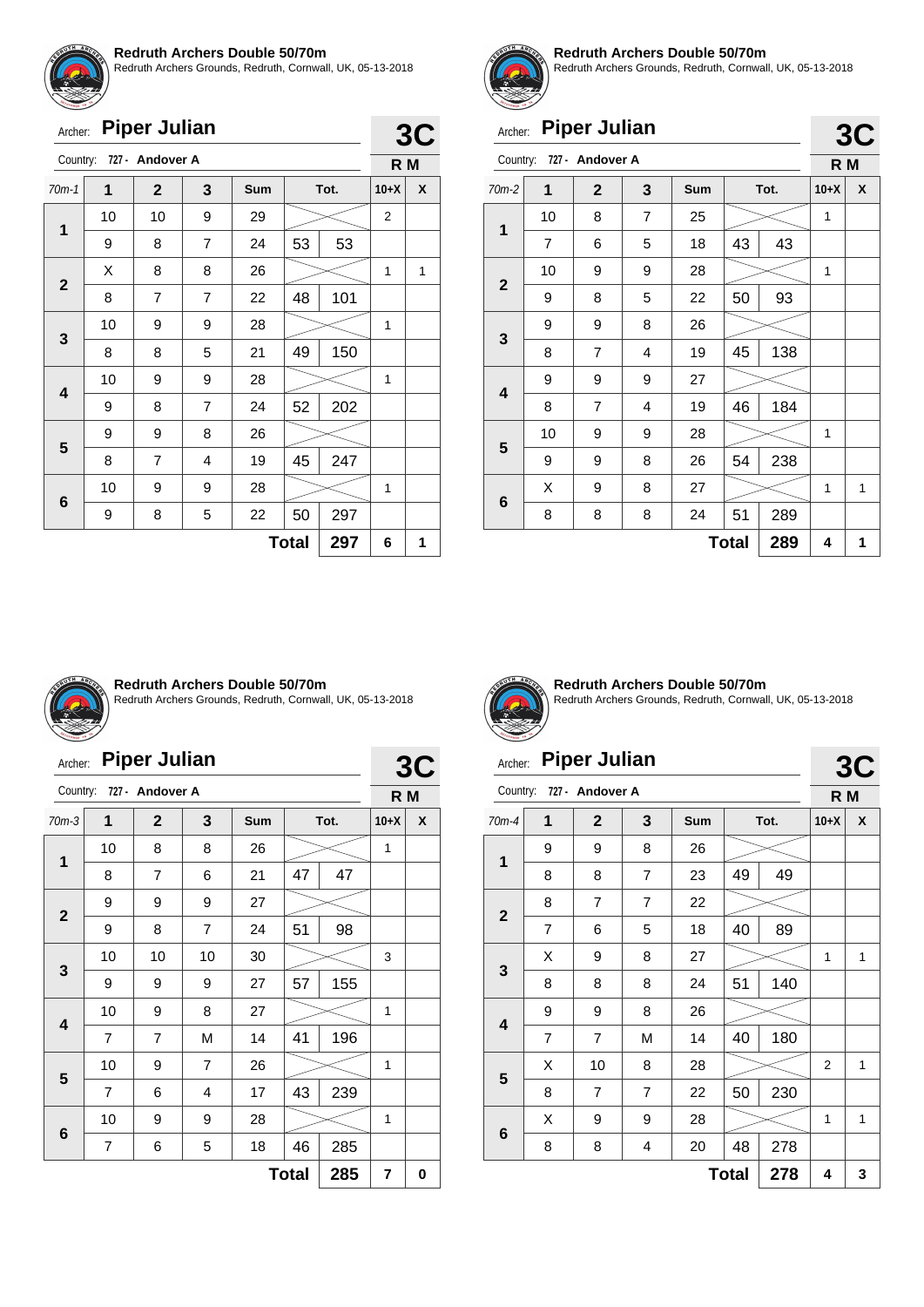

Redruth Archers Grounds, Redruth, Cornwall, UK, 05-13-2018

| Archer:                 |                |                              | <b>Grassie Karen</b> |                |              |      | 4Α        |   |
|-------------------------|----------------|------------------------------|----------------------|----------------|--------------|------|-----------|---|
|                         |                | Country: 662 - Exeter C of A |                      |                |              |      | <b>BW</b> |   |
| $70m-1$                 | 1              | $\mathbf{2}$                 | 3                    | Sum            |              | Tot. | $10+X$    | X |
| 1                       | X              | 7                            | 6                    | 23             |              |      | 1         | 1 |
|                         | 6              | 5                            | M                    | 11             | 34           | 34   |           |   |
| $\overline{2}$          | X              | 7                            | $\overline{7}$       | 24             |              |      | 1         | 1 |
|                         | 6              | 6                            | 4                    | 16             | 40           | 74   |           |   |
| 3                       | 8              | 8                            | 6                    | 22             |              |      |           |   |
|                         | $\overline{4}$ | $\overline{2}$               | M                    | 6              | 28           | 102  |           |   |
| $\overline{\mathbf{4}}$ | 9              | 9                            | 8                    | 26             |              |      |           |   |
|                         | 6              | 6                            | M                    | 12             | 38           | 140  |           |   |
| 5                       | 10             | 8                            | 5                    | 23             |              |      | 1         |   |
|                         | 4              | $\overline{2}$               | $\overline{2}$       | 8              | 31           | 171  |           |   |
| 6                       | X              | $\overline{7}$               | 5                    | 22             |              |      | 1         | 1 |
|                         | $\overline{4}$ | 2                            | 1                    | $\overline{7}$ | 29           | 200  |           |   |
|                         |                |                              |                      |                | <b>Total</b> | 200  | 4         | 3 |



#### **Redruth Archers Double 50/70m**

Redruth Archers Grounds, Redruth, Cornwall, UK, 05-13-2018

| Archer:        |                              |                | <b>Grassie Karen</b> |                |              |      | 4Α     |           |  |
|----------------|------------------------------|----------------|----------------------|----------------|--------------|------|--------|-----------|--|
|                | Country: 662 - Exeter C of A |                |                      |                |              |      |        | <b>BW</b> |  |
| 70m-2          | 1                            | $\mathbf{2}$   | 3                    | Sum            |              | Tot. | $10+X$ | X         |  |
| $\mathbf{1}$   | 9                            | $\overline{7}$ | 6                    | 22             |              |      |        |           |  |
|                | $\overline{2}$               | 1              | 1                    | 4              | 26<br>26     |      |        |           |  |
| $\overline{2}$ | 9                            | 9              | 8                    | 26             |              |      |        |           |  |
|                | $\overline{7}$               | 5              | M                    | 12             | 38           | 64   |        |           |  |
| $\mathbf{3}$   | 10                           | 8              | $\overline{7}$       | 25             |              |      | 1      |           |  |
|                | 5                            | 5              | 2                    | 12             | 37           | 101  |        |           |  |
| 4              | $\overline{7}$               | $\overline{7}$ | $\overline{7}$       | 21             |              |      |        |           |  |
|                | 6                            | 4              | 3                    | 13             | 34           | 135  |        |           |  |
| 5              | 5                            | 4              | 3                    | 12             |              |      |        |           |  |
|                | 3                            | $\overline{c}$ | 2                    | $\overline{7}$ | 19           | 154  |        |           |  |
|                | 9                            | 8              | 8                    | 25             |              |      |        |           |  |
| 6              | 7                            | 6              | 1                    | 14             | 39           | 193  |        |           |  |
|                |                              |                |                      |                | <b>Total</b> | 193  | 1      | 0         |  |



#### **Redruth Archers Double 50/70m**

Redruth Archers Grounds, Redruth, Cornwall, UK, 05-13-2018

|  | Archer: Grassie Karen |  |  |  |
|--|-----------------------|--|--|--|
|--|-----------------------|--|--|--|

| Country:     |                     | 662 - Exeter C of A |                |                         |    |      | <b>BW</b> |   |  |
|--------------|---------------------|---------------------|----------------|-------------------------|----|------|-----------|---|--|
| $70m-3$      | 1                   | $\mathbf{2}$        | 3              | Sum                     |    | Tot. | $10+X$    | X |  |
| 1            | X                   | 6                   | 4              | 20                      |    |      | 1         | 1 |  |
|              | 4                   | 4                   | $\overline{c}$ | 10                      | 30 | 30   |           |   |  |
| $\mathbf{2}$ | 10                  | 8                   | $\overline{7}$ | 25                      |    |      | 1         |   |  |
|              | 7                   | $\overline{4}$      | 1              | 12                      | 37 | 67   |           |   |  |
|              | 10                  | 9                   | 8              | 27                      |    |      | 1         |   |  |
| 3            | $\overline{7}$      | $\overline{7}$      | 6              | 20                      | 47 | 114  |           |   |  |
|              | 10                  | 8                   | $\overline{7}$ | 25                      |    |      | 1         |   |  |
| 4            | 6                   | 6                   | 6              | 18                      | 43 | 157  |           |   |  |
| 5            | $\overline{7}$      | 6                   | 4              | 17                      |    |      |           |   |  |
|              | 3                   | 3                   | 2              | 8                       | 25 | 182  |           |   |  |
|              | 8                   | 8                   | 6              | 22                      |    |      |           |   |  |
| $\bf 6$      | 2                   | М                   | М              | $\overline{\mathbf{c}}$ | 24 | 206  |           |   |  |
|              | 206<br><b>Total</b> |                     |                |                         |    |      |           |   |  |



**1**

**2**

**3**

**4**

**5**

**6**

**4A**

**Redruth Archers Double 50/70m** Redruth Archers Grounds, Redruth, Cornwall, UK, 05-13-2018

### Archer: **Grassie Karen**

# Country: **662 - Exeter C of A 4A B W** 70m-4 **1 2 3 Sum Tot. 10+X X**  $9 \mid 8 \mid 5 \mid 22$ 5 | 5 | M | 10 | 32 | 32 8 8 8 24 8 | 4 | 3 | 15 | 39 | 71 9 8 6 23 3 | 2 | M | 5 | 28 | 99 9 | 9 | 8 | 26 7 | 6 | 5 | 18 | 44 | 143 9 | 7 | 1 | 17

**Total 195 0 0**

M | M | M | 0 | 17 | 160

6 4 2 12 35 195

8 | 8 | 7 | 23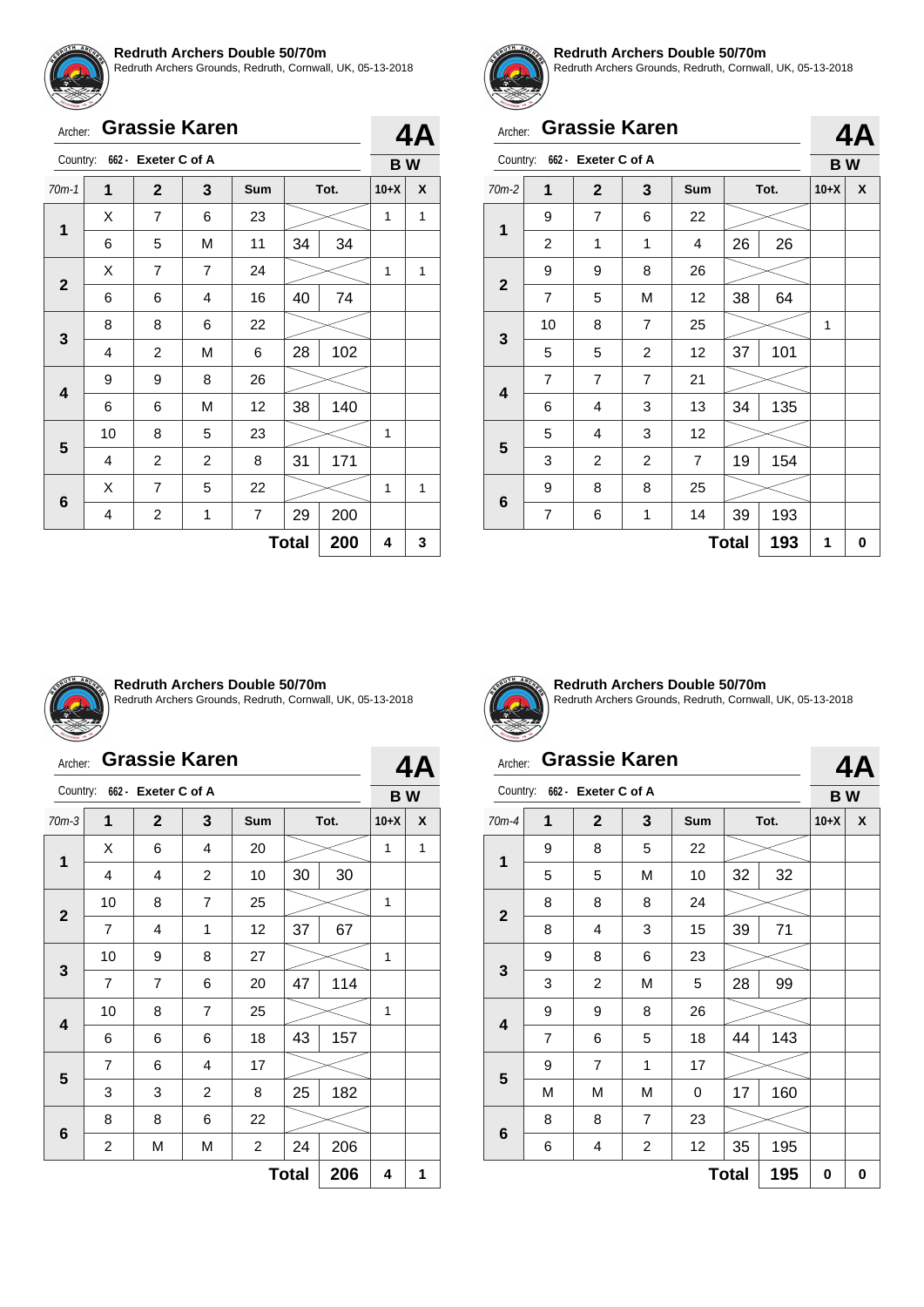

Redruth Archers Grounds, Redruth, Cornwall, UK, 05-13-2018

| Archer:      |                | <b>Oake Steph</b> |                       |     |              |      |        | 4B |
|--------------|----------------|-------------------|-----------------------|-----|--------------|------|--------|----|
| Country:     |                |                   | 654 - Redruth Archers |     |              |      | R W    |    |
| $70m-1$      | 1              | $\overline{2}$    | 3                     | Sum |              | Tot. | $10+X$ | X  |
|              | 9              | 7                 | $\overline{7}$        | 23  |              |      |        |    |
| 1            | 6              | 4                 | 3                     | 13  | 36           | 36   |        |    |
| $\mathbf{2}$ | 9              | 9                 | 8                     | 26  |              |      |        |    |
|              | 8              | 8                 | 6                     | 22  | 48           | 84   |        |    |
| 3            | 10             | 9                 | 8                     | 27  |              |      | 1      |    |
|              | 8              | 6                 | 5                     | 19  | 46           | 130  |        |    |
| 4            | 9              | 8                 | 8                     | 25  |              |      |        |    |
|              | 8              | 7                 | $\overline{7}$        | 22  | 47           | 177  |        |    |
| 5            | $\overline{7}$ | 5                 | 4                     | 16  |              |      |        |    |
|              | 4              | 4                 | 3                     | 11  | 27           | 204  |        |    |
|              | 9              | 9                 | $\overline{7}$        | 25  |              |      |        |    |
| 6            | $\overline{7}$ | 7                 | 6                     | 20  | 45           | 249  |        |    |
|              |                |                   |                       |     | <b>Total</b> | 249  | 1      | 0  |



#### **Redruth Archers Double 50/70m**

Redruth Archers Grounds, Redruth, Cornwall, UK, 05-13-2018

**4B**

# Archer: **Oake Steph**

|             |                |                       |                |            |              |      |        | T 1 2 |
|-------------|----------------|-----------------------|----------------|------------|--------------|------|--------|-------|
| Country:    |                | 654 - Redruth Archers |                |            |              |      | R W    |       |
| $70m-2$     | 1              | $\mathbf{2}$          | 3              | <b>Sum</b> |              | Tot. | $10+X$ | X     |
| 1           | 10             | 9                     | 9              | 28         |              |      | 1      |       |
|             | 9              | 6                     | 5              | 20         | 48           | 48   |        |       |
| $\mathbf 2$ | 10             | 9                     | 9              | 28         |              |      | 1      |       |
|             | 8              | $\overline{7}$        | 6              | 21         | 49           | 97   |        |       |
|             | X              | 6                     | 6              | 22         |              |      | 1      | 1     |
| 3           | 6              | 3                     | 3              | 12         | 34           | 131  |        |       |
| 4           | 6              | 6                     | 5              | 17         |              |      |        |       |
|             | 4              | 4                     | 1              | 9          | 26           | 157  |        |       |
|             | 9              | 8                     | 7              | 24         |              |      |        |       |
| 5           | 6              | 5                     | 4              | 15         | 39           | 196  |        |       |
|             | $\overline{7}$ | 7                     | $\overline{7}$ | 21         |              |      |        |       |
| 6           | 6              | 5                     | 5              | 16         | 37           | 233  |        |       |
|             |                |                       |                |            | <b>Total</b> | 233  | 3      | 1     |



#### **Redruth Archers Double 50/70m**

Redruth Archers Grounds, Redruth, Cornwall, UK, 05-13-2018

# Archer: **Oake Steph**

| Country:     |                     | 654 - Redruth Archers |                |            |    |      | R W    |   |  |
|--------------|---------------------|-----------------------|----------------|------------|----|------|--------|---|--|
| $70m-3$      | 1                   | $\mathbf{2}$          | 3              | <b>Sum</b> |    | Tot. | $10+X$ | X |  |
|              | 9                   | 7                     | 6              | 22         |    |      |        |   |  |
| $\mathbf{1}$ | 5                   | 3                     | 3              | 11         | 33 | 33   |        |   |  |
|              | 9                   | 9                     | 6              | 24         |    |      |        |   |  |
| $\mathbf{2}$ | 5                   | 3                     | $\overline{2}$ | 10         | 34 | 67   |        |   |  |
|              | 8                   | 7                     | 7              | 22         |    |      |        |   |  |
| 3            | 6                   | 4                     | 3              | 13         | 35 | 102  |        |   |  |
| 4            | 8                   | 8                     | $\overline{7}$ | 23         |    |      |        |   |  |
|              | 7                   | 3                     | $\overline{2}$ | 12         | 35 | 137  |        |   |  |
|              | 8                   | 8                     | $\overline{7}$ | 23         |    |      |        |   |  |
| 5            | 6                   | 6                     | 6              | 18         | 41 | 178  |        |   |  |
|              | 8                   | $\overline{7}$        | 6              | 21         |    |      |        |   |  |
| 6            | 6                   | 4                     | 4              | 14         | 35 | 213  |        |   |  |
|              | <b>Total</b><br>213 |                       |                |            |    |      |        |   |  |



**4B**

**Redruth Archers Double 50/70m** Redruth Archers Grounds, Redruth, Cornwall, UK, 05-13-2018

# Archer: **Oake Steph**

#### Country: **654 - Redruth Archers 4B R W** 70m-4 **1 2 3 Sum Tot. 10+X X 1** 9 9 9 27 5 | 5 | 5 | 15 | 42 | 42 **2** 9 8 26 8 6 6 20 46 88 **3** 10 | 9 | 8 | 27 |  $\swarrow$  | 1 7 | 7 | 7 | 21 | 48 | 136 **4** 7 | 6 | 6 | 19 6 | 5 | 5 | 16 | 35 | 171 **5** 8 | 7 | 6 | 21  $5 \mid 5 \mid 3 \mid 13 \mid 34 \mid 205$ **6**  $X \quad 8 \quad 7 \quad 25 \quad \textcolor{blue}{\sim} \quad 1 \quad 1$ 5 5 4 14 39 244 **Total 244 2 1**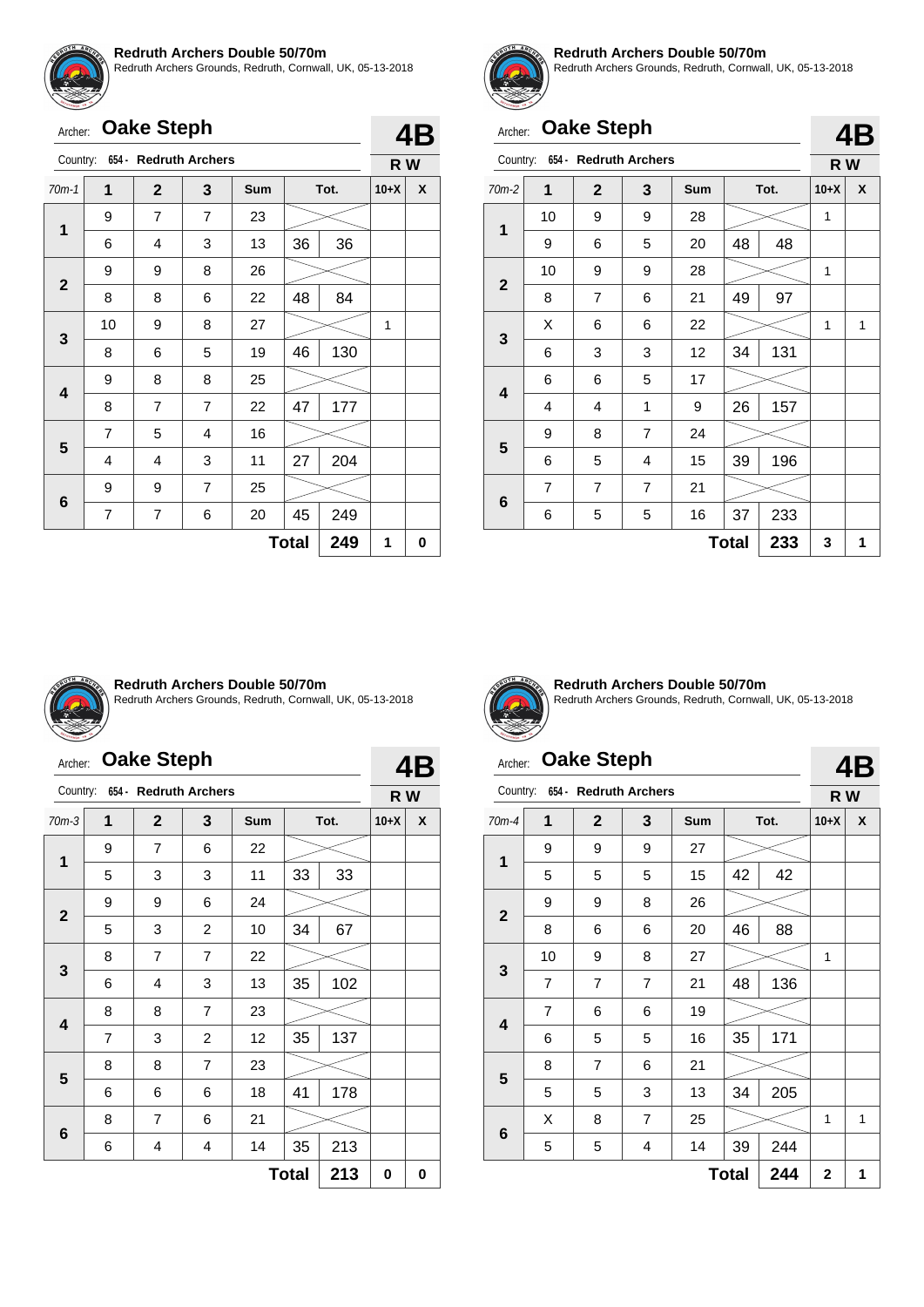

Redruth Archers Grounds, Redruth, Cornwall, UK, 05-13-2018

| Archer: | <b>Williams Rob</b> |
|---------|---------------------|
|---------|---------------------|

| Country:     |                | 637 - B of Wadebridge |                |            |              |     | R M    |              |
|--------------|----------------|-----------------------|----------------|------------|--------------|-----|--------|--------------|
| $70m-1$      | 1              | $\mathbf{2}$          | 3              | <b>Sum</b> | Tot.         |     | $10+X$ | X            |
| 1            | 9              | 9                     | 8              | 26         |              |     |        |              |
|              | 8              | 8                     | 6              | 22         | 48           | 48  |        |              |
|              | 10             | 9                     | 9              | 28         |              |     | 1      |              |
| $\mathbf{2}$ | 9              | 8                     | $\overline{7}$ | 24         | 52           | 100 |        |              |
|              | X              | X                     | 10             | 30         |              |     | 3      | 2            |
| 3            | 8              | 8                     | 5              | 21         | 51           | 151 |        |              |
| 4            | 9              | 8                     | 8              | 25         |              |     |        |              |
|              | 7              | 7                     | 6              | 20         | 45           | 196 |        |              |
| 5            | 8              | 8                     | $\overline{7}$ | 23         |              |     |        |              |
|              | 6              | 4                     | 1              | 11         | 34           | 230 |        |              |
|              | 7              | $\overline{7}$        | $\overline{7}$ | 21         |              |     |        |              |
| 6            | $\overline{7}$ | 4                     | 3              | 14         | 35           | 265 |        |              |
|              |                |                       |                |            | <b>Total</b> | 265 | 4      | $\mathbf{2}$ |



**5A**

#### **Redruth Archers Double 50/70m**

Redruth Archers Grounds, Redruth, Cornwall, UK, 05-13-2018

**5A**

# Archer: **Williams Rob**

|                         |    |                       |                |     |              |      |                | JM             |
|-------------------------|----|-----------------------|----------------|-----|--------------|------|----------------|----------------|
| Country:                |    | 637 - B of Wadebridge |                |     |              |      | R M            |                |
| $70m-2$                 | 1  | $\overline{2}$        | 3              | Sum |              | Tot. | $10+X$         | X              |
| 1                       | X  | X                     | 10             | 30  |              |      | 3              | 2              |
|                         | 8  | $\overline{7}$        | 6              | 21  | 51           | 51   |                |                |
| $\mathbf{2}$            | 10 | 10                    | 9              | 29  |              |      | $\overline{2}$ |                |
|                         | 9  | 8                     | 1              | 18  | 47           | 98   |                |                |
|                         | 9  | 9                     | 8              | 26  |              |      |                |                |
| 3                       | 8  | $\overline{7}$        | 5              | 20  | 46           | 144  |                |                |
| $\overline{\mathbf{4}}$ | 9  | 9                     | 8              | 26  |              |      |                |                |
|                         | 8  | $\overline{7}$        | 5              | 20  | 46           | 190  |                |                |
| 5                       | 9  | $\overline{7}$        | $\overline{7}$ | 23  |              |      |                |                |
|                         | 6  | 5                     | 5              | 16  | 39           | 229  |                |                |
|                         | 10 | 8                     | $\overline{7}$ | 25  |              |      | 1              |                |
| 6                       | 6  | 6                     | 6              | 18  | 43           | 272  |                |                |
|                         |    |                       |                |     | <b>Total</b> | 272  | 6              | $\overline{2}$ |



#### **Redruth Archers Double 50/70m**

Redruth Archers Grounds, Redruth, Cornwall, UK, 05-13-2018

#### Archer: **Williams Rob**

|              | <b>Williams Rob</b><br>Archer: |                       |   |     |    |      |                  |   |  |  |
|--------------|--------------------------------|-----------------------|---|-----|----|------|------------------|---|--|--|
| Country:     |                                | 637 - B of Wadebridge |   |     |    |      | <b>5A</b><br>R M |   |  |  |
| $70m-3$      | 1                              | $\overline{2}$        | 3 | Sum |    | Tot. | $10+X$           | X |  |  |
| 1            | 9                              | 9                     | 8 | 26  |    |      |                  |   |  |  |
|              | 6                              | 3                     | 1 | 10  | 36 | 36   |                  |   |  |  |
|              | 10                             | 10                    | 8 | 28  |    |      | 2                |   |  |  |
| $\mathbf{2}$ | 8                              | $\overline{7}$        | 6 | 21  | 49 | 85   |                  |   |  |  |
|              | 8                              | 8                     | 7 | 23  |    |      |                  |   |  |  |
| 3            | $\overline{7}$                 | $\overline{7}$        | 5 | 19  | 42 | 127  |                  |   |  |  |
|              | 9                              | 9                     | 9 | 27  |    |      |                  |   |  |  |
| 4            | 7                              | $\overline{7}$        | 4 | 18  | 45 | 172  |                  |   |  |  |
| 5            | 10                             | 9                     | 8 | 27  |    |      | 1                |   |  |  |
|              | $\overline{7}$                 | 6                     | 3 | 16  | 43 | 215  |                  |   |  |  |
|              | 9                              | 9                     | 8 | 26  |    |      |                  |   |  |  |
| 6            | 8                              | 5                     | 4 | 17  | 43 | 258  |                  |   |  |  |
|              | 258<br><b>Total</b>            |                       |   |     |    |      |                  |   |  |  |



**Redruth Archers Double 50/70m** Redruth Archers Grounds, Redruth, Cornwall, UK, 05-13-2018

# Archer: **Williams Rob**

#### Country: **637 - B of Wadebridge 5A R M** 70m-4 **1 2 3 Sum Tot. 10+X X 1** 9 9 9 27 8 | 8 | 7 | 23 | 50 | 50 **2** 10 9 8 27 1 7 | 7 | 6 | 20 | 47 | 97 **3** 10 | 9 | 9 | 28 |  $\swarrow$  | 1 9 | 8 | 6 | 23 | 51 | 148 **4** 9 9 9 27 8 | 6 | 5 | 19 | 46 | 194 **5** 9 | 8 | 7 | 24 7 6 6 19 43 237 **6** 10 | 10 | 9 | 29 |  $\gg$  | 2 8 | 7 | 7 | 22 | 51 | 288  $Total | 288 | 4 | 0$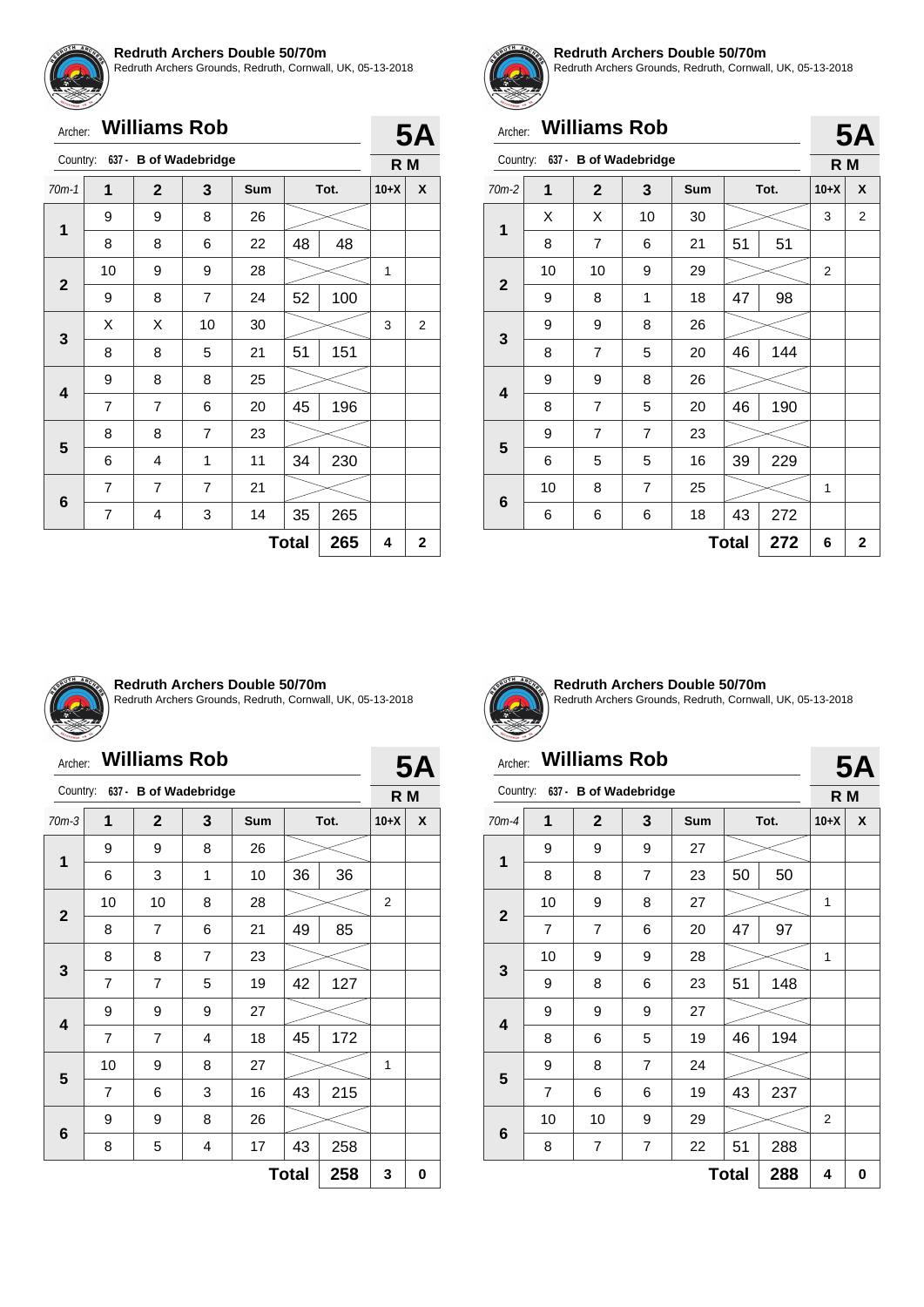

Redruth Archers Grounds, Redruth, Cornwall, UK, 05-13-2018

|  | Archer: Jones Robert |
|--|----------------------|

| Country:    |                | 654 - Redruth Archers |                |     |              |      | R M    |   |
|-------------|----------------|-----------------------|----------------|-----|--------------|------|--------|---|
| $70m-1$     | $\overline{1}$ | $\overline{2}$        | 3              | Sum |              | Tot. | $10+X$ | X |
| 1           | 7              | 6                     | 5              | 18  |              |      |        |   |
|             | 3              | 3                     | M              | 6   | 24           | 24   |        |   |
| $\mathbf 2$ | 8              | 7                     | $\overline{7}$ | 22  |              |      |        |   |
|             | $\overline{7}$ | $\overline{7}$        | 6              | 20  | 42           | 66   |        |   |
| 3           | 9              | 9                     | 7              | 25  |              |      |        |   |
|             | 5              | $\overline{4}$        | $\overline{c}$ | 11  | 36           | 102  |        |   |
|             | 8              | 7                     | $\overline{7}$ | 22  |              |      |        |   |
| 4           | $\overline{7}$ | 3                     | $\overline{2}$ | 12  | 34           | 136  |        |   |
| 5           | X              | 8                     | $\overline{7}$ | 25  |              |      | 1      | 1 |
|             | 6              | 6                     | M              | 12  | 37           | 173  |        |   |
|             | 8              | 6                     | 6              | 20  |              |      |        |   |
| 6           | 5              | 4                     | 4              | 13  | 33           | 206  |        |   |
|             |                |                       |                |     | <b>Total</b> | 206  | 1      | 1 |



**5B**

#### **Redruth Archers Double 50/70m**

Redruth Archers Grounds, Redruth, Cornwall, UK, 05-13-2018

# Archer: **Jones Robert**

|              |                |                       |                |     |              |      |        | ◡◡ |
|--------------|----------------|-----------------------|----------------|-----|--------------|------|--------|----|
| Country:     |                | 654 - Redruth Archers |                |     |              |      | R M    |    |
| $70m-2$      | 1              | $\mathbf{2}$          | 3              | Sum |              | Tot. | $10+X$ | X  |
| 1            | 7              | 6                     | 6              | 19  |              |      |        |    |
|              | 6              | 5                     | М              | 11  | 30           | 30   |        |    |
| $\mathbf{2}$ | 9              | 8                     | $\overline{7}$ | 24  |              |      |        |    |
|              | 6              | 3                     | 1              | 10  | 34           | 64   |        |    |
|              | $\overline{7}$ | 6                     | 6              | 19  |              |      |        |    |
| 3            | 4              | $\overline{c}$        | $\overline{c}$ | 8   | 27           | 91   |        |    |
| 4            | 6              | 5                     | 6              | 17  |              |      |        |    |
|              | 5              | 5                     | М              | 10  | 27           | 118  |        |    |
|              | 8              | $\overline{7}$        | 5              | 20  |              |      |        |    |
| 5            | 5              | 5                     | 3              | 13  | 33           | 151  |        |    |
|              | 8              | 6                     | 4              | 18  |              |      |        |    |
| 6            | 4              | 4                     | 3              | 11  | 29           | 180  |        |    |
|              |                |                       |                |     | <b>Total</b> | 180  | 0      | 0  |



#### **Redruth Archers Double 50/70m**

Redruth Archers Grounds, Redruth, Cornwall, UK, 05-13-2018

### Archer: **Jones Robert**

| <b>Jones Robert</b><br>Archer: |                |              |                |            |     | 5B   |              |   |
|--------------------------------|----------------|--------------|----------------|------------|-----|------|--------------|---|
| Country: 654 - Redruth Archers |                |              |                |            | R M |      |              |   |
| $70m-3$                        | 1              | $\mathbf{2}$ | 3              | <b>Sum</b> |     | Tot. | $10+X$       | X |
| $\mathbf{1}$                   | 7              | 6            | 5              | 18         |     |      |              |   |
|                                | 5              | 3            | M              | 8          | 26  | 26   |              |   |
|                                | 9              | 7            | 6              | 22         |     |      |              |   |
| $\mathbf{2}$                   | 6              | 5            | 5              | 16         | 38  | 64   |              |   |
|                                | 9              | 8            | 8              | 25         |     |      |              |   |
| 3                              | 6              | 6            | $\overline{2}$ | 14         | 39  | 103  |              |   |
|                                | X              | 9            | 8              | 27         |     |      | 1            | 1 |
| 4                              | $\overline{7}$ | 3            | M              | 10         | 37  | 140  |              |   |
|                                | 8              | 8            | 6              | 22         |     |      |              |   |
| 5                              | 6              | 4            | 4              | 14         | 36  | 176  |              |   |
|                                | 10             | 9            | $\overline{7}$ | 26         |     |      | 1            |   |
| 6                              | 6              | 5            | 4              | 15         | 41  | 217  |              |   |
|                                | <b>Total</b>   |              |                |            |     |      | $\mathbf{2}$ | 1 |



**Redruth Archers Double 50/70m** Redruth Archers Grounds, Redruth, Cornwall, UK, 05-13-2018

# Archer: **Jones Robert**

**5B**

| Country:<br>654 - Redruth Archers |                     |                |                |     |      | R M |              |             |
|-----------------------------------|---------------------|----------------|----------------|-----|------|-----|--------------|-------------|
| $70m-4$                           | 1                   | $\mathbf{2}$   | 3              | Sum | Tot. |     | $10+X$       | X           |
| 1                                 | 9                   | $\overline{7}$ | 6              | 22  |      |     |              |             |
|                                   | 5                   | 4              | 3              | 12  | 34   | 34  |              |             |
| $\mathbf{2}$                      | 10                  | 8              | 6              | 24  |      |     | 1            |             |
|                                   | 6                   | 5              | 1              | 12  | 36   | 70  |              |             |
| 3                                 | 10                  | 9              | 9              | 28  |      |     | $\mathbf{1}$ |             |
|                                   | 8                   | 6              | 4              | 18  | 46   | 116 |              |             |
| $\overline{\mathbf{4}}$           | X                   | 8              | $\overline{7}$ | 25  |      |     | 1            | 1           |
|                                   | 3                   | 3              | M              | 6   | 31   | 147 |              |             |
| 5                                 | X                   | 9              | 9              | 28  |      |     | 1            | 1           |
|                                   | 8                   | 5              | 5              | 18  | 46   | 193 |              |             |
|                                   | 8                   | 8              | $\overline{7}$ | 23  |      |     |              |             |
| $\bf 6$                           | 7                   | 4              | 3              | 14  | 37   | 230 |              |             |
|                                   | 230<br><b>Total</b> |                |                |     |      |     |              | $\mathbf 2$ |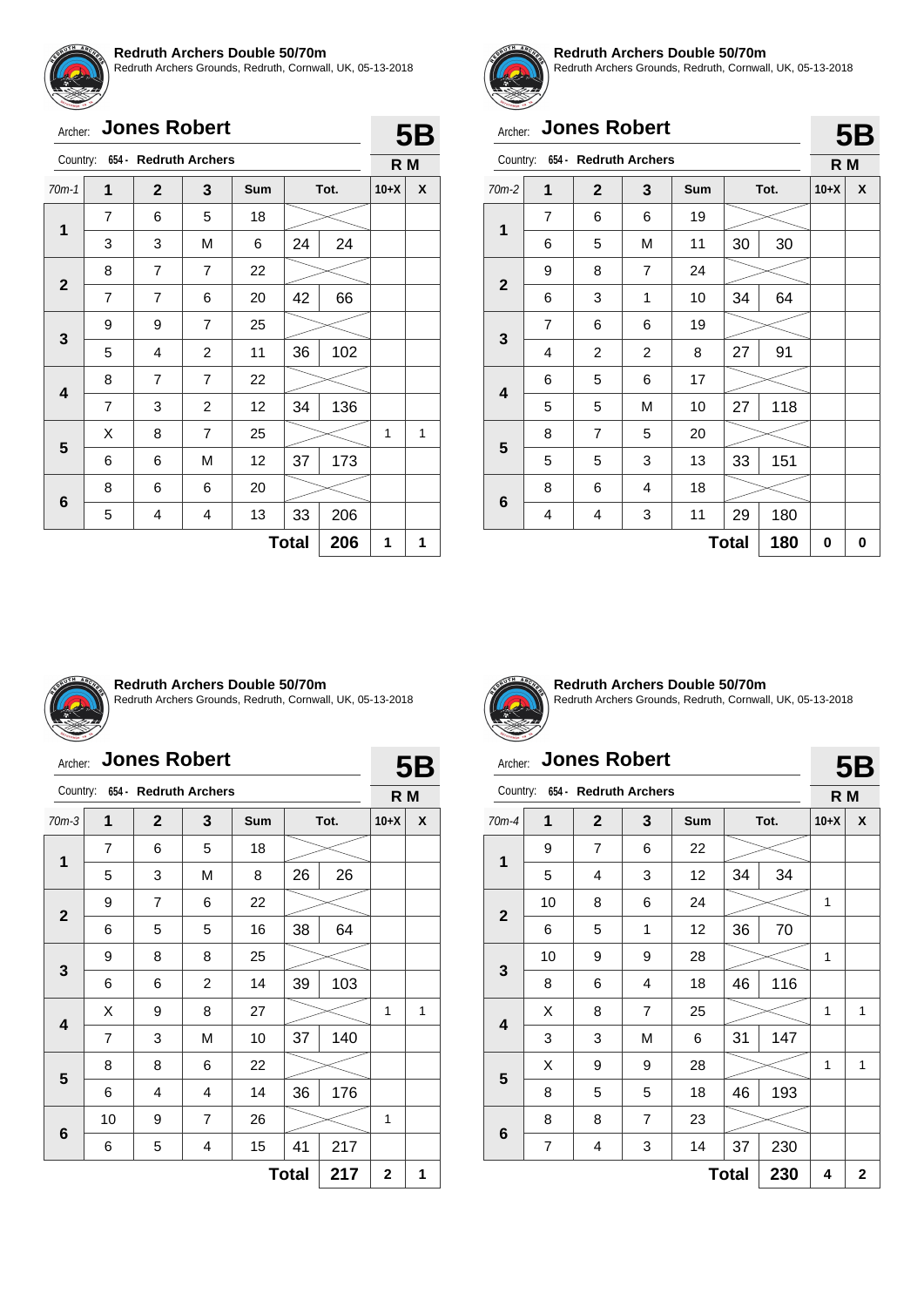

Redruth Archers Grounds, Redruth, Cornwall, UK, 05-13-2018

# Archer: **Pawinski Thomas**

| Archer:                      |                | <b>Pawinski Thomas</b> |                |     |              |     |             | <b>5C</b> |  |
|------------------------------|----------------|------------------------|----------------|-----|--------------|-----|-------------|-----------|--|
| Country: 662 - Exeter C of A |                |                        |                |     | R M          |     |             |           |  |
| $70m-1$                      | 1              | $\mathbf{2}$           | 3              | Sum | Tot.         |     | $10+X$      | X         |  |
|                              | 9              | 9                      | 9              | 27  |              |     |             |           |  |
| 1                            | 9              | 7                      | $\overline{7}$ | 23  | 50           | 50  |             |           |  |
|                              | 10             | 10                     | 9              | 29  |              |     | 2           |           |  |
| $\mathbf{2}$                 | 8              | 8                      | 8              | 24  | 53           | 103 |             |           |  |
|                              | 9              | 9                      | 9              | 27  |              |     |             |           |  |
| 3                            | 8              | 8                      | 7              | 23  | 50           | 153 |             |           |  |
|                              | 9              | 8                      | $\overline{7}$ | 24  |              |     |             |           |  |
| 4                            | $\overline{7}$ | 6                      | $\overline{c}$ | 15  | 39           | 192 |             |           |  |
|                              | 8              | 8                      | 8              | 24  |              |     |             |           |  |
| 5                            | 8              | $\overline{7}$         | 5              | 20  | 44           | 236 |             |           |  |
|                              | 8              | 8                      | $\overline{7}$ | 23  |              |     |             |           |  |
| 6                            | 7              | 7                      | $\overline{c}$ | 16  | 39           | 275 |             |           |  |
|                              |                |                        |                |     | <b>Total</b> | 275 | $\mathbf 2$ | 0         |  |



#### **Redruth Archers Double 50/70m**

Redruth Archers Grounds, Redruth, Cornwall, UK, 05-13-2018

|                                 | <b>Pawinski Thomas</b><br>Archer: |                |                |     |              |      | <b>5C</b> |   |
|---------------------------------|-----------------------------------|----------------|----------------|-----|--------------|------|-----------|---|
| 662 - Exeter C of A<br>Country: |                                   |                |                |     |              | R M  |           |   |
| $70m-2$                         | 1                                 | $\mathbf{2}$   | 3              | Sum |              | Tot. | $10+X$    | X |
| 1                               | 10                                | 8              | 8              | 26  |              |      | 1         |   |
|                                 | 8                                 | 7              | 6              | 21  | 47           | 47   |           |   |
| $\overline{2}$                  | 9                                 | 9              | 8              | 26  |              |      |           |   |
|                                 | 8                                 | $\overline{7}$ | $\overline{7}$ | 22  | 48           | 95   |           |   |
| 3                               | 10                                | 8              | 8              | 26  |              |      | 1         |   |
|                                 | $\overline{7}$                    | 7              | 5              | 19  | 45           | 140  |           |   |
| 4                               | 9                                 | 8              | 8              | 25  |              |      |           |   |
|                                 | $\overline{7}$                    | 5              | 4              | 16  | 41           | 181  |           |   |
|                                 | 10                                | 9              | 8              | 27  |              |      | 1         |   |
| 5                               | 6                                 | 6              | 5              | 17  | 44           | 225  |           |   |
|                                 | 9                                 | 8              | 8              | 25  |              |      |           |   |
| 6                               | 8                                 | 6              | 6              | 20  | 45           | 270  |           |   |
|                                 |                                   |                |                |     | <b>Total</b> | 270  | 3         | 0 |



#### **Redruth Archers Double 50/70m**

Redruth Archers Grounds, Redruth, Cornwall, UK, 05-13-2018

### Archer: **Pawinski Thomas**

| Country:<br>662 - Exeter C of A |                |                |                         |                |              | R M  |        |   |
|---------------------------------|----------------|----------------|-------------------------|----------------|--------------|------|--------|---|
| $70m-3$                         | 1              | $\mathbf{2}$   | 3                       | Sum            |              | Tot. | $10+X$ | X |
|                                 | 9              | 9              | 8                       | 26             |              |      |        |   |
| 1                               | 4              | $\overline{7}$ | $\overline{7}$          | 18             | 44           | 44   |        |   |
|                                 | 9              | 8              | 6                       | 23             |              |      |        |   |
| $\mathbf{2}$                    | 6              | 4              | 2                       | 12             | 35           | 79   |        |   |
|                                 | 9              | 6              | 6                       | 21             |              |      |        |   |
| 3                               | 4              | 3              | 3                       | 10             | 31           | 110  |        |   |
|                                 | $\overline{7}$ | 4              | 4                       | 15             |              |      |        |   |
| 4                               | 4              | $\overline{c}$ | 1                       | $\overline{7}$ | 22           | 132  |        |   |
|                                 | 10             | 7              | 7                       | 24             |              |      | 1      |   |
| 5                               | 5              | M              | M                       | 5              | 29           | 161  |        |   |
|                                 | 5              | 5              | 5                       | 15             |              |      |        |   |
| 6                               | 4              | 4              | $\overline{\mathbf{c}}$ | 10             | 25           | 186  |        |   |
|                                 |                |                |                         |                | <b>Total</b> | 186  | 1      | 0 |



**5C**

**Redruth Archers Double 50/70m** Redruth Archers Grounds, Redruth, Cornwall, UK, 05-13-2018

**5C**

### Archer: **Pawinski Thomas**

| 662 - Exeter C of A<br>Country: |                |                |                         |     |    |      |        |   |
|---------------------------------|----------------|----------------|-------------------------|-----|----|------|--------|---|
|                                 |                |                |                         |     |    |      | R M    |   |
| $70m-4$                         | 1              | $\mathbf{2}$   | 3                       | Sum |    | Tot. | $10+X$ | X |
| 1                               | 10             | $\overline{7}$ | 6                       | 23  |    |      | 1      |   |
|                                 | 6              | 5              | 5                       | 16  | 39 | 39   |        |   |
| $\boldsymbol{2}$                | 9              | $\overline{7}$ | 5                       | 21  |    |      |        |   |
|                                 | 3              | $\overline{c}$ | 1                       | 6   | 27 | 66   |        |   |
| 3                               | $\overline{7}$ | 6              | 6                       | 19  |    |      |        |   |
|                                 | 3              | М              | М                       | 3   | 22 | 88   |        |   |
| $\overline{\mathbf{4}}$         | 6              | M              | M                       | 6   |    |      |        |   |
|                                 | M              | M              | М                       | 0   | 6  | 94   |        |   |
| 5                               | $\overline{7}$ | $\overline{7}$ | $\overline{7}$          | 21  |    |      |        |   |
|                                 | 6              | 5              | 2                       | 13  | 34 | 128  |        |   |
| $\bf 6$                         | 6              | 5              | 4                       | 15  |    |      |        |   |
|                                 | 3              | 3              | $\overline{\mathbf{c}}$ | 8   | 23 | 151  |        |   |
| 151<br><b>Total</b>             |                |                |                         |     |    |      | 1      | 0 |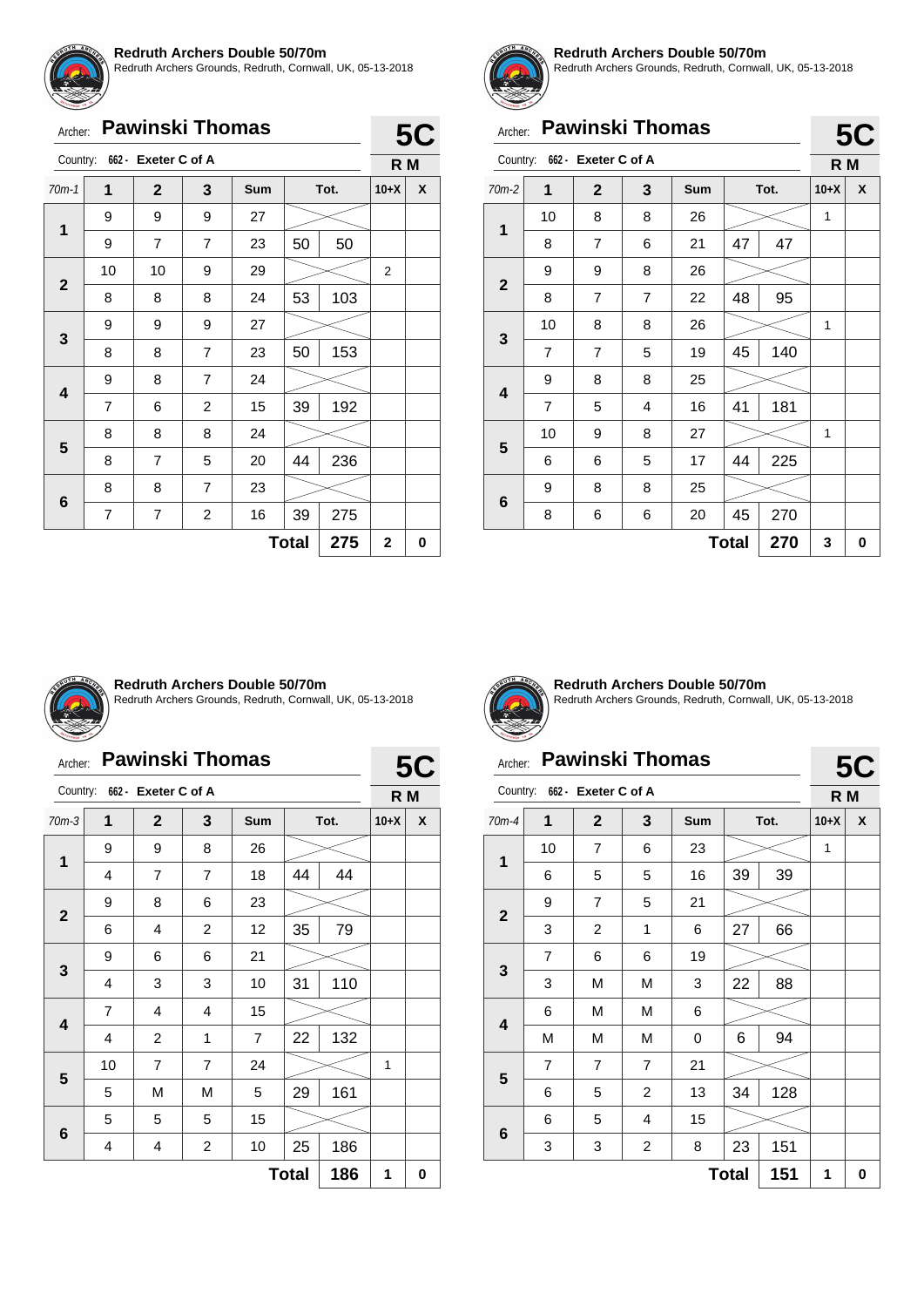

**2**

**3**

**4**

**5**

**6**

#### **Redruth Archers Double 50/70m**

Redruth Archers Grounds, Redruth, Cornwall, UK, 05-13-2018

|         |   | Archer: Barker Zena    |    |     |    |      |        | 6A |
|---------|---|------------------------|----|-----|----|------|--------|----|
|         |   | Country: 1977 - Loco B |    |     |    |      | R W    |    |
| $70m-1$ |   | $\mathbf{2}$           | -3 | Sum |    | Tot. | $10+X$ | X  |
|         | 8 |                        | 6  | 21  |    |      |        |    |
| 1       | 5 | 5                      |    | 14  | 35 | 35   |        |    |
|         | 9 | 8                      | 8  | 25  |    |      |        |    |

8 8 8 24

9 | 8 | 7 | 24

8 7 6 21

9 | 8 | 7 | 24

7 | 6 | 4 | 17 | 42 | 77

8 | 8 | 7 | 23 |47 | 124

 $7 \mid 6 \mid 6 \mid 19 \mid 43 \mid 167$ 

5 | 2 | M | 7 |28 | 195

7 | 5 | 4 | 16 |40 | 235



**6A R W**

#### **Redruth Archers Double 50/70m**

Redruth Archers Grounds, Redruth, Cornwall, UK, 05-13-2018

**6A**

**6A**

# Archer: **Barker Zena**

|             |                |                |                |            |              |     |              | <i>,,</i> , |
|-------------|----------------|----------------|----------------|------------|--------------|-----|--------------|-------------|
| Country:    |                | 1977 - Loco B  |                |            |              |     | R W          |             |
| $70m-2$     | 1              | $\overline{2}$ | 3              | <b>Sum</b> | Tot.         |     | $10+X$       | X           |
| 1           | 10             | 9              | 9              | 28         |              |     | 1            |             |
|             | 9              | 8              | 5              | 22         | 50           | 50  |              |             |
| $\mathbf 2$ | 9              | 8              | $\overline{7}$ | 24         |              |     |              |             |
|             | 7              | 6              | 4              | 17         | 41           | 91  |              |             |
| 3           | 10             | 9              | 7              | 26         |              |     | 1            |             |
|             | 7              | $\overline{7}$ | 6              | 20         | 46           | 137 |              |             |
|             | 8              | $\overline{7}$ | $\overline{7}$ | 22         |              |     |              |             |
| 4           | 7              | 5              | 4              | 16         | 38           | 175 |              |             |
| 5           | 9              | 9              | 9              | 27         |              |     |              |             |
|             | 8              | 7              | 6              | 21         | 48           | 223 |              |             |
|             | 9              | 9              | 8              | 26         |              |     |              |             |
| 6           | $\overline{7}$ | $\overline{7}$ | 3              | 17         | 43           | 266 |              |             |
|             |                |                |                |            | <b>Total</b> | 266 | $\mathbf{2}$ | 0           |



#### **Redruth Archers Double 50/70m**

Redruth Archers Grounds, Redruth, Cornwall, UK, 05-13-2018

| Archer: | <b>Barker Zena</b> |  |
|---------|--------------------|--|
|---------|--------------------|--|

| 6A |  |
|----|--|
|----|--|

 $Total | 235 | 0 | 0$ 

| Country:                |                     | 1977 - Loco B  |                |     |    |      | R W    |   |
|-------------------------|---------------------|----------------|----------------|-----|----|------|--------|---|
| $70m-3$                 | 1                   | $\mathbf{2}$   | 3              | Sum |    | Tot. | $10+X$ | X |
| 1                       | 9                   | 9              | 8              | 26  |    |      |        |   |
|                         | 8                   | 6              | 4              | 18  | 44 | 44   |        |   |
| $\mathbf{2}$            | 10                  | 9              | 6              | 25  |    |      | 1      |   |
|                         | 5                   | $\overline{4}$ | 3              | 12  | 37 | 81   |        |   |
|                         | 9                   | 9              | 7              | 25  |    |      |        |   |
| 3                       | 7                   | $\overline{7}$ | 6              | 20  | 45 | 126  |        |   |
| $\overline{\mathbf{4}}$ | 9                   | 9              | 9              | 27  |    |      |        |   |
|                         | 6                   | 5              | 4              | 15  | 42 | 168  |        |   |
| 5                       | 9                   | 8              | $\overline{7}$ | 24  |    |      |        |   |
|                         | $\overline{7}$      | 6              | 4              | 17  | 41 | 209  |        |   |
|                         | 9                   | 9              | 8              | 26  |    |      |        |   |
| 6                       | 7                   | 6              | 6              | 19  | 45 | 254  |        |   |
|                         | <b>Total</b><br>254 |                |                |     |    |      |        | 0 |



**Redruth Archers Double 50/70m** Redruth Archers Grounds, Redruth, Cornwall, UK, 05-13-2018

# Archer: **Barker Zena**

|                         | 1977 - Loco B<br>Country: |                |    |     |      |     |        | R W |  |
|-------------------------|---------------------------|----------------|----|-----|------|-----|--------|-----|--|
| $70m-4$                 | 1                         | $\mathbf{2}$   | 3  | Sum | Tot. |     | $10+X$ | X   |  |
| 1                       | 9                         | $\overline{7}$ | 7  | 23  |      |     |        |     |  |
|                         | $\overline{7}$            | $\overline{7}$ | 6  | 20  | 43   | 43  |        |     |  |
|                         | 10                        | 9              | 8  | 27  |      |     | 1      |     |  |
| $\boldsymbol{2}$        | 7                         | 6              | 3  | 16  | 43   | 86  |        |     |  |
| $\mathbf{3}$            | X                         | 10             | 10 | 30  |      |     | 3      | 1   |  |
|                         | 9                         | 9              | 8  | 26  | 56   | 142 |        |     |  |
| $\overline{\mathbf{4}}$ | 9                         | 9              | 9  | 27  |      |     |        |     |  |
|                         | 8                         | 7              | 3  | 18  | 45   | 187 |        |     |  |
| 5                       | X                         | 9              | 9  | 28  |      |     | 1      | 1   |  |
|                         | 9                         | 5              | 4  | 18  | 46   | 233 |        |     |  |
|                         | 10                        | 9              | 7  | 26  |      |     | 1      |     |  |
| $\bf 6$                 | 6                         | 6              | 4  | 16  | 42   | 275 |        |     |  |
|                         | 6                         | $\overline{2}$ |    |     |      |     |        |     |  |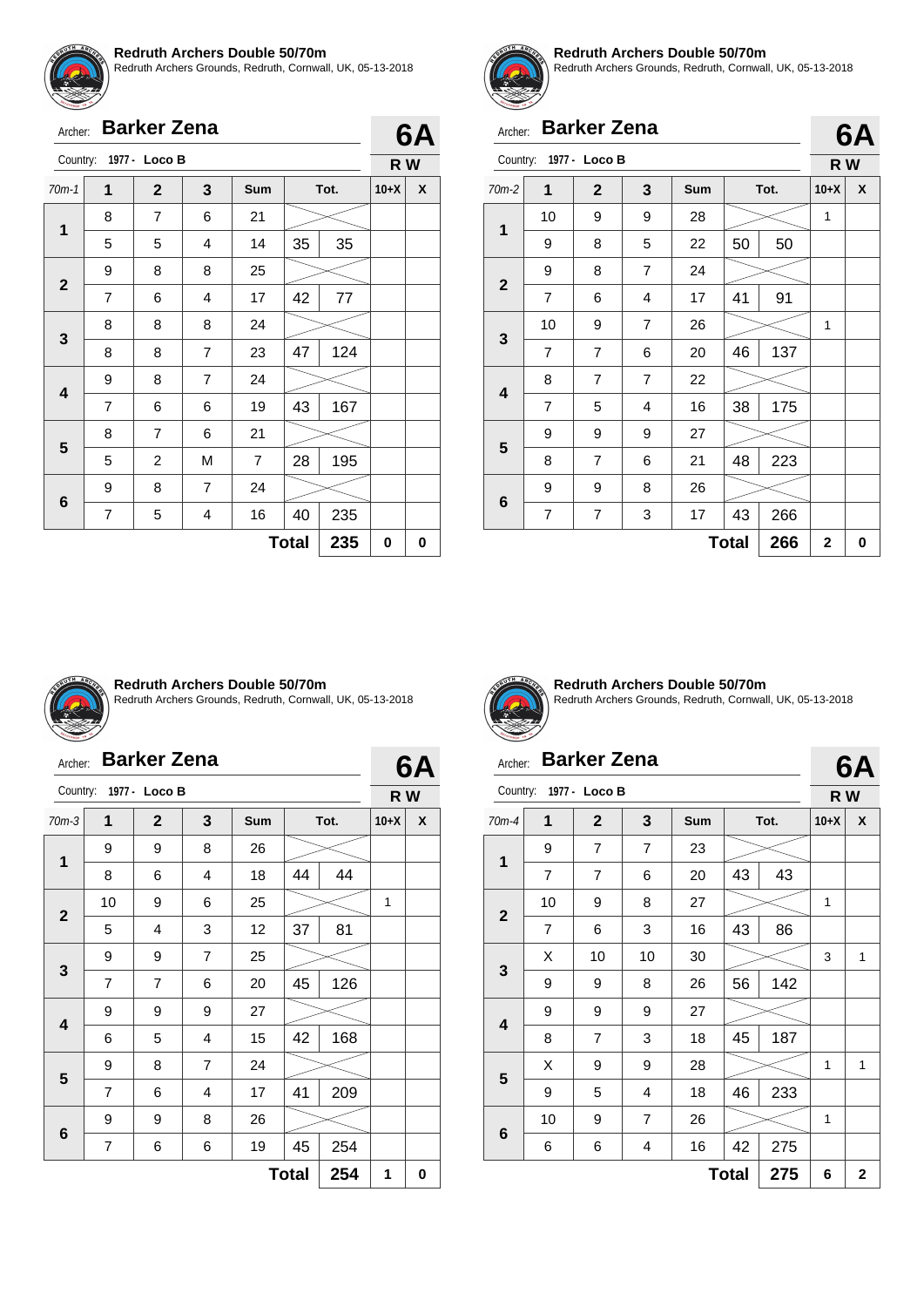

Redruth Archers Grounds, Redruth, Cornwall, UK, 05-13-2018

| Archer: | <b>Wiliams Karen</b> |  |
|---------|----------------------|--|

| Country:     |                     | 660 - Exmouth Archers |   |     |      |     | R W    |   |  |
|--------------|---------------------|-----------------------|---|-----|------|-----|--------|---|--|
| $70m-1$      | 1                   | $\overline{2}$        | 3 | Sum | Tot. |     | $10+X$ | X |  |
| 1            | 9                   | 8                     | 8 | 25  |      |     |        |   |  |
|              | $\overline{7}$      | $\overline{7}$        | 7 | 21  | 46   | 46  |        |   |  |
| $\mathbf{2}$ | 9                   | 9                     | 9 | 27  |      |     |        |   |  |
|              | 9                   | 8                     | 7 | 24  | 51   | 97  |        |   |  |
| 3            | 9                   | 9                     | 8 | 26  |      |     |        |   |  |
|              | 7                   | 7                     | 5 | 19  | 45   | 142 |        |   |  |
| 4            | 10                  | 8                     | 6 | 24  |      |     | 1      |   |  |
|              | 6                   | 5                     | 5 | 16  | 40   | 182 |        |   |  |
| 5            | 9                   | 9                     | 7 | 25  |      |     |        |   |  |
|              | 6                   | 3                     | 1 | 10  | 35   | 217 |        |   |  |
|              | 10                  | 10                    | 8 | 28  |      |     | 2      |   |  |
| 6            | 6                   | 6                     | 6 | 18  | 46   | 263 |        |   |  |
|              | 263<br><b>Total</b> |                       |   |     |      |     |        |   |  |



**6B**

#### **Redruth Archers Double 50/70m**

Redruth Archers Grounds, Redruth, Cornwall, UK, 05-13-2018

# Archer: **Wiliams Karen**

| Country:     |                | 660 - Exmouth Archers |                |     |              |      | R W            |   |
|--------------|----------------|-----------------------|----------------|-----|--------------|------|----------------|---|
| $70m-2$      | 1              | $\mathbf{2}$          | 3              | Sum |              | Tot. | $10+X$         | X |
|              | X              | 10                    | 9              | 29  |              |      | $\overline{2}$ | 1 |
| 1            | 7              | $\overline{7}$        | 5              | 19  | 48           | 48   |                |   |
|              | 10             | 8                     | 8              | 26  |              |      | 1              |   |
| $\mathbf{2}$ | $\overline{7}$ | 7                     | 5              | 19  | 45           | 93   |                |   |
|              | 10             | $\overline{7}$        | $\overline{7}$ | 24  |              |      | 1              |   |
| 3            | 4              | 3                     | 2              | 9   | 33           | 126  |                |   |
|              | 9              | 9                     | 7              | 25  |              |      |                |   |
| 4            | 6              | 6                     | 3              | 15  | 40           | 166  |                |   |
|              | 7              | 7                     | 6              | 20  |              |      |                |   |
| 5            | 6              | 3                     | $\overline{c}$ | 11  | 31           | 197  |                |   |
|              | 9              | 8                     | 8              | 25  |              |      |                |   |
| 6            | 7              | 5                     | $\overline{c}$ | 14  | 39           | 236  |                |   |
|              |                |                       |                |     | <b>Total</b> | 236  | 4              | 1 |



#### **Redruth Archers Double 50/70m**

Redruth Archers Grounds, Redruth, Cornwall, UK, 05-13-2018

### Archer: **Wiliams Karen**

|              | <b>Wiliams Karen</b><br>Archer: |                        |                |            |    |      |        | 6B |  |
|--------------|---------------------------------|------------------------|----------------|------------|----|------|--------|----|--|
| Country:     | 660 -                           | <b>Exmouth Archers</b> |                |            |    |      | R W    |    |  |
| $70m-3$      | 1                               | $\mathbf{2}$           | 3              | <b>Sum</b> |    | Tot. | $10+X$ | X  |  |
| 1            | 10                              | 8                      | 8              | 26         |    |      | 1      |    |  |
|              | $\overline{7}$                  | 6                      | 6              | 19         | 45 | 45   |        |    |  |
|              | X                               | 9                      | 8              | 27         |    |      | 1      | 1  |  |
| $\mathbf{2}$ | 7                               | $\overline{7}$         | 5              | 19         | 46 | 91   |        |    |  |
|              | 9                               | 8                      | 7              | 24         |    |      |        |    |  |
| 3            | 7                               | 4                      | $\overline{2}$ | 13         | 37 | 128  |        |    |  |
|              | 8                               | $\overline{7}$         | $\overline{7}$ | 22         |    |      |        |    |  |
| 4            | 6                               | 5                      | 5              | 16         | 38 | 166  |        |    |  |
|              | 7                               | 8                      | 6              | 21         |    |      |        |    |  |
| 5            | 7                               | 6                      | 6              | 19         | 40 | 206  |        |    |  |
|              | 10                              | 9                      | 6              | 25         |    |      | 1      |    |  |
| 6            | 4                               | 4                      | 3              | 11         | 36 | 242  |        |    |  |
|              | 242<br><b>Total</b>             |                        |                |            |    |      |        |    |  |



**Redruth Archers Double 50/70m** Redruth Archers Grounds, Redruth, Cornwall, UK, 05-13-2018

# Archer: **Wiliams Karen**

**6B**

| Country:                |                | 660 - Exmouth Archers |                |     |              |      | R W            |   |
|-------------------------|----------------|-----------------------|----------------|-----|--------------|------|----------------|---|
| $70m-4$                 | 1              | $\mathbf{2}$          | 3              | Sum |              | Tot. | $10+X$         | X |
| 1                       | 8              | $\overline{7}$        | 7              | 22  |              |      |                |   |
|                         | 5              | 4                     | 4              | 13  | 35           | 35   |                |   |
|                         | 9              | 8                     | 8              | 25  |              |      |                |   |
| $\mathbf{2}$            | $\overline{7}$ | 7                     | 6              | 20  | 45           | 80   |                |   |
| $\mathbf{3}$            | 10             | 10                    | 9              | 29  |              |      | $\overline{2}$ |   |
|                         | 8              | $\overline{7}$        | 5              | 20  | 49           | 129  |                |   |
|                         | 9              | 8                     | $\overline{7}$ | 24  |              |      |                |   |
| $\overline{\mathbf{4}}$ | 6              | 5                     | 4              | 15  | 39           | 168  |                |   |
| 5                       | X              | 9                     | 9              | 28  |              |      | 1              | 1 |
|                         | 5              | 3                     | 1              | 9   | 37           | 205  |                |   |
|                         | 9              | 9                     | 9              | 27  |              |      |                |   |
| $6\phantom{1}6$         | 9              | $\overline{7}$        | 6              | 22  | 49           | 254  |                |   |
|                         |                |                       |                |     | <b>Total</b> | 254  | 3              | 1 |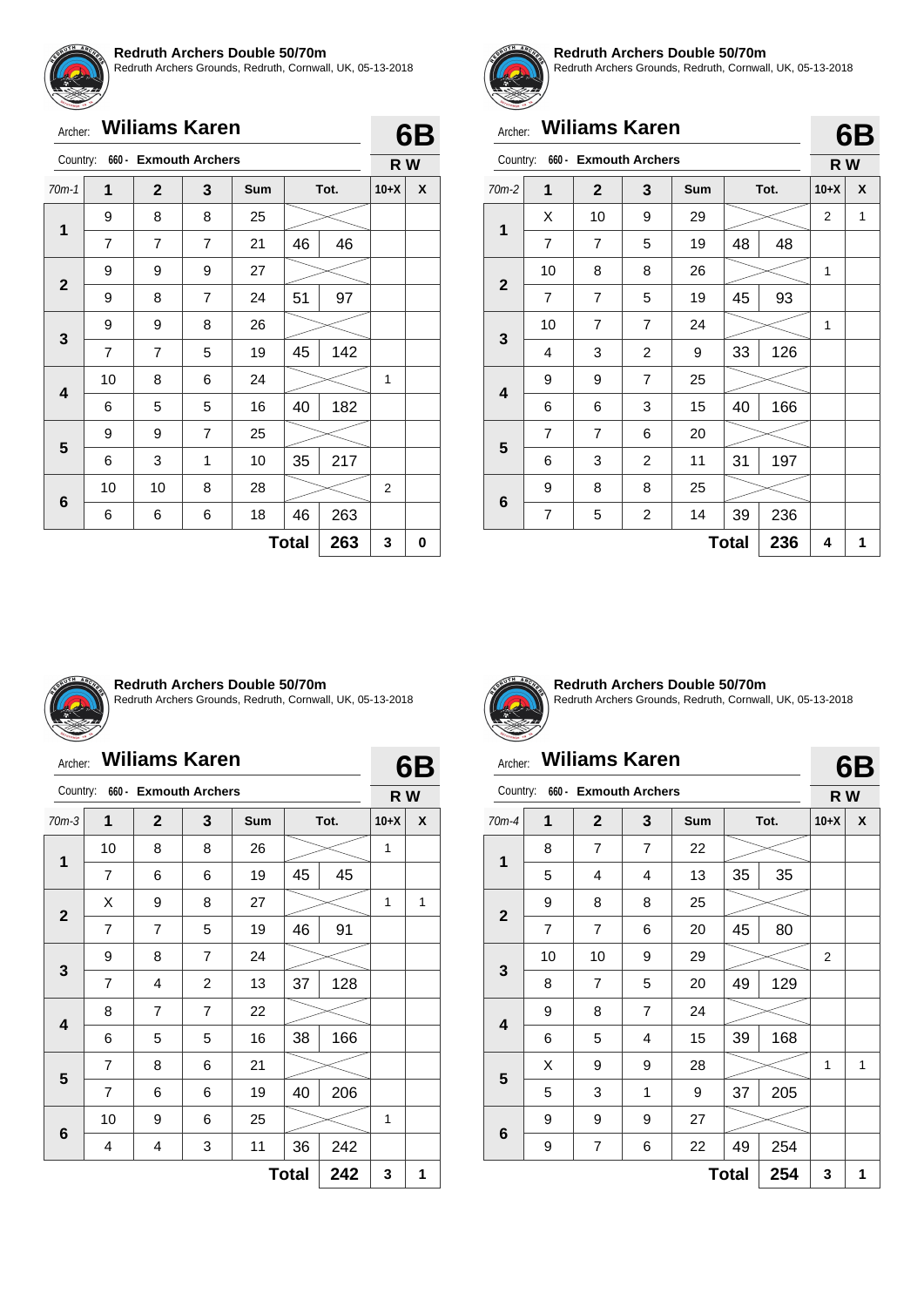

Redruth Archers Grounds, Redruth, Cornwall, UK, 05-13-2018

|  |  | Archer: Darby Smythe Steve |  |
|--|--|----------------------------|--|
|--|--|----------------------------|--|

| Country:    |    | 654 - Redruth Archers |                         |     |              |     | R M    |          |
|-------------|----|-----------------------|-------------------------|-----|--------------|-----|--------|----------|
| $70m-1$     | 1  | $\mathbf{2}$          | 3                       | Sum | Tot.         |     | $10+X$ | <b>X</b> |
| 1           | 8  | 8                     | 8                       | 24  |              |     |        |          |
|             | 6  | 6                     | 5                       | 17  | 41           | 41  |        |          |
| $\mathbf 2$ | 8  | 7                     | 6                       | 21  |              |     |        |          |
|             | 5  | 5                     | 3                       | 13  | 34           | 75  |        |          |
| 3           | 8  | 7                     | 7                       | 22  |              |     |        |          |
|             | 6  | 6                     | 6                       | 18  | 40           | 115 |        |          |
| 4           | 9  | 8                     | 8                       | 25  |              |     |        |          |
|             | 6  | 6                     | 3                       | 15  | 40           | 155 |        |          |
|             | 8  | 8                     | 7                       | 23  |              |     |        |          |
| 5           | 6  | 5                     | 3                       | 14  | 37           | 192 |        |          |
|             | 10 | 8                     | 6                       | 24  |              |     | 1      |          |
| 6           | 6  | 4                     | $\overline{\mathbf{c}}$ | 12  | 36           | 228 |        |          |
|             |    |                       |                         |     | <b>Total</b> | 228 | 1      | 0        |



**7B**

#### **Redruth Archers Double 50/70m**

Redruth Archers Grounds, Redruth, Cornwall, UK, 05-13-2018

| Archer:      |                     |                                |                | <b>Darby Smythe Steve</b> |    |      |        | 7Β |  |  |
|--------------|---------------------|--------------------------------|----------------|---------------------------|----|------|--------|----|--|--|
|              |                     | Country: 654 - Redruth Archers |                |                           |    |      | R M    |    |  |  |
| $70m-2$      | 1                   | $\mathbf{2}$                   | 3              | Sum                       |    | Tot. | $10+X$ | X  |  |  |
|              | X                   | 8                              | 7              | 25                        |    |      | 1      | 1  |  |  |
| 1            | 6                   | 5                              | 2              | 13                        | 38 | 38   |        |    |  |  |
| $\mathbf{2}$ | 9                   | $\overline{7}$                 | 6              | 22                        |    |      |        |    |  |  |
|              | 4                   | 4                              | 3              | 11                        | 33 | 71   |        |    |  |  |
|              | 8                   | 7                              | 4              | 19                        |    |      |        |    |  |  |
| 3            | 4                   | М                              | М              | 4                         | 23 | 94   |        |    |  |  |
| 4            | 9                   | $\overline{7}$                 | $\overline{7}$ | 23                        |    |      |        |    |  |  |
|              | 5                   | 5                              | 3              | 13                        | 36 | 130  |        |    |  |  |
|              | 9                   | 9                              | 9              | 27                        |    |      |        |    |  |  |
| 5            | 8                   | 8                              | 5              | 21                        | 48 | 178  |        |    |  |  |
|              | 9                   | 8                              | 5              | 22                        |    |      |        |    |  |  |
| 6            | 5                   | 4                              | 3              | 12                        | 34 | 212  |        |    |  |  |
|              | 212<br><b>Total</b> |                                |                |                           |    |      |        |    |  |  |



#### **Redruth Archers Double 50/70m**

Redruth Archers Grounds, Redruth, Cornwall, UK, 05-13-2018

# Archer: **Darby Smythe Steve**

| Country:                 |    |              | 654 - Redruth Archers |     |      |     | R M    |   |  |
|--------------------------|----|--------------|-----------------------|-----|------|-----|--------|---|--|
| $70m-3$                  | 1  | $\mathbf{2}$ | 3                     | Sum | Tot. |     | $10+X$ | X |  |
| $\mathbf{1}$             | 8  | 8            | 6                     | 22  |      |     |        |   |  |
|                          | 3  | 3            | 3                     | 9   | 31   | 31  |        |   |  |
| $\mathbf{2}$             | 9  | 8            | 8                     | 25  |      |     |        |   |  |
|                          | 7  | 7            | 4                     | 18  | 43   | 74  |        |   |  |
|                          | 9  | 8            | 8                     | 25  |      |     |        |   |  |
| 3                        | 7  | 6            | 5                     | 18  | 43   | 117 |        |   |  |
| $\overline{\mathbf{4}}$  | 8  | 8            | 4                     | 20  |      |     |        |   |  |
|                          | 3  | 3            | 3                     | 9   | 29   | 146 |        |   |  |
|                          | 9  | 9            | 8                     | 26  |      |     |        |   |  |
| 5                        | 8  | 5            | $\overline{2}$        | 15  | 41   | 187 |        |   |  |
|                          | 10 | 9            | 8                     | 27  |      |     | 1      |   |  |
| 6                        | 6  | 4            | 1                     | 11  | 38   | 225 |        |   |  |
| 225<br><b>Total</b><br>1 |    |              |                       |     |      |     |        |   |  |



**7B**

**Redruth Archers Double 50/70m** Redruth Archers Grounds, Redruth, Cornwall, UK, 05-13-2018

**7B**

# Archer: **Darby Smythe Steve** Country: **654 - Redruth Archers**

| Country:<br>634 - Rearuth Archers |                                           |              |                         |     |              |      | R M    |              |
|-----------------------------------|-------------------------------------------|--------------|-------------------------|-----|--------------|------|--------|--------------|
| 70m-4                             | 1                                         | $\mathbf{2}$ | 3                       | Sum |              | Tot. | $10+X$ | X            |
| $\mathbf 1$                       | Χ                                         | 8            | $\overline{7}$          | 25  |              |      | 1      | 1            |
|                                   | 6                                         | 4            | 3                       | 13  | 38           | 38   |        |              |
|                                   | 9                                         | 6            | 6                       | 21  |              |      |        |              |
| $\mathbf{2}$                      | 5                                         | M            | M                       | 5   | 26           | 64   |        |              |
|                                   | 6                                         | 3            | 3                       | 12  |              |      |        |              |
| $\mathbf{3}$                      | 1                                         | M            | M                       | 1   | 13           | 77   |        |              |
|                                   | 9                                         | 9            | 8                       | 26  |              |      |        |              |
| $\overline{\mathbf{4}}$           | 8                                         | 6            | 5                       | 19  | 45           | 122  |        |              |
|                                   | 8                                         | 7            | $\overline{\mathbf{7}}$ | 22  |              |      |        |              |
| $\overline{\mathbf{5}}$           | 6                                         | 6            | M                       | 12  | 34           | 156  |        |              |
|                                   | X                                         | 10           | 8                       | 28  |              |      | 2      | 1            |
|                                   | 6<br>$\overline{7}$<br>42<br>6<br>1<br>14 |              | 198                     |     |              |      |        |              |
|                                   |                                           |              |                         |     | <b>Total</b> | 198  | 3      | $\mathbf{2}$ |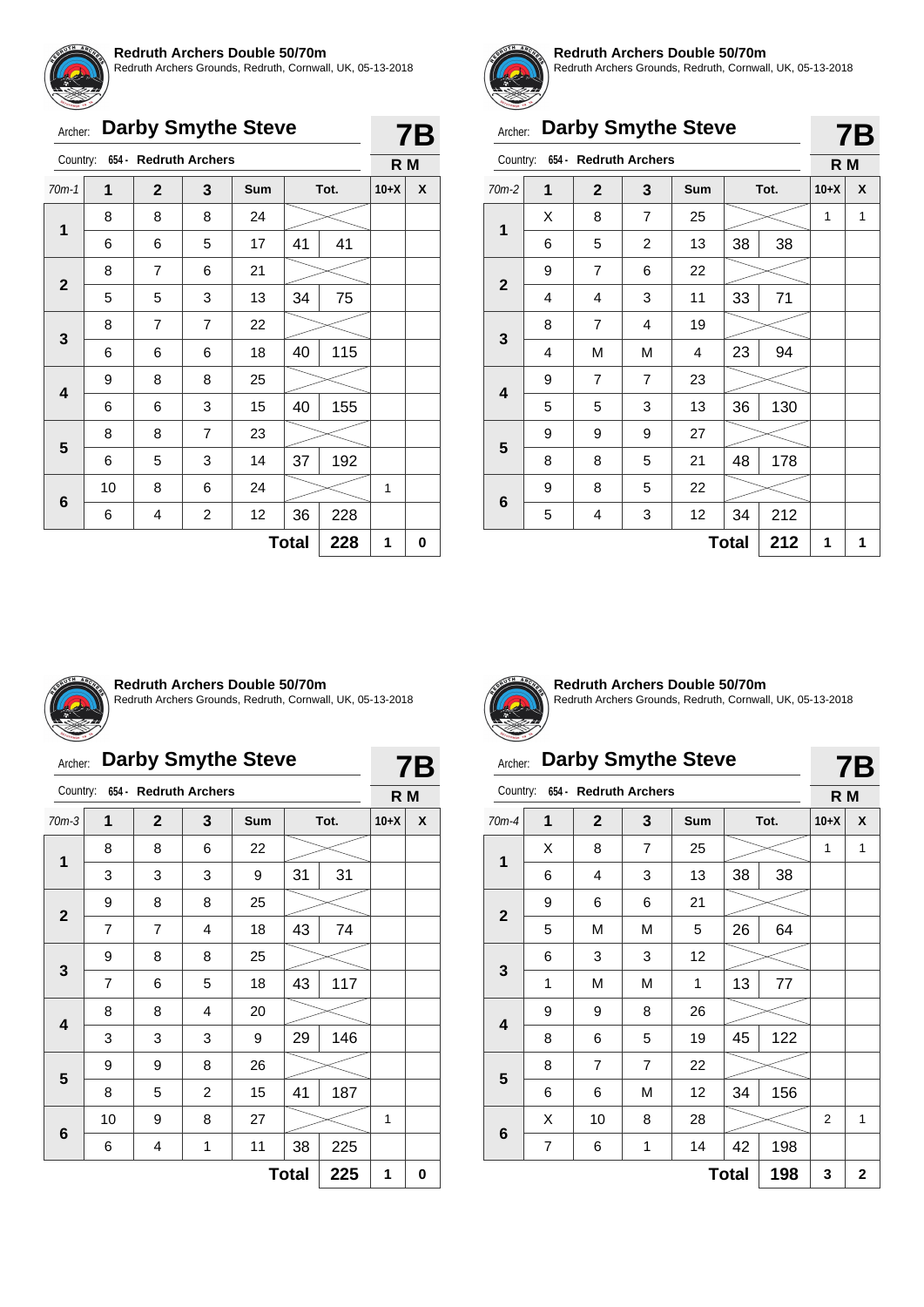

Redruth Archers Grounds, Redruth, Cornwall, UK, 05-13-2018

# Archer: **Dance Trevor**

|             | 660 - Exmouth Archers<br>Country: |                |                |            |          |      |        |   |
|-------------|-----------------------------------|----------------|----------------|------------|----------|------|--------|---|
| $70m-1$     | 1                                 | $\overline{2}$ | 3              | <b>Sum</b> |          | Tot. | $10+X$ | X |
|             | 8                                 | 7              | $\overline{7}$ | 22         |          |      |        |   |
| 1           | 6                                 | 6              | 5              | 17         | 39       | 39   |        |   |
|             | 8                                 | 8              | $\overline{7}$ | 23         |          |      |        |   |
| $\mathbf 2$ | $\overline{7}$                    | 6              | 6              | 19         | 81<br>42 |      |        |   |
|             | 9                                 | 9              | 9              | 27         |          |      |        |   |
| 3           | $\overline{7}$                    | 7              | 6              | 20         | 47       | 128  |        |   |
| 4           | 10                                | 9              | 8              | 27         |          |      | 1      |   |
|             | 8                                 | 7              | 6              | 21         | 48       | 176  |        |   |
| 5           | 10                                | 9              | $\overline{7}$ | 26         |          |      | 1      |   |
|             | 7                                 | 6              | 6              | 19         | 45       | 221  |        |   |
|             | 7<br>8                            |                | $\overline{7}$ | 22         |          |      |        |   |
|             | 6<br>6<br>6<br>18<br>6            |                |                |            | 40       | 261  |        |   |
|             | $\mathbf 2$                       | 0              |                |            |          |      |        |   |



**7C**

#### **Redruth Archers Double 50/70m**

Redruth Archers Grounds, Redruth, Cornwall, UK, 05-13-2018

**7C**

**7C**

# Archer: **Dance Trevor**

| Country:     |                     | 660 - Exmouth Archers |                |     |    |      | R M    |   |
|--------------|---------------------|-----------------------|----------------|-----|----|------|--------|---|
| $70m-2$      | 1                   | $\mathbf 2$           | 3              | Sum |    | Tot. | $10+X$ | X |
| 1            | 9                   | 9                     | 9              | 27  |    |      |        |   |
|              | 8                   | 8                     | 6              | 22  | 49 | 49   |        |   |
| $\mathbf{2}$ | 9                   | 9                     | $\overline{7}$ | 25  |    |      |        |   |
|              | 7                   | 6                     | 4              | 17  | 42 | 91   |        |   |
| 3            | 10                  | 9                     | 8              | 27  |    |      | 1      |   |
|              | $\overline{7}$      | $\overline{7}$        | 6              | 20  | 47 | 138  |        |   |
|              | 8                   | 8                     | 8              | 24  |    |      |        |   |
| 4            | $\overline{7}$      | 6                     | 5              | 18  | 42 | 180  |        |   |
|              | 10                  | 9                     | 8              | 27  |    |      | 1      |   |
| 5            | 8                   | 6                     | 5              | 19  | 46 | 226  |        |   |
|              | X                   | 9                     | 8              | 27  |    |      | 1      | 1 |
| 6            | 7                   | 7                     | 7              | 21  | 48 | 274  |        |   |
|              | 274<br><b>Total</b> |                       |                |     |    |      |        |   |



#### **Redruth Archers Double 50/70m**

Redruth Archers Grounds, Redruth, Cornwall, UK, 05-13-2018

# Archer: **Dance Trevor**

|                                                      | <b>Dance Trevor</b><br>Archer:    |                |                |     |    |      |        |   |
|------------------------------------------------------|-----------------------------------|----------------|----------------|-----|----|------|--------|---|
|                                                      | Country:<br>660 - Exmouth Archers |                |                |     |    |      |        |   |
| $70m-3$                                              | 1                                 | $\mathbf{2}$   | 3              | Sum |    | Tot. | $10+X$ | X |
| 1                                                    | X                                 | 9              | 8              | 27  |    |      | 1      | 1 |
|                                                      | 6                                 | 5              | 3              | 14  | 41 | 41   |        |   |
|                                                      | 9<br>9<br>8<br>26                 |                |                |     |    |      |        |   |
| $\mathbf{2}$<br>$\overline{7}$<br>41<br>7<br>15<br>1 |                                   |                |                |     |    | 82   |        |   |
| $\overline{7}$<br>9<br>8<br>24<br>3                  |                                   |                |                |     |    |      |        |   |
|                                                      | 7                                 | $\overline{7}$ | 4              | 18  | 42 | 124  |        |   |
| 4                                                    | 9                                 | 8              | $\overline{7}$ | 24  |    |      |        |   |
|                                                      | 7                                 | 5              | 3              | 15  | 39 | 163  |        |   |
| 5                                                    | Χ                                 | 9              | 8              | 27  |    |      | 1      | 1 |
|                                                      | 8                                 | 5              | 4              | 17  | 44 | 207  |        |   |
| 6                                                    | 8                                 | 8              | 8              | 24  |    |      |        |   |
|                                                      | 247<br>16<br>40<br>6<br>6<br>4    |                |                |     |    |      |        |   |
|                                                      | 247<br><b>Total</b>               |                |                |     |    |      |        |   |
|                                                      | <b>Signed Total</b><br>247        |                |                |     |    |      |        |   |



**Redruth Archers Double 50/70m** Redruth Archers Grounds, Redruth, Cornwall, UK, 05-13-2018

# Archer: **Dance Trevor**

| Country:                                           |                                                   | 660 - Exmouth Archers |                |     |    |      | R M            |   |  |
|----------------------------------------------------|---------------------------------------------------|-----------------------|----------------|-----|----|------|----------------|---|--|
| $70m-4$                                            | 1                                                 | $\mathbf{2}$          | 3              | Sum |    | Tot. | $10+X$         | X |  |
|                                                    | X                                                 | 10                    | 9              | 29  |    |      | $\overline{2}$ | 1 |  |
| 1                                                  | 4                                                 | 3                     | $\overline{c}$ | 9   | 38 | 38   |                |   |  |
| 7<br>$\overline{7}$<br>X<br>24<br>$\boldsymbol{2}$ |                                                   |                       |                |     |    |      | 1              | 1 |  |
|                                                    | $\overline{7}$                                    | 7                     | 6              | 20  | 44 | 82   |                |   |  |
|                                                    | X                                                 | 9                     | 8              | 27  |    |      | 1              | 1 |  |
| 3                                                  | $\overline{7}$                                    | $\overline{7}$        | 6              | 20  | 47 | 129  |                |   |  |
|                                                    | Χ                                                 | 9                     | 7              | 26  |    |      | 1              | 1 |  |
| 4                                                  | 6                                                 | 6                     | 4              | 16  | 42 | 171  |                |   |  |
|                                                    | X                                                 | 9                     | 9              | 28  |    |      | 1              | 1 |  |
| 5                                                  | 9                                                 | 6                     | 4              | 19  | 47 | 218  |                |   |  |
|                                                    | 10                                                | $\overline{7}$        | $\overline{7}$ | 24  |    |      | 1              |   |  |
|                                                    | $6\phantom{1}6$<br>262<br>7<br>44<br>7<br>6<br>20 |                       |                |     |    |      |                |   |  |
|                                                    | 262<br><b>Total</b>                               |                       |                |     |    |      |                |   |  |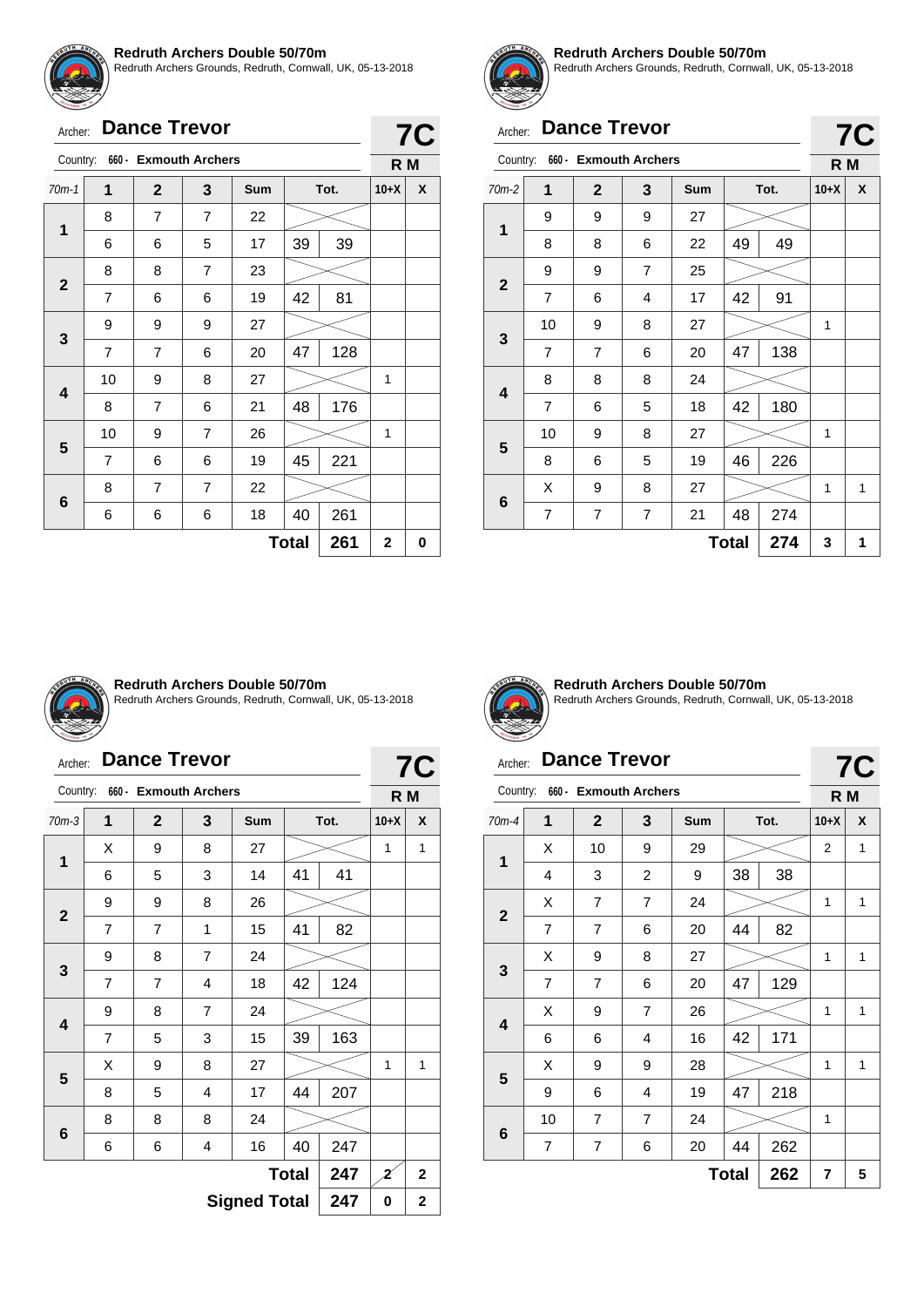

Redruth Archers Grounds, Redruth, Cornwall, UK, 05-13-2018

| Archer: Chaudhry Saira |  |
|------------------------|--|
|                        |  |

|                                                  | Country:<br>662 - Exeter C of A                |                |                |     |    |      |        |   |
|--------------------------------------------------|------------------------------------------------|----------------|----------------|-----|----|------|--------|---|
| $70m-1$                                          | 1                                              | $\overline{2}$ | 3              | Sum |    | Tot. | $10+X$ | X |
|                                                  | 10                                             | 8              | $\overline{7}$ | 25  |    |      | 1      |   |
| 1                                                | 7                                              | 6              | $\overline{2}$ | 15  | 40 | 40   |        |   |
|                                                  | $\overline{7}$<br>10<br>8<br>25<br>$\mathbf 2$ |                |                |     |    | 1    |        |   |
|                                                  | 7                                              | 6              | 3              | 16  | 41 | 81   |        |   |
| 3                                                | 9                                              | 9              | 8              | 26  |    |      |        |   |
|                                                  | 8                                              | 7              | 6              | 21  | 47 | 128  |        |   |
|                                                  | 10                                             | 9              | 9              | 28  |    |      | 1      |   |
| 4                                                | 7                                              | 6              | 5              | 18  | 46 | 174  |        |   |
|                                                  | 9                                              | $\overline{7}$ | 7              | 23  |    |      |        |   |
| 5                                                | 6                                              | 6              | 4              | 16  | 39 | 213  |        |   |
|                                                  | 9                                              | 9              | 9              | 27  |    |      |        |   |
| 6<br>$\overline{7}$<br>7<br>22<br>49<br>262<br>8 |                                                |                |                |     |    |      |        |   |
|                                                  | 3                                              | 0              |                |     |    |      |        |   |



**8A**

#### **Redruth Archers Double 50/70m**

Redruth Archers Grounds, Redruth, Cornwall, UK, 05-13-2018

|                | <b>Chaudhry Saira</b><br>Archer:      |                |                |    |    |     |   |   |
|----------------|---------------------------------------|----------------|----------------|----|----|-----|---|---|
|                | Country: 662 - Exeter C of A          |                |                |    |    |     |   |   |
| $70m-2$        | 1<br>$\mathbf{2}$<br>3<br>Sum<br>Tot. |                |                |    |    |     |   | X |
| 1              | 8                                     | 8              | 8              | 24 |    |     |   |   |
|                | 7                                     | 6              | 6              | 19 | 43 | 43  |   |   |
| $\overline{2}$ | 9                                     | $\overline{7}$ | 7              | 23 |    |     |   |   |
|                | $\overline{7}$                        | 6              | 6              | 19 | 42 | 85  |   |   |
| 3              | 9                                     | 9              | 8              | 26 |    |     |   |   |
|                | $\overline{7}$                        | $\overline{7}$ | 6              | 20 | 46 | 131 |   |   |
|                | 8                                     | 8              | 8              | 24 |    |     |   |   |
| 4              | 6                                     | 6              | 5              | 17 | 41 | 172 |   |   |
|                | 9                                     | $\overline{7}$ | $\overline{7}$ | 23 |    |     |   |   |
| 5              | 6                                     | 6              | 6              | 18 | 41 | 213 |   |   |
|                | 10                                    | X              | 9              | 29 |    |     | 2 | 1 |
|                | 6<br>259<br>3<br>17<br>46<br>9<br>5   |                |                |    |    |     |   |   |
|                | 259<br><b>Total</b>                   |                |                |    |    |     |   | 1 |



#### **Redruth Archers Double 50/70m**

Redruth Archers Grounds, Redruth, Cornwall, UK, 05-13-2018

# Archer: **Chaudhry Saira**

|                                             | <b>Chaudhry Saira</b><br>Archer:    |                              |                |     |    |      |        |           |  |
|---------------------------------------------|-------------------------------------|------------------------------|----------------|-----|----|------|--------|-----------|--|
|                                             |                                     | Country: 662 - Exeter C of A |                |     |    |      | R W    | <b>8A</b> |  |
| $70m-3$                                     | 1                                   | $\mathbf{2}$                 | 3              | Sum |    | Tot. | $10+X$ | X         |  |
| $\mathbf{1}$                                | 9                                   | 9                            | 8              | 26  |    |      |        |           |  |
|                                             | 7                                   | 5                            | 4              | 16  | 42 | 42   |        |           |  |
| $\overline{7}$<br>$\overline{7}$<br>8<br>22 |                                     |                              |                |     |    |      |        |           |  |
| $\mathbf{2}$                                | 7                                   | 7                            | 5              | 19  | 41 | 83   |        |           |  |
|                                             | х                                   | 9                            | 8              | 27  |    |      | 1      | 1         |  |
| 3                                           | 7                                   | $\overline{7}$               | $\overline{7}$ | 21  | 48 | 131  |        |           |  |
|                                             | X                                   | 9                            | 9              | 28  |    |      | 1      | 1         |  |
| 4                                           | 8                                   | 8                            | 5              | 21  | 49 | 180  |        |           |  |
| 5                                           | 10                                  | 9                            | 8              | 27  |    |      | 1      |           |  |
|                                             | 8                                   | 8                            | 6              | 22  | 49 | 229  |        |           |  |
|                                             | 8                                   | 7                            | 6              | 21  |    |      |        |           |  |
|                                             | 6<br>37<br>266<br>5<br>5<br>16<br>6 |                              |                |     |    |      |        |           |  |
|                                             | 266<br><b>Total</b>                 |                              |                |     |    |      |        |           |  |

![](_page_16_Picture_14.jpeg)

**Redruth Archers Double 50/70m** Redruth Archers Grounds, Redruth, Cornwall, UK, 05-13-2018

# Archer: **Chaudhry Saira**

# **8A**

|                         | 662 - Exeter C of A<br>Country: |                |                |            |    |      |        |   |
|-------------------------|---------------------------------|----------------|----------------|------------|----|------|--------|---|
| $70m-4$                 | 1                               | $\mathbf{2}$   | 3              | <b>Sum</b> |    | Tot. | $10+X$ | X |
| $\mathbf{1}$            | 9                               | 9              | 7              | 25         |    |      |        |   |
|                         | $\overline{7}$                  | 4              | 4              | 15         | 40 | 40   |        |   |
|                         | 9                               | 8              | 8              | 25         |    |      |        |   |
| $\mathbf{2}$            | 6                               | 5              | 5              | 16         | 41 | 81   |        |   |
|                         | 10                              | 9              | 8              | 27         |    |      | 1      |   |
| $\mathbf{3}$            | 8                               | 8              | 4              | 20         | 47 | 128  |        |   |
|                         | 9                               | 9              | 8              | 26         |    |      |        |   |
| $\overline{\mathbf{4}}$ | 8                               | 8              | $\overline{7}$ | 23         | 49 | 177  |        |   |
|                         | 10                              | 9              | 8              | 27         |    |      | 1      |   |
| 5                       | 8                               | $\overline{7}$ | 7              | 22         | 49 | 226  |        |   |
|                         | 9                               | $\overline{7}$ | $\overline{7}$ | 23         |    |      |        |   |
| 6                       | 6                               | 6              | 4              | 16         | 39 | 265  |        |   |
|                         | $\mathbf 2$                     | 0              |                |            |    |      |        |   |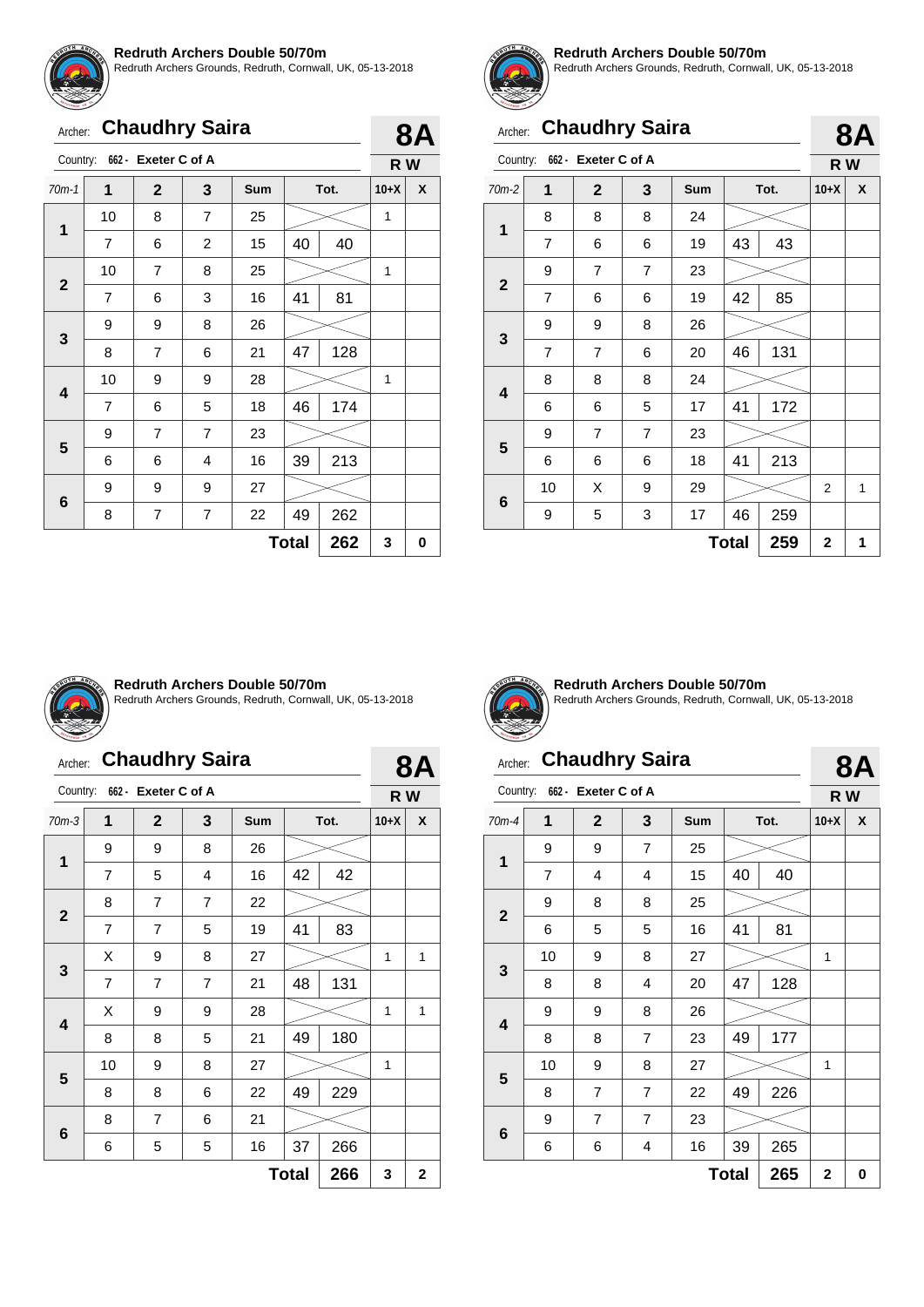![](_page_17_Picture_0.jpeg)

Redruth Archers Grounds, Redruth, Cornwall, UK, 05-13-2018

### Archer: **Aplin Antony**

|              | <b>Aplin Antony</b><br>Archer: |              |                                |            |    |      |        |   |  |  |
|--------------|--------------------------------|--------------|--------------------------------|------------|----|------|--------|---|--|--|
|              |                                |              | Country: 654 - Redruth Archers |            |    |      | R M    |   |  |  |
| $70m-1$      | 1                              | $\mathbf{2}$ | 3                              | <b>Sum</b> |    | Tot. | $10+X$ | X |  |  |
|              | X                              | 8            | $\overline{7}$                 | 25         |    |      | 1      | 1 |  |  |
| 1            | 7                              | 6            | 6                              | 19         | 44 | 44   |        |   |  |  |
| $\mathbf{2}$ | 9                              | 8            | 8                              | 25         |    |      |        |   |  |  |
|              | $\overline{7}$                 | 7            | 6                              | 20         | 45 | 89   |        |   |  |  |
|              | 9                              | 9            | 8                              | 26         |    |      |        |   |  |  |
| 3            | 8                              | 8            | 6                              | 22         | 48 | 137  |        |   |  |  |
|              | 9                              | 8            | 8                              | 25         |    |      |        |   |  |  |
| 4            | 8                              | 8            | 8                              | 24         | 49 | 186  |        |   |  |  |
|              | 9                              | 8            | 8                              | 25         |    |      |        |   |  |  |
| 5            | 8                              | 7            | $\overline{7}$                 | 22         | 47 | 233  |        |   |  |  |
|              | 9                              | 9            | 8                              | 26         |    |      |        |   |  |  |
| 6            | 43<br>276<br>7<br>17<br>4<br>6 |              |                                |            |    |      |        |   |  |  |
|              | 276<br><b>Total</b>            |              |                                |            |    |      |        |   |  |  |

![](_page_17_Picture_5.jpeg)

#### **Redruth Archers Double 50/70m**

Redruth Archers Grounds, Redruth, Cornwall, UK, 05-13-2018

# Archer: **Aplin Antony**

| Country:         |                     | 654 - Redruth Archers |                |     |    |      | R M            |   |  |
|------------------|---------------------|-----------------------|----------------|-----|----|------|----------------|---|--|
| $70m-2$          | $\mathbf{1}$        | $\overline{2}$        | 3              | Sum |    | Tot. | $10+X$         | X |  |
| 1                | 10                  | 10                    | 8              | 28  |    |      | $\overline{2}$ |   |  |
|                  | 8                   | 8                     | 6              | 22  | 50 | 50   |                |   |  |
| $\mathbf{2}$     | 9                   | 8                     | 8              | 25  |    |      |                |   |  |
|                  | $\overline{7}$      | $\overline{7}$        | $\overline{7}$ | 21  | 46 | 96   |                |   |  |
|                  | 9                   | 5                     | 5              | 19  |    |      |                |   |  |
| $\mathbf{3}$     | 5                   | 5                     | $\overline{c}$ | 12  | 31 | 127  |                |   |  |
|                  | 10                  | 10                    | 9              | 29  |    |      | $\overline{2}$ |   |  |
| 4                | 9                   | 8                     | $\overline{7}$ | 24  | 53 | 180  |                |   |  |
|                  | 10                  | 10                    | 10             | 30  |    |      | 3              |   |  |
| 5                | 8                   | 8                     | 5              | 21  | 51 | 231  |                |   |  |
|                  | 8                   | 8                     | 8              | 24  |    |      |                |   |  |
| 6<br>7<br>6<br>6 |                     |                       |                | 19  | 43 | 274  |                |   |  |
|                  | 274<br><b>Total</b> |                       |                |     |    |      |                |   |  |

![](_page_17_Picture_10.jpeg)

#### **Redruth Archers Double 50/70m**

Redruth Archers Grounds, Redruth, Cornwall, UK, 05-13-2018

# Archer: **Aplin Antony**

| Archer:      |    | <b>Aplin Antony</b>            |                |     |              |      |        | <b>8B</b> |
|--------------|----|--------------------------------|----------------|-----|--------------|------|--------|-----------|
|              |    | Country: 654 - Redruth Archers |                |     |              |      | R M    |           |
| $70m-3$      | 1  | $\overline{2}$                 | 3              | Sum |              | Tot. | $10+X$ | X         |
|              | 10 | 9                              | 8              | 27  |              |      | 1      |           |
| 1            | 7  | $\overline{7}$                 | 5              | 19  | 46           | 46   |        |           |
|              | 9  | 9                              | 8              | 26  |              |      |        |           |
| $\mathbf{2}$ | 7  | 5                              | 4              | 16  | 42           | 88   |        |           |
|              | 10 | 8                              | 8              | 26  |              |      | 1      |           |
| 3            | 8  | 6                              | 6              | 20  | 46           | 134  |        |           |
|              | 8  | $\overline{7}$                 | $\overline{7}$ | 22  |              |      |        |           |
| 4            | 6  | 5                              | 3              | 14  | 36           | 170  |        |           |
|              | 8  | $\overline{7}$                 | 6              | 21  |              |      |        |           |
| 5            | 6  | 6                              | 5              | 17  | 38           | 208  |        |           |
|              | 10 | 9                              | 8              | 27  |              |      | 1      |           |
| 6            | 7  | 6                              | 6              | 19  | 46           | 254  |        |           |
|              |    |                                |                |     | <b>Total</b> | 254  | 3      | 0         |

![](_page_17_Picture_15.jpeg)

**Redruth Archers Double 50/70m** Redruth Archers Grounds, Redruth, Cornwall, UK, 05-13-2018

# Archer: **Aplin Antony**

|--|

**8B**

| Country:                |    | 654 - Redruth Archers |   |     |              |      | R M         |   |
|-------------------------|----|-----------------------|---|-----|--------------|------|-------------|---|
| $70m-4$                 | 1  | $\mathbf{2}$          | 3 | Sum |              | Tot. | $10+X$      | X |
| $\mathbf{1}$            | 10 | 9                     | 9 | 28  |              |      | 1           |   |
|                         | 8  | $\overline{7}$        | 6 | 21  | 49           | 49   |             |   |
| $\mathbf{2}$            | 9  | 9                     | 9 | 27  |              |      |             |   |
|                         | 7  | $\overline{7}$        | 7 | 21  | 48           | 97   |             |   |
| 3                       | 9  | 9                     | 9 | 27  |              |      |             |   |
|                         | 7  | 6                     | 6 | 19  | 46           | 143  |             |   |
| $\overline{\mathbf{4}}$ | 8  | $\overline{7}$        | 6 | 21  |              |      |             |   |
|                         | 6  | 4                     | 4 | 14  | 35           | 178  |             |   |
| 5                       | 9  | 9                     | 8 | 26  |              |      |             |   |
|                         | 8  | 8                     | 7 | 23  | 49           | 227  |             |   |
|                         | Χ  | 9                     | 9 | 28  |              |      | 1           | 1 |
| $6\phantom{1}$          | 8  | 6                     | 5 | 19  | 47           | 274  |             |   |
|                         |    |                       |   |     | <b>Total</b> | 274  | $\mathbf 2$ | 1 |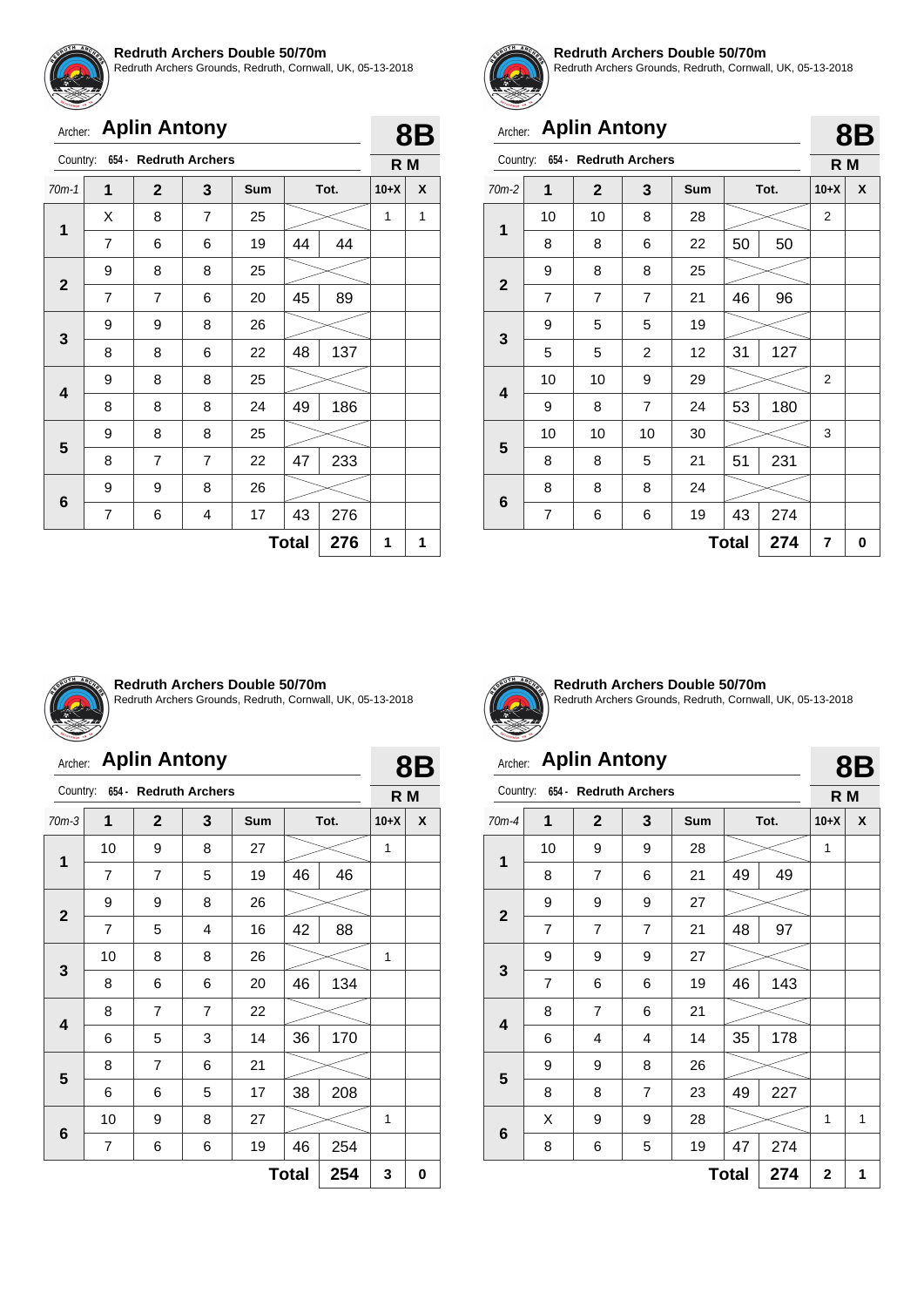![](_page_18_Picture_0.jpeg)

Redruth Archers Grounds, Redruth, Cornwall, UK, 05-13-2018

| Archer: Tripp Louise |  |
|----------------------|--|
|----------------------|--|

| Archer:      |   | <b>Tripp Louise</b>               |   |     |              |      | 8C     |   |  |
|--------------|---|-----------------------------------|---|-----|--------------|------|--------|---|--|
|              |   | Country: 627 - Lizard Peninsula B |   |     |              |      | R W    |   |  |
| $70m-1$      | 1 | $\overline{2}$                    | 3 | Sum |              | Tot. | $10+X$ | X |  |
| $\mathbf{1}$ | 9 | 9                                 | 8 | 26  |              |      |        |   |  |
|              | 7 | 6                                 | 5 | 18  | 44           | 44   |        |   |  |
|              | 9 | 9                                 | 9 | 27  |              |      |        |   |  |
| $\mathbf{2}$ | 8 | 7                                 | 4 | 19  | 46           | 90   |        |   |  |
|              | 9 | 8                                 | 8 | 25  |              |      |        |   |  |
| 3            | 8 | 6                                 | 6 | 20  | 45           | 135  |        |   |  |
|              | 9 | 9                                 | 9 | 27  |              |      |        |   |  |
| 4            | 8 | $\overline{7}$                    | 5 | 20  | 47           | 182  |        |   |  |
|              | 8 | 7                                 | 6 | 21  |              |      |        |   |  |
| 5            | 6 | 6                                 | 5 | 17  | 38           | 220  |        |   |  |
|              | 9 | 8                                 | 7 | 24  |              |      |        |   |  |
| 6            | 6 | 4                                 | 3 | 13  | 37           | 257  |        |   |  |
|              |   |                                   |   |     | <b>Total</b> | 257  | 0      | 0 |  |

![](_page_18_Picture_5.jpeg)

#### **Redruth Archers Double 50/70m**

Redruth Archers Grounds, Redruth, Cornwall, UK, 05-13-2018

 $\mathbf{R}$ 

 $\mathbf{R}$ 

# Archer: **Tripp Louise**

|              |                |                          |                |     |              |      |                | --                      |
|--------------|----------------|--------------------------|----------------|-----|--------------|------|----------------|-------------------------|
| Country:     |                | 627 - Lizard Peninsula B |                |     |              |      | R W            |                         |
| $70m-2$      | 1              | $\mathbf{2}$             | 3              | Sum |              | Tot. | $10+X$         | X                       |
| 1            | 10             | 8                        | $\overline{7}$ | 25  |              |      | 1              |                         |
|              | 6              | 6                        | 4              | 16  | 41           | 41   |                |                         |
| $\mathbf{2}$ | х              | 9                        | 8              | 27  |              |      | 1              | 1                       |
|              | 8              | 6                        | 4              | 18  | 45           | 86   |                |                         |
|              | 9              | 8                        | 8              | 25  |              |      |                |                         |
| $\mathbf{3}$ | $\overline{7}$ | 6                        | 6              | 19  | 44           | 130  |                |                         |
|              | 10             | 9                        | 6              | 25  |              |      | 1              |                         |
| 4            | 6              | 5                        | $\overline{c}$ | 13  | 38           | 168  |                |                         |
|              | X              | 10                       | 9              | 29  |              |      | $\overline{2}$ | 1                       |
| 5            | $\overline{7}$ | 6                        | 5              | 18  | 47           | 215  |                |                         |
|              | 9              | 9                        | 9              | 27  |              |      |                |                         |
| 6            | 8              | 7                        | 7              | 22  | 49           | 264  |                |                         |
|              |                |                          |                |     | <b>Total</b> | 264  | 5              | $\overline{\mathbf{2}}$ |

![](_page_18_Picture_10.jpeg)

#### **Redruth Archers Double 50/70m**

Redruth Archers Grounds, Redruth, Cornwall, UK, 05-13-2018

# Archer: **Tripp Louise**

| Archer:      |                | <b>Tripp Louise</b>      |                |     |              |      | 8C     |   |
|--------------|----------------|--------------------------|----------------|-----|--------------|------|--------|---|
| Country:     |                | 627 - Lizard Peninsula B |                |     |              |      | R W    |   |
| $70m-3$      | 1              | $\mathbf{2}$             | 3              | Sum |              | Tot. | $10+X$ | X |
| 1            | 9              | 9                        | $\overline{7}$ | 25  |              |      |        |   |
|              | 6              | 5                        | 4              | 15  | 40           | 40   |        |   |
| $\mathbf{2}$ | 9              | 9                        | $\overline{7}$ | 25  |              |      |        |   |
|              | 6              | 6                        | 5              | 17  | 42           | 82   |        |   |
|              | 8              | $\overline{7}$           | 7              | 22  |              |      |        |   |
| 3            | 6              | 5                        | 4              | 15  | 37           | 119  |        |   |
|              | 9              | 8                        | 8              | 25  |              |      |        |   |
| 4            | 7              | 6                        | 5              | 18  | 43           | 162  |        |   |
| 5            | 8              | 8                        | $\overline{7}$ | 23  |              |      |        |   |
|              | $\overline{7}$ | 5                        | 3              | 15  | 38           | 200  |        |   |
|              | 10             | 8                        | $\overline{7}$ | 25  |              |      | 1      |   |
| 6            | $\overline{7}$ | 6                        | 6              | 19  | 44           | 244  |        |   |
|              |                |                          |                |     | <b>Total</b> | 244  | 1      | 0 |

![](_page_18_Picture_15.jpeg)

**Redruth Archers Double 50/70m** Redruth Archers Grounds, Redruth, Cornwall, UK, 05-13-2018

# Archer: **Tripp Louise**

| Country:     |                     |                | 627 - Lizard Peninsula B |     |    |      | R W    |   |  |  |
|--------------|---------------------|----------------|--------------------------|-----|----|------|--------|---|--|--|
| $70m-4$      | 1                   | $\mathbf 2$    | 3                        | Sum |    | Tot. | $10+X$ | X |  |  |
| $\mathbf{1}$ | 9                   | 9              | 8                        | 26  |    |      |        |   |  |  |
|              | 8                   | 8              | $\overline{7}$           | 23  | 49 | 49   |        |   |  |  |
|              | 9                   | 9              | 8                        | 26  |    |      |        |   |  |  |
| $\mathbf{2}$ | 8                   | $\overline{7}$ | 6                        | 21  | 47 | 96   |        |   |  |  |
|              | 10                  | 10             | 10                       | 30  |    |      | 3      |   |  |  |
| $\mathbf{3}$ | 9                   | 8              | $\overline{7}$           | 24  | 54 | 150  |        |   |  |  |
|              | 8                   | 8              | $\overline{7}$           | 23  |    |      |        |   |  |  |
| 4            | $\overline{7}$      | 6              | 5                        | 18  | 41 | 191  |        |   |  |  |
|              | 10                  | 9              | 9                        | 28  |    |      | 1      |   |  |  |
| 5            | 8                   | 8              | 6                        | 22  | 50 | 241  |        |   |  |  |
|              | 10                  | 9              | 9                        | 28  |    |      | 1      |   |  |  |
| 6            | 7                   | 7              | 5                        | 19  | 47 | 288  |        |   |  |  |
|              | 288<br><b>Total</b> |                |                          |     |    |      |        |   |  |  |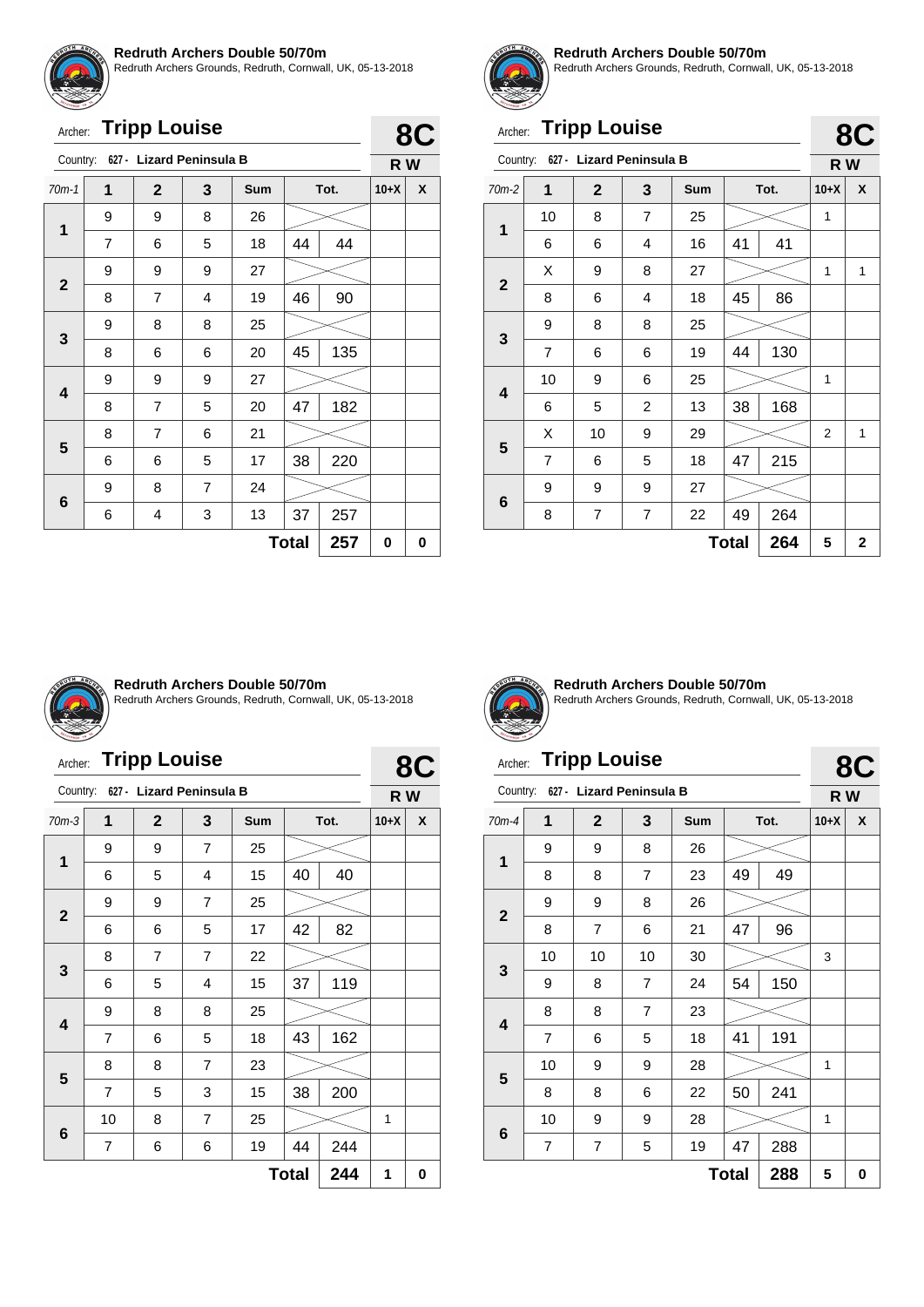![](_page_19_Picture_0.jpeg)

Redruth Archers Grounds, Redruth, Cornwall, UK, 05-13-2018

| Archer:                 |                | <b>Ross Janet</b>   |                |     |              |      |        | <b>9B</b> |  |
|-------------------------|----------------|---------------------|----------------|-----|--------------|------|--------|-----------|--|
| Country:                |                | 1554 - Wellington B |                |     |              |      |        | R W       |  |
| $70m-1$                 | 1              | $\mathbf{2}$        | 3              | Sum |              | Tot. | $10+X$ | X         |  |
| 1                       | 8              | 6                   | 6              | 20  |              |      |        |           |  |
|                         | 4              | $\overline{c}$      | $\overline{2}$ | 8   | 28           | 28   |        |           |  |
| $\overline{2}$          | 8              | $\overline{7}$      | $\overline{7}$ | 22  |              |      |        |           |  |
|                         | 6              | 5                   | 3              | 14  | 36           | 64   |        |           |  |
|                         | 9              | 8                   | 8              | 25  |              |      |        |           |  |
| 3                       | $\overline{7}$ | 6                   | 3              | 16  | 41           | 105  |        |           |  |
| $\overline{\mathbf{4}}$ | 9              | $\overline{7}$      | $\overline{7}$ | 23  |              |      |        |           |  |
|                         | $\overline{7}$ | 6                   | 5              | 18  | 41           | 146  |        |           |  |
|                         | 9              | 9                   | 8              | 26  |              |      |        |           |  |
| 5                       | 8              | $\overline{7}$      | 6              | 21  | 47           | 193  |        |           |  |
|                         | 9              | 6                   | 6              | 21  |              |      |        |           |  |
| 6                       | 6              | 5                   | 3              | 14  | 35           | 228  |        |           |  |
|                         |                |                     |                |     | <b>Total</b> | 228  | 0      | 0         |  |

![](_page_19_Picture_4.jpeg)

#### **Redruth Archers Double 50/70m**

Redruth Archers Grounds, Redruth, Cornwall, UK, 05-13-2018

**9B**

**9B**

### Archer: **Ross Janet**

|              |                |                     |                |            |              |      |        | ◡┕ |
|--------------|----------------|---------------------|----------------|------------|--------------|------|--------|----|
| Country:     |                | 1554 - Wellington B |                |            |              |      | R W    |    |
| $70m-2$      | 1              | $\overline{2}$      | 3              | <b>Sum</b> |              | Tot. | $10+X$ | X  |
| 1            | 10             | 9                   | 9              | 28         |              |      | 1      |    |
|              | 8              | 8                   | $\overline{7}$ | 23         | 51           | 51   |        |    |
| $\mathbf{2}$ | $\overline{7}$ | $\overline{7}$      | 6              | 20         |              |      |        |    |
|              | 5              | 5                   | 5              | 15         | 35           | 86   |        |    |
|              | 9              | 9                   | $\overline{7}$ | 25         |              |      |        |    |
| 3            | $\overline{7}$ | $\overline{7}$      | 6              | 20         | 45           | 131  |        |    |
| 4            | 10             | 8                   | $\overline{7}$ | 25         |              |      | 1      |    |
|              | 6              | 6                   | 3              | 15         | 40           | 171  |        |    |
| 5            | 10             | 9                   | 9              | 28         |              |      | 1      |    |
|              | 8              | $\overline{7}$      | 6              | 21         | 49           | 220  |        |    |
|              | 9              | 8                   | 6              | 23         |              |      |        |    |
| 6            | 6              | 6                   | 5              | 17         | 40           | 260  |        |    |
|              |                |                     |                |            | <b>Total</b> | 260  | 3      | 0  |

![](_page_19_Picture_9.jpeg)

#### **Redruth Archers Double 50/70m**

Redruth Archers Grounds, Redruth, Cornwall, UK, 05-13-2018

### Archer: **Ross Janet**

| Archer:      |                | <b>Ross Janet</b>   |                |            |              |      |                | <b>9B</b> |  |
|--------------|----------------|---------------------|----------------|------------|--------------|------|----------------|-----------|--|
| Country:     |                | 1554 - Wellington B |                |            |              |      | R W            |           |  |
| $70m-3$      | 1              | $\mathbf{2}$        | 3              | <b>Sum</b> |              | Tot. | $10+X$         | X         |  |
| 1            | 8              | 8                   | 6              | 22         |              |      |                |           |  |
|              | 5              | 4                   | 3              | 12         | 34           | 34   |                |           |  |
|              | 9              | 9                   | 9              | 27         |              |      |                |           |  |
| $\mathbf{2}$ | 9              | $\overline{7}$      | 6              | 22         | 49           | 83   |                |           |  |
|              | 10             | 9                   | 8              | 27         |              |      | 1              |           |  |
| 3            | $\overline{7}$ | $\overline{7}$      | $\overline{7}$ | 21         | 48           | 131  |                |           |  |
|              | 8              | 8                   | $\overline{7}$ | 23         |              |      |                |           |  |
| 4            | 7              | $\overline{7}$      | 6              | 20         | 43           | 174  |                |           |  |
|              | 8              | 8                   | 8              | 24         |              |      |                |           |  |
| 5            | 8              | $\overline{7}$      | 6              | 21         | 45           | 219  |                |           |  |
|              | X              | 9                   | 9              | 28         |              |      | 1              | 1         |  |
| 6            | 8              | 5                   | 4              | 17         | 45           | 264  |                |           |  |
|              |                |                     |                |            | <b>Total</b> | 264  | $\overline{2}$ | 1         |  |

![](_page_19_Picture_14.jpeg)

**Redruth Archers Double 50/70m** Redruth Archers Grounds, Redruth, Cornwall, UK, 05-13-2018

### Archer: **Ross Janet**

| Country:                |                | 1554 - Wellington B |                |     |              |      | R W          |   |
|-------------------------|----------------|---------------------|----------------|-----|--------------|------|--------------|---|
| $70m-4$                 | 1              | $\mathbf 2$         | 3              | Sum |              | Tot. | $10+X$       | X |
|                         | 10             | 9                   | 8              | 27  |              |      | 1            |   |
| 1                       | 8              | 6                   | 6              | 20  | 47           | 47   |              |   |
|                         | 10             | 9                   | 8              | 27  |              |      | 1            |   |
| $\mathbf{2}$            | 8              | 6                   | 5              | 19  | 46           | 93   |              |   |
|                         | 8              | 8                   | $\overline{7}$ | 23  |              |      |              |   |
| $\mathbf{3}$            | $\overline{7}$ | $\overline{7}$      | 5              | 19  | 42           | 135  |              |   |
| $\overline{\mathbf{4}}$ | 8              | $\overline{7}$      | $\overline{7}$ | 22  |              |      |              |   |
|                         | $\overline{7}$ | 4                   | 4              | 15  | 37           | 172  |              |   |
| 5                       | 8              | 6                   | 6              | 20  |              |      |              |   |
|                         | 6              | 3                   | $\overline{c}$ | 11  | 31           | 203  |              |   |
| 6                       | 9              | 9                   | 9              | 27  |              |      |              |   |
|                         | 9              | 8                   | 8              | 25  | 52           | 255  |              |   |
|                         |                |                     |                |     | <b>Total</b> | 255  | $\mathbf{2}$ | 0 |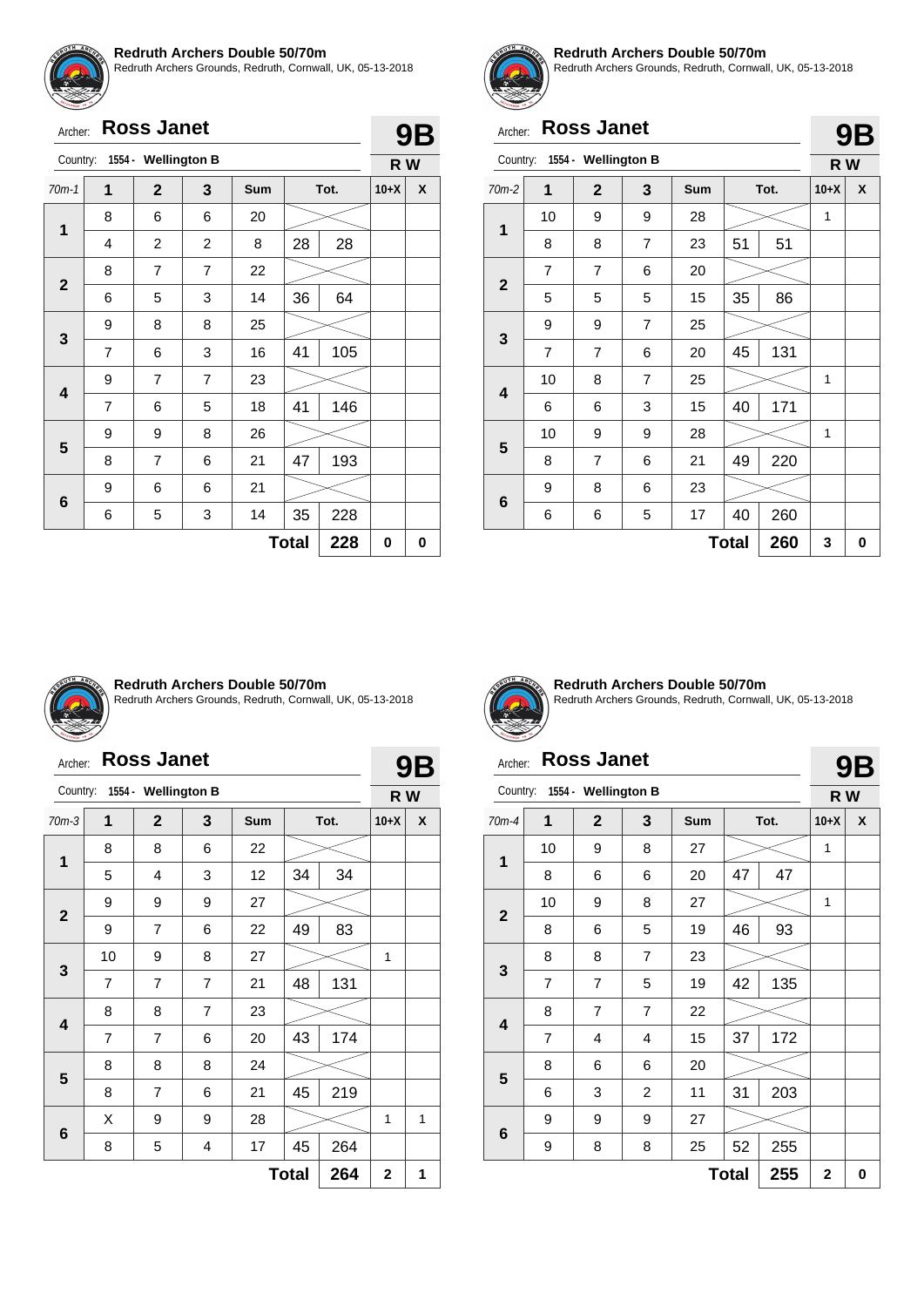![](_page_20_Picture_0.jpeg)

Redruth Archers Grounds, Redruth, Cornwall, UK, 05-13-2018

| Archer: | <b>Hart Claire</b> |
|---------|--------------------|

| <b>Hart Claire</b><br>Archer:  |   |                |                |     |              |      |        | 9<br>C |
|--------------------------------|---|----------------|----------------|-----|--------------|------|--------|--------|
| Country: 654 - Redruth Archers |   |                |                |     |              |      |        | R W    |
| $70m-1$                        | 1 | $\mathbf{2}$   | 3              | Sum |              | Tot. | $10+X$ | X      |
| $\mathbf{1}$                   | 6 | 6              | 5              | 17  |              |      |        |        |
|                                | 5 | 5              | 4              | 14  | 31           | 31   |        |        |
|                                | 9 | 9              | 8              | 26  |              |      |        |        |
| $\mathbf{2}$                   | 8 | 7              | 5              | 20  | 46           | 77   |        |        |
|                                | 8 | 8              | 6              | 22  |              |      |        |        |
| 3                              | 6 | 6              | $\overline{c}$ | 14  | 36           | 113  |        |        |
|                                | 8 | 6              | 5              | 19  |              |      |        |        |
| 4                              | 5 | 5              | 3              | 13  | 32           | 145  |        |        |
|                                | 8 | 6              | 5              | 19  |              |      |        |        |
| 5                              | 4 | 4              | 1              | 9   | 28           | 173  |        |        |
|                                | 8 | $\overline{7}$ | 4              | 19  |              |      |        |        |
| 6                              | 4 | 3              | 1              | 8   | 27           | 200  |        |        |
|                                |   |                |                |     | <b>Total</b> | 200  | 0      | 0      |

![](_page_20_Picture_5.jpeg)

#### **Redruth Archers Double 50/70m**

Redruth Archers Grounds, Redruth, Cornwall, UK, 05-13-2018

**9C**

**9C**

# Archer: **Hart Claire**

| Country:<br>654 - Redruth Archers |                |                |                         |            |              |      |        | R W |  |
|-----------------------------------|----------------|----------------|-------------------------|------------|--------------|------|--------|-----|--|
| $70m-2$                           | 1              | $\mathbf{2}$   | 3                       | <b>Sum</b> |              | Tot. | $10+X$ | X   |  |
| 1                                 | 9              | 9              | 8                       | 26         |              |      |        |     |  |
|                                   | 7              | 4              | 3                       | 14         | 40           | 40   |        |     |  |
| $\mathbf{2}$                      | 6              | 5              | 5                       | 16         |              |      |        |     |  |
|                                   | 5              | 4              | 3                       | 12         | 28           | 68   |        |     |  |
| 3                                 | 8              | $\overline{7}$ | 5                       | 20         |              |      |        |     |  |
|                                   | 5              | 5              | 4                       | 14         | 34           | 102  |        |     |  |
| 4                                 | 4              | 3              | 3                       | 10         |              |      |        |     |  |
|                                   | $\overline{c}$ | 2              | $\overline{2}$          | 6          | 16           | 118  |        |     |  |
| 5                                 | 10             | 9              | 8                       | 27         |              |      | 1      |     |  |
|                                   | 6              | 4              | 1                       | 11         | 38           | 156  |        |     |  |
|                                   | 8              | 7              | 6                       | 21         |              |      |        |     |  |
| 6                                 | 5              | 4              | $\overline{\mathbf{c}}$ | 11         | 32           | 188  |        |     |  |
|                                   |                |                |                         |            | <b>Total</b> | 188  | 1      | 0   |  |

![](_page_20_Picture_10.jpeg)

#### **Redruth Archers Double 50/70m**

Redruth Archers Grounds, Redruth, Cornwall, UK, 05-13-2018

# Archer: **Hart Claire**

|                                   | <b>Hart Claire</b><br>Archer: |                |                |            |              |     |        | <b>9C</b> |  |
|-----------------------------------|-------------------------------|----------------|----------------|------------|--------------|-----|--------|-----------|--|
| Country:<br>654 - Redruth Archers |                               |                |                |            |              |     |        | R W       |  |
| $70m-3$                           | 1                             | $\mathbf{2}$   | 3              | <b>Sum</b> | Tot.         |     | $10+X$ | X         |  |
| 1                                 | $\overline{7}$                | 4              | 4              | 15         |              |     |        |           |  |
|                                   | 4                             | 3              | $\overline{2}$ | 9          | 24           | 24  |        |           |  |
| $\mathbf{2}$                      | 9                             | 6              | 6              | 21         |              |     |        |           |  |
|                                   | 5                             | 4              | $\overline{4}$ | 13         | 34           | 58  |        |           |  |
| 3                                 | 9                             | 9              | $\overline{7}$ | 25         |              |     |        |           |  |
|                                   | $\overline{7}$                | 3              | 3              | 13         | 38           | 96  |        |           |  |
|                                   | 8                             | 8              | $\overline{7}$ | 23         |              |     |        |           |  |
| 4                                 | 4                             | 3              | 1              | 8          | 31           | 127 |        |           |  |
| 5                                 | 5                             | 3              | 3              | 11         |              |     |        |           |  |
|                                   | 3                             | 1              | 1              | 5          | 16           | 143 |        |           |  |
|                                   | 8                             | $\overline{7}$ | $\overline{7}$ | 22         |              |     |        |           |  |
| 6                                 | 6                             | 6              | 5              | 17         | 39           | 182 |        |           |  |
|                                   |                               |                |                |            | <b>Total</b> | 182 | 0      | 0         |  |

![](_page_20_Picture_15.jpeg)

**Redruth Archers Double 50/70m** Redruth Archers Grounds, Redruth, Cornwall, UK, 05-13-2018

# Archer: **Hart Claire**

| 654 -<br><b>Redruth Archers</b><br>Country: |                |                |                |            |              |      |        | R W |
|---------------------------------------------|----------------|----------------|----------------|------------|--------------|------|--------|-----|
| $70m-4$                                     | 1              | $\mathbf{2}$   | 3              | <b>Sum</b> |              | Tot. | $10+X$ | X   |
| 1                                           | 6              | 5              | 4              | 15         |              |      |        |     |
|                                             | 3              | 3              | M              | 6          | 21           | 21   |        |     |
| $\mathbf{2}$                                | $\overline{7}$ | 6              | 6              | 19         |              |      |        |     |
|                                             | 5              | 5              | 3              | 13         | 32           | 53   |        |     |
|                                             | 8              | 8              | 7              | 23         |              |      |        |     |
| 3                                           | $\overline{7}$ | $\overline{7}$ | 5              | 19         | 42           | 95   |        |     |
|                                             | 10             | $\overline{7}$ | $\overline{7}$ | 24         |              |      | 1      |     |
| 4                                           | $\overline{7}$ | 6              | 5              | 18         | 42           | 137  |        |     |
|                                             | 9              | 7              | $\overline{7}$ | 23         |              |      |        |     |
| 5                                           | $\overline{7}$ | $\overline{7}$ | 5              | 19         | 42           | 179  |        |     |
|                                             | 8              | 8              | 7              | 23         |              |      |        |     |
| 6                                           | 6              | 4              | M              | 10         | 33           | 212  |        |     |
|                                             |                |                |                |            | <b>Total</b> | 212  | 1      | 0   |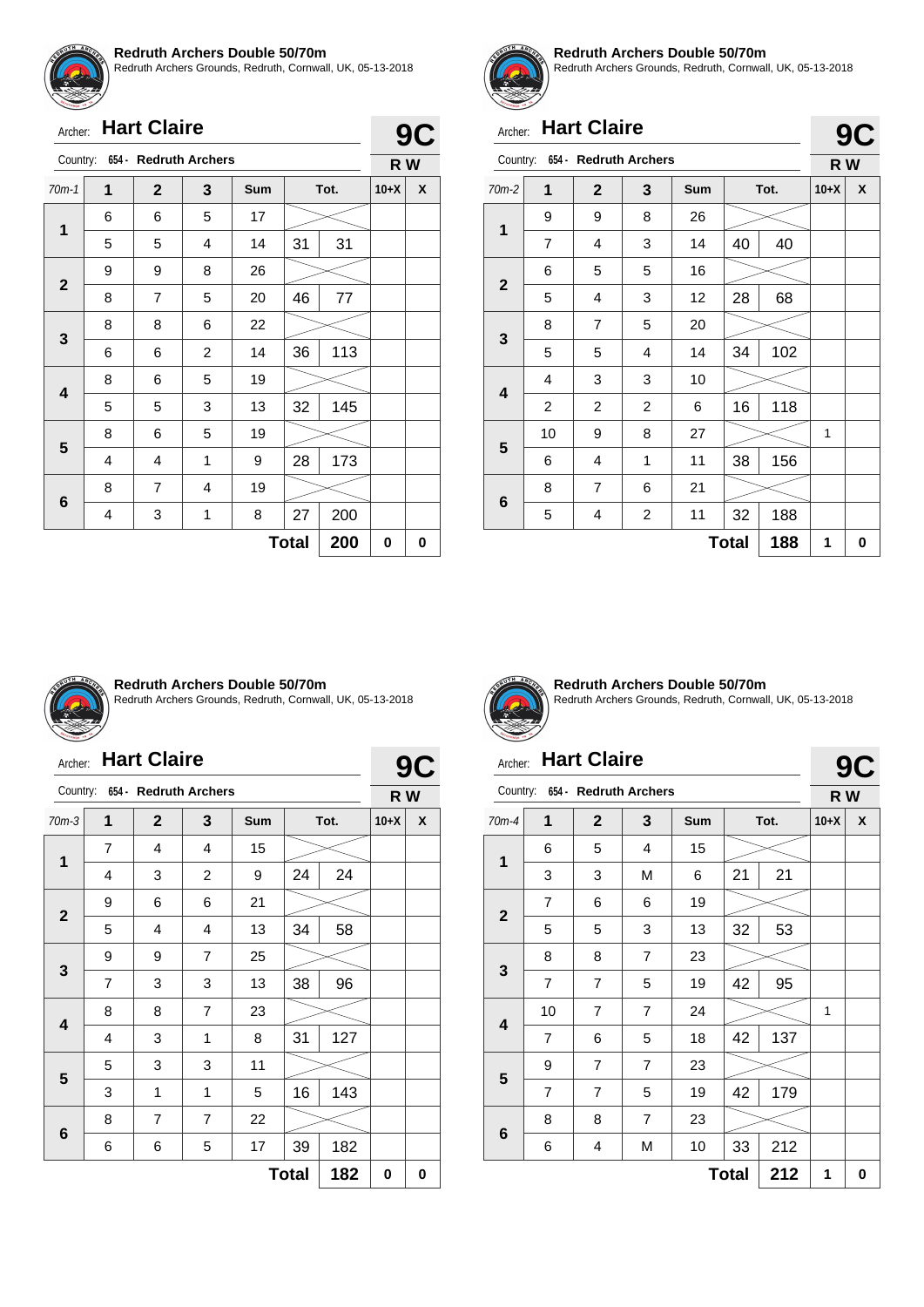![](_page_21_Picture_0.jpeg)

Redruth Archers Grounds, Redruth, Cornwall, UK, 05-13-2018

|                         | <b>Hingston Keith</b><br>Archer: |                     |   |     |              |      |     |   |  |
|-------------------------|----------------------------------|---------------------|---|-----|--------------|------|-----|---|--|
| Country:                |                                  | 662 - Exeter C of A |   |     |              |      | L M |   |  |
| $70m-1$                 | 1                                | $\mathbf{2}$        | 3 | Sum |              | Tot. |     | X |  |
| 1                       | 6                                | 5                   | 1 | 12  |              |      |     |   |  |
|                         | M                                | M                   | M | 0   | 12           | 12   |     |   |  |
| $\overline{2}$          | 1                                | M                   | M | 1   |              |      |     |   |  |
|                         | M                                | M                   | M | 0   | 1            | 13   |     |   |  |
|                         | 5                                | 2                   | 1 | 8   |              |      |     |   |  |
| 3                       | 1                                | M                   | M | 1   | 9            | 22   |     |   |  |
| $\overline{\mathbf{4}}$ | 4                                | 2                   | M | 6   |              |      |     |   |  |
|                         | M                                | M                   | M | 0   | 6            | 28   |     |   |  |
|                         | 4                                | 4                   | 1 | 9   |              |      |     |   |  |
| 5                       | M                                | M                   | М | 0   | 9            | 37   |     |   |  |
|                         | 10                               | 4                   | 3 | 17  |              |      | 1   |   |  |
| 6                       | М                                | M                   | M | 0   | 17           | 54   |     |   |  |
|                         |                                  |                     |   |     | <b>Total</b> | 54   | 1   | 0 |  |
|                         |                                  |                     |   |     |              |      |     |   |  |

![](_page_21_Picture_4.jpeg)

#### **Redruth Archers Double 50/70m**

Redruth Archers Grounds, Redruth, Cornwall, UK, 05-13-2018

| <b>Hingston Keith</b><br>Archer: |                              |              |   |                |              |      | <b>11A</b> |     |
|----------------------------------|------------------------------|--------------|---|----------------|--------------|------|------------|-----|
|                                  | Country: 662 - Exeter C of A |              |   |                |              |      |            | L M |
| $70m-1$                          | 1                            | $\mathbf{2}$ | 3 | Sum            |              | Tot. | $10+X$     | X   |
| 1                                | 5                            | M            | М | 5              |              |      |            |     |
|                                  | М                            | M            | M | 0              | 5            | 5    |            |     |
|                                  | 5                            | 5            | 3 | 13             |              |      |            |     |
| $\mathbf{2}$                     | M                            | M            | М | 0              | 13           | 18   |            |     |
|                                  | 4                            | M            | M | 4              |              |      |            |     |
| 3                                | M                            | M            | M | 0              | 4            | 22   |            |     |
| 4                                | 5                            | 4            | 1 | 10             |              |      |            |     |
|                                  | М                            | M            | М | 0              | 10           | 32   |            |     |
|                                  | 1                            | M            | M | 1              |              |      |            |     |
| 5                                | M                            | M            | M | 0              | 1            | 33   |            |     |
|                                  | $\overline{2}$               | M            | М | $\overline{c}$ |              |      |            |     |
| 6                                | M                            | М            | М | 0              | 2            | 35   |            |     |
|                                  |                              |              |   |                | <b>Total</b> | 35   | 0          | 0   |

![](_page_21_Picture_8.jpeg)

#### **Redruth Archers Double 50/70m**

Redruth Archers Grounds, Redruth, Cornwall, UK, 05-13-2018

# Archer: **Hingston Keith**

| <b>Hingston Keith</b><br>Archer: |   |                |   |                |                |      |        | <b>11A</b> |  |
|----------------------------------|---|----------------|---|----------------|----------------|------|--------|------------|--|
| Country:<br>662 - Exeter C of A  |   |                |   |                |                |      |        | L M        |  |
| $70m-3$                          | 1 | $\mathbf{2}$   | 3 | Sum            |                | Tot. | $10+X$ | X          |  |
| 1                                | 5 | $\overline{4}$ | M | 9              |                |      |        |            |  |
|                                  | M | M              | M | 0              | 9              | 9    |        |            |  |
|                                  | 2 | M              | M | $\overline{c}$ |                |      |        |            |  |
| $\mathbf{2}$                     | M | M              | M | 0              | $\overline{2}$ | 11   |        |            |  |
|                                  | 6 | 6              | 4 | 16             |                |      |        |            |  |
| 3                                | 1 | M              | M | 1              | 17             | 28   |        |            |  |
|                                  | 6 | M              | M | 6              |                |      |        |            |  |
| $\overline{\mathbf{4}}$          | M | M              | M | 0              | 6              | 34   |        |            |  |
|                                  | 1 | M              | M | 1              |                |      |        |            |  |
| 5                                | M | M              | M | 0              | 1              | 35   |        |            |  |
|                                  | 3 | 1              | M | 4              |                |      |        |            |  |
| 6                                | M | М              | М | 0              | 4              | 39   |        |            |  |
|                                  |   |                |   |                | <b>Total</b>   | 39   | 0      | 0          |  |

![](_page_21_Picture_13.jpeg)

**Redruth Archers Double 50/70m** Redruth Archers Grounds, Redruth, Cornwall, UK, 05-13-2018

**11A**

# Archer: **Hingston Keith**

|                         | 662 - Exeter C of A<br>Country: |                |   |     |              |      |        |   |
|-------------------------|---------------------------------|----------------|---|-----|--------------|------|--------|---|
| $70m-3$                 | 1                               | $\mathbf{2}$   | 3 | Sum |              | Tot. | $10+X$ | X |
| $\mathbf{1}$            | 8                               | 5              | 2 | 15  |              |      |        |   |
|                         | M                               | М              | M | 0   | 15           | 15   |        |   |
|                         | 3                               | $\overline{c}$ | M | 5   |              |      |        |   |
| $\mathbf{2}$            | M                               | М              | M | 0   | 5            | 20   |        |   |
|                         | 5                               | 5              | M | 10  |              |      |        |   |
| $\mathbf{3}$            | M                               | М              | M | 0   | 10           | 30   |        |   |
|                         | 5                               | $\overline{c}$ | 1 | 8   |              |      |        |   |
| $\overline{\mathbf{4}}$ | M                               | М              | M | 0   | 8            | 38   |        |   |
| 5                       | 9                               | 5              | 3 | 17  |              |      |        |   |
|                         | 3                               | 1              | M | 4   | 21           | 59   |        |   |
|                         | 6                               | 3              | M | 9   |              |      |        |   |
| $\bf 6$                 | М                               | Μ              | M | 0   | 9            | 68   |        |   |
|                         |                                 |                |   |     | <b>Total</b> | 68   | 0      | 0 |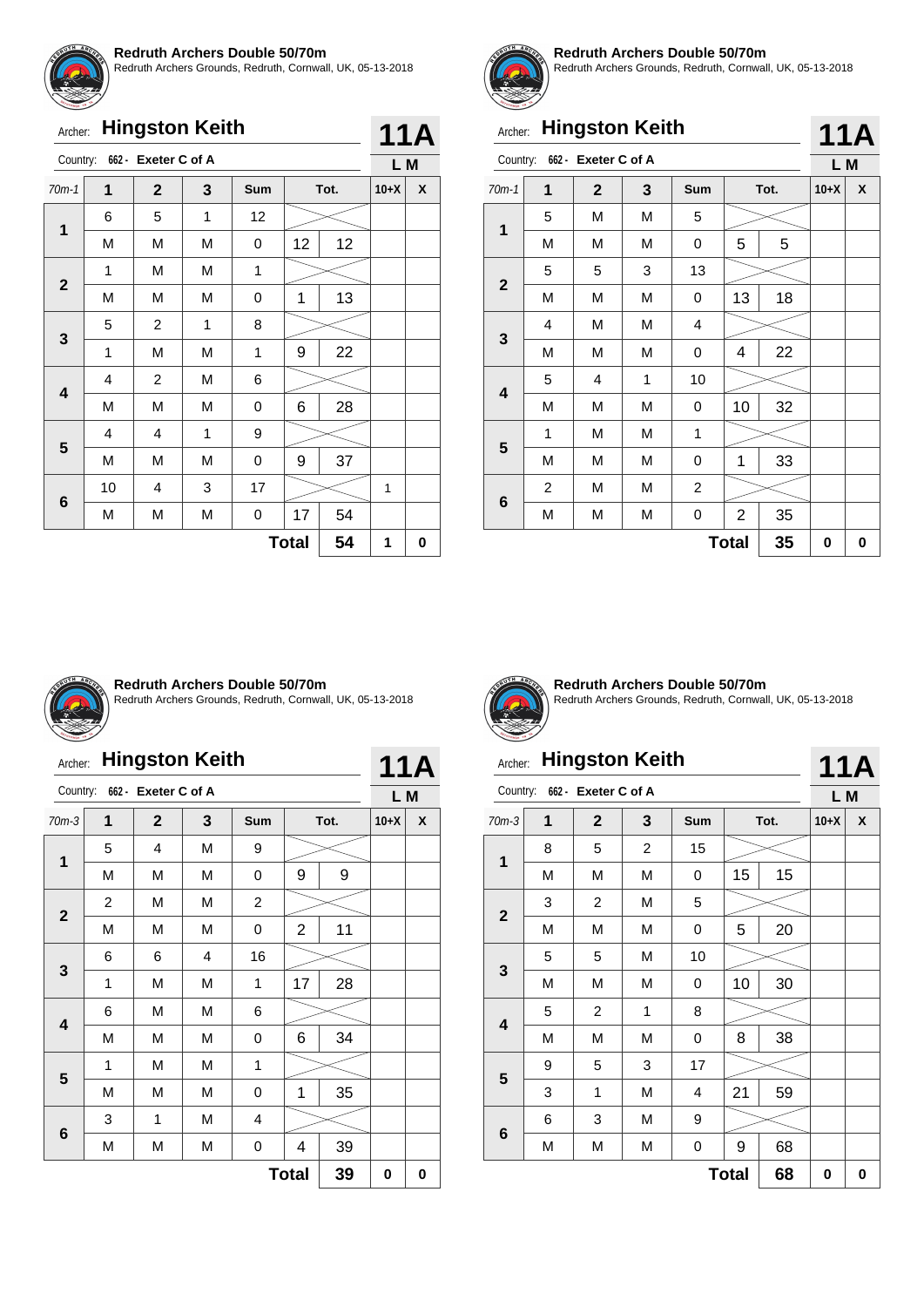![](_page_22_Picture_0.jpeg)

Redruth Archers Grounds, Redruth, Cornwall, UK, 05-13-2018

|              | <b>Conisbee Sarah</b><br>Archer: |                |                |                |              |      |        |   |
|--------------|----------------------------------|----------------|----------------|----------------|--------------|------|--------|---|
|              | Country: 654 - Redruth Archers   |                |                |                |              |      |        |   |
| $70m-1$      | 1                                | $\mathbf{2}$   | 3              | Sum            |              | Tot. | $10+X$ | X |
|              | 9                                | 8              | $\overline{7}$ | 24             |              |      |        |   |
| $\mathbf{1}$ | М                                | М              | M              | 0              | 24           | 24   |        |   |
|              | 2                                | 2              | M              | 4              |              |      |        |   |
| $\mathbf{2}$ | M                                | M              | M              | 0              | 4            | 28   |        |   |
|              | 8                                | $\overline{7}$ | $\overline{7}$ | 22             |              |      |        |   |
| 3            | 6                                | 1              | M              | $\overline{7}$ | 29           | 57   |        |   |
|              | 4                                | M              | M              | 4              |              |      |        |   |
| 4            | M                                | M              | М              | 0              | 4            | 61   |        |   |
|              | 1                                | М              | M              | 1              |              |      |        |   |
| 5            | М                                | М              | M              | 0              | 1            | 62   |        |   |
|              | 7                                | 2              | 1              | 10             |              |      |        |   |
| 6            | 1                                | М              | М              | 1              | 11           | 73   |        |   |
|              |                                  |                |                |                | <b>Total</b> | 73   | 0      | 0 |

![](_page_22_Picture_4.jpeg)

#### **Redruth Archers Double 50/70m**

Redruth Archers Grounds, Redruth, Cornwall, UK, 05-13-2018

|                | <b>Conisbee Sarah</b><br>Archer:  |                |   |            |              |      |        |                  |
|----------------|-----------------------------------|----------------|---|------------|--------------|------|--------|------------------|
|                | 654 - Redruth Archers<br>Country: |                |   |            |              |      |        | 11B<br><b>BW</b> |
| $70m-2$        | 1                                 | $\overline{2}$ | 3 | <b>Sum</b> |              | Tot. | $10+X$ | X                |
|                | 4                                 | M              | M | 4          |              |      |        |                  |
| 1              | M                                 | M              | M | 0          | 4            | 4    |        |                  |
| $\overline{2}$ | 5                                 | M              | М | 5          |              |      |        |                  |
|                | M                                 | M              | M | 0          | 5            | 9    |        |                  |
| 3              | 4                                 | M              | М | 4          |              |      |        |                  |
|                | M                                 | M              | М | 0          | 4            | 13   |        |                  |
| 4              | 3                                 | 3              | 1 | 7          |              |      |        |                  |
|                | 1                                 | 1              | М | 2          | 9            | 22   |        |                  |
| 5              | 1                                 | M              | M | 1          |              |      |        |                  |
|                | M                                 | M              | M | 0          | 1            | 23   |        |                  |
|                | 5                                 | 2              | 2 | 9          |              |      |        |                  |
| 6              | M                                 | M              | М | 0          | 9            | 32   |        |                  |
|                |                                   |                |   |            | <b>Total</b> | 32   | 0      | 0                |

![](_page_22_Picture_8.jpeg)

#### **Redruth Archers Double 50/70m**

Redruth Archers Grounds, Redruth, Cornwall, UK, 05-13-2018

|  | Archer: Conisbee Sarah |  |
|--|------------------------|--|
|--|------------------------|--|

| 4 | $\vert$ 1 | . .<br>L |
|---|-----------|----------|
|   |           |          |

|                    | Country:<br>654 - Redruth Archers |                |              |     |    |      |        |   |  |
|--------------------|-----------------------------------|----------------|--------------|-----|----|------|--------|---|--|
| $70m-3$            | 1                                 | $\overline{2}$ | $\mathbf{3}$ | Sum |    | Tot. | $10+X$ | X |  |
| 1                  | 8                                 | 3              | М            | 11  |    |      |        |   |  |
|                    | M                                 | M              | М            | 0   | 11 | 11   |        |   |  |
|                    | 6                                 | $\overline{c}$ | 2            | 10  |    |      |        |   |  |
| $\mathbf{2}$       | M                                 | M              | М            | 0   | 10 | 21   |        |   |  |
|                    | 7                                 | 1              | M            | 8   |    |      |        |   |  |
| 3                  | M                                 | M              | М            | 0   | 8  | 29   |        |   |  |
|                    | 6                                 | $\overline{c}$ | 1            | 9   |    |      |        |   |  |
| 4                  | M                                 | M              | М            | 0   | 9  | 38   |        |   |  |
|                    | 6                                 | 4              | М            | 10  |    |      |        |   |  |
| 5                  | М                                 | M              | М            | 0   | 10 | 48   |        |   |  |
|                    | 4                                 | М              | М            | 4   |    |      |        |   |  |
| $6\phantom{1}6$    | Μ                                 | М              | M            | 0   | 4  | 52   |        |   |  |
| 52<br><b>Total</b> |                                   |                |              |     |    |      |        | 0 |  |

![](_page_22_Picture_14.jpeg)

**Redruth Archers Double 50/70m** Redruth Archers Grounds, Redruth, Cornwall, UK, 05-13-2018

# Archer: **Conisbee Sarah**

|                         | 654 - Redruth Archers<br>Country: |              |   |                |              |      |        |   |  |
|-------------------------|-----------------------------------|--------------|---|----------------|--------------|------|--------|---|--|
| $70m-4$                 | 1                                 | $\mathbf{2}$ | 3 | Sum            |              | Tot. | $10+X$ | X |  |
|                         | 4                                 | 1            | M | 5              |              |      |        |   |  |
| $\mathbf 1$             | M                                 | M            | M | 0              | 5            | 5    |        |   |  |
|                         | 8                                 | 1            | M | 9              |              |      |        |   |  |
| $\mathbf{2}$            | M                                 | М            | M | 0              | 9            | 14   |        |   |  |
|                         | М                                 | M            | M | 0              |              |      |        |   |  |
| $\mathbf{3}$            | М                                 | М            | M | 0              | 0            | 14   |        |   |  |
|                         | $\overline{c}$                    | M            | M | $\overline{c}$ |              |      |        |   |  |
| $\overline{\mathbf{4}}$ | Μ                                 | M            | M | 0              | 2            | 16   |        |   |  |
|                         | 8                                 | 5            | 1 | 14             |              |      |        |   |  |
| 5                       | М                                 | М            | M | 0              | 14           | 30   |        |   |  |
|                         | 7                                 | 2            | M | 9              |              |      |        |   |  |
| $6\phantom{1}$          | M                                 | M            | M | $\mathsf 0$    | 9            | 39   |        |   |  |
|                         |                                   |              |   |                | <b>Total</b> | 39   | 0      | 0 |  |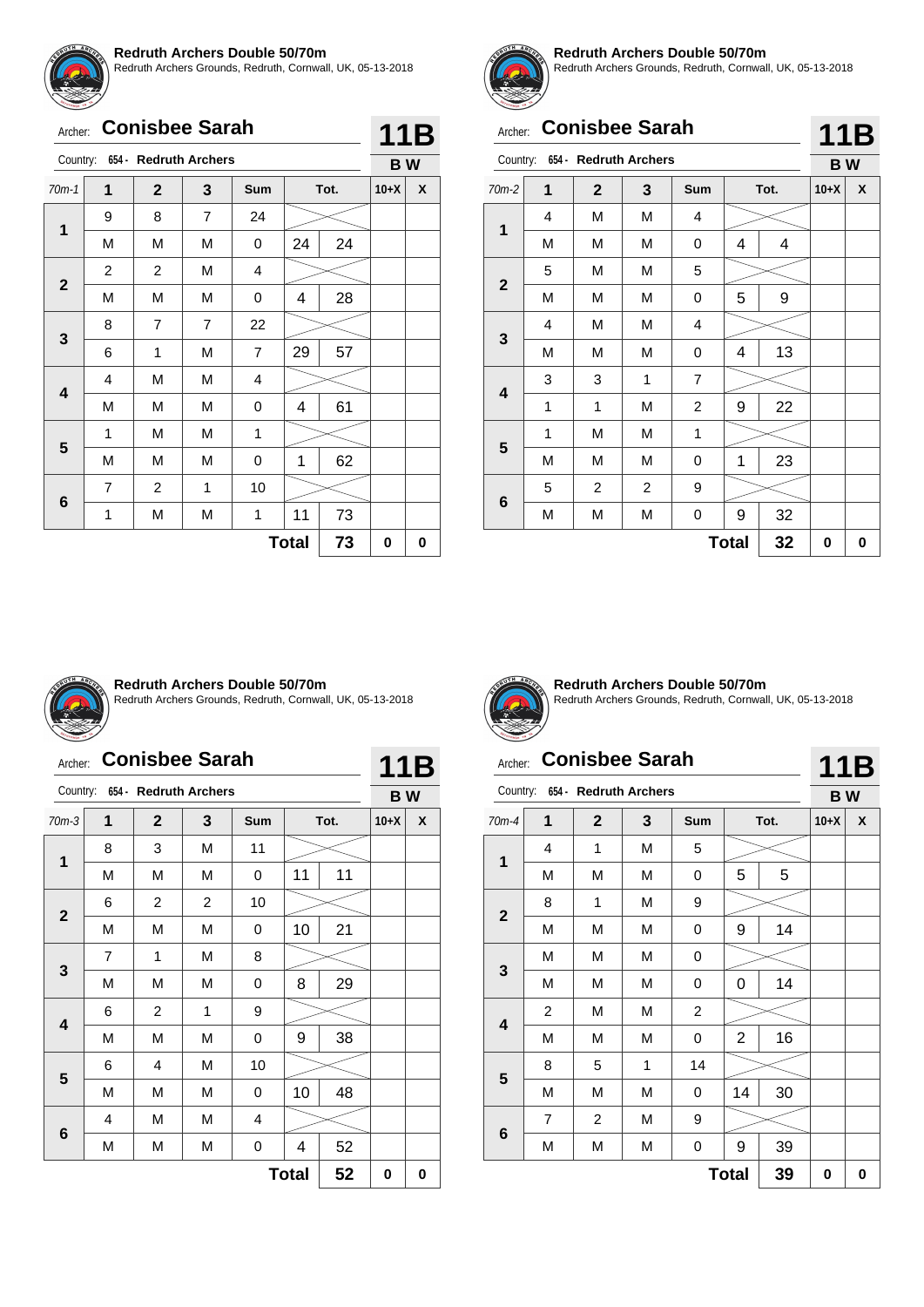![](_page_23_Picture_0.jpeg)

Redruth Archers Grounds, Redruth, Cornwall, UK, 05-13-2018

|                 | <b>Hingston Myra</b><br>Archer: |                     |   |            |              |                |        |    |  |  |  |
|-----------------|---------------------------------|---------------------|---|------------|--------------|----------------|--------|----|--|--|--|
| Country:        |                                 | 662 - Exeter C of A |   |            |              |                |        | LW |  |  |  |
| $70m-1$         | 1                               | $\mathbf{2}$        | 3 | <b>Sum</b> |              | Tot.           | $10+X$ | X  |  |  |  |
| $\mathbf 1$     | $\overline{2}$                  | M                   | M | 2          |              |                |        |    |  |  |  |
|                 | M                               | M                   | M | 0          | 2            | $\overline{2}$ |        |    |  |  |  |
|                 | 9                               | М                   | М | 9          |              |                |        |    |  |  |  |
| $\overline{2}$  | M                               | M                   | M | 0          | 9            | 11             |        |    |  |  |  |
|                 | 4                               | 1                   | M | 5          |              |                |        |    |  |  |  |
| 3               | M                               | M                   | М | 0          | 5            | 16             |        |    |  |  |  |
|                 | 1                               | M                   | М | 1          |              |                |        |    |  |  |  |
| 4               | M                               | M                   | M | 0          | 1            | 17             |        |    |  |  |  |
|                 | 5                               | M                   | M | 5          |              |                |        |    |  |  |  |
| 5               | M                               | M                   | М | 0          | 5            | 22             |        |    |  |  |  |
|                 | 1                               | M                   | M | 1          |              |                |        |    |  |  |  |
| $6\phantom{1}6$ | M                               | М                   | M | 0          | 1            | 23             |        |    |  |  |  |
|                 |                                 |                     |   |            | <b>Total</b> | 23             | 0      | 0  |  |  |  |

![](_page_23_Picture_4.jpeg)

#### **Redruth Archers Double 50/70m**

Redruth Archers Grounds, Redruth, Cornwall, UK, 05-13-2018

**11C**

**11C**

# Archer: **Hingston Myra**

|                         | ш | ▝▝                  |                         |     |    |      |        |   |
|-------------------------|---|---------------------|-------------------------|-----|----|------|--------|---|
| Country:                |   | 662 - Exeter C of A |                         |     |    |      | LW     |   |
| $70m-1$                 | 1 | $\overline{2}$      | 3                       | Sum |    | Tot. | $10+X$ | X |
| 1                       | 6 | M                   | M                       | 6   |    |      |        |   |
|                         | M | M                   | M                       | 0   | 6  | 6    |        |   |
| $\overline{\mathbf{2}}$ | 6 | 2                   | М                       | 8   |    |      |        |   |
|                         | M | M                   | M                       | 0   | 8  | 14   |        |   |
|                         | 6 | 5                   | $\overline{\mathbf{c}}$ | 13  |    |      |        |   |
| 3                       | М | М                   | M                       | 0   | 13 | 27   |        |   |
| $\overline{\mathbf{4}}$ | 3 | 2                   | М                       | 5   |    |      |        |   |
|                         | M | М                   | M                       | 0   | 5  | 32   |        |   |
| 5                       | 4 | M                   | М                       | 4   |    |      |        |   |
|                         | M | М                   | M                       | 0   | 4  | 36   |        |   |
|                         | 9 | 6                   | 3                       | 18  |    |      |        |   |
| $6\phantom{a}$          | M | М                   | M                       | 0   | 18 | 54   |        |   |
|                         | 0 | 0                   |                         |     |    |      |        |   |

![](_page_23_Picture_9.jpeg)

#### **Redruth Archers Double 50/70m**

Redruth Archers Grounds, Redruth, Cornwall, UK, 05-13-2018

# Archer: **Hingston Myra**

|              | <b>Hingston Myra</b><br>Archer:         |                     |   |                |                |                |                  |   |  |  |
|--------------|-----------------------------------------|---------------------|---|----------------|----------------|----------------|------------------|---|--|--|
| Country:     |                                         | 662 - Exeter C of A |   |                |                |                | <b>11C</b><br>LW |   |  |  |
| $70m-3$      | 1<br>$\overline{2}$<br>3<br>Tot.<br>Sum |                     |   | $10+X$         | X              |                |                  |   |  |  |
| 1            | 2                                       | M                   | M | $\overline{c}$ |                |                |                  |   |  |  |
|              | M                                       | M                   | M | 0              | $\overline{2}$ | $\overline{2}$ |                  |   |  |  |
| $\mathbf{2}$ | 3                                       | M                   | M | 3              |                |                |                  |   |  |  |
|              | M                                       | M                   | M | 0              | 3              | 5              |                  |   |  |  |
|              | 1                                       | M                   | M | 1              |                |                |                  |   |  |  |
| 3            | M                                       | M                   | M | 0              | 1              | 6              |                  |   |  |  |
|              | 3                                       | M                   | M | 3              |                |                |                  |   |  |  |
| 4            | M                                       | M                   | M | 0              | 3              | 9              |                  |   |  |  |
|              | 6                                       | $\overline{4}$      | M | 10             |                |                |                  |   |  |  |
| 5            | M                                       | M                   | M | 0              | 10             | 19             |                  |   |  |  |
|              | 9                                       | M                   | M | 9              |                |                |                  |   |  |  |
| 6            | M                                       | M                   | M | 0              | 9              | 28             |                  |   |  |  |
|              |                                         |                     |   |                | <b>Total</b>   | 28             | 0                | 0 |  |  |

![](_page_23_Picture_14.jpeg)

**Redruth Archers Double 50/70m** Redruth Archers Grounds, Redruth, Cornwall, UK, 05-13-2018

# Archer: **Hingston Myra**

|                         | Country:<br>662 - Exeter C of A |              |   |                |                |      |        |   |  |  |
|-------------------------|---------------------------------|--------------|---|----------------|----------------|------|--------|---|--|--|
| $70m-3$                 | 1                               | $\mathbf{2}$ | 3 | Sum            |                | Tot. | $10+X$ | X |  |  |
| 1                       | 3                               | M            | М | 3              |                |      |        |   |  |  |
|                         | M                               | M            | М | 0              | 3              | 3    |        |   |  |  |
| $\mathbf{2}$            | 5                               | 5            | М | 10             |                |      |        |   |  |  |
|                         | М                               | M            | М | 0              | 10             | 13   |        |   |  |  |
| 3                       | 7                               | 1            | M | 8              |                |      |        |   |  |  |
|                         | М                               | M            | М | 0              | 8              | 21   |        |   |  |  |
| $\overline{\mathbf{4}}$ | 8                               | 8            | 6 | 22             |                |      |        |   |  |  |
|                         | М                               | M            | М | 0              | 22             | 43   |        |   |  |  |
|                         | 5                               | 1            | M | 6              |                |      |        |   |  |  |
| 5                       | М                               | M            | M | 0              | 6              | 49   |        |   |  |  |
|                         | 6                               | 1            | М | $\overline{7}$ |                |      |        |   |  |  |
| 6                       | М                               | M            | M | 0              | $\overline{7}$ | 56   |        |   |  |  |
|                         | 0                               | 0            |   |                |                |      |        |   |  |  |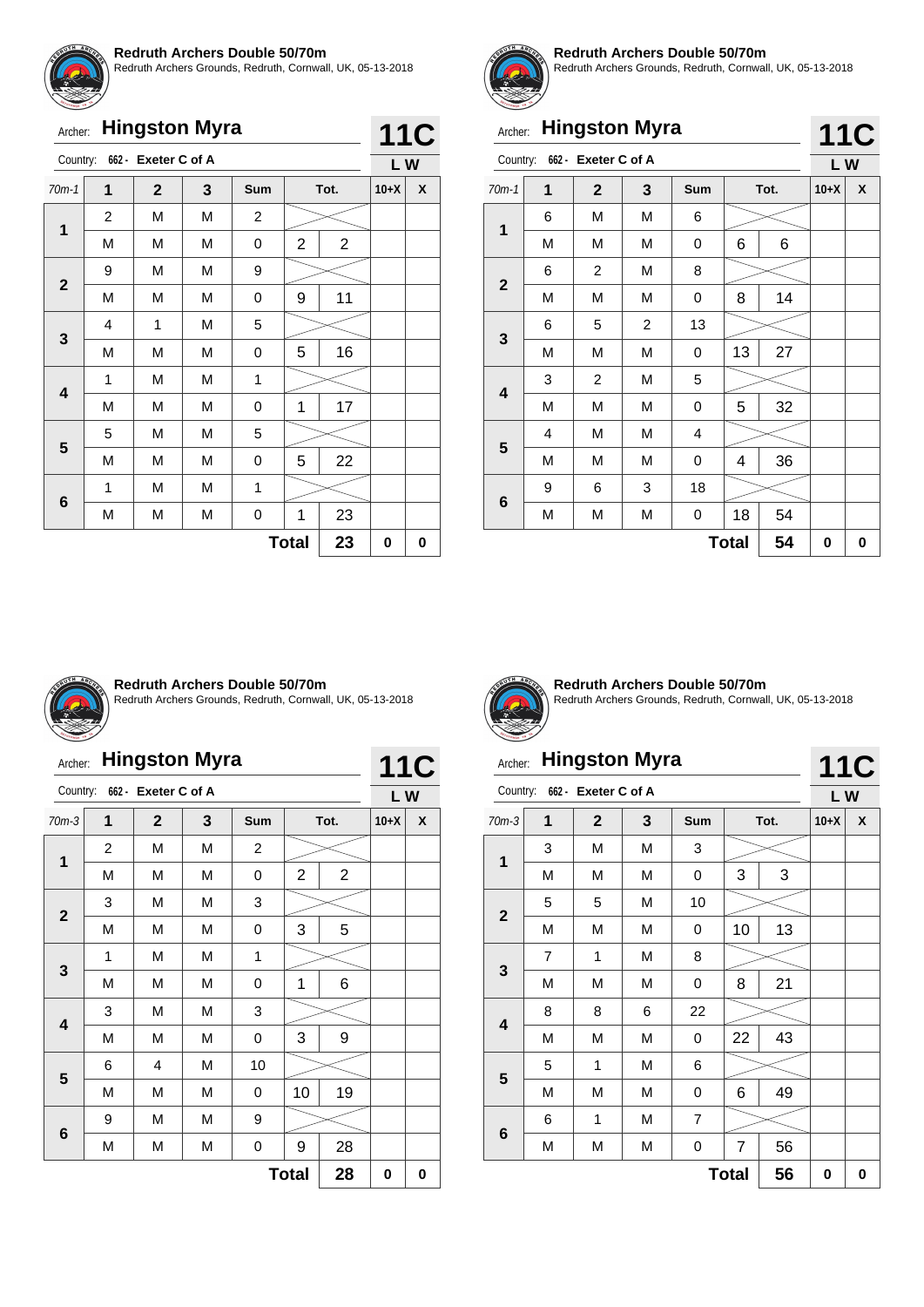![](_page_24_Picture_0.jpeg)

Redruth Archers Grounds, Redruth, Cornwall, UK, 05-13-2018

|                         | <b>Heydon Ken</b><br>Archer: |                               |                |                |              |      |             |            |
|-------------------------|------------------------------|-------------------------------|----------------|----------------|--------------|------|-------------|------------|
|                         |                              | Country: 648 - Torquay C of A |                |                |              |      | L M         | <b>12A</b> |
| $70m-1$                 | 1                            | $\overline{2}$                | 3              | Sum            |              | Tot. | $10+X$      | X          |
|                         | X                            | 9                             | 9              | 28             |              |      | 1           | 1          |
| 1                       | $\overline{7}$               | 5                             | 5              | 17             | 45           | 45   |             |            |
|                         | 10                           | 5                             | 3              | 18             |              |      | 1           |            |
| $\overline{2}$          | M                            | M                             | M              | 0              | 18           | 63   |             |            |
| 3                       | 9                            | 8                             | $\overline{7}$ | 24             |              |      |             |            |
|                         | 6                            | 3                             | M              | 9              | 33           | 96   |             |            |
| $\overline{\mathbf{4}}$ | 5                            | 4                             | 3              | 12             |              |      |             |            |
|                         | 2                            | M                             | M              | $\overline{c}$ | 14           | 110  |             |            |
|                         | $\overline{7}$               | 1                             | M              | 8              |              |      |             |            |
| 5                       | M                            | M                             | M              | 0              | 8            | 118  |             |            |
|                         | 7                            | 4                             | 3              | 14             |              |      |             |            |
| 6                       | 3                            | М                             | M              | 3              | 17           | 135  |             |            |
|                         |                              |                               |                |                | <b>Total</b> | 135  | $\mathbf 2$ | 1          |

![](_page_24_Picture_4.jpeg)

#### **Redruth Archers Double 50/70m**

Redruth Archers Grounds, Redruth, Cornwall, UK, 05-13-2018

**12A**

**12A**

# Archer: **Heydon Ken**

|                |                | $\mathbf{L}$         |   |     |              |      |        |   |
|----------------|----------------|----------------------|---|-----|--------------|------|--------|---|
| Country:       |                | 648 - Torquay C of A |   |     |              |      | L M    |   |
| $70m-1$        | 1              | $\mathbf{2}$         | 3 | Sum |              | Tot. | $10+X$ | X |
| $\mathbf{1}$   | 9              | 6                    | 4 | 19  |              |      |        |   |
|                | 4              | 3                    | М | 7   | 26           | 26   |        |   |
| $\mathbf{2}$   | 5              | 3                    | 2 | 10  |              |      |        |   |
|                | М              | M                    | M | 0   | 10           | 36   |        |   |
| 3              | 10             | $\overline{7}$       | 6 | 23  |              |      | 1      |   |
|                | 5              | 1                    | М | 6   | 29           | 65   |        |   |
| 4              | $\overline{7}$ | $\overline{7}$       | 5 | 19  |              |      |        |   |
|                | 5              | 4                    | М | 9   | 28           | 93   |        |   |
| 5              | 5              | 5                    | 4 | 14  |              |      |        |   |
|                | 3              | $\overline{c}$       | 1 | 6   | 20           | 113  |        |   |
|                | 8              | 7                    | 3 | 18  |              |      |        |   |
| $6\phantom{1}$ | 1              | М                    | М | 1   | 19           | 132  |        |   |
|                |                |                      |   |     | <b>Total</b> | 132  | 1      | 0 |

![](_page_24_Picture_9.jpeg)

#### **Redruth Archers Double 50/70m**

Redruth Archers Grounds, Redruth, Cornwall, UK, 05-13-2018

|              | <b>Heydon Ken</b><br>Archer:  |                |                |                |              |      |        |   |  |  |
|--------------|-------------------------------|----------------|----------------|----------------|--------------|------|--------|---|--|--|
|              | Country: 648 - Torquay C of A |                |                |                |              |      |        |   |  |  |
| $70m-3$      | 1                             | $\mathbf{2}$   | 3              | Sum            |              | Tot. | $10+X$ | X |  |  |
|              | 3                             | $\overline{2}$ | 1              | 6              |              |      |        |   |  |  |
| 1            | M                             | M              | M              | 0              | 6            | 6    |        |   |  |  |
|              | 9                             | 8              | 6              | 23             |              |      |        |   |  |  |
| $\mathbf{2}$ | $\overline{2}$                | M              | M              | 2              | 25           | 31   |        |   |  |  |
|              | 10                            | 6              | 5              | 21             |              |      | 1      |   |  |  |
| 3            | 1                             | M              | M              | 1              | 22           | 53   |        |   |  |  |
|              | 9                             | 5              | 4              | 18             |              |      |        |   |  |  |
| 4            | 3                             | 2              | M              | 5              | 23           | 76   |        |   |  |  |
| 5            | 8                             | 3              | $\overline{c}$ | 13             |              |      |        |   |  |  |
|              | $\overline{c}$                | M              | M              | $\overline{c}$ | 15           | 91   |        |   |  |  |
|              | 6                             | 4              | 3              | 13             |              |      |        |   |  |  |
| 6            | 2                             | 1              | М              | 3              | 16           | 107  |        |   |  |  |
|              |                               |                |                |                | <b>Total</b> | 107  | 1      | 0 |  |  |

![](_page_24_Picture_13.jpeg)

**Redruth Archers Double 50/70m** Redruth Archers Grounds, Redruth, Cornwall, UK, 05-13-2018

# Archer: **Heydon Ken**

#### Country: **648 - Torquay C of A L M** 70m-3 **1 2 3 Sum Tot. 10+X X**  $7 \mid 7 \mid 5 \mid 19$ **1** 5 | 3 | M | 8 | 27 | 27 6 | 6 | 5 | 17 **2** 4 | 2 | M | 6 | 23 | 50  $7 \mid 7 \mid M \mid 14$ **3** M | M | M | 0 | 14 | 64  $\overline{\phantom{a}}$ 5 4 4 13 **4** 2 | 1 | M | 3 | 16 | 80 8 | 7 | 5 | 20 **5** 4 | 4 | 4 | 12 | 32 | 112 6 4 4 14 **6** 3 | 1 | M | 4 | 18 | 130  $Total | 130 | 0 | 0$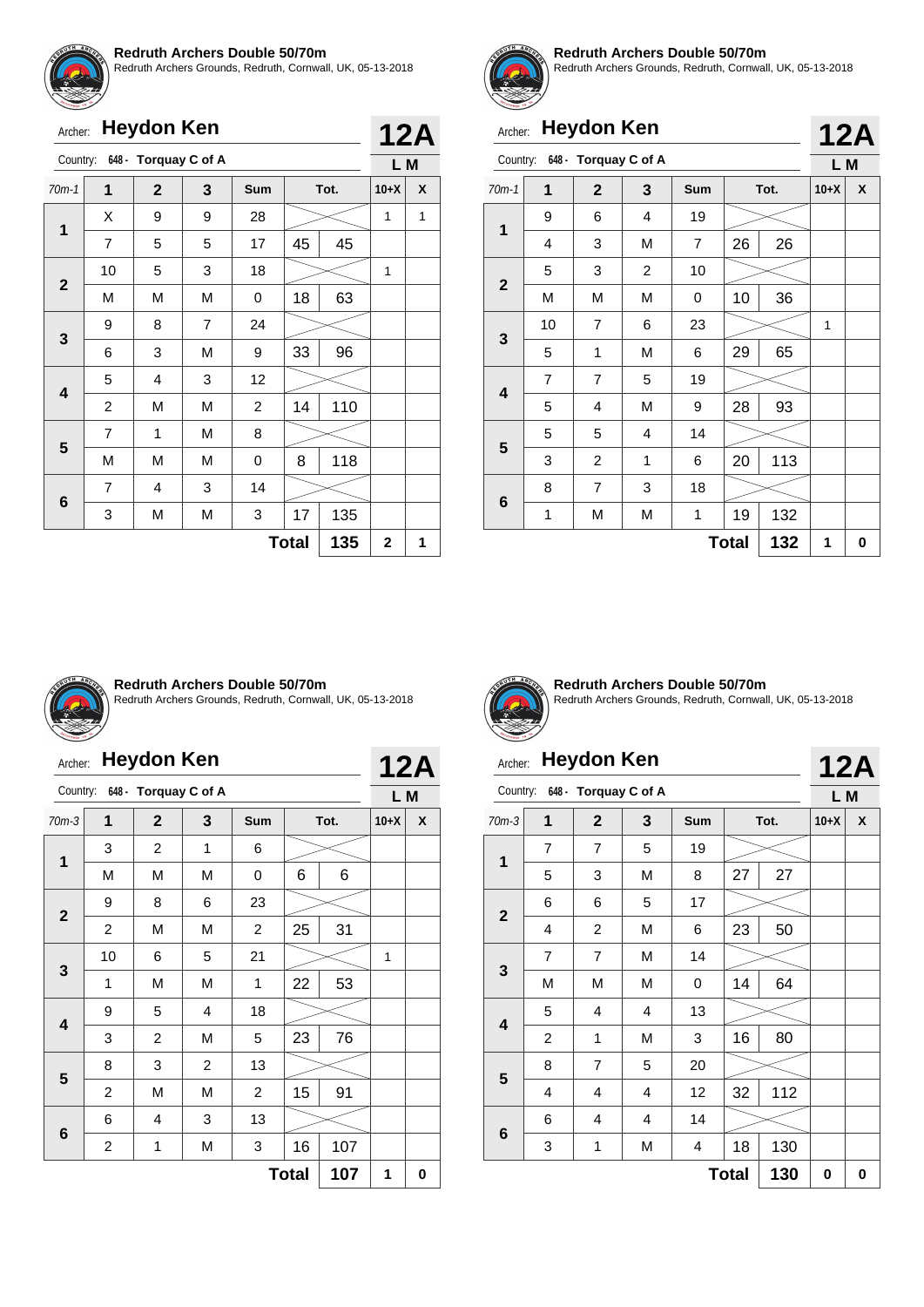![](_page_25_Picture_0.jpeg)

Redruth Archers Grounds, Redruth, Cornwall, UK, 05-13-2018

|  |  | Archer: Chopping Amethyst |
|--|--|---------------------------|
|--|--|---------------------------|

| Country:    |                | 660 - Exmouth Archers |   |            |              |      | LW     |   |
|-------------|----------------|-----------------------|---|------------|--------------|------|--------|---|
| $70m-1$     | $\overline{1}$ | $\mathbf{2}$          | 3 | <b>Sum</b> |              | Tot. | $10+X$ | X |
|             | 4              | 3                     | 1 | 8          |              |      |        |   |
| 1           | M              | M                     | M | 0          | 8            | 8    |        |   |
|             | M              | М                     | M | 0          |              |      |        |   |
| $\mathbf 2$ | M              | М                     | M | 0          | 0            | 8    |        |   |
|             | 4              | $\overline{c}$        | M | 6          |              |      |        |   |
| 3           | M              | М                     | M | 0          | 6            | 14   |        |   |
|             | M              | М                     | M | 0          |              |      |        |   |
| 4           | M              | М                     | M | 0          | 0            | 14   |        |   |
| 5           | M              | М                     | M | 0          |              |      |        |   |
|             | M              | М                     | M | 0          | 0            | 14   |        |   |
|             | M              | M                     | M | 0          |              |      |        |   |
| 6           | М              | М                     | M | 0          | 0            | 14   |        |   |
|             |                |                       |   |            | <b>Total</b> | 14   | 0      | 0 |

![](_page_25_Picture_5.jpeg)

**12B**

#### **Redruth Archers Double 50/70m**

Redruth Archers Grounds, Redruth, Cornwall, UK, 05-13-2018

|              | <b>Chopping Amethyst</b><br>Archer: |                        |   |                |              |                |           |   |
|--------------|-------------------------------------|------------------------|---|----------------|--------------|----------------|-----------|---|
| Country:     | $660 -$                             | <b>Exmouth Archers</b> |   |                |              |                | 12B<br>LW |   |
| $70m-1$      | 1                                   | $\mathbf{2}$           | 3 | <b>Sum</b>     |              | Tot.           | $10+X$    | X |
|              | 4                                   | $\overline{2}$         | 1 | $\overline{7}$ |              |                |           |   |
| 1            | M                                   | M                      | М | 0              | 7            | $\overline{7}$ |           |   |
|              | 6                                   | M                      | М | 6              |              |                |           |   |
| $\mathbf{2}$ | M                                   | М                      | М | 0              | 6            | 13             |           |   |
|              | X                                   | M                      | М | 10             |              |                | 1         | 1 |
| 3            | M                                   | M                      | M | 0              | 10           | 23             |           |   |
|              | 6                                   | М                      | М | 6              |              |                |           |   |
| 4            | M                                   | M                      | M | 0              | 6            | 29             |           |   |
|              | 4                                   | $\overline{2}$         | 1 | 7              |              |                |           |   |
| 5            | M                                   | M                      | M | 0              | 7            | 36             |           |   |
|              | M                                   | M                      | M | 0              |              |                |           |   |
| 6            | M                                   | М                      | М | 0              | 0            | 36             |           |   |
|              |                                     |                        |   |                | <b>Total</b> | 36             | 1         | 1 |

![](_page_25_Picture_9.jpeg)

#### **Redruth Archers Double 50/70m**

Redruth Archers Grounds, Redruth, Cornwall, UK, 05-13-2018

# Archer: **Chopping Amethyst**

**12B**

| Country:     |                | 660 - Exmouth Archers |   |     |              |                | LW     |   |
|--------------|----------------|-----------------------|---|-----|--------------|----------------|--------|---|
| $70m-3$      | 1              | $\mathbf{2}$          | 3 | Sum | Tot.         |                | $10+X$ | X |
| 1            | $\overline{7}$ | M                     | М | 7   |              |                |        |   |
|              | M              | M                     | М | 0   | 7            | $\overline{7}$ |        |   |
|              | M              | M                     | М | 0   |              |                |        |   |
| $\mathbf{2}$ | 3              | M                     | M | 3   | 3            | 10             |        |   |
|              | 7              | 1                     | M | 8   |              |                |        |   |
| 3            | M              | M                     | М | 0   | 8            | 18             |        |   |
|              | 3              | M                     | M | 3   |              |                |        |   |
| 4            | M              | M                     | M | 0   | 3            | 21             |        |   |
|              | M              | M                     | M | 0   |              |                |        |   |
| 5            | M              | M                     | M | 0   | 0            | 21             |        |   |
|              | 1              | M                     | M | 1   |              |                |        |   |
| 6            | M              | M                     | М | 0   | 1            | 22             |        |   |
|              |                |                       |   |     | <b>Total</b> | 22             | 0      | 0 |

![](_page_25_Picture_15.jpeg)

**Redruth Archers Double 50/70m** Redruth Archers Grounds, Redruth, Cornwall, UK, 05-13-2018

#### Archer: **Chopping Amethyst** Country: **660 - Exmouth Archers 12B**

| Country:                |                | <b>bbU - EXINOUTH Archers</b> |                |                         |                |                | L W    |   |
|-------------------------|----------------|-------------------------------|----------------|-------------------------|----------------|----------------|--------|---|
| $70m-3$                 | 1              | $\mathbf{2}$                  | 3              | Sum                     |                | Tot.           | $10+X$ | X |
|                         | $\overline{7}$ | M                             | M              | $\overline{\mathbf{7}}$ |                |                |        |   |
| $\mathbf 1$             | M              | M                             | М              | 0                       | $\overline{7}$ | $\overline{7}$ |        |   |
|                         | M              | M                             | M              | 0                       |                |                |        |   |
| $\mathbf 2$             | M              | M                             | М              | 0                       | 0              | $\overline{7}$ |        |   |
|                         | 2              | $\overline{c}$                | М<br>4         |                         |                |                |        |   |
| $\mathbf{3}$            | M              | M                             | M              | $\mathsf 0$             | 4              | 11             |        |   |
|                         | $\overline{c}$ | $\overline{c}$                | M              | $\overline{\mathbf{4}}$ |                |                |        |   |
| $\overline{\mathbf{4}}$ | M              | M                             | М              | 0                       | 4              | 15             |        |   |
|                         | 6              | M                             | M              | 6                       |                |                |        |   |
| 5                       | Μ              | М                             | М              | 0                       | 6              | 21             |        |   |
|                         | 8              | 3                             | $\overline{c}$ | 13                      |                |                |        |   |
| $\bf 6$                 | M              | M                             | M              | 0                       | 13             | 34             |        |   |
|                         |                |                               |                |                         | <b>Total</b>   | 34             | 0      | 0 |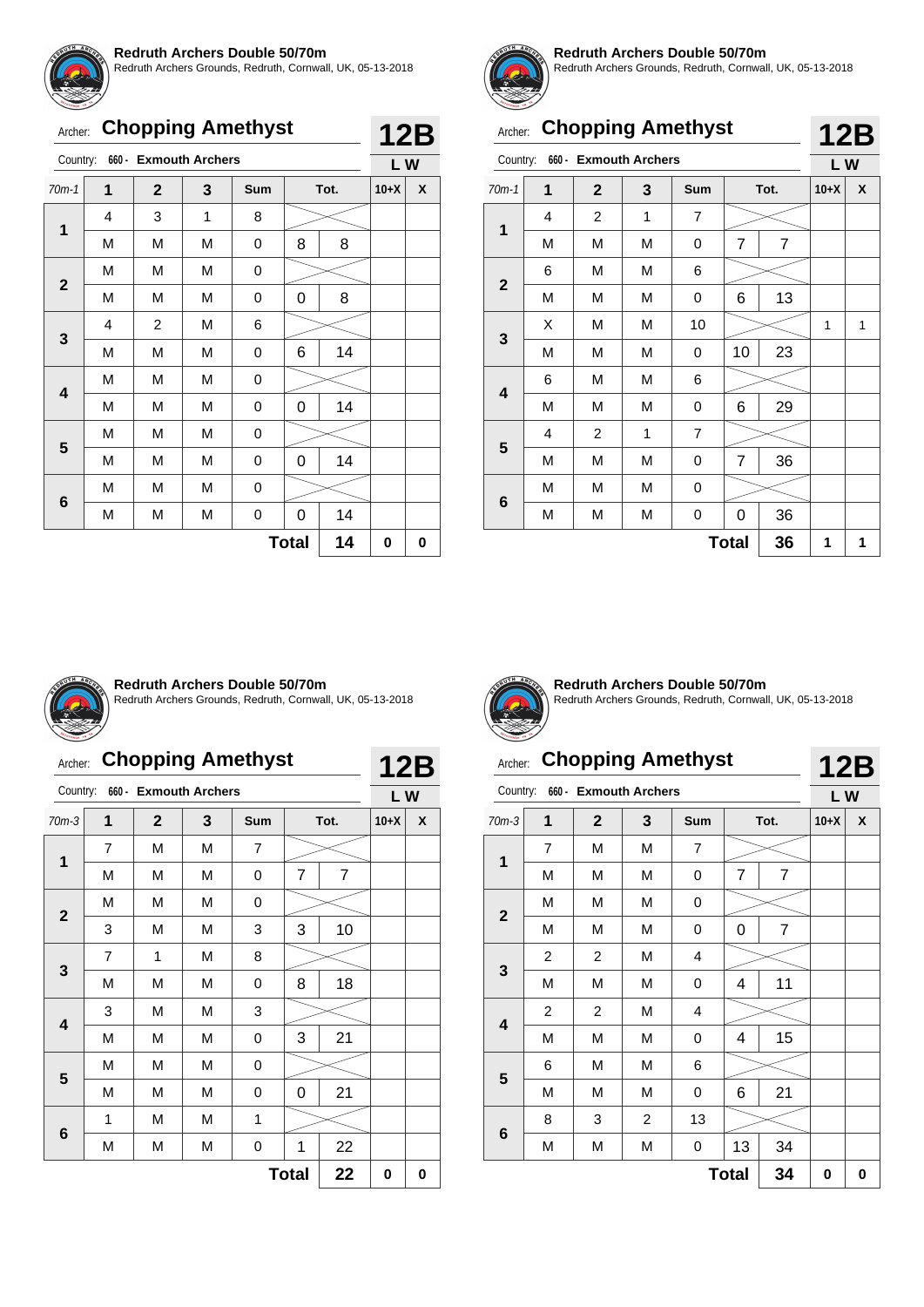![](_page_26_Picture_0.jpeg)

Redruth Archers Grounds, Redruth, Cornwall, UK, 05-13-2018

| Archer: Hosegood Kenny |  |
|------------------------|--|
|------------------------|--|

| Archer:      |                | <b>Hosegood Kenny</b> |   |                |              |                | <b>12C</b> |   |  |
|--------------|----------------|-----------------------|---|----------------|--------------|----------------|------------|---|--|
| Country:     |                | 1977 - Loco B         |   |                |              |                | L M        |   |  |
| $70m-1$      | 1              | $\overline{2}$        | 3 | Sum            | Tot.         |                | $10+X$     | X |  |
|              | $\overline{7}$ | M                     | M | $\overline{7}$ |              |                |            |   |  |
| 1            | М              | M                     | М | 0              | 7            | $\overline{7}$ |            |   |  |
|              | 8              | 6                     | 6 | 20             |              |                |            |   |  |
| $\mathbf{2}$ | $\overline{c}$ | M                     | М | $\overline{2}$ | 22           | 29             |            |   |  |
|              | 8              | 5                     | 1 | 14             |              |                |            |   |  |
| 3            | M              | M                     | M | 0              | 14           | 43             |            |   |  |
|              | $\overline{7}$ | 6                     | 6 | 19             |              |                |            |   |  |
| 4            | 1              | M                     | М | 1              | 20           | 63             |            |   |  |
|              | $\overline{7}$ | 5                     | 3 | 15             |              |                |            |   |  |
| 5            | М              | M                     | М | 0              | 15           | 78             |            |   |  |
|              | 8              | $\overline{7}$        | 6 | 21             |              |                |            |   |  |
| 6            | М              | М                     | М | 0              | 21           | 99             |            |   |  |
|              |                |                       |   |                | <b>Total</b> | 99             | 0          | 0 |  |

![](_page_26_Picture_5.jpeg)

#### **Redruth Archers Double 50/70m**

Redruth Archers Grounds, Redruth, Cornwall, UK, 05-13-2018

| Archer:      |                | <b>Hosegood Kenny</b> |   |            |              |    | <b>12C</b> |   |  |
|--------------|----------------|-----------------------|---|------------|--------------|----|------------|---|--|
| Country:     |                | 1977 - Loco B         |   |            |              |    | L M        |   |  |
| $70m-1$      | $\overline{1}$ | $\mathbf{2}$          | 3 | <b>Sum</b> | Tot.         |    | $10+X$     | X |  |
|              | 6              | 5                     | M | 11         |              |    |            |   |  |
| 1            | M              | M                     | М | 0          | 11           | 11 |            |   |  |
|              | 7              | 5                     | 3 | 15         |              |    |            |   |  |
| $\mathbf{2}$ | 2              | M                     | M | 2          | 17           | 28 |            |   |  |
|              | 9              | $\overline{c}$        | 1 | 12         |              |    |            |   |  |
| 3            | M              | M                     | M | 0          | 12           | 40 |            |   |  |
|              | 6              | $\overline{2}$        | M | 8          |              |    |            |   |  |
| 4            | M              | M                     | M | 0          | 8            | 48 |            |   |  |
|              | 4              | $\overline{c}$        | М | 6          |              |    |            |   |  |
| 5            | М              | M                     | M | 0          | 6            | 54 |            |   |  |
|              | 5              | 4                     | M | 9          |              |    |            |   |  |
| 6            | М              | М                     | М | 0          | 9            | 63 |            |   |  |
|              |                |                       |   |            | <b>Total</b> | 63 | 0          | 0 |  |

![](_page_26_Picture_9.jpeg)

#### **Redruth Archers Double 50/70m**

Redruth Archers Grounds, Redruth, Cornwall, UK, 05-13-2018

# Archer: **Hosegood Kenny**

|              | <b>Hosegood Kenny</b><br>Archer: |                |                |     |      |     |        |   |  |
|--------------|----------------------------------|----------------|----------------|-----|------|-----|--------|---|--|
| Country:     |                                  | 1977 - Loco B  |                |     |      |     | L M    |   |  |
| $70m-3$      | 1                                | $\mathbf{2}$   | 3              | Sum | Tot. |     | $10+X$ | X |  |
| 1            | 9                                | 8              | $\overline{7}$ | 24  |      |     |        |   |  |
|              | М                                | M              | М              | 0   | 24   | 24  |        |   |  |
| $\mathbf{2}$ | 9                                | 9              | 9              | 27  |      |     |        |   |  |
|              | 7                                | 3              | M              | 10  | 37   | 61  |        |   |  |
| 3            | 5                                | 3              | 2              | 10  |      |     |        |   |  |
|              | М                                | M              | M              | 0   | 10   | 71  |        |   |  |
|              | 6                                | 5              | 3              | 14  |      |     |        |   |  |
| 4            | 1                                | M              | M              | 1   | 15   | 86  |        |   |  |
| 5            | 6                                | $\overline{4}$ | 4              | 14  |      |     |        |   |  |
|              | 3                                | $\overline{c}$ | 1              | 6   | 20   | 106 |        |   |  |
|              | 7                                | 6              | М              | 13  |      |     |        |   |  |
| 6            | M                                | М              | М              | 0   | 13   | 119 |        |   |  |
|              | 119<br><b>Total</b>              |                |                |     |      |     |        |   |  |

![](_page_26_Picture_14.jpeg)

**Redruth Archers Double 50/70m** Redruth Archers Grounds, Redruth, Cornwall, UK, 05-13-2018

# Archer: **Hosegood Kenny**

|                         | <b>Hosegood Kenny</b><br>Archer: |               |                |     |      |    |        |   |  |
|-------------------------|----------------------------------|---------------|----------------|-----|------|----|--------|---|--|
| Country:                |                                  | 1977 - Loco B |                |     |      |    | L M    |   |  |
| $70m-3$                 | 1                                | $\mathbf{2}$  | 3              | Sum | Tot. |    | $10+X$ | X |  |
| 1                       | 5                                | 4             | 3              | 12  |      |    |        |   |  |
|                         | M                                | M             | M              | 0   | 12   | 12 |        |   |  |
| $\mathbf{2}$            | 6                                | 3             | 2              | 11  |      |    |        |   |  |
|                         | $\overline{2}$                   | M             | M              | 2   | 13   | 25 |        |   |  |
|                         | 3                                | M             | M              | 3   |      |    |        |   |  |
| $\mathbf{3}$            | M                                | M             | M              | 0   | 3    | 28 |        |   |  |
| $\overline{\mathbf{4}}$ | 6                                | M             | M              | 6   |      |    |        |   |  |
|                         | M                                | M             | М              | 0   | 6    | 34 |        |   |  |
| 5                       | 6                                | 4             | $\overline{2}$ | 12  |      |    |        |   |  |
|                         | M                                | M             | M              | 0   | 12   | 46 |        |   |  |
|                         | 8                                | 6             | 3              | 17  |      |    |        |   |  |
| 6                       | M                                | М             | M              | 0   | 17   | 63 |        |   |  |
|                         | 63<br><b>Total</b>               |               |                |     |      |    |        |   |  |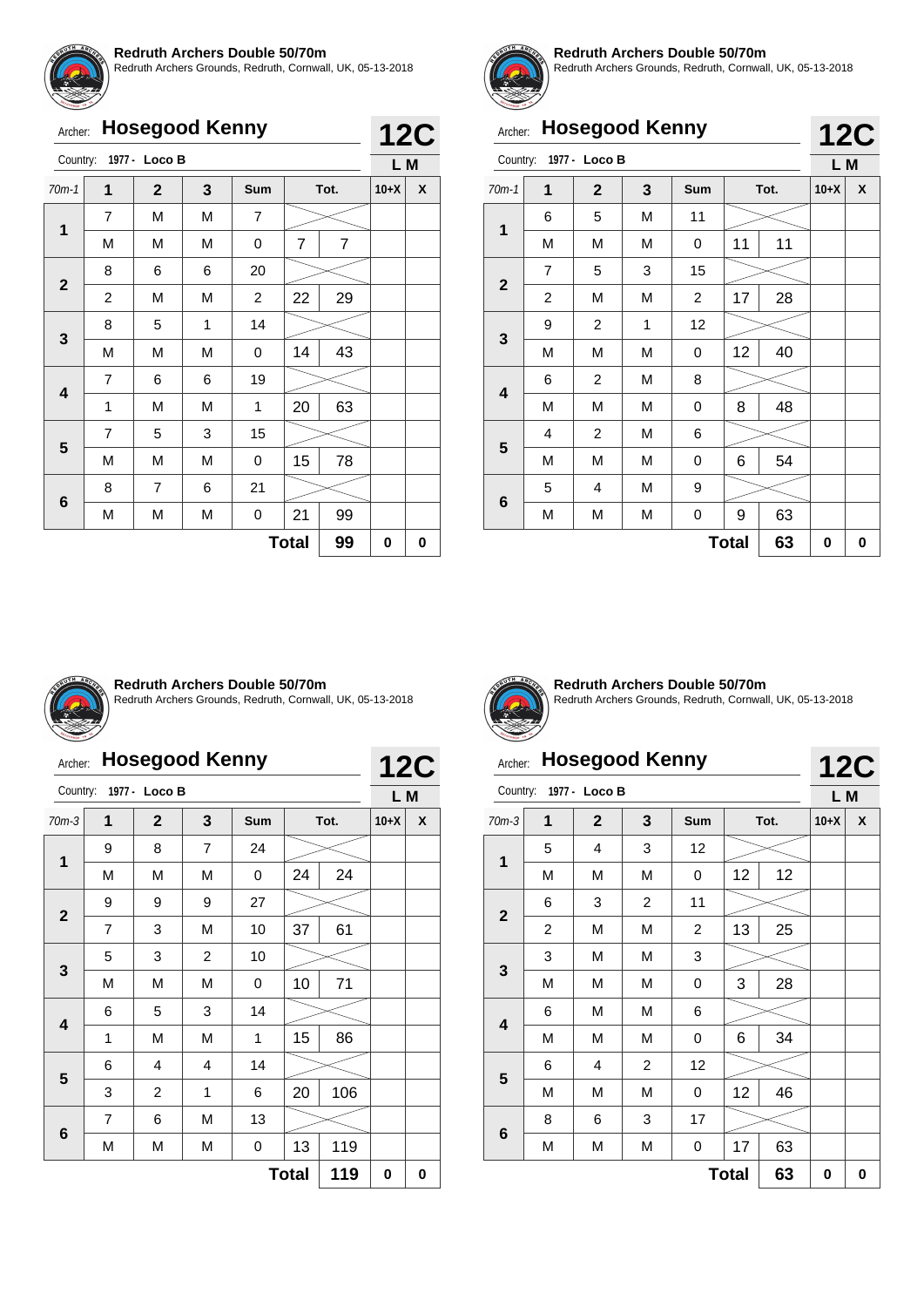![](_page_27_Picture_0.jpeg)

Redruth Archers Grounds, Redruth, Cornwall, UK, 05-13-2018

| Archer: Chopping Chris |
|------------------------|
| ______                 |

| <b>13A</b> |  |
|------------|--|

| Country:     |                | 660 - Exmouth Archers |   |     |              |     | L M    |   |
|--------------|----------------|-----------------------|---|-----|--------------|-----|--------|---|
| $70m-1$      | 1              | $\mathbf{2}$          | 3 | Sum | Tot.         |     | $10+X$ | X |
| $\mathbf{1}$ | $\overline{7}$ | 6                     | 3 | 16  |              |     |        |   |
|              | $\overline{c}$ | M                     | М | 2   | 18           | 18  |        |   |
| $\mathbf{2}$ | 10             | 5                     | 4 | 19  |              |     | 1      |   |
|              | 3              | 3                     | М | 6   | 25           | 43  |        |   |
|              | 9              | 6                     | 3 | 18  |              |     |        |   |
| 3            | 1              | M                     | M | 1   | 19           | 62  |        |   |
| 4            | 9              | 5                     | 5 | 19  |              |     |        |   |
|              | 3              | M                     | М | 3   | 22           | 84  |        |   |
| 5            | 3              | M                     | М | 3   |              |     |        |   |
|              | M              | М                     | М | 0   | 3            | 87  |        |   |
|              | 8              | 5                     | 1 | 14  |              |     |        |   |
| 6            | 1              | М                     | М | 1   | 15           | 102 |        |   |
|              |                |                       |   |     | <b>Total</b> | 102 | 1      | 0 |

![](_page_27_Picture_6.jpeg)

#### **Redruth Archers Double 50/70m**

Redruth Archers Grounds, Redruth, Cornwall, UK, 05-13-2018

|                         | <b>Chopping Chris</b><br>Archer:                    |                       |                |            |    |      |        |   |  |
|-------------------------|-----------------------------------------------------|-----------------------|----------------|------------|----|------|--------|---|--|
| Country:                |                                                     | 660 - Exmouth Archers |                |            |    |      | L M    |   |  |
| $70m-1$                 | 1                                                   | $\mathbf{2}$          | 3              | <b>Sum</b> |    | Tot. | $10+X$ | X |  |
|                         | 5                                                   | 4                     | M              | 9          |    |      |        |   |  |
| 1                       | M                                                   | M                     | М              | 0          | 9  | 9    |        |   |  |
|                         | 3<br>3<br>3<br>9                                    |                       |                |            |    |      |        |   |  |
| $\overline{2}$          | 2                                                   | 1                     | M              | 3          | 12 | 21   |        |   |  |
|                         | 10                                                  | 9                     | 6              | 25         |    |      | 1      |   |  |
| 3                       | 2                                                   | 1                     | 1              | 4          | 29 | 50   |        |   |  |
|                         | 7                                                   | $\overline{7}$        | $\overline{7}$ | 21         |    |      |        |   |  |
| $\overline{\mathbf{4}}$ | 5                                                   | 4                     | М              | 9          | 30 | 80   |        |   |  |
|                         | 5                                                   | 3                     | M              | 8          |    |      |        |   |  |
| 5                       | М                                                   | M                     | M              | 0          | 8  | 88   |        |   |  |
|                         | 6                                                   | 5                     | 4              | 15         |    |      |        |   |  |
| 6                       | 17<br>$\overline{\mathbf{c}}$<br>105<br>2<br>М<br>M |                       |                |            |    |      |        |   |  |
|                         | 105<br><b>Total</b>                                 |                       |                |            |    |      |        |   |  |

![](_page_27_Picture_10.jpeg)

#### **Redruth Archers Double 50/70m**

Redruth Archers Grounds, Redruth, Cornwall, UK, 05-13-2018

# Archer: **Chopping Chris**

|                     | 660 - Exmouth Archers<br>Country: |                |   |            |      |     |        | L M |
|---------------------|-----------------------------------|----------------|---|------------|------|-----|--------|-----|
| $70m-3$             | $\mathbf 1$                       | $\mathbf{2}$   | 3 | <b>Sum</b> | Tot. |     | $10+X$ | X   |
|                     | 9                                 | 8              | 6 | 23         |      |     |        |     |
| $\mathbf{1}$        | 2                                 | M              | M | 2          | 25   | 25  |        |     |
| $\mathbf 2$         | 8                                 | 5              | 3 | 16         |      |     |        |     |
|                     | 3                                 | M              | M | 3          | 19   | 44  |        |     |
| 3                   | 9                                 | $\overline{7}$ | 6 | 22         |      |     |        |     |
|                     | 4                                 | M              | M | 4          | 26   | 70  |        |     |
|                     | 8                                 | 3              | 3 | 14         |      |     |        |     |
| 4                   | 1                                 | M              | M | 1          | 15   | 85  |        |     |
|                     | 8                                 | $\overline{7}$ | 5 | 20         |      |     |        |     |
| 5                   | M                                 | M              | M | 0          | 20   | 105 |        |     |
|                     | $\overline{7}$                    | 7              | 2 | 16         |      |     |        |     |
| $\bf 6$             | M                                 | М              | М | 0          | 16   | 121 |        |     |
| 121<br><b>Total</b> |                                   |                |   |            |      |     |        | 0   |

![](_page_27_Picture_15.jpeg)

**13A**

**Redruth Archers Double 50/70m** Redruth Archers Grounds, Redruth, Cornwall, UK, 05-13-2018

# Archer: **Chopping Chris**

| Country: 660 - Exmouth Archers |                                  |   |    |    |    |        |     |  |  |
|--------------------------------|----------------------------------|---|----|----|----|--------|-----|--|--|
|                                | Tot.<br>$\mathbf{2}$<br>3<br>Sum |   |    |    |    | $10+X$ | X   |  |  |
| 8                              | 5                                | 4 | 17 |    |    |        |     |  |  |
| М                              | M                                | M |    | 17 | 17 |        |     |  |  |
| 8                              |                                  | 6 | 21 |    |    |        |     |  |  |
| 5                              |                                  | M | 6  | 27 | 44 |        |     |  |  |
|                                |                                  |   |    |    |    |        | L M |  |  |

**13A**

|                         |                |                         |                           |                | <b>Total</b> | 117 | 0 | 0 |
|-------------------------|----------------|-------------------------|---------------------------|----------------|--------------|-----|---|---|
|                         | M              | M                       | M                         | $\mathsf 0$    | 9            | 117 |   |   |
| $6\phantom{1}6$         | 6              | $\overline{c}$          | 1                         | 9              |              |     |   |   |
| $5\phantom{1}$          | 5              | 3                       | M                         | 8              | 28           | 108 |   |   |
|                         | $\overline{7}$ | $\overline{7}$          | 6                         | 20             |              |     |   |   |
|                         | 3              | M                       | M                         | 3              | 17           | 80  |   |   |
| $\overline{\mathbf{4}}$ | 6              | 5                       | $\ensuremath{\mathsf{3}}$ | 14             |              |     |   |   |
|                         | $\overline{c}$ | M                       | M                         | $\overline{c}$ | 19           | 63  |   |   |
| $\mathbf{3}$            | 9              | 5                       | 3                         | 17             |              |     |   |   |
|                         | 5              | $\mathbf{1}$            | M                         | 6              | 27           | 44  |   |   |
| $\overline{2}$          | 8              | $\overline{\mathbf{7}}$ | 6                         | 21             |              |     |   |   |
|                         | M              | M                       | M                         | $\mathsf 0$    | 17           | 17  |   |   |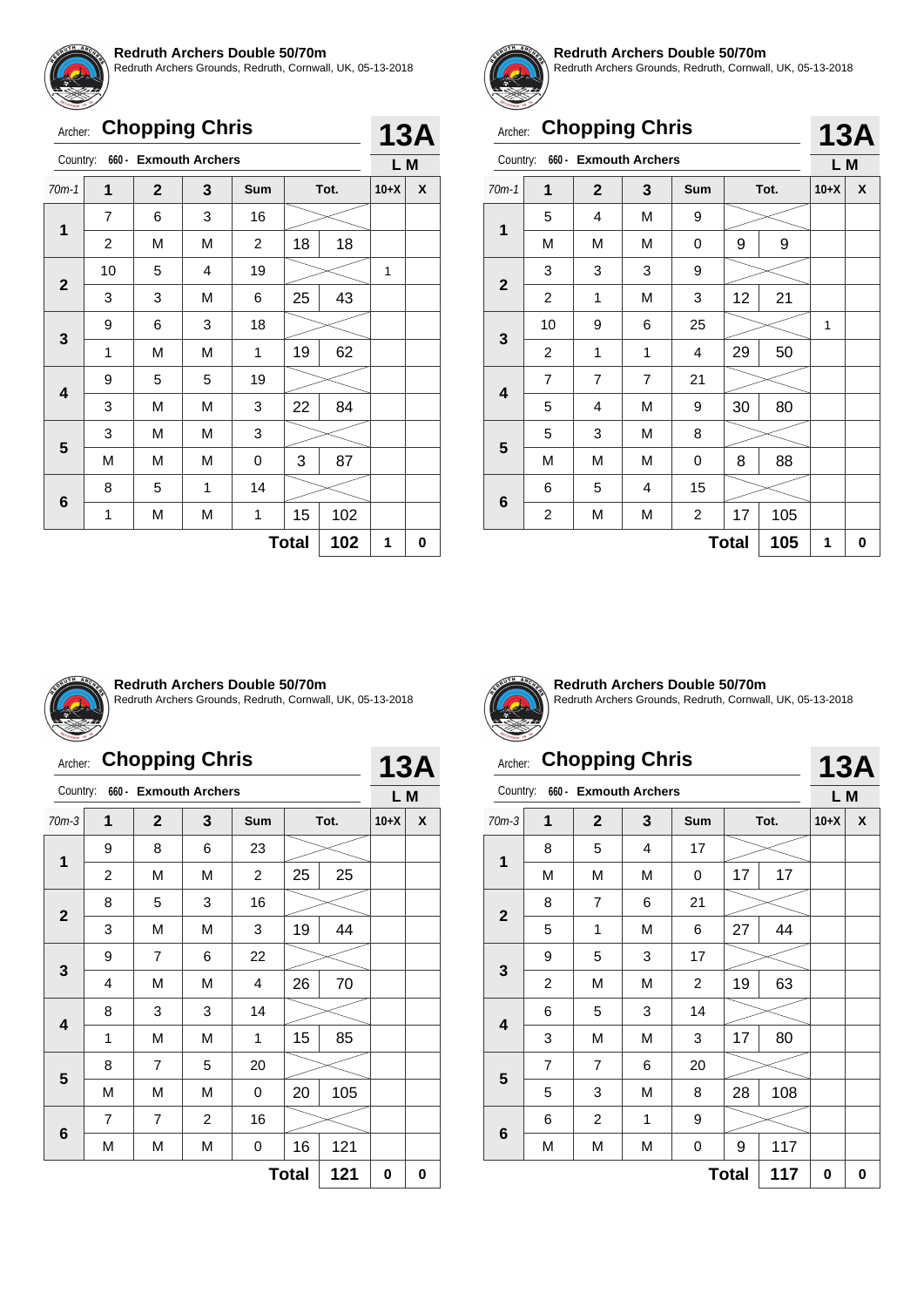![](_page_28_Picture_0.jpeg)

Redruth Archers Grounds, Redruth, Cornwall, UK, 05-13-2018

|              | <b>Bancroft Neil</b><br>Archer: |                      |                |     |    |                |        | <b>13B</b> |
|--------------|---------------------------------|----------------------|----------------|-----|----|----------------|--------|------------|
| Country:     |                                 | 648 - Torquay C of A |                |     |    |                | L M    |            |
| $70m-1$      | 1                               | $\overline{2}$       | 3              | Sum |    | Tot.           | $10+X$ | X          |
|              | 3                               | М                    | M              | 3   |    |                |        |            |
| 1            | M                               | M                    | M              | 0   | 3  | 3              |        |            |
|              | M<br>M<br>4<br>4                |                      |                |     |    |                |        |            |
| $\mathbf{2}$ | M                               | М                    | M              | 0   | 4  | $\overline{7}$ |        |            |
| 3            | 9                               | 8                    | 1              | 18  |    |                |        |            |
|              | M                               | M                    | M              | 0   | 18 | 25             |        |            |
|              | 9                               | 6                    | $\overline{c}$ | 17  |    |                |        |            |
| 4            | М                               | М                    | M              | 0   | 17 | 42             |        |            |
|              | 9                               | 8                    | $\overline{7}$ | 24  |    |                |        |            |
| 5            | M                               | M                    | M              | 0   | 24 | 66             |        |            |
|              | 7                               | 3                    | 3              | 13  |    |                |        |            |
| 6            | М                               | М                    | M              | 0   | 13 | 79             |        |            |
|              | 79<br><b>Total</b>              |                      |                |     |    |                |        |            |

![](_page_28_Picture_4.jpeg)

#### **Redruth Archers Double 50/70m**

Redruth Archers Grounds, Redruth, Cornwall, UK, 05-13-2018

# Archer: **Bancroft Neil**

|             | <b>Bancroft Neil</b><br>Archer: |                               |   |            |    |      |        |            |
|-------------|---------------------------------|-------------------------------|---|------------|----|------|--------|------------|
|             |                                 | Country: 648 - Torquay C of A |   |            |    |      | L M    | <b>13B</b> |
| $70m-1$     | 1                               | $\mathbf{2}$                  | 3 | <b>Sum</b> |    | Tot. | $10+X$ | X          |
| $\mathbf 1$ | 9                               | 6                             | 5 | 20         |    |      |        |            |
|             | M                               | M                             | M | 0          | 20 | 20   |        |            |
| $\mathbf 2$ | 1<br>7<br>1<br>9                |                               |   |            |    |      |        |            |
|             | М                               | M                             | M | 0          | 9  | 29   |        |            |
| 3           | 5                               | 3                             | 3 | 11         |    |      |        |            |
|             | $\overline{2}$                  | $\overline{2}$                | M | 4          | 15 | 44   |        |            |
|             | 8                               | 8                             | 5 | 21         |    |      |        |            |
| 4           | 4                               | $\overline{c}$                | M | 6          | 27 | 71   |        |            |
|             | 8                               | 4                             | 4 | 16         |    |      |        |            |
| 5           | 1                               | M                             | M | 1          | 17 | 88   |        |            |
|             | 6                               | 5                             | 3 | 14         |    |      |        |            |
| 6           | $\overline{\mathbf{c}}$         | 1                             | M | 3          | 17 | 105  |        |            |
|             | 0                               | 0                             |   |            |    |      |        |            |

![](_page_28_Picture_9.jpeg)

#### **Redruth Archers Double 50/70m**

Redruth Archers Grounds, Redruth, Cornwall, UK, 05-13-2018

| Archer:                 |                |                               | <b>Bancroft Neil</b> |                |              |      | <b>13B</b> |   |
|-------------------------|----------------|-------------------------------|----------------------|----------------|--------------|------|------------|---|
|                         |                | Country: 648 - Torquay C of A |                      |                |              |      | L M        |   |
| $70m-3$                 | 1              | $\mathbf{2}$                  | 3                    | <b>Sum</b>     |              | Tot. | $10+X$     | X |
|                         | 5              | $\overline{\mathbf{4}}$       | 3                    | 12             |              |      |            |   |
| 1                       | M              | M                             | M                    | 0              | 12           | 12   |            |   |
|                         | 6              | 4                             | 2                    | 12             |              |      |            |   |
| $\mathbf{2}$            | 1              | M                             | M                    | 1              | 13           | 25   |            |   |
|                         | X              | 8                             | $\overline{7}$       | 25             |              |      | 1          | 1 |
| 3                       | M              | M                             | M                    | 0              | 25           | 50   |            |   |
|                         | 7              | $\overline{7}$                | 4                    | 18             |              |      |            |   |
| $\overline{\mathbf{A}}$ | $\overline{2}$ | M                             | M                    | $\overline{2}$ | 20           | 70   |            |   |
|                         | 6              | 4                             | 1                    | 11             |              |      |            |   |
| 5                       | 1              | M                             | M                    | 1              | 12           | 82   |            |   |
|                         | 5              | 1                             | М                    | 6              |              |      |            |   |
| 6                       | M              | М                             | M                    | 0              | 6            | 88   |            |   |
|                         |                |                               |                      |                | <b>Total</b> | 88   | 1          | 1 |

![](_page_28_Picture_13.jpeg)

**Redruth Archers Double 50/70m** Redruth Archers Grounds, Redruth, Cornwall, UK, 05-13-2018

**13B**

# Archer: **Bancroft Neil**

|                         | 648 - Torquay C of A<br>Country: |                         |   |                |                |                |        | L M |
|-------------------------|----------------------------------|-------------------------|---|----------------|----------------|----------------|--------|-----|
| $70m-3$                 | 1                                | $\overline{2}$          | 3 | <b>Sum</b>     |                | Tot.           | $10+X$ | X   |
| $\mathbf 1$             | 4                                | 1                       | M | 5              |                |                |        |     |
|                         | M                                | M                       | M | 0              | 5              | 5              |        |     |
|                         | 2                                | М                       | М | $\overline{c}$ |                |                |        |     |
| $\mathbf{2}$            | M                                | M                       | M | 0              | $\overline{2}$ | $\overline{7}$ |        |     |
|                         | M                                | М                       | M | 0              |                |                |        |     |
| $\mathbf{3}$            | M                                | M                       | M | 0              | 0              | $\overline{7}$ |        |     |
|                         | 5                                | 4                       | M | 9              |                |                |        |     |
| $\overline{\mathbf{4}}$ | M                                | М                       | M | 0              | 9              | 16             |        |     |
|                         | 7                                | $\overline{\mathbf{c}}$ | M | 9              |                |                |        |     |
| 5                       | M                                | М                       | M | 0              | 9              | 25             |        |     |
|                         | 8                                | 3                       | M | 11             |                |                |        |     |
| 6                       | M                                | М                       | M | 0              | 11             | 36             |        |     |
| 36<br><b>Total</b>      |                                  |                         |   |                |                |                | 0      | 0   |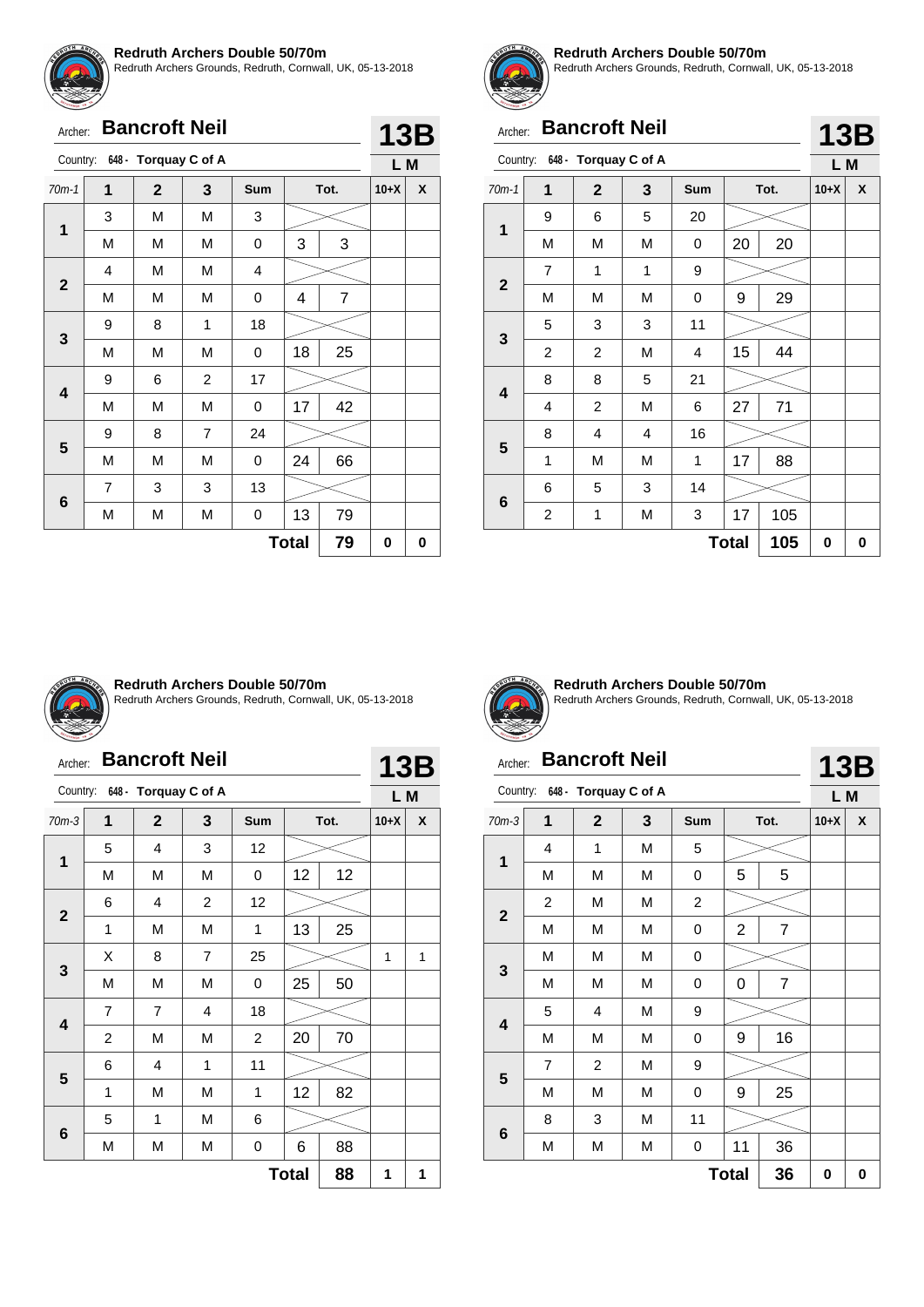![](_page_29_Picture_0.jpeg)

Redruth Archers Grounds, Redruth, Cornwall, UK, 05-13-2018

| <b>WEBBRATER</b> | <b>Phillips Paul</b><br>Archer: |                      |                |     |              |      |        |            |  |
|------------------|---------------------------------|----------------------|----------------|-----|--------------|------|--------|------------|--|
| Country:         |                                 | 1438 - A of the West |                |     |              |      | L M    | <b>13C</b> |  |
| $70m-1$          | 1                               | $\mathbf{2}$         | 3              | Sum |              | Tot. | $10+X$ | X          |  |
| 1                | 6                               | 3                    | $\overline{2}$ | 11  |              |      |        |            |  |
|                  | 1                               | M                    | M              | 1   | 12           | 12   |        |            |  |
|                  | 9                               | 6                    | 6              | 21  |              |      |        |            |  |
| $\mathbf{2}$     | 5                               | $\overline{2}$       | $\overline{2}$ | 9   | 30           | 42   |        |            |  |
|                  | 8                               | $\overline{4}$       | 3              | 15  |              |      |        |            |  |
| 3                | 3                               | M                    | M              | 3   | 18           | 60   |        |            |  |
|                  | 8                               | 3                    | $\overline{c}$ | 13  |              |      |        |            |  |
| 4                | 1                               | M                    | M              | 1   | 14           | 74   |        |            |  |
| 5                | X                               | 6                    | 3              | 19  |              |      | 1      | 1          |  |
|                  | 3                               | $\overline{c}$       | 1              | 6   | 25           | 99   |        |            |  |
|                  | $\overline{7}$                  | 3                    | $\overline{c}$ | 12  |              |      |        |            |  |
| 6                | М                               | М                    | M              | 0   | 12           | 111  |        |            |  |
|                  |                                 |                      |                |     | <b>Total</b> | 111  | 1      | 1          |  |
|                  |                                 |                      |                |     |              |      |        |            |  |

![](_page_29_Picture_4.jpeg)

#### **Redruth Archers Double 50/70m**

Redruth Archers Grounds, Redruth, Cornwall, UK, 05-13-2018

**13C**

**13C**

# Archer: **Phillips Paul**

| Country:                |                | 1438 - A of the West |                |     |    |      | L M    |   |  |
|-------------------------|----------------|----------------------|----------------|-----|----|------|--------|---|--|
| $70m-1$                 | 1              | $\mathbf{2}$         | 3              | Sum |    | Tot. | $10+X$ | X |  |
| $\mathbf 1$             | 6              | $\overline{c}$       | 1              | 9   |    |      |        |   |  |
|                         | M              | M                    | M              | 0   | 9  | 9    |        |   |  |
|                         | $\overline{7}$ | 3                    | $\overline{c}$ | 12  |    |      |        |   |  |
| $\mathbf{2}$            | M              | M                    | M              | 0   | 12 | 21   |        |   |  |
|                         | 8              | 6                    | 6              | 20  |    |      |        |   |  |
| 3                       | 5              | 4                    | M              | 9   | 29 | 50   |        |   |  |
| $\overline{\mathbf{4}}$ | 9              | 6                    | M              | 15  |    |      |        |   |  |
|                         | M              | М                    | M              | 0   | 15 | 65   |        |   |  |
|                         | 6              | 4                    | 3              | 13  |    |      |        |   |  |
| 5                       | 3              | 1                    | M              | 4   | 17 | 82   |        |   |  |
|                         | $\overline{7}$ | 5                    | $\overline{c}$ | 14  |    |      |        |   |  |
| 6                       | 1              | М                    | M              | 1   | 15 | 97   |        |   |  |
| 97<br><b>Total</b>      |                |                      |                |     |    |      |        | 0 |  |

![](_page_29_Picture_9.jpeg)

#### **Redruth Archers Double 50/70m**

Redruth Archers Grounds, Redruth, Cornwall, UK, 05-13-2018

|  | Archer: Phillips Paul |  |
|--|-----------------------|--|
|--|-----------------------|--|

|                | <b>Phillips Paul</b><br>Archer: |                      |   |            |    |      |        |            |  |
|----------------|---------------------------------|----------------------|---|------------|----|------|--------|------------|--|
| Country:       |                                 | 1438 - A of the West |   |            |    |      | L M    | <b>13C</b> |  |
| $70m-3$        | 1                               | $\overline{2}$       | 3 | <b>Sum</b> |    | Tot. | $10+X$ | X          |  |
| 1              | 7                               | 6                    | 5 | 18         |    |      |        |            |  |
|                | 3                               | M                    | M | 3          | 21 | 21   |        |            |  |
| $\overline{2}$ | 22<br>10<br>6<br>6              |                      |   |            |    |      |        |            |  |
|                | 1                               | M                    | M | 1          | 23 | 44   |        |            |  |
| 3              | 4                               | 1                    | M | 5          |    |      |        |            |  |
|                | M                               | M                    | M | 0          | 5  | 49   |        |            |  |
|                | 3                               | $\overline{c}$       | M | 5          |    |      |        |            |  |
| 4              | M                               | M                    | M | 0          | 5  | 54   |        |            |  |
| 5              | 8                               | 3                    | M | 11         |    |      |        |            |  |
|                | M                               | M                    | M | 0          | 11 | 65   |        |            |  |
|                | 7                               | 5                    | 3 | 15         |    |      |        |            |  |
| 6              | 15<br>80<br>M<br>M<br>M<br>0    |                      |   |            |    |      |        |            |  |
|                | 80<br><b>Total</b>              |                      |   |            |    |      |        |            |  |

![](_page_29_Picture_14.jpeg)

**Redruth Archers Double 50/70m** Redruth Archers Grounds, Redruth, Cornwall, UK, 05-13-2018

# Archer: **Phillips Paul**

| Country:                |                | 1438 - A of the West |   |                |              |    | L M    |   |
|-------------------------|----------------|----------------------|---|----------------|--------------|----|--------|---|
| $70m-3$                 | 1              | $\mathbf{2}$         | 3 | Sum            | Tot.         |    | $10+X$ | χ |
| 1                       | М              | М                    | М | 0              |              |    |        |   |
|                         | Μ              | М                    | М | 0              | 0            | 0  |        |   |
|                         | 5              | $\overline{c}$       | 1 | 8              |              |    |        |   |
| $\mathbf{2}$            | Μ              | М                    | М | 0              | 8            | 8  |        |   |
|                         | 7              | 1                    | М | 8              |              |    |        |   |
| 3                       | Μ              | М                    | М | 0              | 8            | 16 |        |   |
|                         | 8              | М                    | М | 8              |              |    |        |   |
| $\overline{\mathbf{4}}$ | М              | М                    | M | 0              | 8            | 24 |        |   |
|                         | $\overline{c}$ | М                    | M | $\overline{c}$ |              |    |        |   |
| 5                       | M              | М                    | M | 0              | 2            | 26 |        |   |
|                         | 3              | 1                    | M | 4              |              |    |        |   |
| $\bf 6$                 | M              | М                    | M | 0              | 4            | 30 |        |   |
|                         |                |                      |   |                | <b>Total</b> | 30 | 0      | 0 |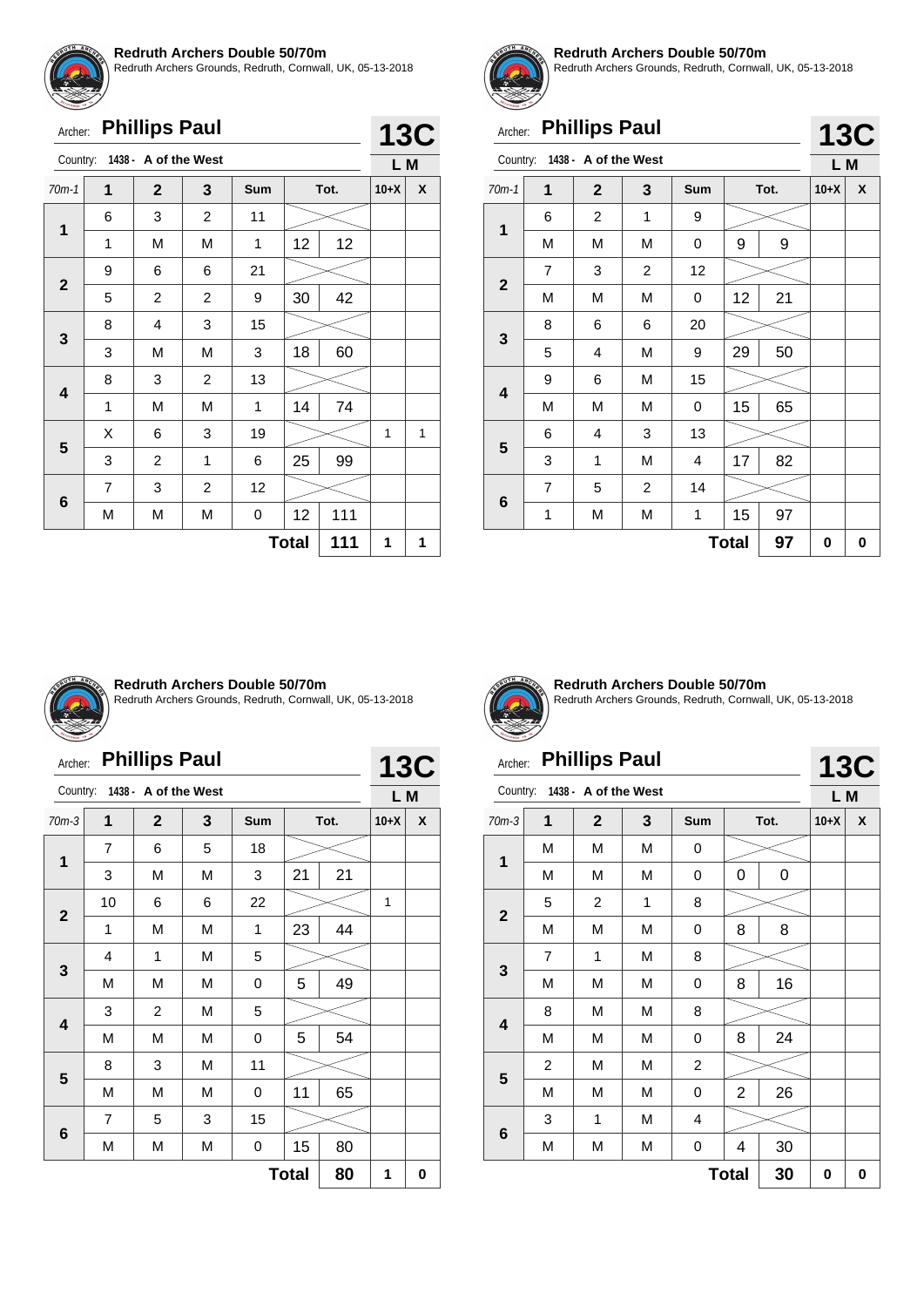![](_page_30_Picture_0.jpeg)

Redruth Archers Grounds, Redruth, Cornwall, UK, 05-13-2018

| <b>ETHYENGH TH</b><br>Archer: |                | <b>Lewis Colin</b>    |                |                |              |      |        | <b>14A</b> |
|-------------------------------|----------------|-----------------------|----------------|----------------|--------------|------|--------|------------|
| Country:                      |                | 654 - Redruth Archers |                |                |              |      | L M    |            |
| $70m-1$                       | 1              | $\mathbf{2}$          | 3              | <b>Sum</b>     |              | Tot. | $10+X$ | X          |
|                               | 6              | 6                     | 3              | 15             |              |      |        |            |
| 1                             | 1              | M                     | M              | 1              | 16           | 16   |        |            |
| $\overline{2}$                | 7              | 5                     | 4              | 16             |              |      |        |            |
|                               | 3              | 1                     | М              | 4              | 20           | 36   |        |            |
| 3                             | 10             | $\overline{7}$        | $\overline{7}$ | 24             |              |      | 1      |            |
|                               | 2              | 1                     | М              | 3              | 27           | 63   |        |            |
| 4                             | 6              | 5                     | 5              | 16             |              |      |        |            |
|                               | 5              | 4                     | $\overline{2}$ | 11             | 27           | 90   |        |            |
|                               | 9              | $\overline{7}$        | 3              | 19             |              |      |        |            |
| 5                             | $\overline{2}$ | M                     | M              | $\overline{2}$ | 21           | 111  |        |            |
|                               | 8              | 8                     | 5              | 21             |              |      |        |            |
| 6                             | M              | М                     | М              | 0              | 21           | 132  |        |            |
|                               |                |                       |                |                | <b>Total</b> | 132  | 1      | 0          |
|                               |                |                       |                |                |              |      |        |            |

![](_page_30_Picture_4.jpeg)

#### **Redruth Archers Double 50/70m**

Redruth Archers Grounds, Redruth, Cornwall, UK, 05-13-2018

**14A**

## Archer: **Lewis Colin**

| Country:       |                | 654 - Redruth Archers |                |            |              |      | L M    |   |
|----------------|----------------|-----------------------|----------------|------------|--------------|------|--------|---|
| $70m-1$        | 1              | $\mathbf{2}$          | 3              | <b>Sum</b> |              | Tot. | $10+X$ | X |
| 1              | 8              | 8                     | M              | 16         |              |      |        |   |
|                | М              | M                     | M              | 0          | 16<br>16     |      |        |   |
|                | 5              | 5                     | 4              | 14         |              |      |        |   |
| $\mathbf{2}$   | М              | M                     | M              | 0          | 14           | 30   |        |   |
|                | 8              | 8                     | 4              | 20         |              |      |        |   |
| 3              | М              | M                     | M              | 0          | 20           | 50   |        |   |
|                | 8              | $\overline{7}$        | 4              | 19         |              |      |        |   |
| 4              | 4              | 1                     | M              | 5          | 24           | 74   |        |   |
| $5\phantom{1}$ | $\overline{7}$ | 5                     | 5              | 17         |              |      |        |   |
|                | 5              | 1                     | M              | 6          | 23           | 97   |        |   |
|                | $\overline{7}$ | 6                     | $\overline{c}$ | 15         |              |      |        |   |
| 6              | М              | М                     | M              | 0          | 15           | 112  |        |   |
|                |                |                       |                |            | <b>Total</b> | 112  | 0      | 0 |

![](_page_30_Picture_9.jpeg)

#### **Redruth Archers Double 50/70m**

Redruth Archers Grounds, Redruth, Cornwall, UK, 05-13-2018

| Archer:      |                | <b>Lewis Colin</b>             |                |                |              |      |        | <b>14A</b> |
|--------------|----------------|--------------------------------|----------------|----------------|--------------|------|--------|------------|
|              |                | Country: 654 - Redruth Archers |                |                |              |      | L M    |            |
| $70m-3$      | 1              | $\mathbf{2}$                   | 3              | <b>Sum</b>     |              | Tot. | $10+X$ | X          |
|              | $\overline{7}$ | $\overline{2}$                 | M              | 9              |              |      |        |            |
| 1            | M              | M                              | М              | 0              | 9            | 9    |        |            |
|              | 9              | 6                              | 6              | 21             |              |      |        |            |
| $\mathbf{2}$ | 5              | M                              | M              | 5              | 26           | 35   |        |            |
|              | 9              | 9                              | 4              | 22             |              |      |        |            |
| 3            | 2              | M                              | М              | $\overline{c}$ | 24           | 59   |        |            |
|              | 8              | 5                              | 5              | 18             |              |      |        |            |
| 4            | 1              | M                              | М              | 1              | 19           | 78   |        |            |
|              | 7              | $\overline{7}$                 | 5              | 19             |              |      |        |            |
| 5            | 2              | 2                              | $\overline{2}$ | 6              | 25           | 103  |        |            |
|              | 5              | 4                              | 3              | 12             |              |      |        |            |
| 6            | 2              | 1                              | М              | 3              | 15           | 118  |        |            |
|              |                |                                |                |                | <b>Total</b> | 118  | 0      | 0          |

![](_page_30_Picture_13.jpeg)

**1**

**2**

**3**

**4**

**5**

**6**

**Redruth Archers Double 50/70m** Redruth Archers Grounds, Redruth, Cornwall, UK, 05-13-2018

#### Archer: **Lewis Colin 14A** Country: **654 - Redruth Archers L M** 70m-3 **1 2 3 Sum Tot. 10+X X** 5 | 4 | 1 | 10 M | M | M | 0 | 10 | 10 9 | 5 | M | 14 M | M | M | 0 | 14 | 24 8 6 6 20 Ĺ. 4 | M | M | 4 | 24 | 48 - 2 6 5 4 15 ∈ 2 | 2 | M | 4 | 19 | 67

8 | 6 | 3 | 17

6 | 5 | 1 | 12

2 | M | M | 2 | 19 | 86

M | M | M | 0 | 12 | 98

**Total 98 0 0**

╱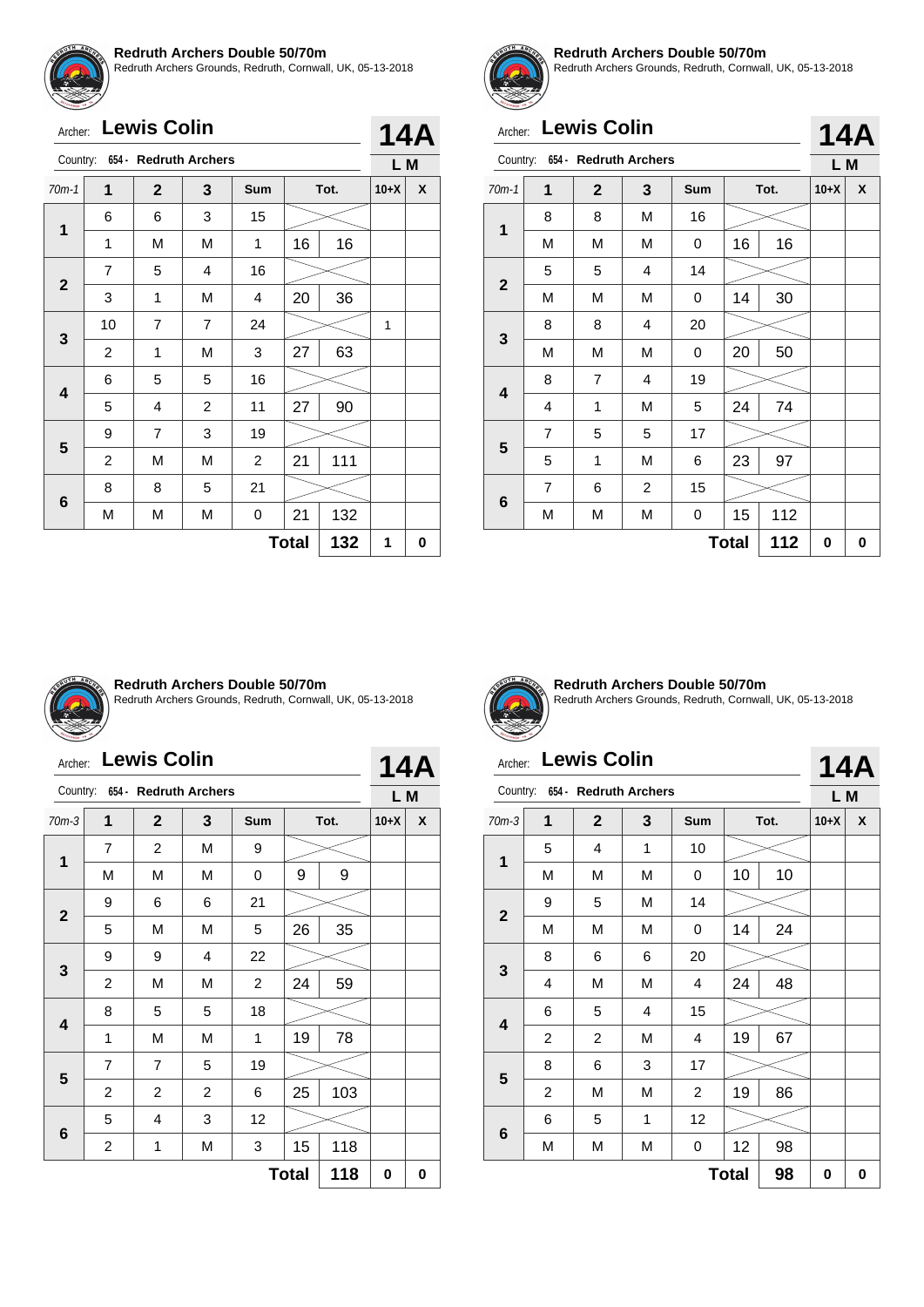![](_page_31_Picture_0.jpeg)

Redruth Archers Grounds, Redruth, Cornwall, UK, 05-13-2018

| Archer: Stapleton Michaela |  |
|----------------------------|--|
|                            |  |

| Country:     |                | 650 - Paignton Archers |   |            |              |      | LW     |   |
|--------------|----------------|------------------------|---|------------|--------------|------|--------|---|
| $70m-1$      | 1              | $\mathbf{2}$           | 3 | <b>Sum</b> |              | Tot. | $10+X$ | X |
|              | 8              | 3                      | M | 11         |              |      |        |   |
| 1            | M              | M                      | М | 0          | 11           | 11   |        |   |
| $\mathbf{2}$ | 8              | $\overline{4}$         | 1 | 13         |              |      |        |   |
|              | M              | M                      | М | 0          | 13           | 24   |        |   |
| 3            | $\overline{7}$ | $\overline{c}$         | М | 9          |              |      |        |   |
|              | M              | M                      | М | 0          | 9            | 33   |        |   |
|              | 6              | M                      | М | 6          |              |      |        |   |
| 4            | M              | М                      | М | 0          | 6            | 39   |        |   |
|              | 6              | М                      | М | 6          |              |      |        |   |
| 5            | M              | М                      | М | 0          | 6            | 45   |        |   |
|              | 1              | М                      | М | 1          |              |      |        |   |
| 6            | M              | М                      | М | 0          | 1            | 46   |        |   |
|              |                |                        |   |            | <b>Total</b> | 46   | 0      | 0 |

![](_page_31_Picture_5.jpeg)

**14B**

#### **Redruth Archers Double 50/70m**

Redruth Archers Grounds, Redruth, Cornwall, UK, 05-13-2018

|                | <b>Stapleton Michaela</b><br>Archer: |                |                        |            |              |      |        |     |  |
|----------------|--------------------------------------|----------------|------------------------|------------|--------------|------|--------|-----|--|
| Country:       |                                      |                | 650 - Paignton Archers |            |              |      | LW     | 14B |  |
| $70m-1$        | 1                                    | $\overline{2}$ | 3                      | <b>Sum</b> |              | Tot. | $10+X$ | X   |  |
|                | М                                    | М              | M                      | 0          |              |      |        |     |  |
| 1              | M                                    | M              | M                      | 0          | 0            | 0    |        |     |  |
|                | $\overline{2}$                       | 1              | M                      | 3          |              |      |        |     |  |
| $\overline{2}$ | M                                    | M              | M                      | 0          | 3            | 3    |        |     |  |
|                | M                                    | М              | M                      | 0          |              |      |        |     |  |
| 3              | М                                    | M              | M                      | 0          | 0            | 3    |        |     |  |
|                | 3                                    | М              | M                      | 3          |              |      |        |     |  |
| 4              | М                                    | M              | M                      | 0          | 3            | 6    |        |     |  |
|                | 6                                    | 3              | M                      | 9          |              |      |        |     |  |
| 5              | М                                    | M              | M                      | 0          | 9            | 15   |        |     |  |
|                | 1                                    | М              | M                      | 1          |              |      |        |     |  |
| 6              | М                                    | М              | M                      | 0          | 1            | 16   |        |     |  |
|                |                                      |                |                        |            | <b>Total</b> | 16   | 0      | 0   |  |

![](_page_31_Picture_9.jpeg)

#### **Redruth Archers Double 50/70m**

Redruth Archers Grounds, Redruth, Cornwall, UK, 05-13-2018

# Archer: **Stapleton Michaela**

| Country:                |                   | 650 - Paignton Archers |   |            |      |   | LW     |   |  |
|-------------------------|-------------------|------------------------|---|------------|------|---|--------|---|--|
| $70m-3$                 | $\overline{1}$    | $\mathbf{2}$           | 3 | <b>Sum</b> | Tot. |   | $10+X$ | X |  |
| 1                       | М                 | M                      | М | 0          |      |   |        |   |  |
|                         | M                 | M                      | M | 0          | 0    | 0 |        |   |  |
|                         | M                 | M                      | M | 0          |      |   |        |   |  |
| $\mathbf{2}$            | M                 | M                      | M | 0          | 0    | 0 |        |   |  |
|                         | M                 | M                      | M | 0          |      |   |        |   |  |
| 3                       | М                 | M                      | M | 0          | 0    | 0 |        |   |  |
|                         | 6                 | M                      | M | 6          |      |   |        |   |  |
| $\overline{\mathbf{4}}$ | M                 | M                      | М | 0          | 6    | 6 |        |   |  |
|                         | М                 | M                      | M | 0          |      |   |        |   |  |
| 5                       | М                 | M                      | M | 0          | 0    | 6 |        |   |  |
|                         | М                 | M                      | М | 0          |      |   |        |   |  |
| $6\phantom{1}$          | М                 | M                      | М | 0          | 0    | 6 |        |   |  |
|                         | 6<br><b>Total</b> |                        |   |            |      |   |        |   |  |

![](_page_31_Picture_15.jpeg)

**Redruth Archers Double 50/70m** Redruth Archers Grounds, Redruth, Cornwall, UK, 05-13-2018

# Archer: **Stapleton Michaela**

# **14B**

| Country:        | $650 -$ | <b>Paignton Archers</b> |   |            |              |             | LW     |   |
|-----------------|---------|-------------------------|---|------------|--------------|-------------|--------|---|
| $70m-3$         | 1       | $\mathbf{2}$            | 3 | <b>Sum</b> |              | Tot.        | $10+X$ | X |
| $\mathbf 1$     | M       | М                       | M | 0          |              |             |        |   |
|                 | M       | М                       | M | 0          | 0            | $\mathbf 0$ |        |   |
| $\mathbf{2}$    | M       | М                       | M | 0          |              |             |        |   |
|                 | M       | М                       | M | 0          | 0            | 0           |        |   |
|                 | M       | M                       | M | 0          |              |             |        |   |
| $\mathbf{3}$    | М       | М                       | М | 0          | 0            | 0           |        |   |
|                 | M       | М                       | M | 0          |              |             |        |   |
| 4               | М       | М                       | M | 0          | 0            | 0           |        |   |
|                 | М       | М                       | M | 0          |              |             |        |   |
| 5               | М       | М                       | M | 0          | 0            | 0           |        |   |
|                 | 3       | М                       | M | 3          |              |             |        |   |
| $6\phantom{1}6$ | M       | M                       | M | 0          | 3            | 3           |        |   |
|                 |         |                         |   |            | <b>Total</b> | 3           | 0      | 0 |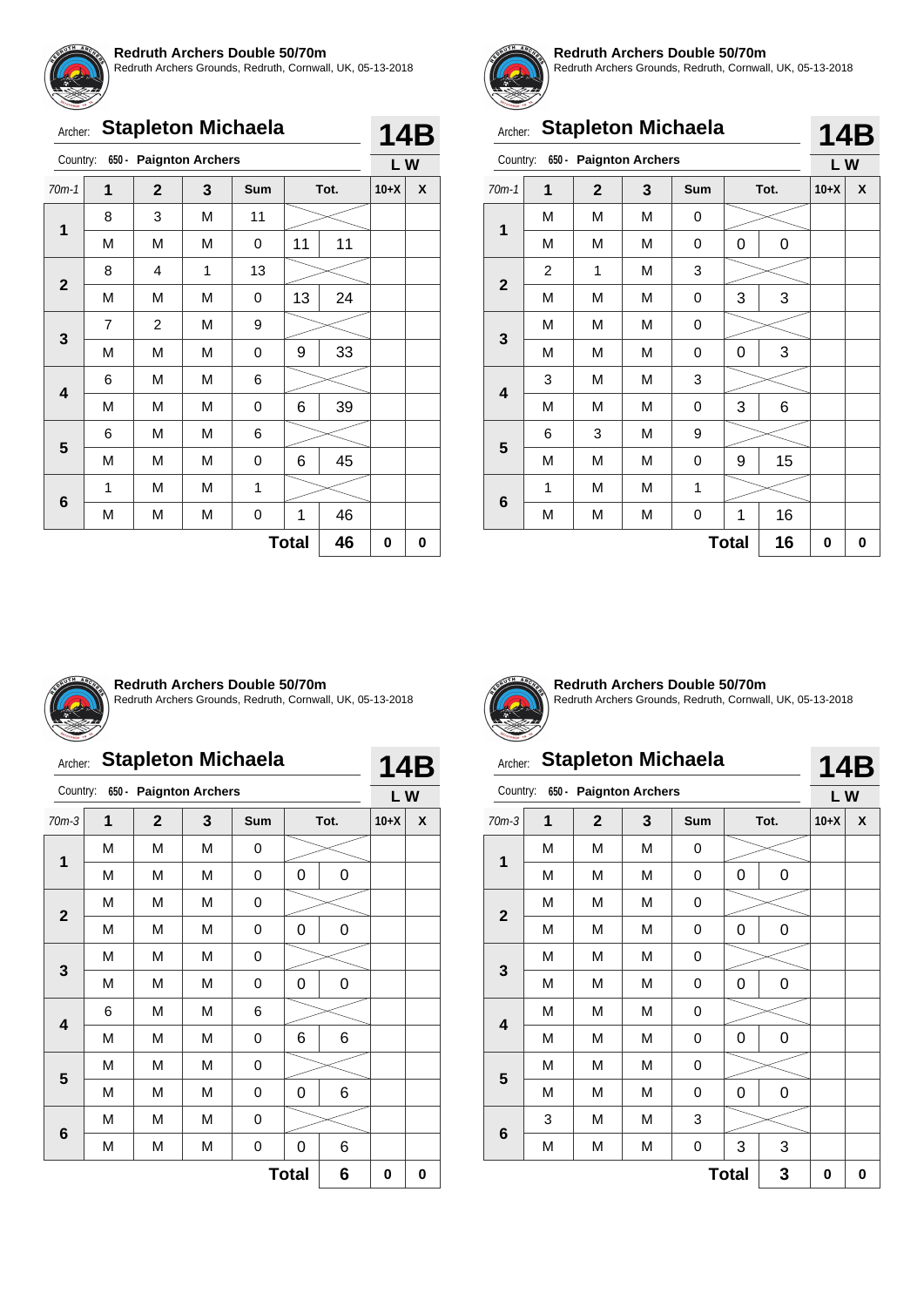![](_page_32_Picture_0.jpeg)

Redruth Archers Grounds, Redruth, Cornwall, UK, 05-13-2018

|                         | <b>Bolt Angela</b><br>Archer: |                      |                |                |                |      |                  |   |  |
|-------------------------|-------------------------------|----------------------|----------------|----------------|----------------|------|------------------|---|--|
| Country:                |                               | 648 - Torquay C of A |                |                |                |      | <b>14C</b><br>LW |   |  |
| $70m-1$                 | 1                             | $\mathbf{2}$         | 3              | <b>Sum</b>     |                | Tot. | $10+X$           | X |  |
| 1                       | 8                             | 6                    | 1              | 15             |                |      |                  |   |  |
|                         | M                             | M                    | M              | 0              | 15             | 15   |                  |   |  |
| $\mathbf{2}$            | 5                             | 1                    | 1              | $\overline{7}$ |                |      |                  |   |  |
|                         | M                             | M                    | M              | 0              | 7              | 22   |                  |   |  |
|                         | 6                             | $\overline{4}$       | $\overline{4}$ | 14             |                |      |                  |   |  |
| 3                       | 2                             | M                    | M              | $\overline{c}$ | 16             | 38   |                  |   |  |
| $\overline{\mathbf{4}}$ | 5                             | 3                    | 3              | 11             |                |      |                  |   |  |
|                         | 3                             | 1                    | 1              | 5              | 16             | 54   |                  |   |  |
|                         | 8                             | 6                    | 4              | 18             |                |      |                  |   |  |
| 5                       | 4                             | M                    | M              | 4              | 22             | 76   |                  |   |  |
|                         | $\overline{c}$                | M                    | M              | $\overline{2}$ |                |      |                  |   |  |
| 6                       | M                             | М                    | M              | 0              | $\overline{2}$ | 78   |                  |   |  |
|                         |                               |                      |                |                | <b>Total</b>   | 78   | 0                | 0 |  |

![](_page_32_Picture_4.jpeg)

#### **Redruth Archers Double 50/70m**

Redruth Archers Grounds, Redruth, Cornwall, UK, 05-13-2018

**14C**

# Archer: **Bolt Angela**

| Country:                |                | 648 - Torquay C of A |   |     |              |      | LW     |   |  |  |
|-------------------------|----------------|----------------------|---|-----|--------------|------|--------|---|--|--|
| $70m-1$                 | 1              | $\mathbf{2}$         | 3 | Sum |              | Tot. | $10+X$ | X |  |  |
| $\mathbf 1$             | 7              | 5                    | 4 | 16  |              |      |        |   |  |  |
|                         | 4              | M                    | М | 4   | 20           | 20   |        |   |  |  |
| $\mathbf{2}$            | 8              | 5                    | 4 | 17  |              |      |        |   |  |  |
|                         | M              | M                    | M | 0   | 17           | 37   |        |   |  |  |
|                         | 5              | 4                    | 3 | 12  |              |      |        |   |  |  |
| $\mathbf{3}$            | $\overline{c}$ | M                    | M | 2   | 14           | 51   |        |   |  |  |
| $\overline{\mathbf{4}}$ | Χ              | $\overline{7}$       | 6 | 23  |              |      | 1      | 1 |  |  |
|                         | $\overline{c}$ | $\overline{c}$       | M | 4   | 27           | 78   |        |   |  |  |
| 5                       | 9              | 8                    | 6 | 23  |              |      |        |   |  |  |
|                         | 6              | 5                    | 4 | 15  | 38           | 116  |        |   |  |  |
| 6                       | 4              | 1                    | M | 5   |              |      |        |   |  |  |
|                         | М              | М                    | М | 0   | 5            | 121  |        |   |  |  |
|                         |                |                      |   |     | <b>Total</b> | 121  | 1      | 1 |  |  |

![](_page_32_Picture_9.jpeg)

#### **Redruth Archers Double 50/70m**

Redruth Archers Grounds, Redruth, Cornwall, UK, 05-13-2018

| Archer:                                                         |   | <b>14C</b>           |                |                |    |      |        |                |
|-----------------------------------------------------------------|---|----------------------|----------------|----------------|----|------|--------|----------------|
| Country:                                                        |   | 648 - Torquay C of A |                |                |    |      | LW     |                |
| $70m-3$                                                         | 1 | $\mathbf{2}$         | 3              | <b>Sum</b>     |    | Tot. | $10+X$ | X              |
| 1                                                               | 7 | 4                    | 1              | 12             |    |      |        |                |
|                                                                 | M | M                    | M              | 0              | 12 | 12   |        |                |
| $\overline{7}$<br>9<br>X<br>26<br>$\overline{2}$                |   |                      |                |                |    |      |        | $\overline{1}$ |
|                                                                 | 2 | $\overline{2}$       | $\overline{c}$ | 6              | 32 | 44   |        |                |
| 3                                                               | 8 | 3                    | 3              | 14             |    |      |        |                |
|                                                                 | 2 | M                    | M              | 2              | 16 | 60   |        |                |
| $\overline{\mathbf{4}}$                                         | 4 | M                    | M              | 4              |    |      |        |                |
|                                                                 | M | M                    | M              | 0              | 4  | 64   |        |                |
| 5                                                               | 5 | $\overline{4}$       | $\overline{2}$ | 11             |    |      |        |                |
|                                                                 | 2 | M                    | M              | $\overline{c}$ | 13 | 77   |        |                |
| 6                                                               | 5 | 4                    | 3              | 12             |    |      |        |                |
| 2<br>$\overline{\mathbf{c}}$<br>$\overline{7}$<br>19<br>96<br>3 |   |                      |                |                |    |      |        |                |
|                                                                 | 1 | 1                    |                |                |    |      |        |                |

![](_page_32_Picture_13.jpeg)

#### **Redruth Archers Double 50/70m** Redruth Archers Grounds, Redruth, Cornwall, UK, 05-13-2018

#### Archer: **Bolt Angela** Country: **648 - Torquay C of A 14C L W**

| $70m-3$      | 1 | $\mathbf{2}$   | $\mathbf{3}$     | Sum       | Tot. |    | $10+X$ | $\boldsymbol{\mathsf{x}}$ |
|--------------|---|----------------|------------------|-----------|------|----|--------|---------------------------|
| $\mathbf 1$  | 6 | 1              | 1                | 8         |      |    |        |                           |
|              | M | M              | M                | 0         | 8    | 8  |        |                           |
|              | 6 | 6              | 5                | 17        |      |    |        |                           |
| $\mathbf 2$  | 3 | $\overline{c}$ | M                | 5         | 22   | 30 |        |                           |
| $\mathbf 3$  | 6 | 6              | 1                | 13        |      |    |        |                           |
|              | M | M              | M                | $\pmb{0}$ | 13   | 43 |        |                           |
|              | 3 | $\overline{c}$ | 1                | 6         |      |    |        |                           |
| 4            | M | M              | M                | 0         | 6    | 49 |        |                           |
|              | 8 | $\overline{c}$ | $\boldsymbol{2}$ | 12        |      |    |        |                           |
| 5            | M | M              | M                | 0         | 12   | 61 |        |                           |
|              | 7 | 4              | 4                | 15        |      |    |        |                           |
| $\bf 6$      | M | ${\sf M}$      | M                | 0         | 15   | 76 |        |                           |
| <b>Total</b> |   |                |                  |           |      | 76 | 0      | $\bf{0}$                  |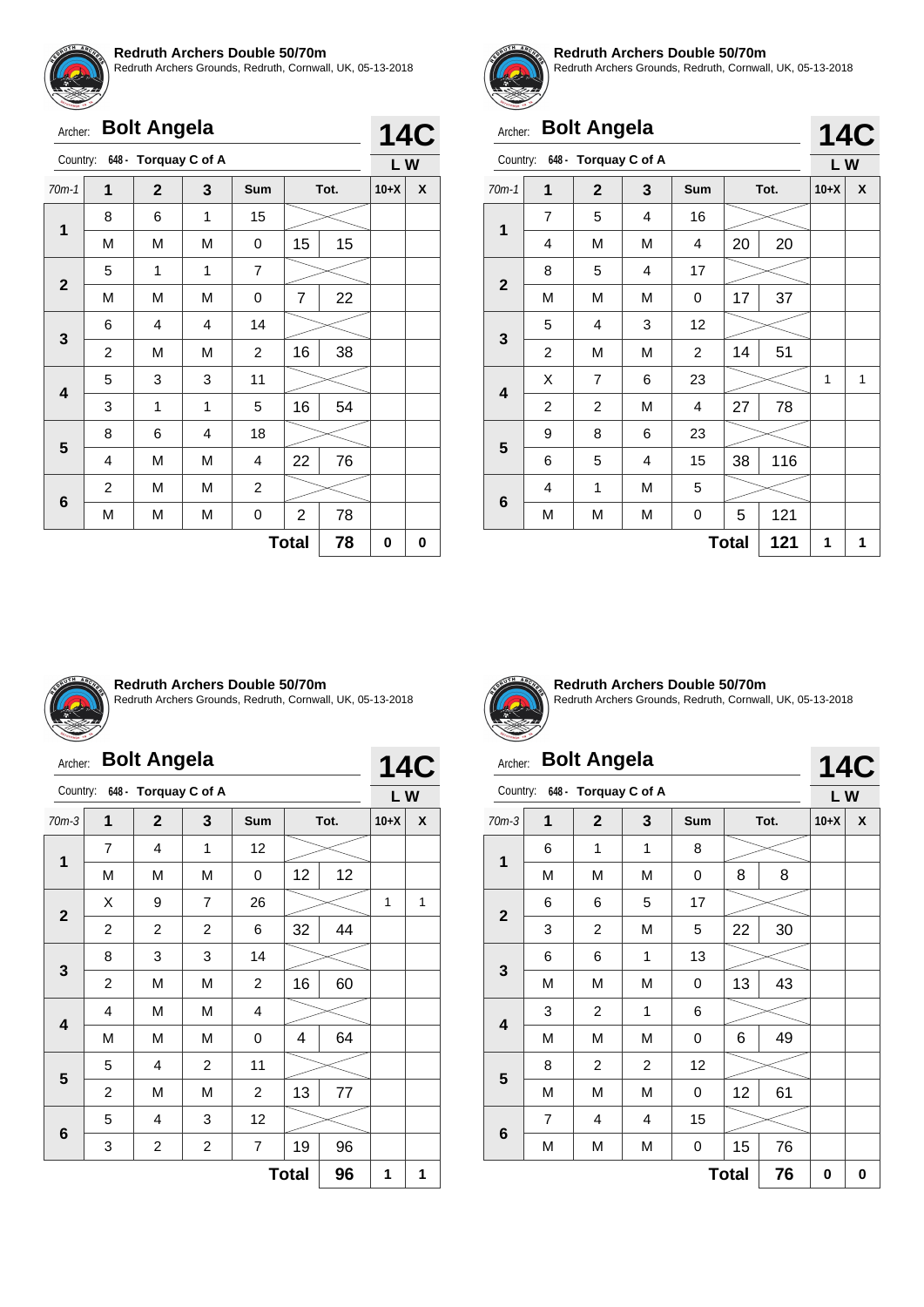![](_page_33_Picture_0.jpeg)

Redruth Archers Grounds, Redruth, Cornwall, UK, 05-13-2018

|              | <b>Neill Seth</b><br>Archer: |                |                       |                |              |      |        | <b>15A</b> |
|--------------|------------------------------|----------------|-----------------------|----------------|--------------|------|--------|------------|
| Country:     |                              |                | 654 - Redruth Archers |                |              |      | L M    |            |
| $70m-1$      | 1                            | $\mathbf{2}$   | 3                     | <b>Sum</b>     |              | Tot. | $10+X$ | X          |
| 1            | 7                            | 7              | 5                     | 19             |              |      |        |            |
|              | 5                            | 3              | M                     | 8              | 27           | 27   |        |            |
|              | 4                            | 3              | 3                     | 10             |              |      |        |            |
| $\mathbf{2}$ | $\overline{c}$               | M              | M                     | 2              | 12           | 39   |        |            |
|              | 9                            | 8              | 6                     | 23             |              |      |        |            |
| 3            | 5                            | 3              | 1                     | 9              | 32           | 71   |        |            |
| 4            | 8                            | $\overline{7}$ | 5                     | 20             |              |      |        |            |
|              | 4                            | М              | M                     | 4              | 24           | 95   |        |            |
|              | 9                            | 7              | 7                     | 23             |              |      |        |            |
| 5            | 4                            | 1              | 1                     | 6              | 29           | 124  |        |            |
|              | 8                            | 7              | 6                     | 21             |              |      |        |            |
| 6            | 4                            | 3              | M                     | $\overline{7}$ | 28           | 152  |        |            |
|              |                              |                |                       |                | <b>Total</b> | 152  | 0      | 0          |

![](_page_33_Picture_4.jpeg)

#### **Redruth Archers Double 50/70m**

Redruth Archers Grounds, Redruth, Cornwall, UK, 05-13-2018

**15A**

# Archer: **Neill Seth**

| Country:     |                         | 654 - Redruth Archers |                |                         |      |     | L M    |   |  |
|--------------|-------------------------|-----------------------|----------------|-------------------------|------|-----|--------|---|--|
| $70m-1$      | 1                       | $\mathbf{2}$          | 3              | <b>Sum</b>              | Tot. |     | $10+X$ | X |  |
| 1            | 10                      | 5                     | 5              | 20                      |      |     | 1      |   |  |
|              | 3                       | M                     | M              | 3                       | 23   | 23  |        |   |  |
|              | 10                      | 9                     | $\overline{7}$ | 26                      |      |     | 1      |   |  |
| $\mathbf{2}$ | $\overline{7}$          | 6                     | 1              | 14                      | 40   | 63  |        |   |  |
|              | 6                       | 5                     | 4              | 15                      |      |     |        |   |  |
| 3            | 4                       | 3                     | 2              | 9                       | 24   | 87  |        |   |  |
|              | 9                       | 8                     | 6              | 23                      |      |     |        |   |  |
| 4            | 6                       | 5                     | 5              | 16                      | 39   | 126 |        |   |  |
|              | 6                       | 5                     | 3              | 14                      |      |     |        |   |  |
| 5            | $\overline{\mathbf{c}}$ | M                     | M              | $\overline{\mathbf{c}}$ | 16   | 142 |        |   |  |
|              | 9                       | $\overline{7}$        | 6              | 22                      |      |     |        |   |  |
| 6            | M                       | M                     | M              | 0                       | 22   | 164 |        |   |  |
|              | $\overline{2}$          | 0                     |                |                         |      |     |        |   |  |

![](_page_33_Picture_9.jpeg)

#### **Redruth Archers Double 50/70m**

Redruth Archers Grounds, Redruth, Cornwall, UK, 05-13-2018

| Archer: |  | <b>Neill Seth</b> |
|---------|--|-------------------|
|---------|--|-------------------|

**15A**

| Country:     |                     | 654 - Redruth Archers |                |                         |      |     | L M         |   |
|--------------|---------------------|-----------------------|----------------|-------------------------|------|-----|-------------|---|
| $70m-3$      | 1                   | $\mathbf{2}$          | 3              | <b>Sum</b>              | Tot. |     | $10+X$      | X |
| 1            | 8                   | 8                     | 6              | 22                      |      |     |             |   |
|              | 3                   | 1                     | M              | 4                       | 26   | 26  |             |   |
|              | X                   | 8                     | $\overline{7}$ | 25                      |      |     | 1           | 1 |
| $\mathbf{2}$ | 5                   | M                     | M              | 5                       | 30   | 56  |             |   |
| 3            | 8                   | 8                     | 6              | 22                      |      |     |             |   |
|              | 6                   | 3                     | 3              | 12                      | 34   | 90  |             |   |
|              | 10                  | 8                     | 6              | 24                      |      |     | 1           |   |
| 4            | 2                   | 1                     | M              | 3                       | 27   | 117 |             |   |
| 5            | 9                   | 5                     | 5              | 19                      |      |     |             |   |
|              | $\overline{c}$      | 1                     | M              | 3                       | 22   | 139 |             |   |
|              | 8                   | 8                     | 5              | 21                      |      |     |             |   |
| 6            | 2                   | M                     | M              | $\overline{\mathbf{c}}$ | 23   | 162 |             |   |
|              | 162<br><b>Total</b> |                       |                |                         |      |     | $\mathbf 2$ | 1 |

![](_page_33_Picture_16.jpeg)

#### **Redruth Archers Double 50/70m** Redruth Archers Grounds, Redruth, Cornwall, UK, 05-13-2018

#### Archer: **Neill Seth 15A** Country: **654 - Redruth Archers L M** 70m-3 **1 2 3 Sum Tot. 10+X X** 5 5 4 14 **1** 4 3 | M | 7 | 21 | 21 9 6 6 21 **2** 6 | 4 | 1 | 11 | 32 | 53  $X$  | 2 | 2 | 14 |  $\geq$  | 1 | 1 **3** M | M | M | 0 | 14 | 67  $\overline{\phantom{a}}$ 7 | 6 | 6 | 19 **4** 2 | M | M | 2 | 21 | 88 9 | 9 | 8 | 26 **5** 6 | 3 | 3 | 12 | 38 | 126 7 7 7 21 **6** 7 | 3 | M | 10 | 31 | 157

**Total** | **157** | **1** | **1**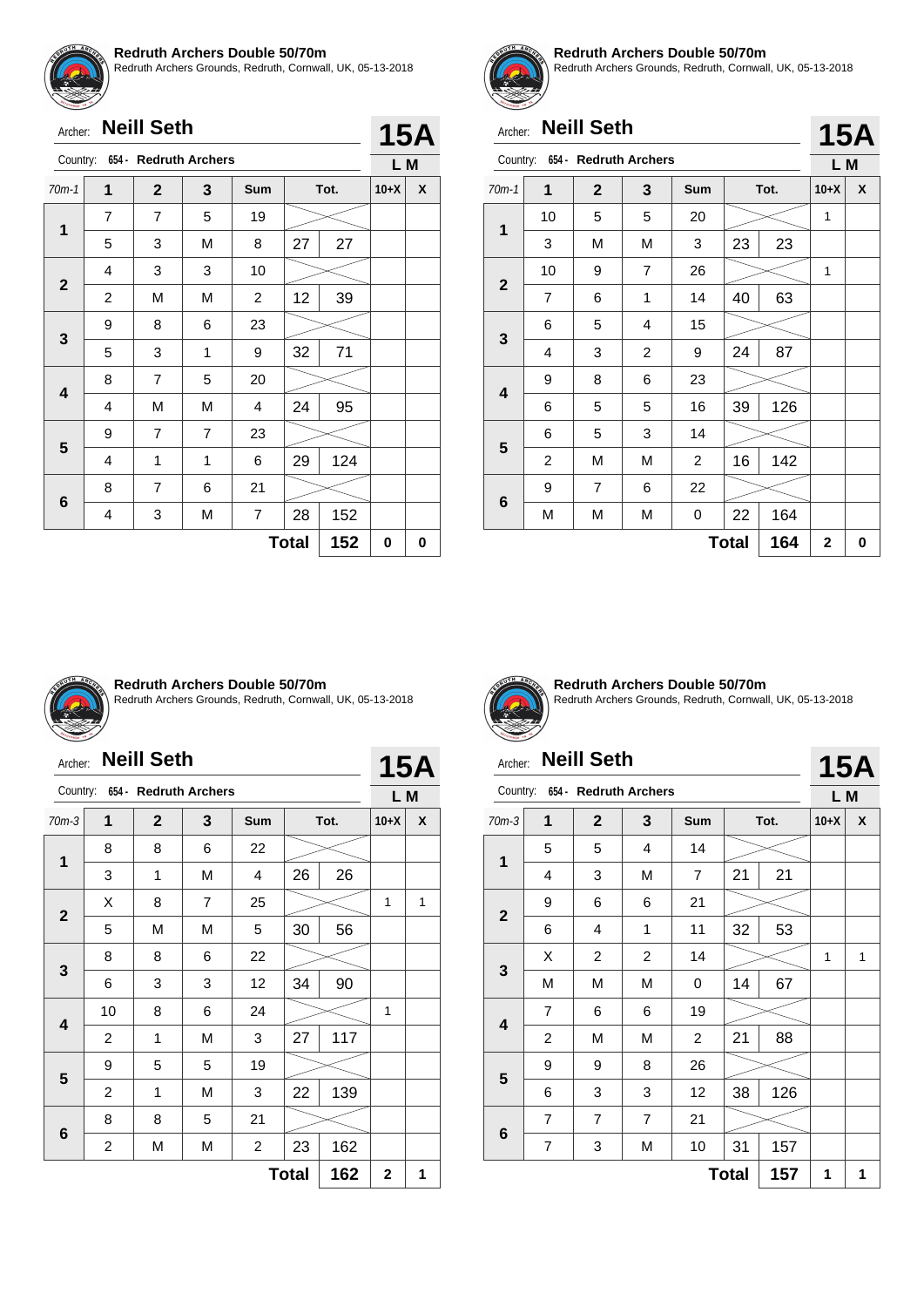![](_page_34_Picture_0.jpeg)

Redruth Archers Grounds, Redruth, Cornwall, UK, 05-13-2018

|              | <b>Williams Scott</b><br>Archer: |                |                                |                |    |      |        |   |  |
|--------------|----------------------------------|----------------|--------------------------------|----------------|----|------|--------|---|--|
|              |                                  |                | Country: 660 - Exmouth Archers |                |    |      | L M    |   |  |
| $70m-1$      | 1                                | $\mathbf{2}$   | 3                              | Sum            |    | Tot. | $10+X$ | X |  |
|              | 10                               | 9              | 3                              | 22             |    |      | 1      |   |  |
| 1            | 1                                | М              | M                              | 1              | 23 | 23   |        |   |  |
|              | X                                | 4              | 4                              | 18             |    |      | 1      | 1 |  |
| $\mathbf{2}$ | 3                                | $\overline{2}$ | M                              | 5              | 23 | 46   |        |   |  |
|              | 8                                | 5              | 5                              | 18             |    |      |        |   |  |
| 3            | 3                                | 2              | 1                              | 6              | 24 | 70   |        |   |  |
|              | 8                                | $\overline{7}$ | 6                              | 21             |    |      |        |   |  |
| 4            | 5                                | $\overline{2}$ | M                              | $\overline{7}$ | 28 | 98   |        |   |  |
|              | $\overline{7}$                   | 6              | 6                              | 19             |    |      |        |   |  |
| 5            | 3                                | M              | M                              | 3              | 22 | 120  |        |   |  |
|              | 6                                | 4              | 4                              | 14             |    |      |        |   |  |
| 6            | 4                                | М              | М                              | 4              | 18 | 138  |        |   |  |
|              | 138<br><b>Total</b>              |                |                                |                |    |      |        |   |  |

![](_page_34_Picture_4.jpeg)

#### **Redruth Archers Double 50/70m**

Redruth Archers Grounds, Redruth, Cornwall, UK, 05-13-2018

**15B**

# Archer: **Williams Scott**

| Country:            |                | 660 - Exmouth Archers |   |                    |    |        | L M |   |  |
|---------------------|----------------|-----------------------|---|--------------------|----|--------|-----|---|--|
| $70m-1$             | 1              | $\mathbf 2$           | 3 | <b>Sum</b><br>Tot. |    | $10+X$ | X   |   |  |
| 1                   | 6              | 6                     | 5 | 17                 |    |        |     |   |  |
|                     | 5              | M                     | M | 5                  | 22 | 22     |     |   |  |
| $\mathbf{2}$        | 8              | $\overline{7}$        | 6 | 21                 |    |        |     |   |  |
|                     | 5              | $\overline{2}$        | 1 | 8                  | 29 | 51     |     |   |  |
| 3                   | 10             | 8                     | 6 | 24                 |    |        | 1   |   |  |
|                     | 6              | M                     | M | 6                  | 30 | 81     |     |   |  |
| 4                   | 6              | 6                     | 6 | 18                 |    |        |     |   |  |
|                     | 5              | 4                     | M | 9                  | 27 | 108    |     |   |  |
|                     | 8              | 8                     | 5 | 21                 |    |        |     |   |  |
| 5                   | 5              | М                     | M | 5                  | 26 | 134    |     |   |  |
|                     | $\overline{7}$ | 5                     | 5 | 17                 |    |        |     |   |  |
| $6\phantom{1}6$     | 4              | 4                     | M | 8                  | 25 | 159    |     |   |  |
| 159<br><b>Total</b> |                |                       |   |                    |    |        |     | 0 |  |

![](_page_34_Picture_9.jpeg)

#### **Redruth Archers Double 50/70m**

Redruth Archers Grounds, Redruth, Cornwall, UK, 05-13-2018

# Archer: **Williams Scott**

|                                |                                            | <b>Williams Scott</b><br>Archer: |                |                |              |      |        |   |
|--------------------------------|--------------------------------------------|----------------------------------|----------------|----------------|--------------|------|--------|---|
| Country: 660 - Exmouth Archers |                                            |                                  |                |                |              |      | L M    |   |
| $70m-3$                        | 1                                          | $\mathbf{2}$                     | 3              | Sum            |              | Tot. | $10+X$ | X |
|                                | 9                                          | 8                                | 8              | 25             |              |      |        |   |
| $\mathbf{1}$                   | 6                                          | 5                                | 4              | 15             | 40           | 40   |        |   |
|                                | 5<br>6<br>$\mathbf{2}$                     |                                  | $\overline{c}$ | 13             |              |      |        |   |
|                                | $\overline{c}$                             | M                                | M              | $\overline{c}$ | 15<br>55     |      |        |   |
|                                | 5                                          | 5                                | $\overline{4}$ | 14             |              |      |        |   |
| 3                              | 2                                          | 2                                | M              | 4              | 18           | 73   |        |   |
|                                | 7                                          | 7                                | 3              | 17             |              |      |        |   |
| 4                              | 3                                          | M                                | M              | 3              | 20           | 93   |        |   |
|                                | 8                                          | $\overline{7}$                   | 6              | 21             |              |      |        |   |
| 5                              | 5                                          | $\overline{2}$                   | M              | 7              | 28           | 121  |        |   |
|                                | 19<br>9<br>6<br>4                          |                                  |                |                |              |      |        |   |
| 6                              | 142<br>$\overline{c}$<br>21<br>1<br>M<br>1 |                                  |                |                |              |      |        |   |
|                                |                                            |                                  |                |                | <b>Total</b> | 142  | 0      | 0 |

![](_page_34_Picture_14.jpeg)

**Redruth Archers Double 50/70m** Redruth Archers Grounds, Redruth, Cornwall, UK, 05-13-2018

# Archer: **Williams Scott**

# **15B**

|                     | 660 - Exmouth Archers<br>Country: |                |                |            |      |     |        | L M |
|---------------------|-----------------------------------|----------------|----------------|------------|------|-----|--------|-----|
| $70m-3$             | 1                                 | $\mathbf{2}$   | 3              | <b>Sum</b> | Tot. |     | $10+X$ | X   |
| $\mathbf 1$         | 8                                 | 5              | 1              | 14         |      |     |        |     |
|                     | M                                 | М              | М              | 0          | 14   | 14  |        |     |
|                     | 9                                 | 8              | 4              | 21         |      |     |        |     |
| $\mathbf{2}$        | 4                                 | 3              | М              | 7          | 28   | 42  |        |     |
|                     | 6                                 | 5              | 3              | 14         |      |     |        |     |
| 3                   | 2                                 | 1              | М              | 3          | 17   | 59  |        |     |
|                     | 6                                 | 4              | 3              | 13         |      |     |        |     |
| 4                   | 1                                 | 1              | М              | 2          | 15   | 74  |        |     |
|                     | 8                                 | $\overline{7}$ | $\overline{7}$ | 22         |      |     |        |     |
| 5                   | $\overline{7}$                    | 4              | 2              | 13         | 35   | 109 |        |     |
|                     | 8                                 | 6              | 3              | 17         |      |     |        |     |
| 6                   | 2                                 | 1              | М              | 3          | 20   | 129 |        |     |
| 129<br><b>Total</b> |                                   |                |                |            |      |     |        | 0   |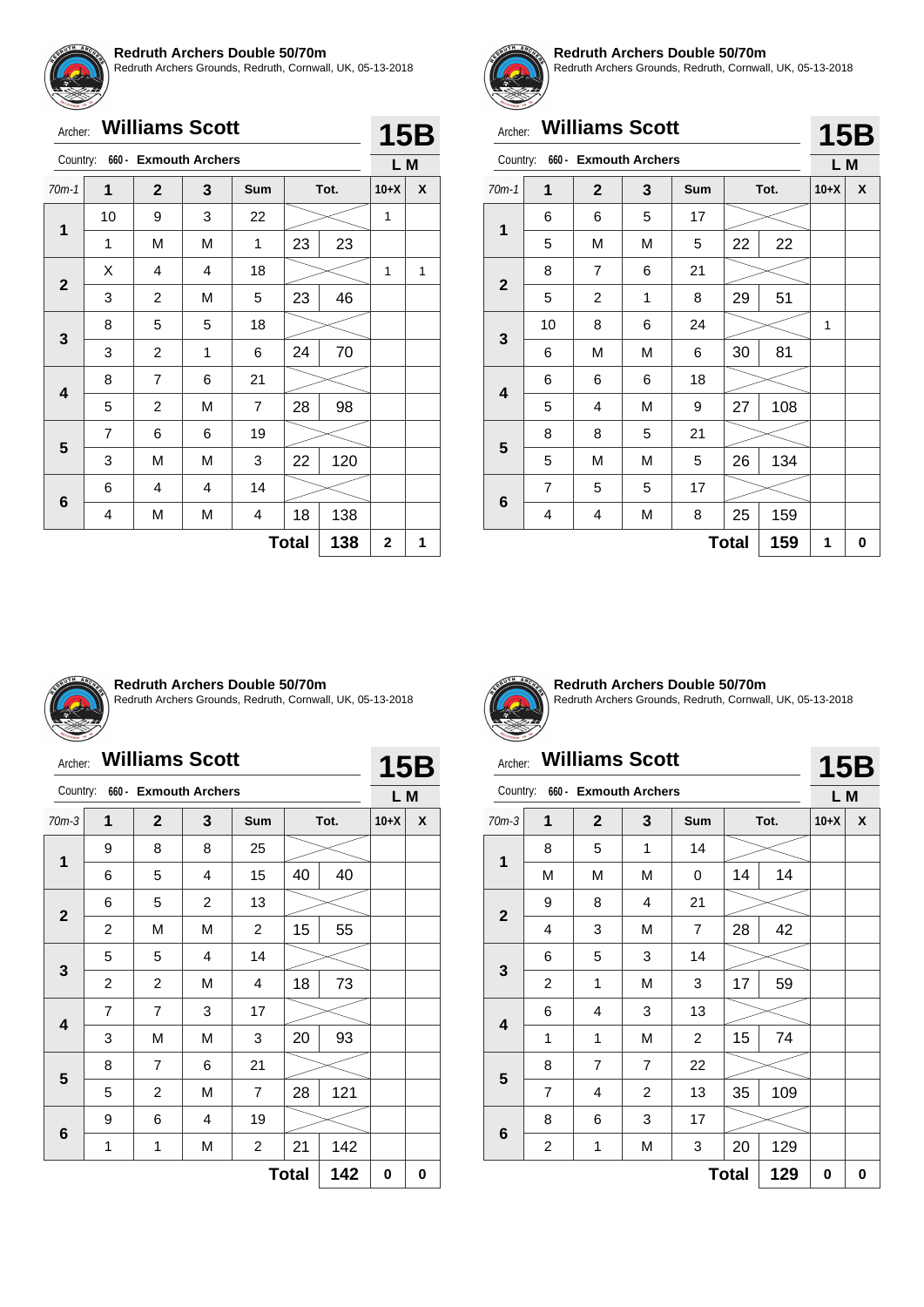![](_page_35_Picture_0.jpeg)

Redruth Archers Grounds, Redruth, Cornwall, UK, 05-13-2018

|                         | <b>Pine Fiona</b><br>Archer: |                               |                |                |    |                |        |   |  |  |
|-------------------------|------------------------------|-------------------------------|----------------|----------------|----|----------------|--------|---|--|--|
|                         |                              | Country: 1438 - A of the West |                |                |    |                | LW     |   |  |  |
| $70m-1$                 | 1                            | $\mathbf{2}$                  | 3              | Sum            |    | Tot.           | $10+X$ | X |  |  |
| $\mathbf 1$             | 2                            | 1                             | M              | 3              |    |                |        |   |  |  |
|                         | М                            | M                             | M              | 0              | 3  | 3              |        |   |  |  |
|                         | М                            | M                             | M              | 0              |    |                |        |   |  |  |
| $\mathbf{2}$            | М                            | M                             | M              | 0              | 0  | 3              |        |   |  |  |
|                         | М                            | M                             | M              | 0              |    |                |        |   |  |  |
| 3                       | М                            | M                             | M              | 0              | 0  | 3              |        |   |  |  |
| $\overline{\mathbf{4}}$ | $\overline{c}$               | 2                             | M              | 4              |    |                |        |   |  |  |
|                         | М                            | M                             | M              | 0              | 4  | $\overline{7}$ |        |   |  |  |
|                         | 5                            | 2                             | $\overline{2}$ | 9              |    |                |        |   |  |  |
| 5                       | 2                            | M                             | M              | $\overline{c}$ | 11 | 18             |        |   |  |  |
|                         | 5                            | 4                             | M              | 9              |    |                |        |   |  |  |
| 6                       | М                            | М                             | М              | 0              | 9  | 27             |        |   |  |  |
|                         | 27<br><b>Total</b>           |                               |                |                |    |                |        |   |  |  |

![](_page_35_Picture_4.jpeg)

#### **Redruth Archers Double 50/70m**

Redruth Archers Grounds, Redruth, Cornwall, UK, 05-13-2018

# Archer: **Pine Fiona**

|                         | <b>Pine Fiona</b><br>Archer: |                      |   |            |   |      |        |            |  |  |
|-------------------------|------------------------------|----------------------|---|------------|---|------|--------|------------|--|--|
| Country:                |                              | 1438 - A of the West |   |            |   |      | LW     | <b>15C</b> |  |  |
| $70m-1$                 | 1                            | $\mathbf{2}$         | 3 | <b>Sum</b> |   | Tot. | $10+X$ | X          |  |  |
| 1                       | 1                            | M                    | М | 1          |   |      |        |            |  |  |
|                         | M                            | M                    | М | 0          | 1 | 1    |        |            |  |  |
| $\mathbf{2}$            | M                            | M                    | M | 0          |   |      |        |            |  |  |
|                         | M                            | M                    | M | 0          | 0 | 1    |        |            |  |  |
|                         | 9                            | M                    | М | 9          |   |      |        |            |  |  |
| 3                       | M                            | M                    | M | 0          | 9 | 10   |        |            |  |  |
|                         | M                            | M                    | M | 0          |   |      |        |            |  |  |
| $\overline{\mathbf{4}}$ | M                            | M                    | M | 0          | 0 | 10   |        |            |  |  |
|                         | 5                            | 1                    | M | 6          |   |      |        |            |  |  |
| 5                       | M                            | M                    | M | 0          | 6 | 16   |        |            |  |  |
|                         | 5                            | $\overline{2}$       | M | 7          |   |      |        |            |  |  |
| 6                       | M                            | M                    | M | 0          | 7 | 23   |        |            |  |  |
|                         | 0                            | 0                    |   |            |   |      |        |            |  |  |

![](_page_35_Picture_9.jpeg)

#### **Redruth Archers Double 50/70m**

Redruth Archers Grounds, Redruth, Cornwall, UK, 05-13-2018

| Archer:      |   | <b>Pine Fiona</b>             |   |                         |                |      |        | <b>15C</b> |
|--------------|---|-------------------------------|---|-------------------------|----------------|------|--------|------------|
|              |   | Country: 1438 - A of the West |   |                         |                |      | LW     |            |
| $70m-3$      | 1 | $\mathbf{2}$                  | 3 | <b>Sum</b>              |                | Tot. | $10+X$ | X          |
|              | M | M                             | M | 0                       |                |      |        |            |
| 1            | M | М                             | M | 0                       | 0              | 0    |        |            |
|              | 6 | M                             | M | 6                       |                |      |        |            |
| $\mathbf{2}$ | M | M                             | М | 0                       | 6              | 6    |        |            |
|              | 2 | M                             | M | $\overline{\mathbf{c}}$ |                |      |        |            |
| 3            | M | M                             | M | 0                       | $\overline{2}$ | 8    |        |            |
|              | M | М                             | М | 0                       |                |      |        |            |
| 4            | М | M                             | M | 0                       | 0              | 8    |        |            |
|              | М | M                             | M | 0                       |                |      |        |            |
| 5            | M | M                             | M | 0                       | 0              | 8    |        |            |
|              | М | М                             | M | 0                       |                |      |        |            |
| 6            | М | М                             | М | 0                       | 0              | 8    |        |            |
|              |   |                               |   |                         | <b>Total</b>   | 8    | 0      | 0          |

![](_page_35_Picture_13.jpeg)

**Redruth Archers Double 50/70m** Redruth Archers Grounds, Redruth, Cornwall, UK, 05-13-2018

# Archer: **Pine Fiona**

| Archer:                 |   | <b>Pine Fiona</b>    |   |                |                |      |        | <b>15C</b> |
|-------------------------|---|----------------------|---|----------------|----------------|------|--------|------------|
| Country:                |   | 1438 - A of the West |   |                |                |      | LW     |            |
| $70m-3$                 | 1 | $\mathbf{2}$         | 3 | Sum            |                | Tot. | $10+X$ | X          |
|                         | 6 | М                    | M | 6              |                |      |        |            |
| 1                       | M | M                    | М | 0              | 6              | 6    |        |            |
| $\overline{\mathbf{2}}$ | 4 | M                    | M | 4              |                |      |        |            |
|                         | М | М                    | M | 0              | 4              | 10   |        |            |
|                         | 6 | 1                    | M | $\overline{7}$ |                |      |        |            |
| 3                       | М | М                    | M | 0              | $\overline{7}$ | 17   |        |            |
|                         | 6 | 6                    | 4 | 16             |                |      |        |            |
| 4                       | M | M                    | M | 0              | 16             | 33   |        |            |
|                         | 6 | M                    | M | 6              |                |      |        |            |
| 5                       | М | М                    | M | 0              | 6              | 39   |        |            |
|                         | 9 | 1                    | M | 10             |                |      |        |            |
| $6\phantom{1}6$         | М | М                    | М | 0              | 10             | 49   |        |            |
|                         |   |                      |   |                | <b>Total</b>   | 49   | 0      | 0          |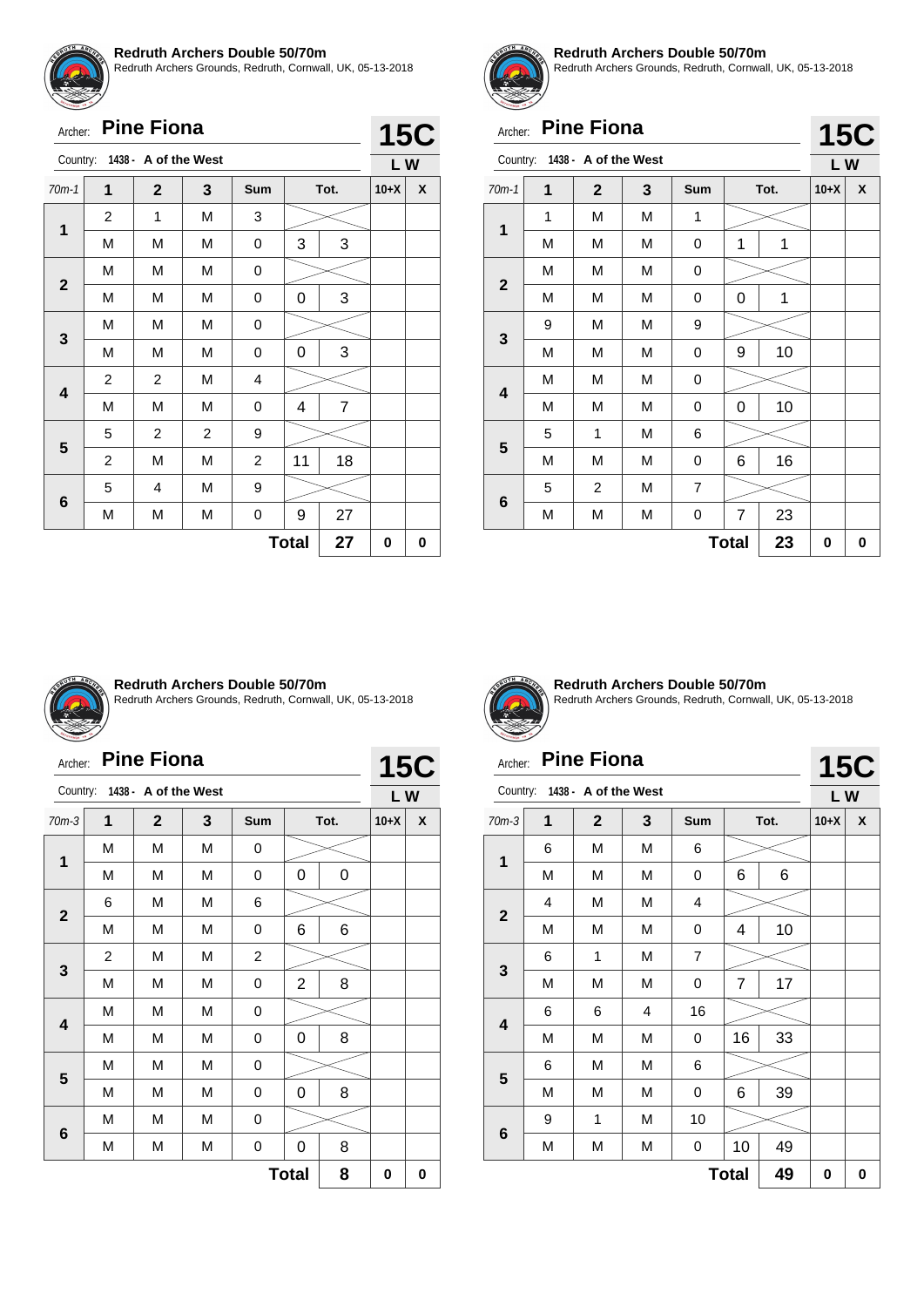![](_page_36_Picture_0.jpeg)

Redruth Archers Grounds, Redruth, Cornwall, UK, 05-13-2018

| Archer:      |    |                   | <b>Yeoman Marcus</b> |                     |              |      |        | <b>16B</b>     |
|--------------|----|-------------------|----------------------|---------------------|--------------|------|--------|----------------|
| Country:     |    | 649 - Yelverton B |                      |                     |              |      | C M    |                |
| $50m-1$      | 1  | $\mathbf 2$       | 3                    | Sum                 |              | Tot. | $10+X$ | X              |
|              | X  | 10                | 10                   | 30                  |              |      | 3      | 1              |
| 1            | 9  | 9                 | 9                    | 27                  | 57           | 57   |        |                |
|              | Х  | 10                | 10                   | 30                  |              |      | 3      | 1              |
| $\mathbf{2}$ | 10 | 9                 | 9                    | 28                  | 58           | 115  | 1      |                |
|              | Х  | X                 | 10                   | 30                  |              |      | 3      | 2              |
| 3            | 9  | 8                 | 8                    | 25                  | 55           | 170  |        |                |
|              | X  | 10                | 10                   | 30                  |              |      | 3      | 1              |
| 4            | 10 | 9                 | 8                    | 27                  | 57           | 227  | 1      |                |
|              | X  | 10                | 10                   | 30                  |              |      | 3      | 1              |
| 5            | 10 | 9                 | 9                    | 28                  | 58           | 285  | 1      |                |
|              | X  | X                 | 10                   | 30                  |              |      | 3      | $\overline{2}$ |
| 6            | 9  | 9                 | 8                    | 26                  | 56           | 341  |        |                |
|              |    |                   |                      |                     | <b>Total</b> | 341  | 21     | 8              |
|              |    |                   |                      | <b>Signed Total</b> |              | 341  | 0      | 0              |

![](_page_36_Picture_4.jpeg)

#### **Redruth Archers Double 50/70m**

Redruth Archers Grounds, Redruth, Cornwall, UK, 05-13-2018

|              | <b>Yeoman Marcus</b><br>Archer: |                   |                |            |              |      |                |                |
|--------------|---------------------------------|-------------------|----------------|------------|--------------|------|----------------|----------------|
| Country:     |                                 | 649 - Yelverton B |                |            |              |      | C M            | 16B            |
| $50m-2$      | 1                               | $\overline{2}$    | 3              | <b>Sum</b> |              | Tot. | $10+X$         | X              |
| 1            | X                               | 10                | 9              | 29         |              |      | $\overline{2}$ | 1              |
|              | 9                               | 9                 | 9              | 27         | 56           | 56   |                |                |
| $\mathbf{2}$ | 10                              | 9                 | 9              | 28         |              |      | 1              |                |
|              | 9                               | 9                 | 9              | 27         | 55           | 111  |                |                |
|              | X                               | 10                | 10             | 30         |              |      | 3              | 1              |
| 3            | 10                              | 9                 | 9              | 28         | 58           | 169  | 1              |                |
| 4            | 10                              | 9                 | 9              | 28         |              |      | 1              |                |
|              | 9                               | 8                 | $\overline{7}$ | 24         | 52           | 221  |                |                |
|              | 9                               | 9                 | 9              | 27         |              |      |                |                |
| 5            | 9                               | 8                 | 8              | 25         | 52           | 273  |                |                |
|              | X                               | X                 | 10             | 30         |              |      | 3              | $\overline{2}$ |
| 6            | 9                               | 9                 | 9              | 27         | 57           | 330  |                |                |
|              |                                 |                   |                |            | <b>Total</b> | 330  | 11             | 4              |

![](_page_36_Picture_8.jpeg)

#### **Redruth Archers Double 50/70m**

Redruth Archers Grounds, Redruth, Cornwall, UK, 05-13-2018

# Archer: **Yeoman Marcus**

| Archer:      |    | <b>Yeoman Marcus</b>       |    |     |              |      | <b>16B</b> |                |
|--------------|----|----------------------------|----|-----|--------------|------|------------|----------------|
|              |    | Country: 649 - Yelverton B |    |     |              |      | C M        |                |
| $50m-3$      | 1  | $\mathbf{2}$               | 3  | Sum |              | Tot. | $10+X$     | X              |
| $\mathbf 1$  | 10 | 10                         | 10 | 30  |              |      | 3          |                |
|              | 10 | 9                          | 8  | 27  | 57           | 57   | 1          |                |
| $\mathbf{2}$ | 10 | 9                          | 9  | 28  |              |      | 1          |                |
|              | 9  | 9                          | 9  | 27  | 55           | 112  |            |                |
|              | X  | Χ                          | 10 | 30  |              |      | 3          | 2              |
| 3            | 10 | 9                          | 9  | 28  | 58           | 170  | 1          |                |
|              | X  | X                          | 10 | 30  |              |      | 3          | $\overline{2}$ |
| 4            | 9  | 8                          | 8  | 25  | 55           | 225  |            |                |
|              | X  | X                          | 10 | 30  |              |      | 3          | $\overline{2}$ |
| 5            | 10 | 9                          | 9  | 28  | 58           | 283  | 1          |                |
|              | 10 | 10                         | 9  | 29  |              |      | 2          |                |
| 6            | 9  | 9                          | 8  | 26  | 55           | 338  |            |                |
|              |    |                            |    |     | <b>Total</b> | 338  | 18         | 6              |

![](_page_36_Picture_13.jpeg)

**Redruth Archers Double 50/70m** Redruth Archers Grounds, Redruth, Cornwall, UK, 05-13-2018

**16B**

### Archer: **Yeoman Marcus**

| Country:                |    | 649 - Yelverton B |    |     |              |      | C M            |   |
|-------------------------|----|-------------------|----|-----|--------------|------|----------------|---|
| $50m-4$                 | 1  | $\mathbf{2}$      | 3  | Sum |              | Tot. | $10+X$         | X |
| 1                       | 10 | 10                | 9  | 29  |              |      | $\overline{2}$ |   |
|                         | 9  | 9                 | 8  | 26  | 55           | 55   |                |   |
| $\mathbf{2}$            | X  | X                 | 10 | 30  |              |      | 3              | 2 |
|                         | 10 | 10                | 9  | 29  | 59           | 114  | $\overline{2}$ |   |
| 3                       | X  | 10                | 10 | 30  |              |      | 3              | 1 |
|                         | 10 | 9                 | 8  | 27  | 57           | 171  | 1              |   |
|                         | 10 | 10                | 10 | 30  |              |      | 3              |   |
| $\overline{\mathbf{4}}$ | 9  | 9                 | 9  | 27  | 57           | 228  |                |   |
|                         | 10 | 9                 | 9  | 28  |              |      | 1              |   |
| 5                       | 9  | 9                 | 9  | 27  | 55           | 283  |                |   |
|                         | X  | 10                | 9  | 29  |              |      | $\overline{2}$ | 1 |
| 6                       | 9  | 8                 | 8  | 25  | 54           | 337  |                |   |
|                         |    |                   |    |     | <b>Total</b> | 337  | 17             | 4 |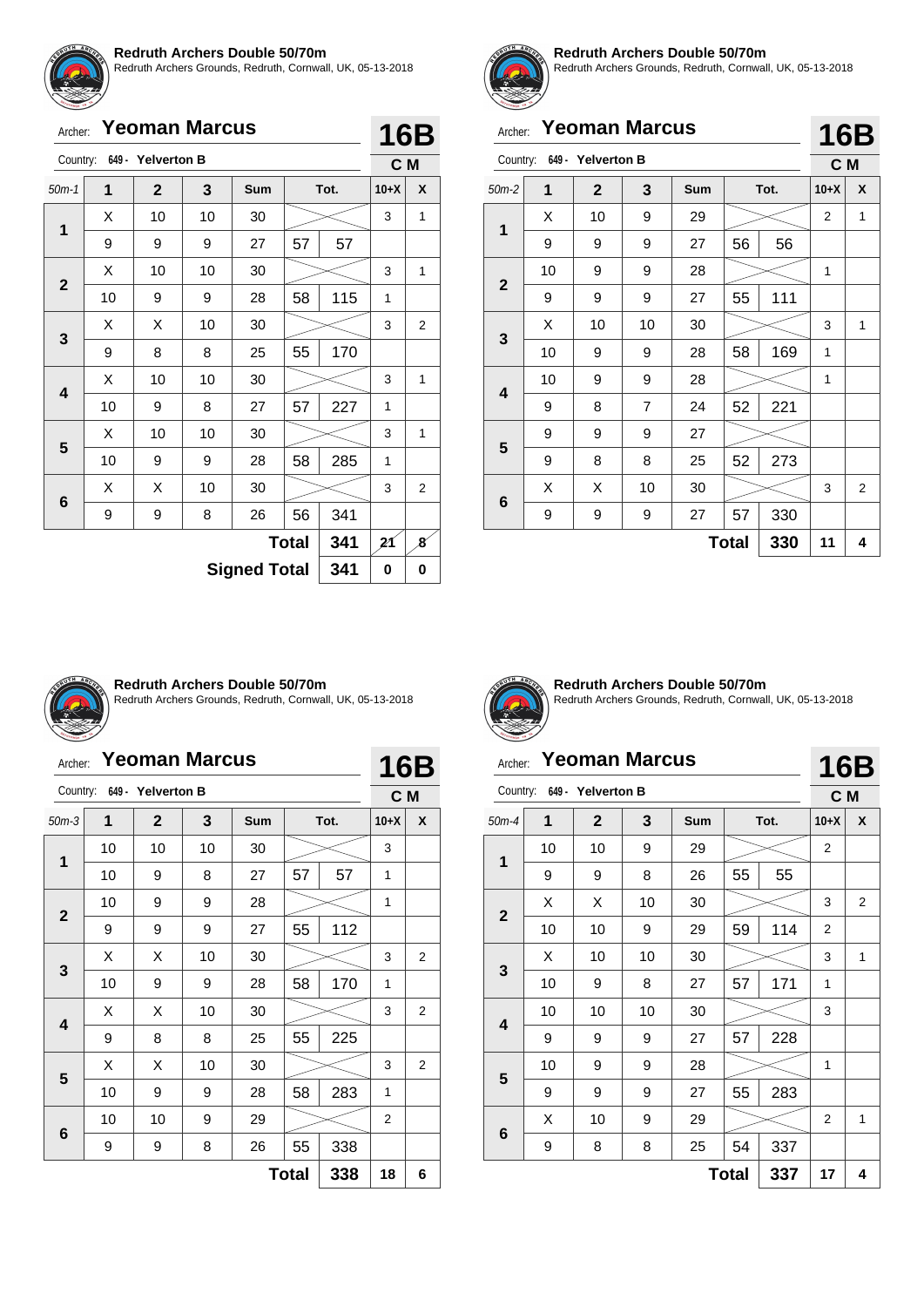![](_page_37_Picture_0.jpeg)

Redruth Archers Grounds, Redruth, Cornwall, UK, 05-13-2018

| Archer: Smart Duncan |
|----------------------|
|                      |

|              | <b>Kyrton Archers</b><br>Country:<br>$658 -$ |              |                |     |              |     |        | C M |
|--------------|----------------------------------------------|--------------|----------------|-----|--------------|-----|--------|-----|
| $50m-1$      | 1                                            | $\mathbf{2}$ | 3              | Sum | Tot.         |     | $10+X$ | X   |
| 1            | Χ                                            | 9            | 9              | 28  |              |     | 1      | 1   |
|              | 8                                            | 8            | 8              | 24  | 52           | 52  |        |     |
| $\mathbf{2}$ | X                                            | 8            | 8              | 26  |              |     | 1      | 1   |
|              | 7                                            | 7            | 6              | 20  | 46           | 98  |        |     |
| 3            | 10                                           | 9            | 9              | 28  |              |     | 1      |     |
|              | 9                                            | 8            | $\overline{7}$ | 24  | 52           | 150 |        |     |
| 4            | Χ                                            | X            | Χ              | 30  |              |     | 3      | 3   |
|              | 9                                            | 9            | 9              | 27  | 57           | 207 |        |     |
| 5            | 9                                            | 9            | 9              | 27  |              |     |        |     |
|              | 8                                            | 8            | 8              | 24  | 51           | 258 |        |     |
| 6            | Χ                                            | Χ            | X              | 30  |              |     | 3      | 3   |
|              | 9                                            | 9            | 8              | 26  | 56           | 314 |        |     |
|              |                                              |              |                |     | <b>Total</b> | 314 | g      | 8   |
|              | <b>Signed Total</b><br>314                   |              |                |     |              |     |        |     |

![](_page_37_Picture_6.jpeg)

#### **Redruth Archers Double 50/70m**

Redruth Archers Grounds, Redruth, Cornwall, UK, 05-13-2018

**16C**

# Archer: **Smart Duncan**

|              |    |                      |    |     |              |      | $\bullet$      |   |  |
|--------------|----|----------------------|----|-----|--------------|------|----------------|---|--|
| Country:     |    | 658 - Kyrton Archers |    |     |              |      | C M            |   |  |
| $50m-2$      | 1  | $\overline{2}$       | 3  | Sum |              | Tot. | $10+X$         | X |  |
|              | X  | 10                   | 10 | 30  |              |      | 3              | 1 |  |
| 1            | 10 | 7                    | М  | 17  | 47           | 47   | 1              |   |  |
| $\mathbf{2}$ | 9  | 9                    | 9  | 27  |              |      |                |   |  |
|              | 9  | 8                    | 8  | 25  | 52           | 99   |                |   |  |
|              | X  | 10                   | 9  | 29  |              |      | 2              | 1 |  |
| $\mathbf{3}$ | 8  | 8                    | 6  | 22  | 51           | 150  |                |   |  |
| 4            | X  | 10                   | 10 | 30  |              |      | 3              | 1 |  |
|              | 9  | 9                    | 9  | 27  | 57           | 207  |                |   |  |
| 5            | X  | 9                    | 9  | 28  |              |      | 1              | 1 |  |
|              | 9  | 9                    | 7  | 25  | 53           | 260  |                |   |  |
| 6            | X  | 10                   | 9  | 29  |              |      | $\overline{2}$ | 1 |  |
|              | 8  | 7                    | 7  | 22  | 51           | 311  |                |   |  |
|              |    |                      |    |     | <b>Total</b> | 311  | 12             | 5 |  |

![](_page_37_Picture_11.jpeg)

#### **Redruth Archers Double 50/70m**

Redruth Archers Grounds, Redruth, Cornwall, UK, 05-13-2018

# Archer: **Smart Duncan**

| Archer:                 |    | <b>Smart Duncan</b>  |                |            |              |      |        | <b>16C</b>     |
|-------------------------|----|----------------------|----------------|------------|--------------|------|--------|----------------|
| Country:                |    | 658 - Kyrton Archers |                |            |              |      | C M    |                |
| $50m-3$                 | 1  | $\mathbf 2$          | 3              | <b>Sum</b> |              | Tot. | $10+X$ | X              |
|                         | 10 | 9                    | 9              | 28         |              |      | 1      |                |
| 1                       | 9  | 8                    | 6              | 23         | 51           | 51   |        |                |
|                         | 9  | 9                    | 9              | 27         |              |      |        |                |
| $\mathbf{2}$            | 8  | $\overline{7}$       | 6              | 21         | 48           | 99   |        |                |
|                         | X  | 9                    | 9              | 28         |              |      | 1      | 1              |
| 3                       | 9  | 8                    | $\overline{7}$ | 24         | 52           | 151  |        |                |
|                         | 10 | 9                    | 9              | 28         |              |      | 1      |                |
| $\overline{\mathbf{4}}$ | 9  | 8                    | $\overline{7}$ | 24         | 52           | 203  |        |                |
|                         | 9  | 9                    | 8              | 26         |              |      |        |                |
| 5                       | 8  | 8                    | M              | 16         | 42           | 245  |        |                |
|                         | X  | 9                    | 9              | 28         |              |      | 1      | 1              |
| 6                       | 8  | 8                    | 7              | 23         | 51           | 296  |        |                |
|                         |    |                      |                |            | <b>Total</b> | 296  | 4      | $\overline{2}$ |

![](_page_37_Picture_16.jpeg)

**Redruth Archers Double 50/70m** Redruth Archers Grounds, Redruth, Cornwall, UK, 05-13-2018

# Archer: **Smart Duncan**

|                 | <b>Smart Duncan</b><br>Archer: |                                  |                |        |              |     |                   |   |  |  |
|-----------------|--------------------------------|----------------------------------|----------------|--------|--------------|-----|-------------------|---|--|--|
|                 | Country: 658 - Kyrton Archers  |                                  |                |        |              |     | <b>16C</b><br>C M |   |  |  |
| $50m-4$         | 1                              | $\mathbf{2}$<br>3<br>Sum<br>Tot. |                | $10+X$ | X            |     |                   |   |  |  |
| 1               | 10                             | 10                               | 10             | 30     |              |     | 3                 |   |  |  |
|                 | 9                              | 8                                | $\overline{7}$ | 24     | 54           | 54  |                   |   |  |  |
| $\overline{2}$  | 10                             | 9                                | 9              | 28     |              |     | 1                 |   |  |  |
|                 | 9                              | 8                                | $\overline{7}$ | 24     | 52           | 106 |                   |   |  |  |
| 3               | X                              | 10                               | 10             | 30     |              |     | 3                 | 1 |  |  |
|                 | 9                              | 9                                | 8              | 26     | 56           | 162 |                   |   |  |  |
|                 | 10                             | 9                                | 9              | 28     |              |     | 1                 |   |  |  |
| 4               | 9                              | 8                                | $\overline{7}$ | 24     | 52           | 214 |                   |   |  |  |
| 5               | X                              | X                                | Х              | 30     |              |     | 3                 | 3 |  |  |
|                 | 10                             | 9                                | 9              | 28     | 58           | 272 | 1                 |   |  |  |
|                 | X                              | 9                                | 9              | 28     |              |     | 1                 | 1 |  |  |
| $6\phantom{1}6$ | 9                              | 8                                | 6              | 23     | 51           | 323 |                   |   |  |  |
|                 |                                |                                  |                |        | <b>Total</b> | 323 | 13                | 5 |  |  |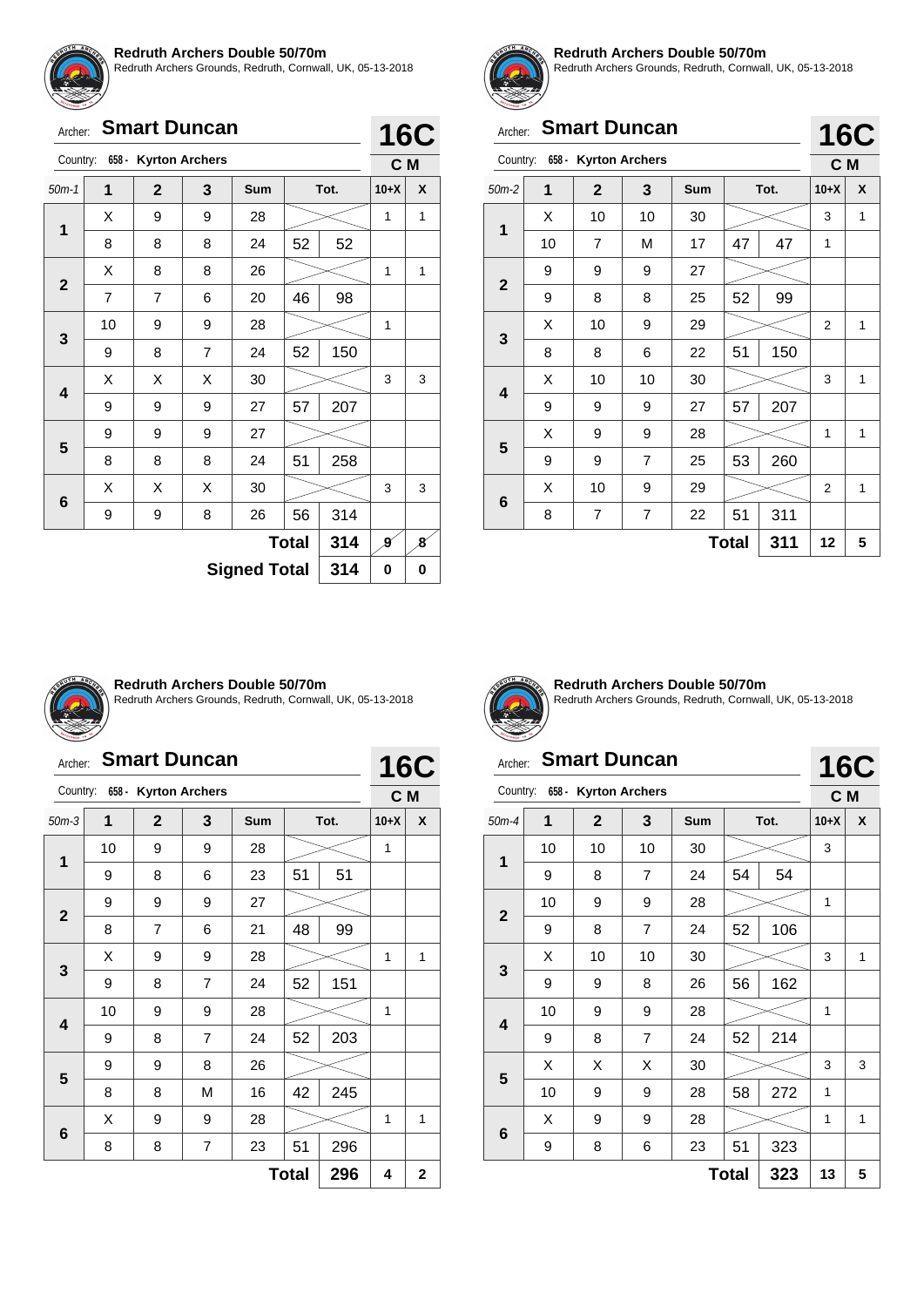![](_page_38_Picture_0.jpeg)

Redruth Archers Grounds, Redruth, Cornwall, UK, 05-13-2018

|  | Archer: Evans Malcom |
|--|----------------------|
|  |                      |

|                                                              |                | <b>Evans Malcom</b>      |                |                |              |      |              | <b>17A</b> |  |
|--------------------------------------------------------------|----------------|--------------------------|----------------|----------------|--------------|------|--------------|------------|--|
|                                                              |                | 358 - Allington Castle A |                |                |              |      | C M          |            |  |
| $50m-1$                                                      | $\mathbf{1}$   | $\mathbf{2}$             | 3              | Sum            |              | Tot. | $10+X$       | X          |  |
|                                                              | Χ              | 9                        | 9              | 28             |              |      | 1            | 1          |  |
| Archer:<br>Country:<br>1<br>$\mathbf{2}$<br>3<br>4<br>5<br>6 | 9              | 8                        | 8              | 25             | 53           | 53   |              |            |  |
|                                                              | 8              | $\overline{7}$           | $\overline{7}$ | 22             |              |      |              |            |  |
|                                                              | $\overline{7}$ | $\overline{7}$           | $\overline{7}$ | 21             | 43           | 96   |              |            |  |
|                                                              | 10<br>10       |                          | 8              | 28             |              |      | 2            |            |  |
|                                                              | 8              | 8                        | 7              | 23             | 51           | 147  |              |            |  |
|                                                              | 9              | 9                        | 8              | 26             |              |      |              |            |  |
|                                                              | 8              | 8                        | 6              | 22             | 48           | 195  |              |            |  |
|                                                              | 9              | 9                        | 9              | 27             |              |      |              |            |  |
|                                                              | 8              | 8                        | 8              | 24             | 51           | 246  |              |            |  |
|                                                              | 10             | 9                        | 9              | 28             |              |      | 1            |            |  |
|                                                              | 9              | 8                        | 6              | 23             | 51           | 297  |              |            |  |
|                                                              |                |                          |                |                | <b>Total</b> | 297  | 4            | Å          |  |
|                                                              |                |                          | е.             | امتم ۳ امم مرد |              | 207  | $\mathbf{r}$ | ◠          |  |

**Signed Total 297 0 0**

![](_page_38_Picture_6.jpeg)

#### **Redruth Archers Double 50/70m**

Redruth Archers Grounds, Redruth, Cornwall, UK, 05-13-2018

|                         | <b>Evans Malcom</b><br>Archer: |                          |   |     |    |      |                |   |  |
|-------------------------|--------------------------------|--------------------------|---|-----|----|------|----------------|---|--|
| Country:                |                                | 358 - Allington Castle A |   |     |    |      | 17A<br>C M     |   |  |
| $50m-2$                 | 1                              | $\overline{2}$           | 3 | Sum |    | Tot. | $10+X$         | X |  |
| 1                       | 10                             | 10                       | 9 | 29  |    |      | 2              |   |  |
|                         | 8                              | 8                        | 8 | 24  | 53 | 53   |                |   |  |
| $\overline{2}$          | X                              | 10                       | 9 | 29  |    |      | 2              | 1 |  |
|                         | 9                              | 8                        | 8 | 25  | 54 | 107  |                |   |  |
|                         | 10                             | 9                        | 7 | 26  |    |      | 1              |   |  |
| 3                       | 7                              | $\overline{7}$           | 6 | 20  | 46 | 153  |                |   |  |
| $\overline{\mathbf{4}}$ | X                              | 10                       | 9 | 29  |    |      | $\overline{2}$ | 1 |  |
|                         | 9                              | 9                        | 8 | 26  | 55 | 208  |                |   |  |
|                         | 9                              | 9                        | 8 | 26  |    |      |                |   |  |
| 5                       | 7                              | 6                        | 6 | 19  | 45 | 253  |                |   |  |
|                         | 9                              | 9                        | 8 | 26  |    |      |                |   |  |
| 6                       | 7                              | 6                        | 6 | 19  | 45 | 298  |                |   |  |
|                         | <b>Total</b><br>298            |                          |   |     |    |      |                |   |  |

![](_page_38_Picture_10.jpeg)

#### **Redruth Archers Double 50/70m**

Redruth Archers Grounds, Redruth, Cornwall, UK, 05-13-2018

|                         | <b>Evans Malcom</b><br>Archer: |                          |                |            |      |     |                       |                |  |
|-------------------------|--------------------------------|--------------------------|----------------|------------|------|-----|-----------------------|----------------|--|
| Country:                |                                | 358 - Allington Castle A |                |            |      |     | 17A<br>C <sub>M</sub> |                |  |
| $50m-3$                 | 1                              | $\mathbf{2}$             | 3              | <b>Sum</b> | Tot. |     | $10+X$                | X              |  |
| 1                       | X                              | X                        | 10             | 30         |      |     | 3                     | $\overline{2}$ |  |
|                         | 10                             | 9                        | 8              | 27         | 57   | 57  | 1                     |                |  |
| $\mathbf{2}$            | 9                              | 9                        | 9              | 27         |      |     |                       |                |  |
|                         | 8                              | 8                        | 8              | 24         | 51   | 108 |                       |                |  |
|                         | 10                             | 9                        | 9              | 28         |      |     |                       |                |  |
| 3                       | 8                              | 8                        | 8              | 24         | 52   | 160 |                       |                |  |
|                         | 10                             | 8                        | 8              | 26         |      |     | 1                     |                |  |
| $\overline{\mathbf{4}}$ | 6                              | 6                        | M              | 12         | 38   | 198 |                       |                |  |
|                         | 10                             | 9                        | 9              | 28         |      |     | 1                     |                |  |
| 5                       | 9                              | $\overline{7}$           | 5              | 21         | 49   | 247 |                       |                |  |
|                         | 8                              | 8                        | $\overline{7}$ | 23         |      |     |                       |                |  |
| 6                       | 7                              | 7                        | M              | 14         | 37   | 284 |                       |                |  |
|                         | 284<br><b>Total</b>            |                          |                |            |      |     |                       |                |  |

![](_page_38_Picture_14.jpeg)

**Redruth Archers Double 50/70m** Redruth Archers Grounds, Redruth, Cornwall, UK, 05-13-2018

# Archer: **Evans Malcom**

|                         | <b>Evans Malcom</b><br>Archer:<br>Country: 358 - Allington Castle A |                |                |     |              |      |     | 17A |  |  |
|-------------------------|---------------------------------------------------------------------|----------------|----------------|-----|--------------|------|-----|-----|--|--|
|                         |                                                                     |                |                |     |              |      | C M |     |  |  |
| $50m-4$                 | 1                                                                   | $\mathbf{2}$   | 3              | Sum |              | Tot. |     | X   |  |  |
| $\mathbf{1}$            | 10                                                                  | 9              | 9              | 28  |              |      | 1   |     |  |  |
|                         | 8                                                                   | $\overline{7}$ | 5              | 20  | 48           | 48   |     |     |  |  |
| $\overline{2}$          | 10                                                                  | 9              | 9              | 28  |              |      | 1   |     |  |  |
|                         | 9                                                                   | $\overline{7}$ | 6              | 22  | 50           | 98   |     |     |  |  |
|                         | 10                                                                  | 9              | 8              | 27  |              |      | 1   |     |  |  |
| 3                       | 8                                                                   | $\overline{7}$ | $\overline{7}$ | 22  | 49           | 147  |     |     |  |  |
|                         | 9                                                                   | 9              | 8              | 26  |              |      |     |     |  |  |
| $\overline{\mathbf{4}}$ | 7                                                                   | 6              | 5              | 18  | 44           | 191  |     |     |  |  |
|                         | 10                                                                  | 8              | 8              | 26  |              |      | 1   |     |  |  |
| 5                       | 8                                                                   | $\overline{7}$ | 6              | 21  | 47           | 238  |     |     |  |  |
|                         | 10                                                                  | 9              | 9              | 28  |              |      | 1   |     |  |  |
| $6\phantom{1}6$         | 9                                                                   | 7              | 6              | 22  | 50           | 288  |     |     |  |  |
|                         |                                                                     |                |                |     | <b>Total</b> | 288  | 5   | 0   |  |  |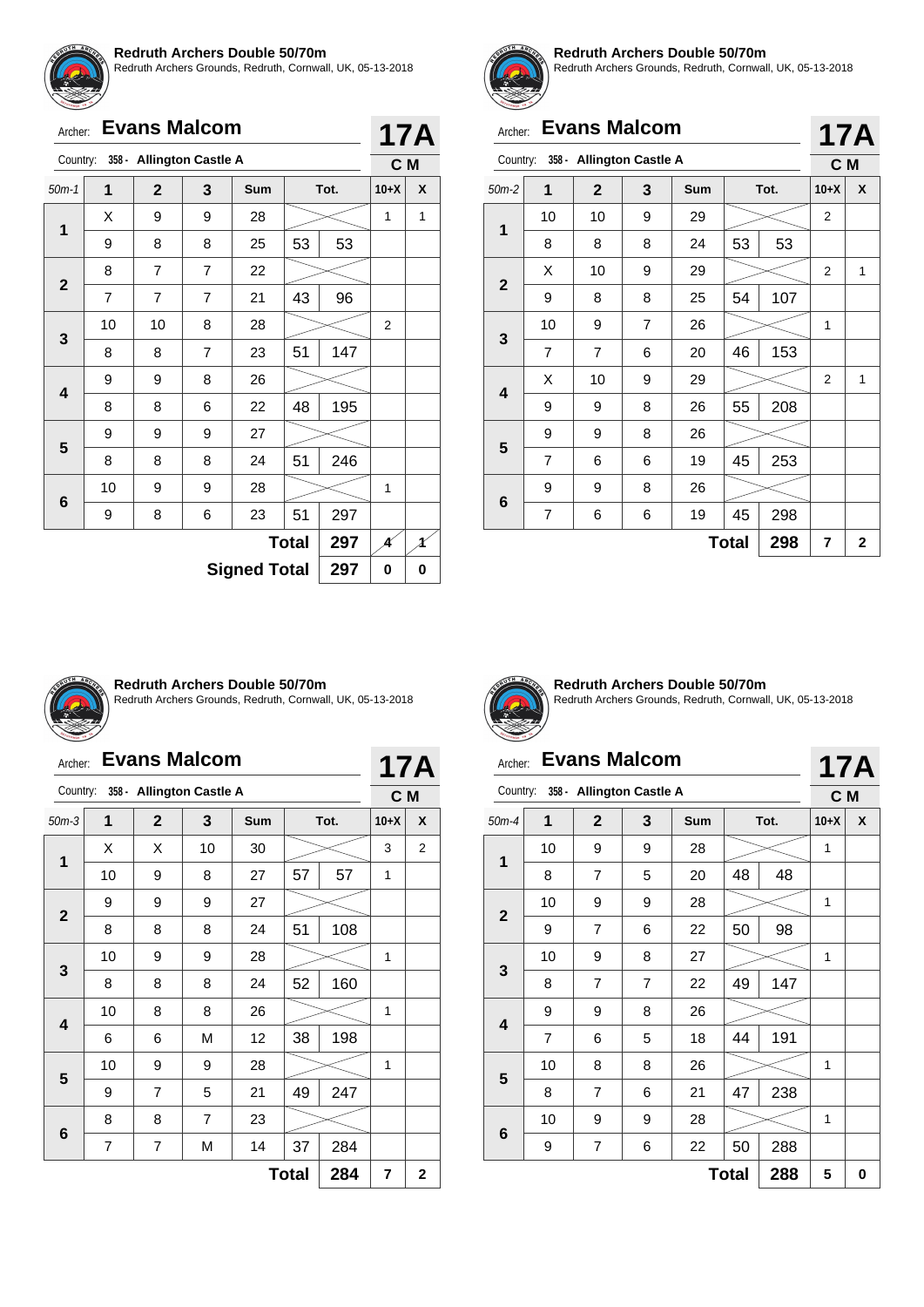![](_page_39_Picture_0.jpeg)

Redruth Archers Grounds, Redruth, Cornwall, UK, 05-13-2018

| <b>Banister Ali</b><br>Archer: |    |                      |                |                     |              |      |                         | 17B |
|--------------------------------|----|----------------------|----------------|---------------------|--------------|------|-------------------------|-----|
| Country:                       |    | 582 - B of the Deans |                |                     |              |      | C M                     |     |
| $50m-1$                        | 1  | $\mathbf{2}$         | 3              | Sum                 |              | Tot. | $10 + X$                | X   |
|                                | X  | 9                    | 9              | 28                  |              |      |                         | 1   |
| 1                              | 9  | 8                    | $\overline{7}$ | 24                  | 52           | 52   |                         |     |
|                                | 9  | 9                    | 9              | 27                  |              |      |                         |     |
| $\mathbf{2}$                   | 8  | 8                    | 8              | 24                  | 51           | 103  |                         |     |
|                                | 10 | 9                    | 9              | 28                  |              |      | 1                       |     |
| 3                              | 8  | $\overline{7}$       | 6              | 21                  | 49           | 152  |                         |     |
|                                | 9  | 9                    | 9              | 27                  |              |      |                         |     |
| 4                              | 8  | 8                    | 8              | 24                  | 51           | 203  |                         |     |
|                                | Χ  | 9                    | 9              | 28                  |              |      | 1                       | 1   |
| 5                              | 9  | 9                    | 9              | 27                  | 55           | 258  |                         |     |
|                                | 9  | 9                    | 9              | 27                  |              |      |                         |     |
| 6                              | 8  | 7                    | 7              | 22                  | 49           | 307  |                         |     |
|                                |    |                      |                |                     | <b>Total</b> | 307  | $\overline{\mathbf{3}}$ | 2   |
|                                |    |                      |                | <b>Signed Total</b> |              | 307  | 0                       | 0   |

![](_page_39_Picture_4.jpeg)

#### **Redruth Archers Double 50/70m**

Redruth Archers Grounds, Redruth, Cornwall, UK, 05-13-2018

**17B**

# Archer: **Banister Ali**

| Country:    |                | 582 - B of the Deans |   |     |              |      |                | C M |  |
|-------------|----------------|----------------------|---|-----|--------------|------|----------------|-----|--|
| $50m-2$     | 1              | $\mathbf{2}$         | 3 | Sum |              | Tot. | $10+X$         | X   |  |
| 1           | 10             | 10                   | 9 | 29  |              |      | $\overline{2}$ |     |  |
|             | 9              | 8                    | 7 | 24  | 53           | 53   |                |     |  |
| $\mathbf 2$ | 9              | 8                    | 8 | 25  |              |      |                |     |  |
|             | $\overline{7}$ | $\overline{7}$       | 6 | 20  | 45           | 98   |                |     |  |
|             | 9              | 8                    | 8 | 25  |              |      |                |     |  |
| 3           | 7              | 7                    | 6 | 20  | 45           | 143  |                |     |  |
| 4           | 9              | 9                    | 9 | 27  |              |      |                |     |  |
|             | 8              | 8                    | 8 | 24  | 51           | 194  |                |     |  |
| 5           | X              | $10$                 | 9 | 29  |              |      | 2              | 1   |  |
|             | 9              | 9                    | 8 | 26  | 55           | 249  |                |     |  |
|             | Χ              | 8                    | 8 | 26  |              |      | 1              | 1   |  |
| 6           | 8              | 8                    | 8 | 24  | 50           | 299  |                |     |  |
|             |                |                      |   |     | <b>Total</b> | 299  | 5              | 2   |  |

![](_page_39_Picture_9.jpeg)

#### **Redruth Archers Double 50/70m**

Redruth Archers Grounds, Redruth, Cornwall, UK, 05-13-2018

|                | <b>Banister Ali</b><br>Archer: |                      |                |     |      |     |                       |   |  |
|----------------|--------------------------------|----------------------|----------------|-----|------|-----|-----------------------|---|--|
| Country:       |                                | 582 - B of the Deans |                |     |      |     | 17B<br>C <sub>M</sub> |   |  |
| $50m-3$        | 1                              | $\mathbf{2}$         | 3              | Sum | Tot. |     | $10+X$                | X |  |
| 1              | 10                             | 9                    | 9              | 28  |      |     | 1                     |   |  |
|                | 9                              | 8                    | 8              | 25  | 53   | 53  |                       |   |  |
| $\overline{2}$ | 10                             | 9                    | 9              | 28  |      |     | 1                     |   |  |
|                | 9                              | $\overline{7}$       | 6              | 22  | 50   | 103 |                       |   |  |
| 3              | 10                             | 10                   | 9              | 29  |      |     | $\overline{2}$        |   |  |
|                | 9                              | 7                    | $\overline{7}$ | 23  | 52   | 155 |                       |   |  |
|                | X                              | 9                    | 9              | 28  |      |     |                       | 1 |  |
| 4              | 9                              | 9                    | 8              | 26  | 54   | 209 |                       |   |  |
|                | 9                              | 9                    | 9              | 27  |      |     |                       |   |  |
| 5              | 8                              | 8                    | $\overline{7}$ | 23  | 50   | 259 |                       |   |  |
|                | 9                              | 9                    | 9              | 27  |      |     |                       |   |  |
| 6              | 8                              | 7                    | 7              | 22  | 49   | 308 |                       |   |  |
|                | 308<br><b>Total</b>            |                      |                |     |      |     |                       |   |  |

![](_page_39_Picture_13.jpeg)

**Redruth Archers Double 50/70m** Redruth Archers Grounds, Redruth, Cornwall, UK, 05-13-2018

#### Archer: **Banister Ali** Country: **582 - B of the Deans 17B C M** 50m-4 **1 2 3 Sum Tot. 10+X X 1** 9 9 9 27 8 8 8 24 51 51 **2**  $\textsf{X}$  | 10 | 10 | 30 |  $> <$  | 3 | 1 8 | 8 | 7 | 23 | 53 | 104 **3**  $\textsf{X}$  | 10 | 10 | 30 |  $>$  | 3 | 1 9 | 7 | 7 | 23 | 53 | 157 **4** 10 | 9 | 9 | 28 |  $\swarrow$  | 1 9 | 9 | 9 | 27 | 55 | 212 **5** 9 8 26 8 | 8 | M | 16 | 42 | 254 **6** 10 | 10 | 10 | 30 |  $\gg$  | 3 9 | 9 | 8 | 26 | 56 | 310  $Total | 310 | 10 | 2$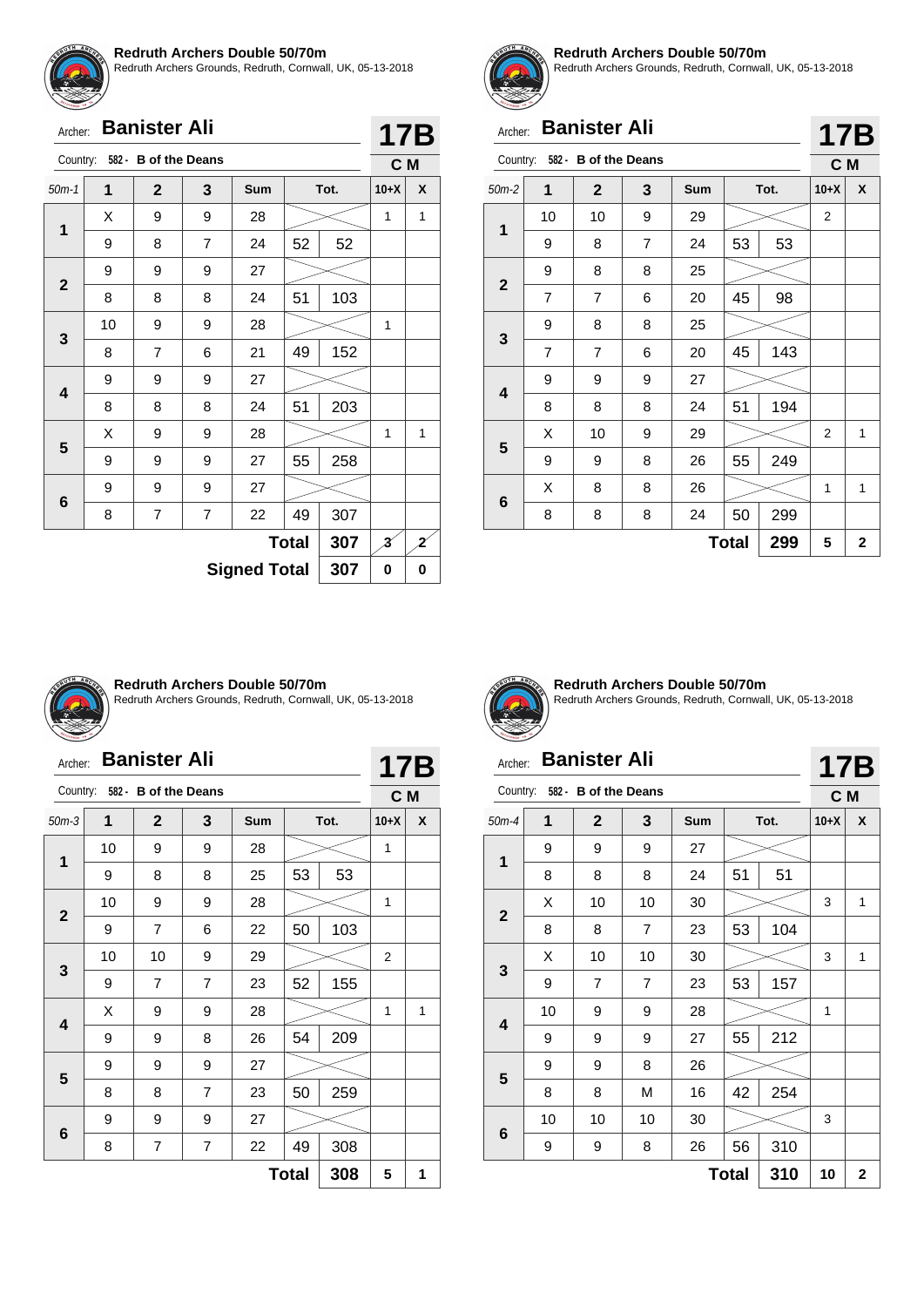![](_page_40_Picture_0.jpeg)

Redruth Archers Grounds, Redruth, Cornwall, UK, 05-13-2018

| Archer: Richards Colin |  |
|------------------------|--|

| <b>Richards Colin</b><br>Archer: |                            |                                |                |            |              |      |                | <b>17C</b> |  |  |
|----------------------------------|----------------------------|--------------------------------|----------------|------------|--------------|------|----------------|------------|--|--|
|                                  |                            | Country: 654 - Redruth Archers |                |            |              |      | C <sub>M</sub> |            |  |  |
| $50m-1$                          | 1                          | $\mathbf{2}$                   | 3              | <b>Sum</b> |              | Tot. | $10+X$         | X          |  |  |
|                                  | 10                         | 10                             | 8              | 28         |              |      | 2              |            |  |  |
| 1<br>$\overline{2}$<br>3<br>4    | 8                          | 7                              | 7              | 22         | 50           | 50   |                |            |  |  |
|                                  | 8                          | 8                              | $\overline{7}$ | 23         |              |      |                |            |  |  |
|                                  | 6                          | 6                              | 5              | 17         | 40           | 90   |                |            |  |  |
|                                  | 9                          | 9                              | 9              | 27         |              |      |                |            |  |  |
|                                  | 9                          | 8                              | $\overline{7}$ | 24         | 51           | 141  |                |            |  |  |
|                                  | 9                          | 9                              | 9              | 27         |              |      |                |            |  |  |
| 5<br>6                           | 9                          | 8                              | $\overline{7}$ | 24         | 51           | 192  |                |            |  |  |
|                                  | 10                         | 10                             | 9              | 29         |              |      | $\overline{2}$ |            |  |  |
|                                  | 9                          | 8                              | 8              | 25         | 54           | 246  |                |            |  |  |
|                                  | X                          | 10                             | 10             | 30         |              |      | 3              | 1          |  |  |
|                                  | 10                         | 9                              | 8              | 27         | 57           | 303  | 1              |            |  |  |
|                                  |                            |                                |                |            | <b>Total</b> | 303  | 8              |            |  |  |
|                                  | 303<br><b>Signed Total</b> |                                |                |            |              |      |                |            |  |  |

![](_page_40_Picture_5.jpeg)

#### **Redruth Archers Double 50/70m**

Redruth Archers Grounds, Redruth, Cornwall, UK, 05-13-2018

|              | <b>Richards Colin</b><br>Archer: |                |                                |            |    |      |                | <b>17C</b> |  |
|--------------|----------------------------------|----------------|--------------------------------|------------|----|------|----------------|------------|--|
|              |                                  |                | Country: 654 - Redruth Archers |            |    |      |                | C M        |  |
| $50m-2$      | 1                                | $\overline{2}$ | 3                              | <b>Sum</b> |    | Tot. | $10+X$         | X          |  |
| 1            | 10                               | 10             | 9                              | 29         |    |      | $\overline{2}$ |            |  |
|              | 8                                | 8              | 8                              | 24         | 53 | 53   |                |            |  |
|              | X                                | 9              | 9                              | 28         |    |      | 1              | 1          |  |
| $\mathbf{2}$ | 9                                | 9              | 8                              | 26         | 54 | 107  |                |            |  |
|              | X                                | 10             | 9                              | 29         |    |      | 2              | 1          |  |
| 3            | 9                                | $\overline{7}$ | $\overline{7}$                 | 23         | 52 | 159  |                |            |  |
| 4            | 10                               | 9              | 9                              | 28         |    |      | 1              |            |  |
|              | 9                                | 8              | 6                              | 23         | 51 | 210  |                |            |  |
| 5            | 9                                | 9              | 9                              | 27         |    |      |                |            |  |
|              | 9                                | 9              | $\overline{7}$                 | 25         | 52 | 262  |                |            |  |
|              | X                                | 8              | 8                              | 26         |    |      | 1              | 1          |  |
| 6            | 8                                | 7              | 6                              | 21         | 47 | 309  |                |            |  |
|              | 309<br><b>Total</b>              |                |                                |            |    |      |                |            |  |

![](_page_40_Picture_9.jpeg)

#### **Redruth Archers Double 50/70m**

Redruth Archers Grounds, Redruth, Cornwall, UK, 05-13-2018

| Country:     |                |                | 654 - Redruth Archers |            |              |      |        | C M         |
|--------------|----------------|----------------|-----------------------|------------|--------------|------|--------|-------------|
| $50m-3$      | 1              | $\mathbf{2}$   | 3                     | <b>Sum</b> |              | Tot. | $10+X$ | X           |
| 1            | 9              | 9              | 8                     | 26         |              |      |        |             |
|              | $\overline{7}$ | $\overline{7}$ | M                     | 14         | 40           | 40   |        |             |
| $\mathbf{2}$ | X              | 10             | 9                     | 29         |              |      | 2      | 1           |
|              | 9              | 8              | $\overline{7}$        | 24         | 53           | 93   |        |             |
| 3            | 10             | 9              | 8                     | 27         |              |      | 1      |             |
|              | 8              | 8              | 8                     | 24         | 51           | 144  |        |             |
|              | 9              | 9              | 9                     | 27         |              |      |        |             |
| 4            | 8              | 8              | 5                     | 21         | 48           | 192  |        |             |
| 5            | X              | 9              | 8                     | 27         |              |      | 1      | 1           |
|              | 8              | 8              | 7                     | 23         | 50           | 242  |        |             |
|              | 9              | 9              | 9                     | 27         |              |      |        |             |
| 6            | 8              | 8              | М                     | 16         | 43           | 285  |        |             |
|              |                |                |                       |            | <b>Total</b> | 285  | 4      | $\mathbf 2$ |

![](_page_40_Picture_15.jpeg)

**Redruth Archers Double 50/70m** Redruth Archers Grounds, Redruth, Cornwall, UK, 05-13-2018

| Archer:      |    | <b>Richards Colin</b> |                |     |      |     |        | <b>17C</b> |  |
|--------------|----|-----------------------|----------------|-----|------|-----|--------|------------|--|
| Country:     |    | 654 - Redruth Archers |                |     |      |     | C M    |            |  |
| $50m-4$      | 1  | $\mathbf{2}$          | 3              | Sum | Tot. |     | $10+X$ | X          |  |
| 1            | 10 | 10                    | 9              | 29  |      |     | 2      |            |  |
|              | 8  | 8                     | $\overline{7}$ | 23  | 52   | 52  |        |            |  |
| $\mathbf{2}$ | X  | 10                    | 10             | 30  |      |     | 3      | 1          |  |
|              | 9  | 9                     | 6              | 24  | 54   | 106 |        |            |  |
| 3            | 10 | 9                     | 9              | 28  |      |     | 1      |            |  |
|              | 9  | 8                     | 8              | 25  | 53   | 159 |        |            |  |
| 4            | 9  | 9                     | 9              | 27  |      |     |        |            |  |
|              | 9  | $\overline{7}$        | $\overline{7}$ | 23  | 50   | 209 |        |            |  |
| 5            | Х  | 10                    | 10             | 30  |      |     | 3      | 1          |  |
|              | 9  | 8                     | 7              | 24  | 54   | 263 |        |            |  |
|              | Χ  | 10                    | 9              | 29  |      |     | 2      | 1          |  |
| 6            | 9  | 7                     | 7              | 23  | 52   | 315 |        |            |  |

**Total 315 11 3**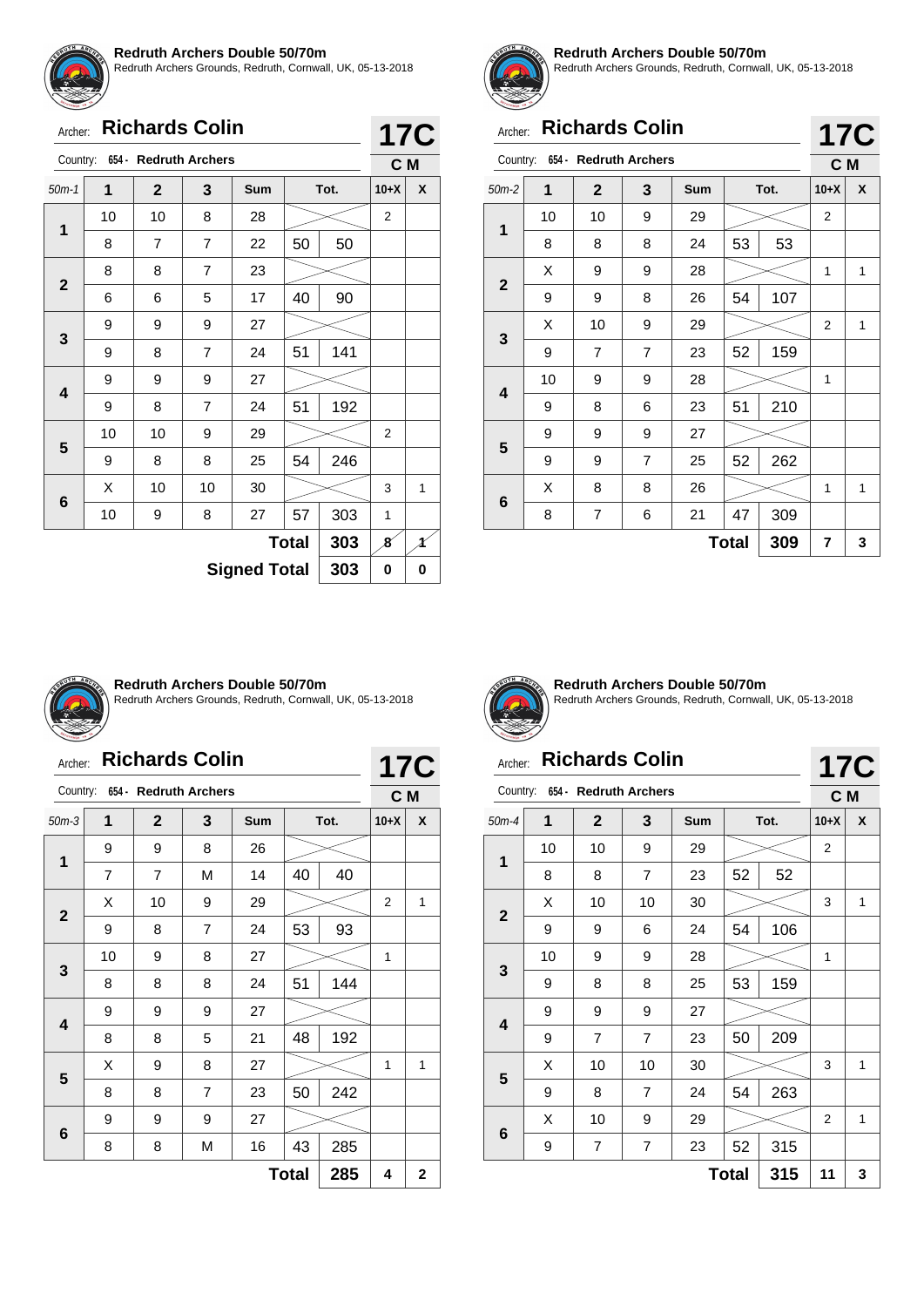![](_page_41_Picture_0.jpeg)

Redruth Archers Grounds, Redruth, Cornwall, UK, 05-13-2018

# Archer: **Scott Andrew**

|              |         |                        |                |            |              |      |                | . |
|--------------|---------|------------------------|----------------|------------|--------------|------|----------------|---|
| Country:     | $654 -$ | <b>Redruth Archers</b> |                |            |              |      | C M            |   |
| $50m-1$      | 1       | $\mathbf{2}$           | 3              | <b>Sum</b> |              | Tot. | $10+X$         | X |
| 1            | Х       | Х                      | 10             | 30         |              |      | 3              | 2 |
|              | 9       | 9                      | 9              | 27         | 57           | 57   |                |   |
| $\mathbf{2}$ | X       | 10                     | 9              | 29         |              |      | $\overline{2}$ | 1 |
|              | 9       | 9                      | 8              | 26         | 55           | 112  |                |   |
|              | 10      | 9                      | 9              | 28         |              |      | 1              |   |
| 3            | 9       | 8                      | 8              | 25         | 53           | 165  |                |   |
|              | 10      | 9                      | 9              | 28         |              |      | 1              |   |
| 4            | 9       | 8                      | $\overline{7}$ | 24         | 52           | 217  |                |   |
|              | X       | 10                     | 10             | 30         |              |      | 3              | 1 |
| 5            | 10      | 9                      | 8              | 27         | 57           | 274  | 1              |   |
|              | X       | 10                     | 9              | 29         |              |      | 2              | 1 |
| 6            | 9       | 9                      | 9              | 27         | 56           | 330  |                |   |
|              |         |                        |                |            | <b>Total</b> | 330  | 13             | 5 |

![](_page_41_Picture_6.jpeg)

**18A**

#### **Redruth Archers Double 50/70m**

Redruth Archers Grounds, Redruth, Cornwall, UK, 05-13-2018

**18A**

**18A**

# Archer: **Scott Andrew**

|              |    |                       |    |     |              |      |        | ' v' l |
|--------------|----|-----------------------|----|-----|--------------|------|--------|--------|
| Country:     |    | 654 - Redruth Archers |    |     |              |      | C M    |        |
| $50m-2$      | 1  | $\overline{2}$        | 3  | Sum |              | Tot. | $10+X$ | X      |
|              | Х  | X                     | 10 | 30  |              |      | 3      | 2      |
| 1            | 10 | 10                    | 8  | 28  | 58           | 58   | 2      |        |
| $\mathbf{2}$ | 10 | 10                    | 9  | 29  |              |      | 2      |        |
|              | 9  | 9                     | 9  | 27  | 56           | 114  |        |        |
|              | 10 | 9                     | 9  | 28  |              |      | 1      |        |
| 3            | 9  | 9                     | 6  | 24  | 52           | 166  |        |        |
|              | 10 | 10                    | 9  | 29  |              |      | 2      |        |
| 4            | 9  | 9                     | 8  | 26  | 55           | 221  |        |        |
|              | X  | 10                    | 10 | 30  |              |      | 3      | 1      |
| 5            | 10 | 9                     | 9  | 28  | 58           | 279  | 1      |        |
| 6            | X  | X                     | 10 | 30  |              |      | 3      | 2      |
|              | 10 | 9                     | 7  | 26  | 56           | 335  | 1      |        |
|              |    |                       |    |     | <b>Total</b> | 335  | 18     | 5      |

![](_page_41_Picture_11.jpeg)

#### **Redruth Archers Double 50/70m**

Redruth Archers Grounds, Redruth, Cornwall, UK, 05-13-2018

| Archer:      |    |              | <b>Scott Andrew</b>            |     |              |      |                | 18A |
|--------------|----|--------------|--------------------------------|-----|--------------|------|----------------|-----|
|              |    |              | Country: 654 - Redruth Archers |     |              |      | C M            |     |
| $50m-3$      | 1  | $\mathbf{2}$ | 3                              | Sum |              | Tot. | $10+X$         | X   |
| 1            | X  | 10           | 10                             | 30  |              |      | 3              | 1   |
|              | 9  | 9            | 8                              | 26  | 56           | 56   |                |     |
| $\mathbf{2}$ | X  | 10           | 10                             | 30  |              |      | 3              | 1   |
|              | 10 | 10           | 8                              | 28  | 58           | 114  | $\overline{2}$ |     |
| 3            | X  | 10           | 10                             | 30  |              |      | 3              | 1   |
|              | 9  | 9            | 9                              | 27  | 57           | 171  |                |     |
| 4            | 10 | 10           | 9                              | 29  |              |      | $\overline{2}$ |     |
|              | 9  | 9            | 8                              | 26  | 55           | 226  |                |     |
| 5            | 10 | 10           | 9                              | 29  |              |      | $\overline{2}$ |     |
|              | 9  | 9            | 9                              | 27  | 56           | 282  |                |     |
|              | 10 | 9            | 9                              | 28  |              |      | 1              |     |
| 6            | 9  | 9            | 6                              | 24  | 52           | 334  |                |     |
|              |    |              |                                |     | <b>Total</b> | 334  | 16             | 3   |

![](_page_41_Picture_15.jpeg)

**Redruth Archers Double 50/70m** Redruth Archers Grounds, Redruth, Cornwall, UK, 05-13-2018

# Archer: **Scott Andrew**

| Country:     |    |                | 654 - Redruth Archers |            |              |      | C M    |   |
|--------------|----|----------------|-----------------------|------------|--------------|------|--------|---|
| $50m-4$      | 1  | $\overline{2}$ | 3                     | <b>Sum</b> |              | Tot. | $10+X$ | X |
| 1            | х  | х              | 10                    | 30         |              |      | 3      | 2 |
|              | 9  | 9              | 9                     | 27         | 57           | 57   |        |   |
| $\mathbf{2}$ | X  | X              | 10                    | 30         |              |      | 3      | 2 |
|              | 10 | 10             | 9                     | 29         | 59           | 116  | 2      |   |
| 3            | Х  | X              | 10                    | 30         |              |      | 3      | 2 |
|              | 9  | 9              | 9                     | 27         | 57           | 173  |        |   |
|              | Χ  | Χ              | 10                    | 30         |              |      | 3      | 2 |
| 4            | 9  | 9              | 8                     | 26         | 56           | 229  |        |   |
|              | 10 | 9              | 9                     | 28         |              |      | 1      |   |
| 5            | 9  | 9              | 9                     | 27         | 55           | 284  |        |   |
|              | X  | 10             | 10                    | 30         |              |      | 3      | 1 |
| 6            | 10 | 10             | 9                     | 29         | 59           | 343  | 2      |   |
|              |    |                |                       |            | <b>Total</b> | 343  | 20     | 9 |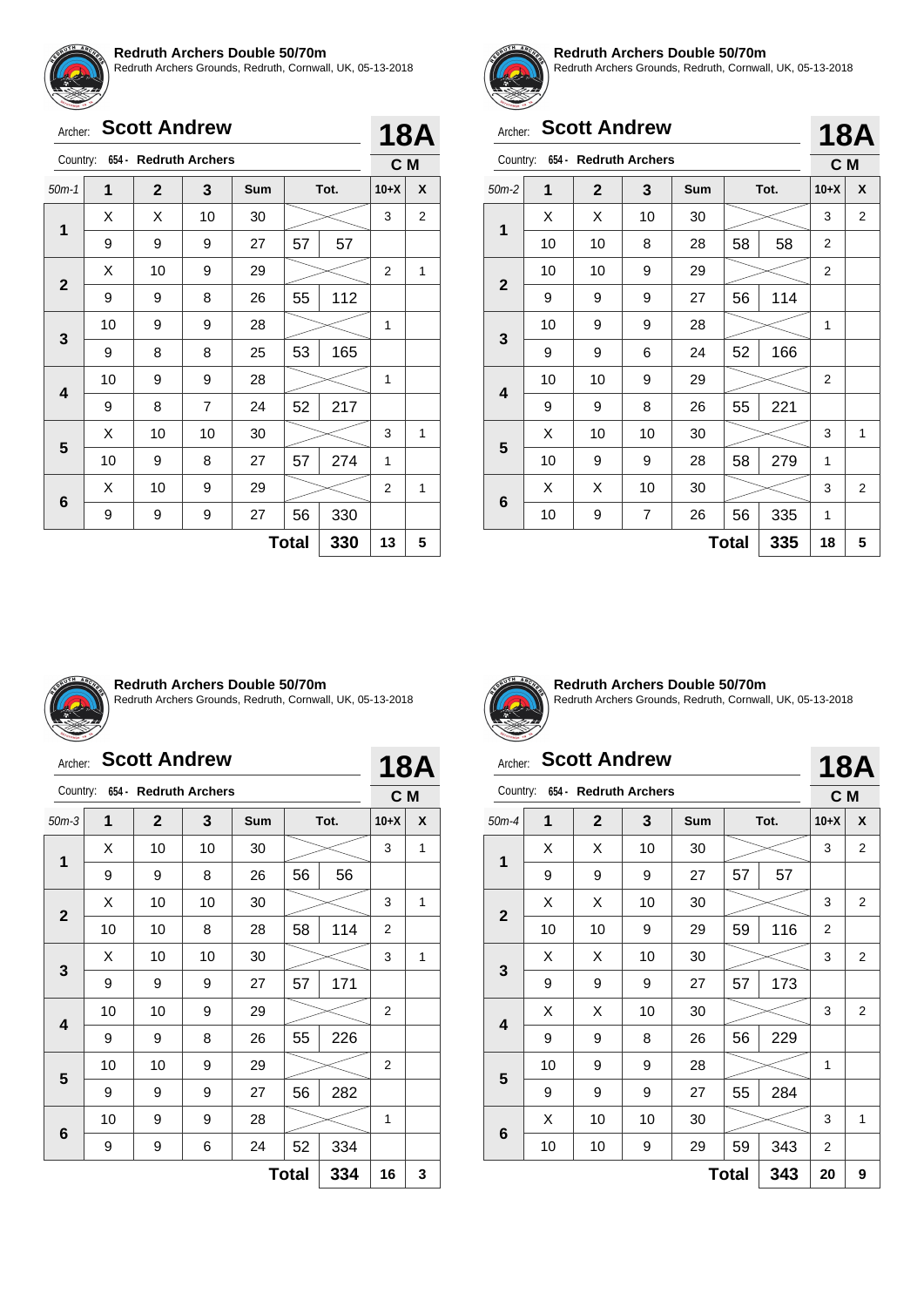![](_page_42_Picture_0.jpeg)

Redruth Archers Grounds, Redruth, Cornwall, UK, 05-13-2018

| Archer:                          |    | <b>Matthews Dave</b> |                |            |    |      |        | 18B |  |
|----------------------------------|----|----------------------|----------------|------------|----|------|--------|-----|--|
| 582 - B of the Deans<br>Country: |    |                      |                |            |    |      |        |     |  |
| $50m-1$                          | 1  | $\overline{2}$       | 3              | <b>Sum</b> |    | Tot. | $10+X$ | X   |  |
|                                  | 10 | 8                    | 8              | 26         |    |      | 1      |     |  |
| 1                                | 8  | $\overline{7}$       | 6              | 21         | 47 | 47   |        |     |  |
|                                  | 10 | 9                    | 8              | 27         |    |      | 1      |     |  |
| $\mathbf{2}$                     | 8  | 8                    | $\overline{7}$ | 23         | 50 | 97   |        |     |  |
| 3                                | X  | 10                   | 10             | 30         |    |      | 3      | 1   |  |
|                                  | 8  | 8                    | $\overline{7}$ | 23         | 53 | 150  |        |     |  |
| 4                                | 10 | 10                   | 9              | 29         |    |      | 2      |     |  |
|                                  | 9  | 8                    | 8              | 25         | 54 | 204  |        |     |  |
| 5                                | X  | 10                   | 10             | 30         |    |      | 3      | 1   |  |
|                                  | 9  | 9                    | $\overline{7}$ | 25         | 55 | 259  |        |     |  |
|                                  | 10 | 9                    | 9              | 28         |    |      | 1      |     |  |

![](_page_42_Picture_4.jpeg)

#### **Redruth Archers Double 50/70m**

Redruth Archers Grounds, Redruth, Cornwall, UK, 05-13-2018

|              | <b>Matthews Dave</b><br>Archer: |                               |                |            |              |     |                | 18B            |  |
|--------------|---------------------------------|-------------------------------|----------------|------------|--------------|-----|----------------|----------------|--|
|              |                                 | Country: 582 - B of the Deans |                |            |              |     | C M            |                |  |
| $50m-2$      | $\mathbf{1}$                    | $\mathbf{2}$                  | 3              | <b>Sum</b> | Tot.         |     | $10+X$         | X              |  |
|              | X                               | 10                            | 9              | 29         |              |     | $\overline{2}$ | 1              |  |
| 1            | 9                               | 9                             | 8              | 26         | 55           | 55  |                |                |  |
|              | X                               | 10                            | 10             | 30         |              |     | 3              | 1              |  |
| $\mathbf{2}$ | 9                               | 9                             | 7              | 25         | 55           | 110 |                |                |  |
|              | X                               | 10                            | 9              | 29         |              |     | 2              | 1              |  |
| 3            | 9                               | 8                             | $\overline{7}$ | 24         | 53           | 163 |                |                |  |
| 4            | 10                              | 9                             | 8              | 27         |              |     | 1              |                |  |
|              | 8                               | 8                             | 8              | 24         | 51           | 214 |                |                |  |
| 5            | Χ                               | Х                             | 9              | 29         |              |     | 2              | $\overline{2}$ |  |
|              | 9                               | 8                             | 8              | 25         | 54           | 268 |                |                |  |
|              | Х                               | 10                            | 9              | 29         |              |     | 2              | 1              |  |
| 6            | 9                               | 9                             | 8              | 26         | 55           | 323 |                |                |  |
|              |                                 |                               |                |            | <b>Total</b> | 323 | 12             | 6              |  |

![](_page_42_Picture_8.jpeg)

**6**

#### **Redruth Archers Double 50/70m**

 $8$  |  $8$  |  $7$  |  $23$  |  $51$  |  $310$ 

Redruth Archers Grounds, Redruth, Cornwall, UK, 05-13-2018

**Total 310 11 2**

# Archer: **Matthews Dave**

| Archer:      |    | <b>Matthews Dave</b> |                |            |              |      |                | <b>18B</b> |
|--------------|----|----------------------|----------------|------------|--------------|------|----------------|------------|
| Country:     |    | 582 - B of the Deans |                |            |              |      | C <sub>M</sub> |            |
| $50m-3$      | 1  | $\mathbf{2}$         | 3              | <b>Sum</b> |              | Tot. | $10+X$         | X          |
|              | X  | X                    | 10             | 30         |              |      | 3              | 2          |
| 1            | 10 | 9                    | 9              | 28         | 58           | 58   | 1              |            |
|              | 10 | 10                   | 10             | 30         |              |      | 3              |            |
| $\mathbf{2}$ | 10 | 8                    | 8              | 26         | 56           | 114  | 1              |            |
|              | X  | X                    | 10             | 30         |              |      | 3              | 2          |
| 3            | 10 | 9                    | 9              | 28         | 58           | 172  | 1              |            |
|              | X  | 9                    | 9              | 28         |              |      | 1              | 1          |
| 4            | 9  | 8                    | $\overline{7}$ | 24         | 52           | 224  |                |            |
| 5            | 10 | 10                   | 10             | 30         |              |      | 3              |            |
|              | 9  | $\overline{7}$       | 7              | 23         | 53           | 277  |                |            |
|              | 10 | 10                   | 10             | 30         |              |      | 3              |            |
| 6            | 8  | 8                    | 7              | 23         | 53           | 330  |                |            |
|              |    |                      |                |            | <b>Total</b> | 330  | 19             | 5          |

![](_page_42_Picture_13.jpeg)

**Redruth Archers Double 50/70m** Redruth Archers Grounds, Redruth, Cornwall, UK, 05-13-2018

# Archer: **Matthews Dave**

# **18B**

| Country:        |    | 582 - B of the Deans |    |            |       |      | C M            |              |
|-----------------|----|----------------------|----|------------|-------|------|----------------|--------------|
| $50m-4$         | 1  | $\mathbf{2}$         | 3  | <b>Sum</b> |       | Tot. | $10+X$         | X            |
| 1               | X  | 10                   | 9  | 29         |       |      | $\overline{2}$ | 1            |
|                 | 9  | 8                    | M  | 17         | 46    | 46   |                |              |
| $\mathbf{2}$    | X  | X                    | 10 | 30         |       |      | 3              | 2            |
|                 | 10 | 9                    | 8  | 27         | 57    | 103  | 1              |              |
| $\mathbf{3}$    | X  | 10                   | 10 | 30         |       |      | 3              | $\mathbf{1}$ |
|                 | 10 | 9                    | 9  | 28         | 58    | 161  | 1              |              |
|                 | 10 | 9                    | 9  | 28         |       |      | 1              |              |
| 4               | 9  | 9                    | 9  | 27         | 55    | 216  |                |              |
|                 | X  | 9                    | 9  | 28         |       |      | 1              | 1            |
| 5               | 9  | 8                    | 8  | 25         | 53    | 269  |                |              |
| $6\phantom{1}6$ | X  | Χ                    | 10 | 30         |       |      | 3              | 2            |
|                 | 9  | 8                    | 8  | 25         | 55    | 324  |                |              |
|                 |    |                      |    |            | Total | 324  | 15             | 7            |